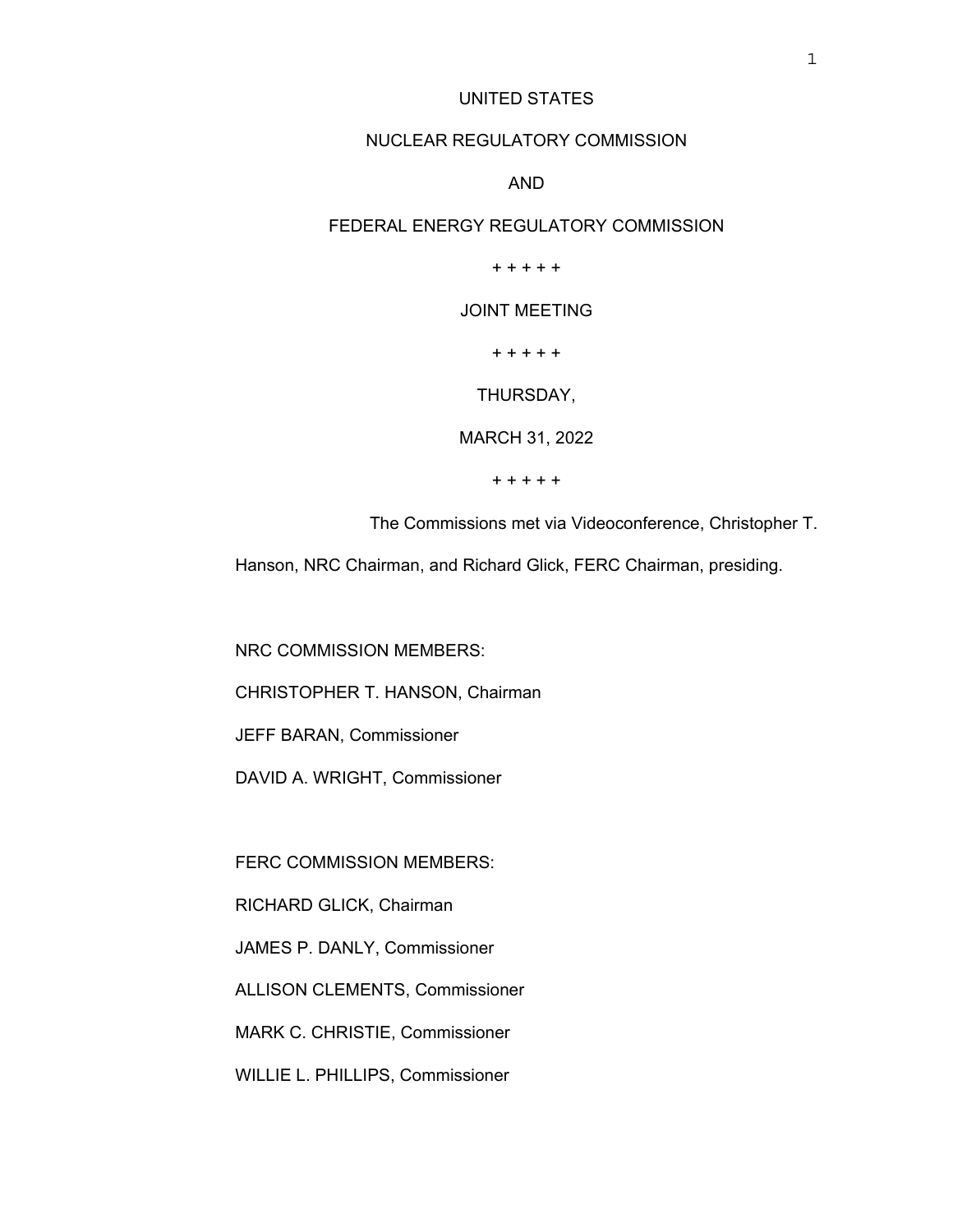ALSO PRESENT:

ANNETTE VIETTI-COOK, Secretary of the Commission

MARIAN ZOBLER, General Counsel

NRC STAFF:

JIM BEARDSLEY, Acting Deputy Director, Division of Physical and Cyber Security Policy, Office of Nuclear Security and Incident Response ERIC BENNER, Director, Division of Engineering and External Hazards, Office of Nuclear Reactor Regulation (NRR) ANDREA KOCK, Deputy Office Director for Engineering, NRR

NERC STAFF:

HOWARD GUGEL, Vice President, Engineering and Standards

FERC STAFF:

DAVID HUFF, Electrical Engineer, Division of Operations and Planning

Standards, Office of Electric Reliability (OER)

ELIN KATZ, Director, Office of Public Participation

BARRY KUEHNLE, Energy Infrastructure and Cyber Security Advisor,

Division of Cyber Security

DAVID ORTIZ, Acting Director, OER

HEATHER POLZIN, Attorney Advisor, Division of Investigations, Office of **Enforcement**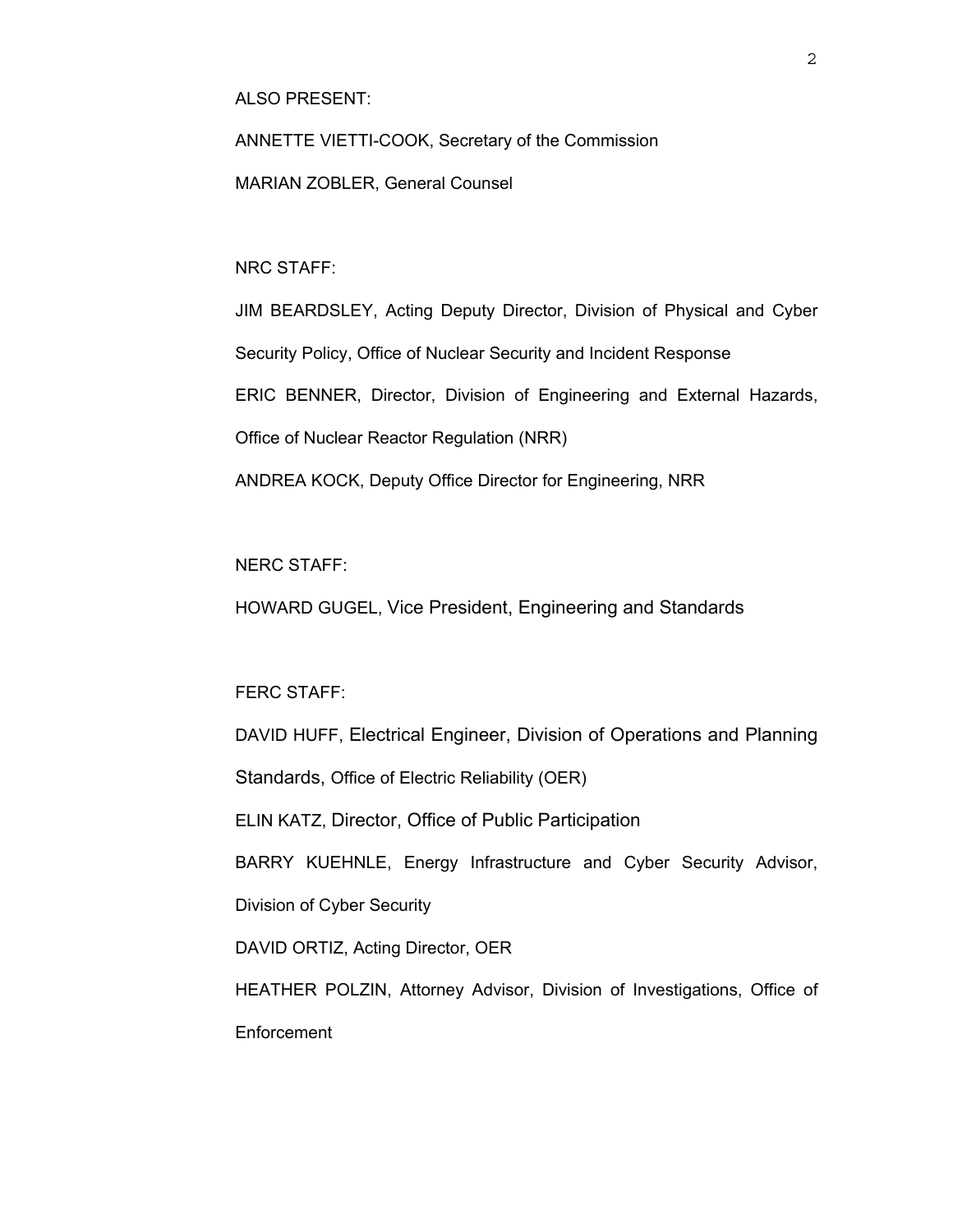| 1              | PROCEEDINGS                                                                     |
|----------------|---------------------------------------------------------------------------------|
| 2              | $9:08$ a.m.                                                                     |
| 3              | NRC CHAIRMAN HANSON: Good morning, everyone, I                                  |
| $\overline{4}$ | convene the joint meeting of the Federal Energy Regulatory Commission and       |
| 5              | the Nuclear Regulatory Commission in a public session.                          |
| 6              | The two Commissions meet periodically to discuss topics of                      |
| 7              | mutual interest, I believe the last one of these was in the fall of 2019 before |
| 8              | the pandemic, so it's great to get back into our usual routine doing these.     |
| 9              | I want to extend a warm virtual welcome to our colleagues                       |
| 10             | from FERC and from the North American Energy Reliability Corporation.           |
| 11             | The NRC, FERC, and NERC are mutually interested in the                          |
| 12             | nation's electric grid reliability and nuclear power plant safety and security, |
| 13             | including, but not limited to coordination activities related to cybersecurity, |
| 14             | physical protection, and emergency response.                                    |
| 15             | And of course, the NRC has various memoranda of                                 |
| 16             | agreement and understanding with FERC and NERC to facilitate our                |
| 17             | interactions of mutual interest. I'll make a couple of additional notes this    |
| 18             | morning, I think.                                                               |
| 19             | I'll speak for Commissioner Baran and Commissioner                              |
| 20             | Wright, we look at the full complement of FERC Commissioners and I think        |
| 21             | we're suffering from a bit of commission envy, frankly.                         |
| 22             | We long for five and look at you with somewhat green                            |
| 23             | expressions. I want to take one other note and just to publicly celebrate the   |
| 24             | retirement of our Secretary of the Commission.                                  |
| 25             | Chairman Glick, I know you know and the other                                   |
| 26             | Commissioners on FERC know how essential this function is to the proper         |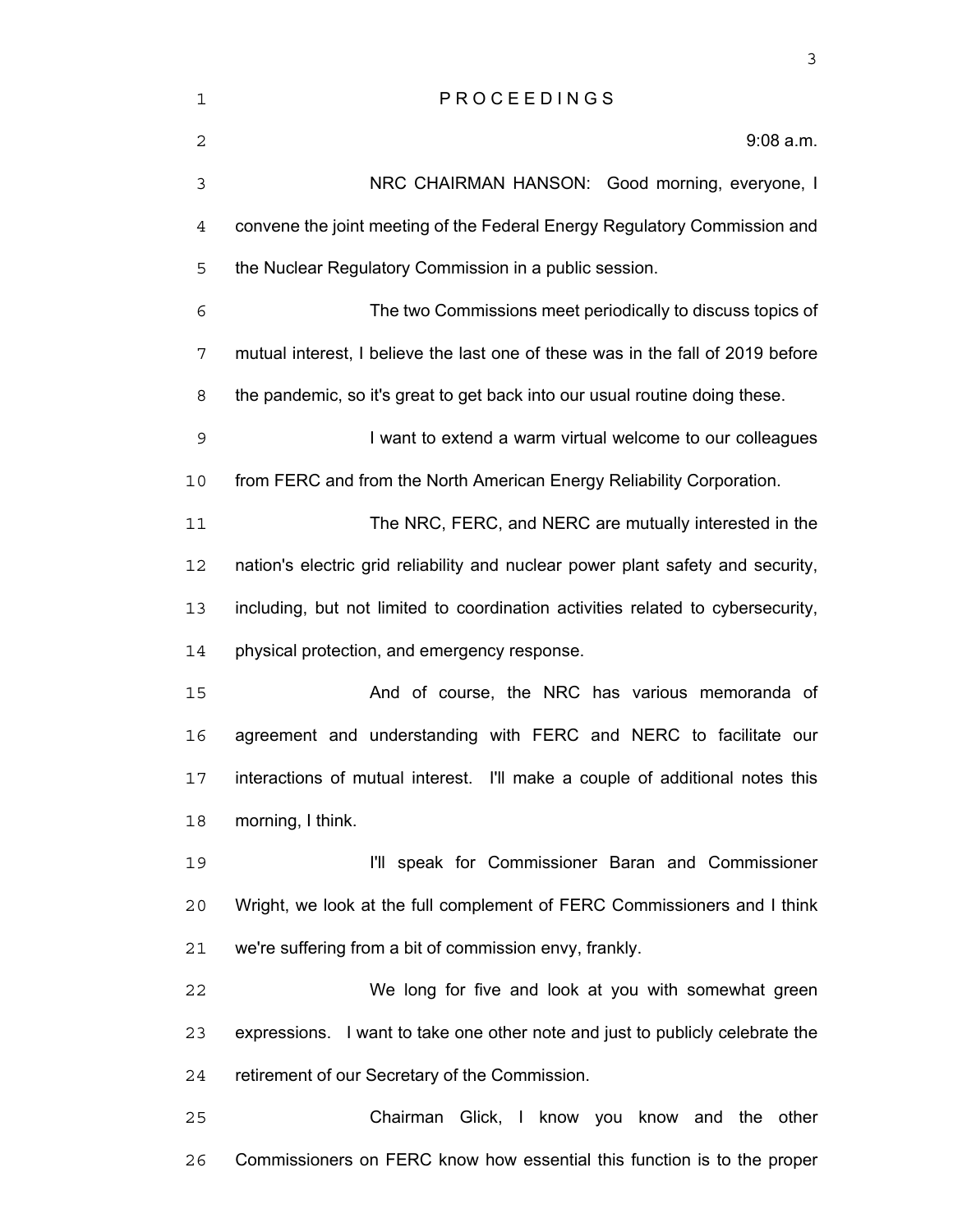operation of a Commission.

| 2  | There have been 17 Chairmen at the NRC but there have                         |
|----|-------------------------------------------------------------------------------|
| 3  | only been 3 Secretaries of the Commission, and our own Annette Vietti-Cook,   |
| 4  | who is retiring of 39 years of public service today, is the longest-serving.  |
| 5  | She began her tenure in 1999, so she has been the                             |
| 6  | Secretary of the Commission for 23 years.                                     |
| 7  | It has been an absolute joy for me and I know for the other                   |
| 8  | Commissioners to work with her during our tenures, and we just wish her the   |
| 9  | best on her retirement and thank her for her service to the country and the   |
| 10 | NRC.                                                                          |
| 11 | With that, Chairman Glick, I'd like to hand the floor over to                 |
| 12 | you for any opening remarks you would like to make.                           |
| 13 | FERC CHAIRMAN GLICK:<br>Thank you very much,                                  |
| 14 | Chairman Hanson, and I want to first thank you and our NRC colleagues for     |
| 15 | hosting us today on this virtual meeting. I also want to join you in          |
| 16 | congratulating Secretary Cook.                                                |
| 17 | I do agree with you 100 percent, the Secretary plays the                      |
| 18 | most pivotal role I think in our organization and I'm sure most agencies, I'm |
| 19 | sure the NRC as well.                                                         |
| 20 | I just want to make a few brief comments and then turn it                     |
| 21 | back to you and then we'll ask the other Commissioners from both agencies     |
| 22 | to make some opening statements as I understand it.                           |
| 23 | I think everyone knows the electric sector is undergoing a                    |
| 24 | major transformation currently and a lot of the focus is on reducing          |
| 25 | greenhouse gas emissions and zero emissions generation.                       |
| 26 | And while we're in the transformation that we're currently                    |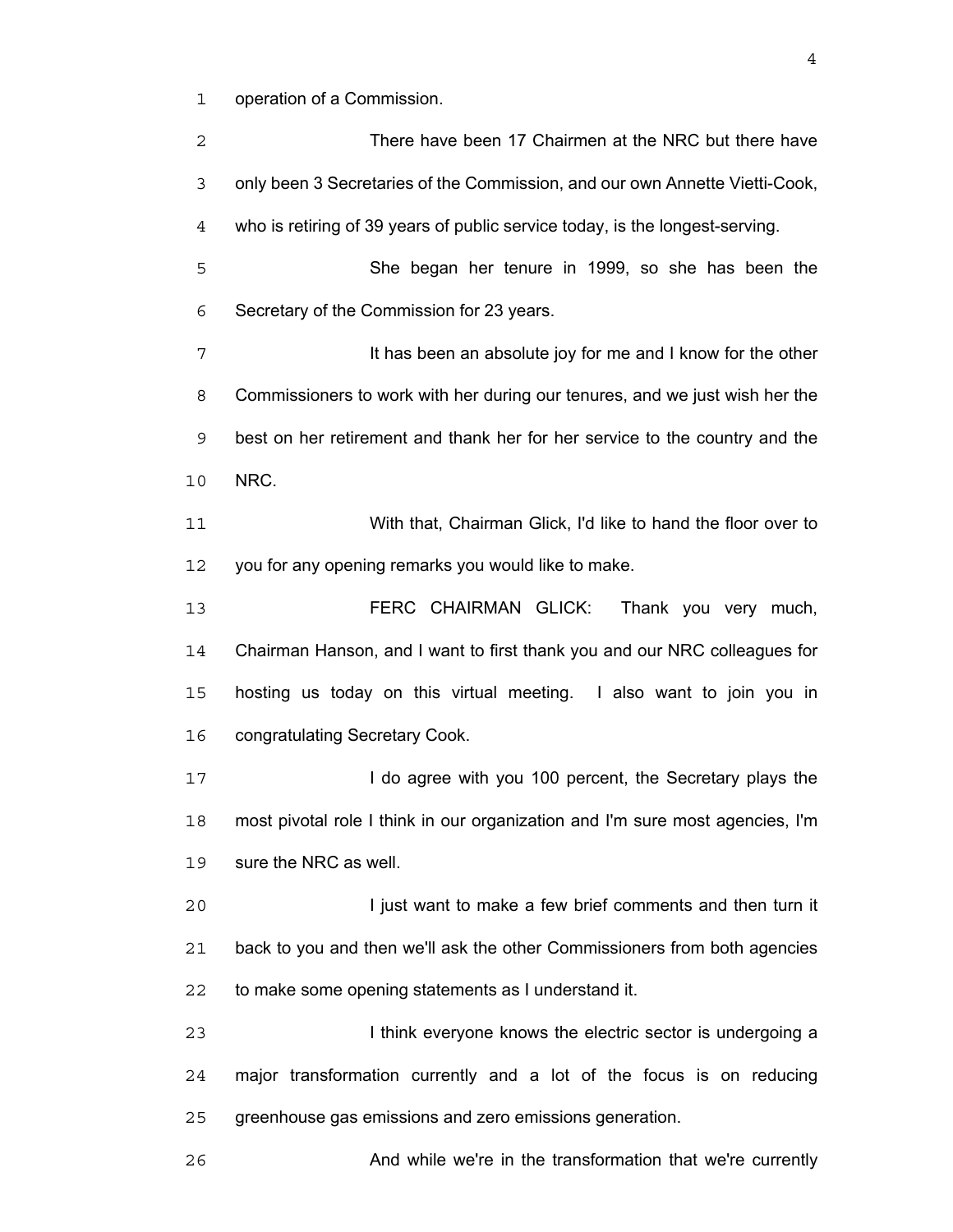under, there's a significant focus on renewable energy, obviously wind and solar energy resources like that. We can't forget that nuclear power currently provides about 20 percent of the electric generation in the United States. And I think currently it accounts for about half, 50 percent, of all zero emissions generation currently operating in the U.S. and that focus, the focus on nuclear energy, isn't just a temporary one. We see a number of states have adopted policies aimed at promoting nuclear power, keeping older nuclear plants online. And we've also seen some legislation at the federal level as well recently enacted that helps promote nuclear energy. 11 And so from a FERC perspective and an NRC perspective, and our colleagues at NERC as well, the most important things we need to make sure of are that we reduce or address any reliability concerns that may exist and ensure that our older aging nuclear fleet can operate reliably. It's also important that we remove whatever barriers might exist from a FERC perspective or other agency perspective in terms of advancing advanced nuclear technology as well. So, with that, I think I will turn it back to you, Chair Hanson, and again, thank you all for hosting us today and I look forward to the discussion. NRC CHAIRMAN HANSON: Thank you, Chair Glick. Would any of the NRC Commissioners like to make remarks to get rolling? NRC COMMISSIONER BARAN: Sure, good morning, everyone, this is Jeff Baran. This is my fourth or maybe even fifth joint NRC FERC meeting and I've always found these meetings to be productive and informative.

 $\sim$  5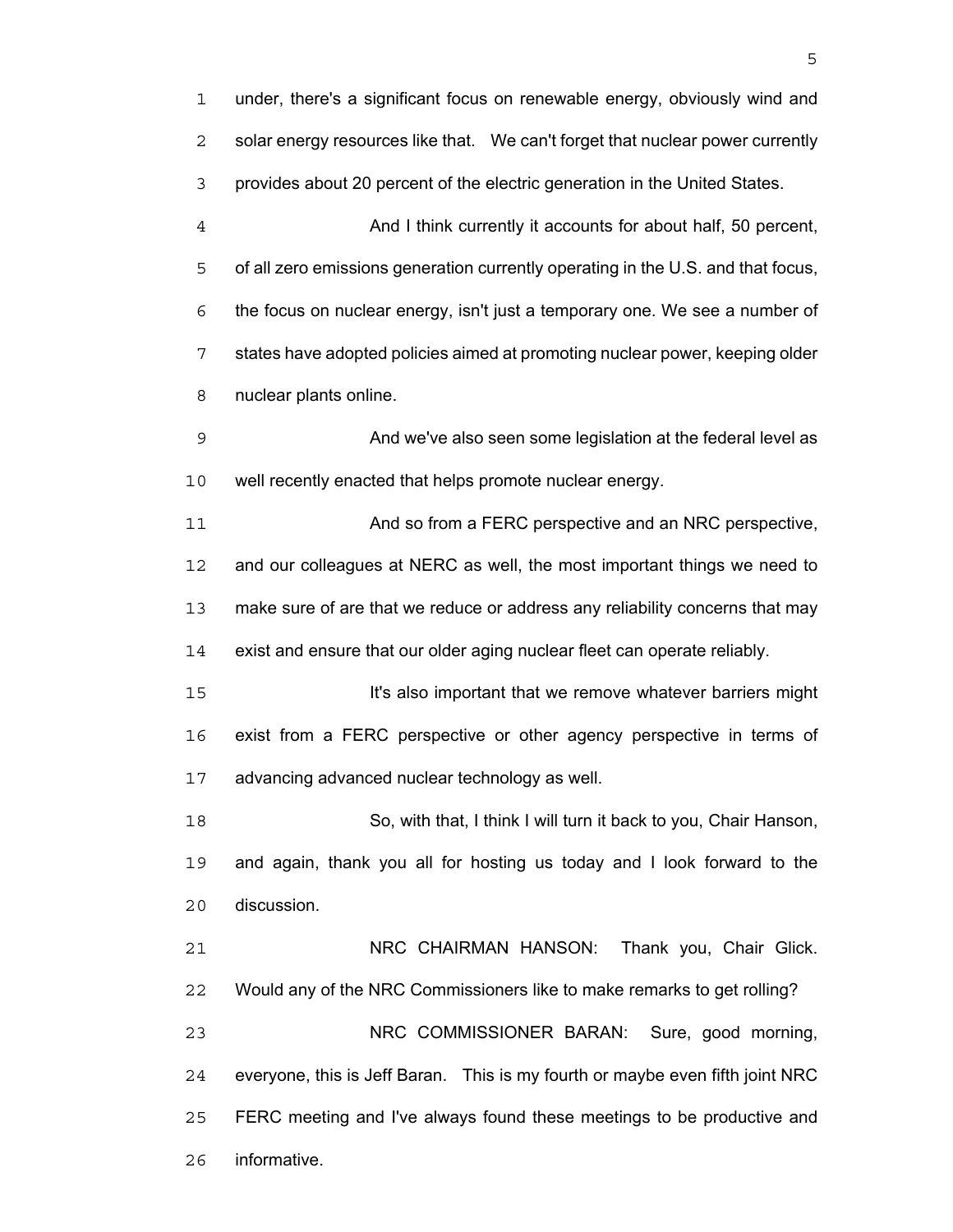NRC and FERC have different missions but as the Chairman mentioned, we also have areas of strong mutual interest, including electric grid reliability, physical security, cybersecurity, and environmental justice.

So, it's terrific that we're gathering again to share perspectives and updates about each agency's activities. I'm look forward to the presentations and the Q&A.

8 Thanks.

NRC CHAIRMAN HANSON: Thank you, Commissioner Baran. Commissioner Wright?

NRC COMMISSIONER WRIGHT: Good morning, it's good to see each of you. I've looked forward to this for about three years now, the one in 2018 was actually my first Commission meeting. I had just been just 14 a few days into my term here.

15 And in the fall of '19, which was our last joint meeting, it really offered helpful insights for us at the Commission into issues that were impacting the grid, and especially the loss of capacity.

I really appreciate the opportunity to engage with you and to hear FERC and NERC's perspectives on things, especially on every issue that relates to the grid and how those issues impact nuclear power plants and national security matters as well.

So, you're very instrumental to everything that we're involved in and we appreciate what you do and we stand ready to assist in any way we can. So, thank you from me today.

NRC CHAIRMAN HANSON: Chair Glick, would any of the FERC Commissioners like to make remarks?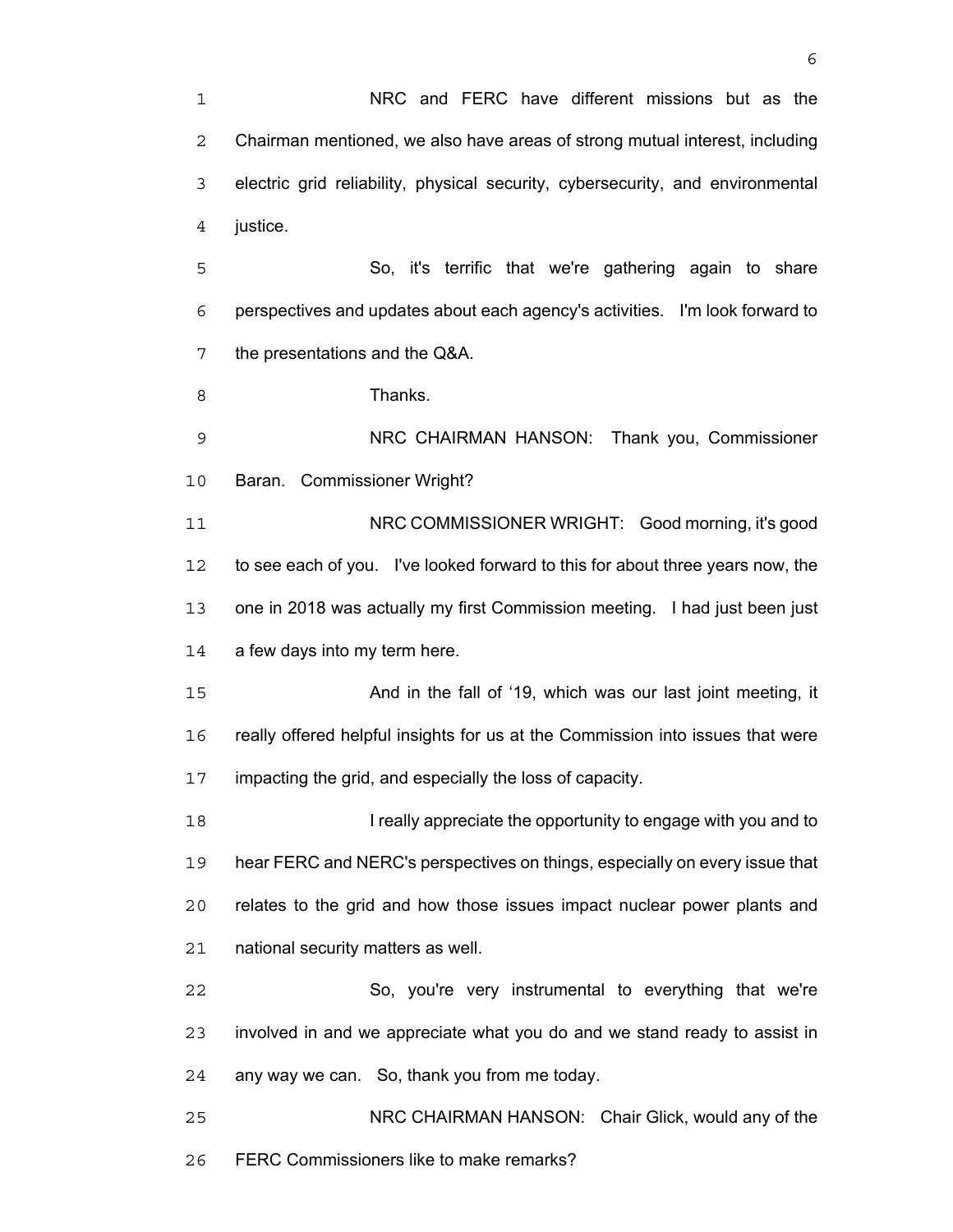FERC CHAIRMAN GLICK: Thank you Chairman Hanson. I'll go and ask if any of our colleagues have anything to add, and I'll start again with Commissioner Danly. FERC COMMISSIONER DANLY: I don't have any opening comments except to say I want to thank both of the Chairmen for reestablishing these meetings. Thank you very much, and that's all I have. FERC CHAIRMAN GLICK: Thanks Commissioner Danly. Commissioner Clements? FERC COMMISSIONER CLEMENTS: Thanks, Chairman Glick and Chairman Hanson and to all of you for virtually hosting us today, it is a great chance to be back together. I know that the Staff at our two organizations work behind the scenes to work towards the really important goals of system reliability and security. And so I'm pleased to reestablish my own personal connection with you all and look forward to the presentations today.

FERC CHAIRMAN GLICK: Thank you Commissioner Clements. Commissioner Christie?

FERC COMMISSIONER CHRISTIE: Thanks to the two Chairs for putting this together, it's my first one, and I hope next year we're together in person, as I'm sure everybody else does. I really look forward to that.

I've looked at the agenda and I would just ask of our NRC experts, and you all are, please tell us today about where the modular nuke technology is and how close we are to getting that rolled out on a commercial scale.

Nuclear obviously is emission-free, which is a huge asset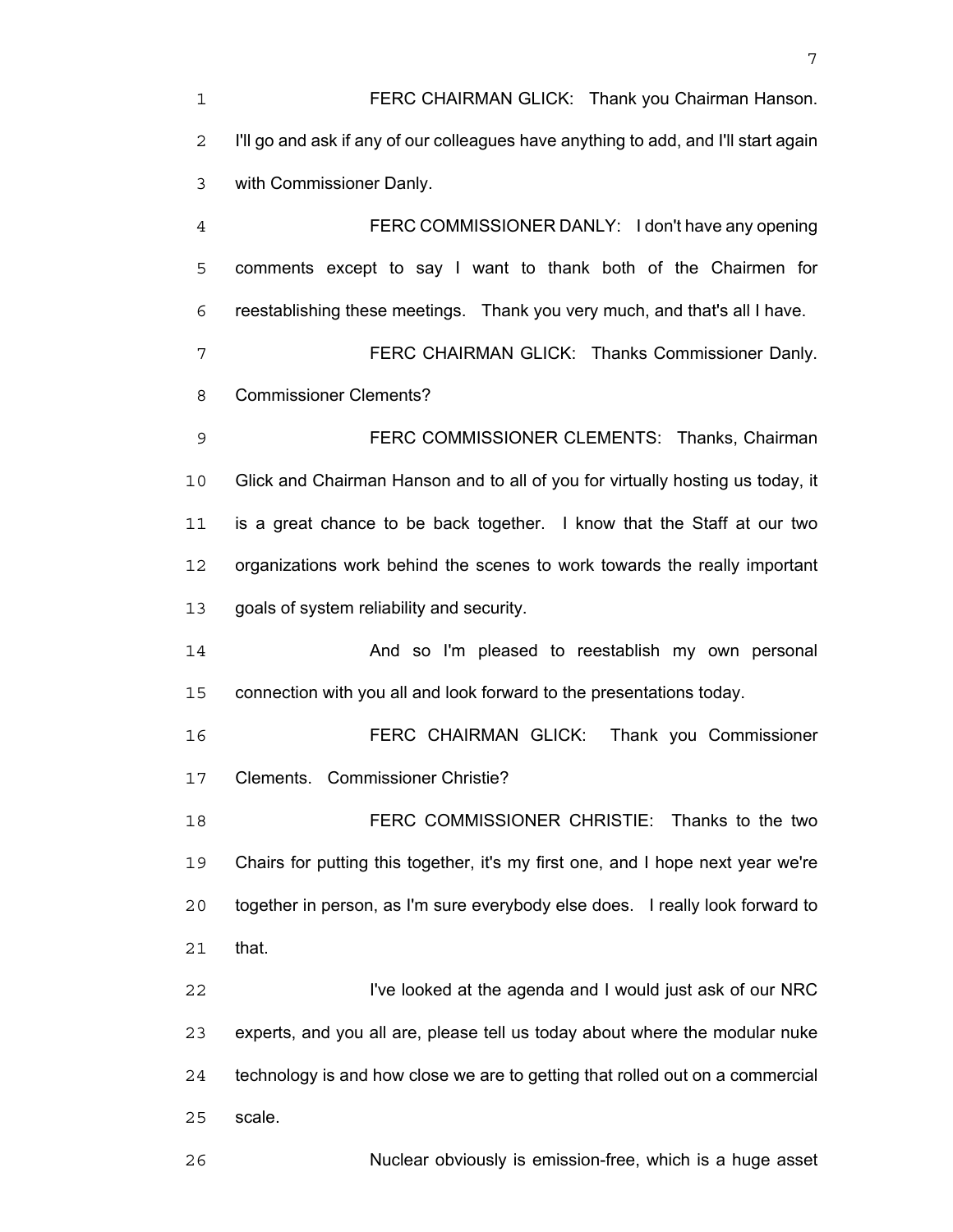but it's also dispatchable, which we need to keep the lights on.

So, modular nukes seem to me to be one of those technologies that we're going to really be betting on, and so the sooner the better.

So, I'd love to hear from your experts today at some point in the agenda where we are on modular nukes and when those things might be commercially deployable.

With that, thanks again and I look forward to this, I'll be listening and learning, thank you.

FERC CHAIRMAN GLICK: Thank you Commissioner Christie and now Commissioner Phillips.

FERC COMMISSIONER PHILLIPS: Hello, everybody. Glad to be here. I'm excited to hear the presentations today.

I'm also thrilled to talk about reliability, which I believe is a very timely subject right now and I especially look forward to hearing from my former colleagues at NERC. Thank you.

FERC CHAIRMAN GLICK: Thanks Commissioner Phillips and Chair Hanson, I'll turn it back to you to get us started.

19 NRC CHAIRMAN HANSON: Thank you Chairman Glick. Let's get rolling, our first speaker this morning is going to be Mr. Howard Gugel, Vice President for engineering and standards at the North American Energy Reliability Corporation.

Mr. Gugel, the floor is yours.

MR. GUGEL: Thank you and thank you all for allowing me to speak today on behalf of NERC. I'll be presenting on a couple of different reports that we produce, the State of Reliability report and the Long-Term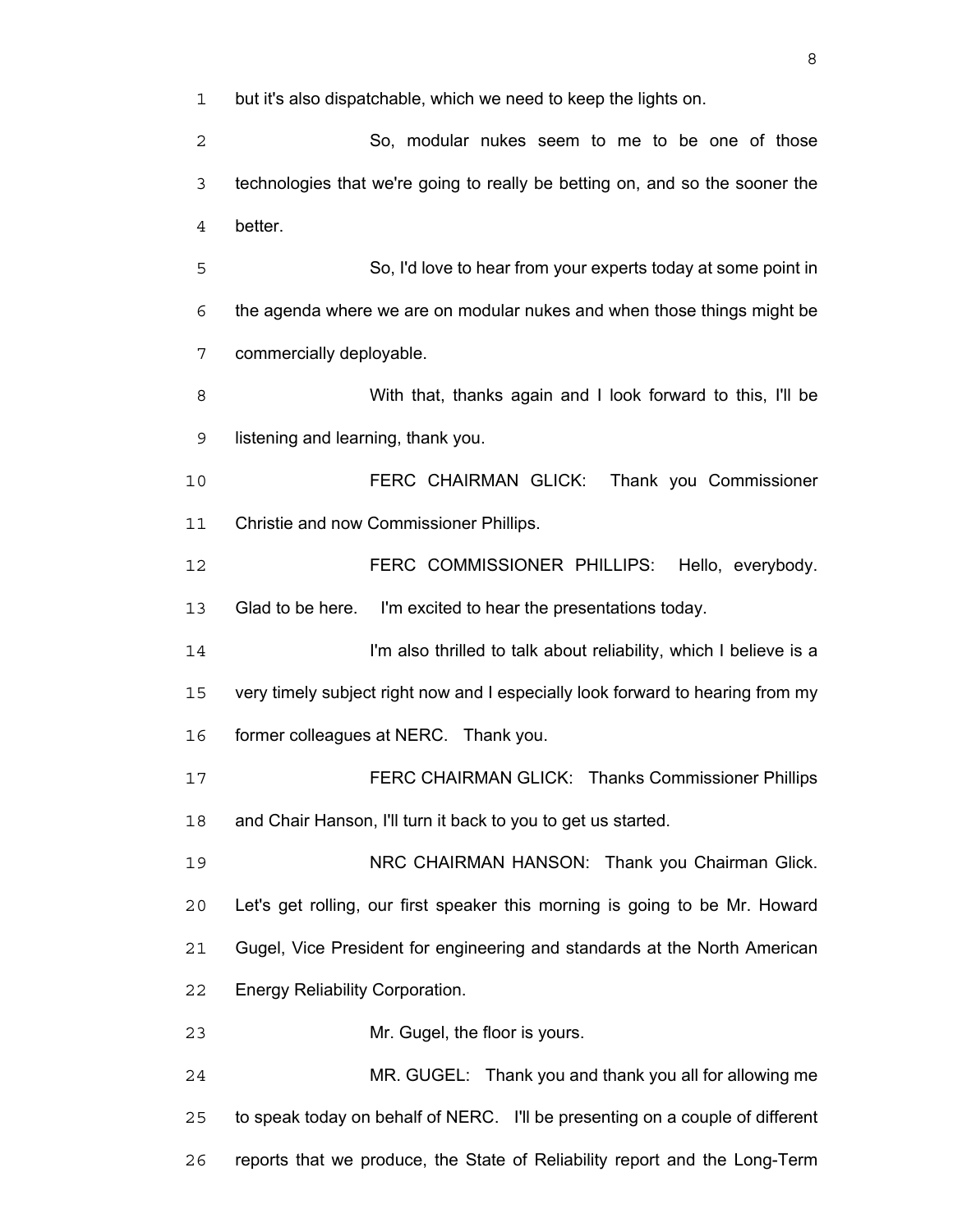Reliability Assessment.

And then I'll finally provide a bit of a summary on some activities we're doing in energy assurance. So, if you go to the next slide, I'd like to speak first about the State of Reliability report and I want to note the fact that this is the 2021 State of Reliability report that looks at what happened in 2020. So, some of the events that occurred in 2021 were not going to be highlighted in here but I will speak to a few those.

The purpose of the State of Reliability report is to provide an objective, credible, and concise report of information to policymakers, industry leaders, and our NERC Board of Trustees on issues that affect the reliability and resilience of the North American bulk power system.

We identify system performance trends and emerging reliability risks, we determine the relative health of the interconnected system, and then finally, we measure the success of whatever mitigation activities have been deployed by industry and by the North American Electric Reliability Corporation.

We'd like to acknowledge that in this report, there were some unprecedented conditions in 2020 that challenged the resilience of the system. For one, we talked about it earlier, the whole impact of COVID-19 and what that's done for operations and really for the electric system in general.

We also in 2020 saw a historic hurricane season that affected a wide swath of the electric system. We also saw extreme heat that had load shed and wildfires out West that again impacted reliability.

We saw an ice storm in October of 2020 in Texas, not as impactful as what we saw in February of 2021 but certainly a foreshadowing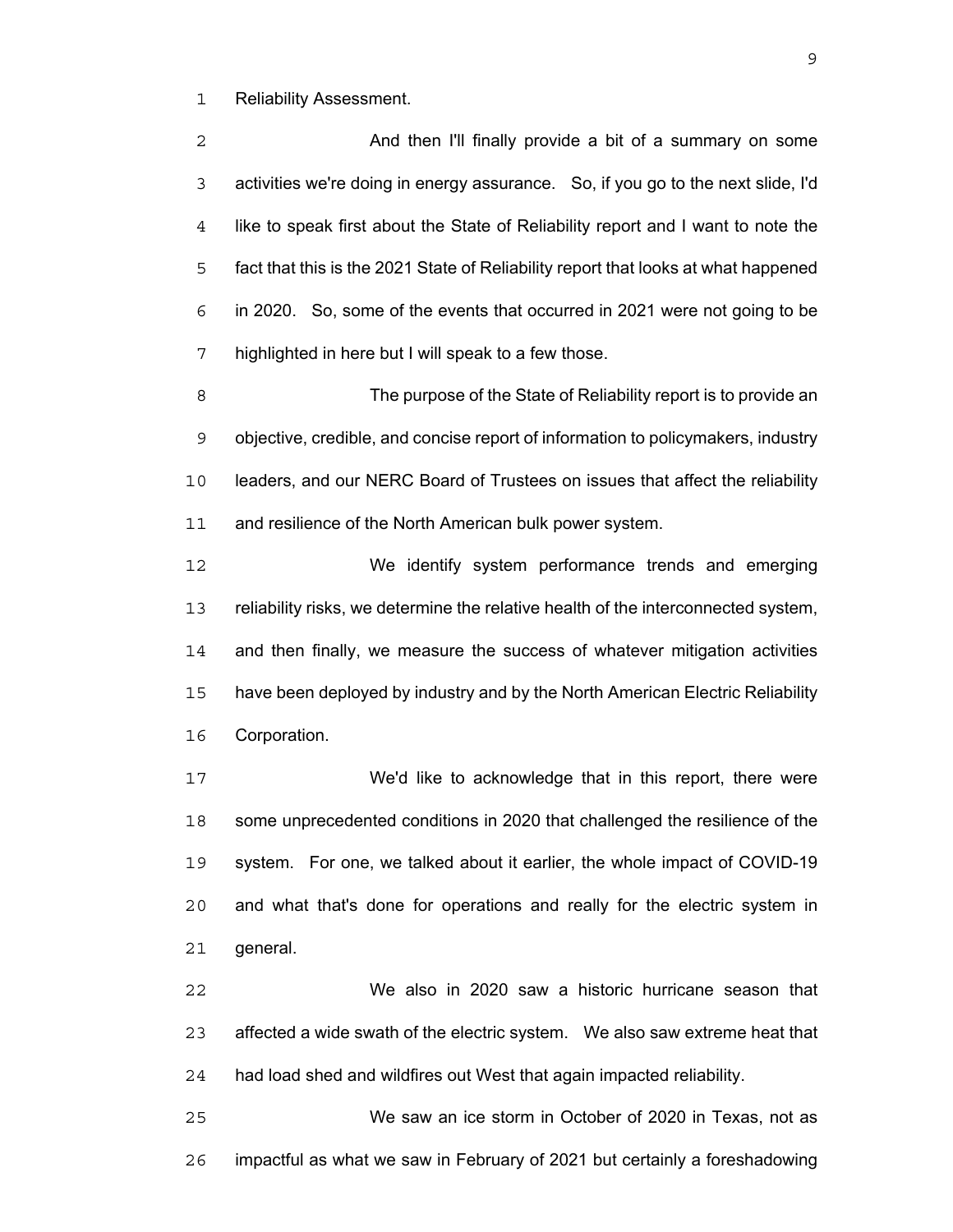of events to come, and then finally, a supply chain compromise that occurred in December of 2020 that put us all on alert as to what the supply chain issue could be for the bulk power system.

We saw escalated resource adequacy risk and a widespread heat wave across the Western interconnection, and it led to substantial load-shedding in August of 2020.

7 And then finally, cybersecurity attacks and vulnerabilities, including supply chain, which we're very attuned to, continue to remain a significant concern for us.

We did see some favorable trends in the system, we saw improved restoration time in transmission system outages after extreme weather, and then also a continued reduction in misoperations rate.

13 I can remember a time when I spoke to this group many years ago and we were at a 1 in 10 misoperations rate, or 10 percent, and we've seen that rate decline significantly through a lot of actions of industry and increased focus that we've done here at NERC.

There were some unfavorable trends that we saw in the report, we are again seeing our highest AC circuit unavailability due to extreme weather and that's beginning to cause us to focus on a couple of the effects of extreme weather, which I'll talk about for the energy assurance taskforce that we have coming up later.

And then we saw the highest transmission-related events that results in load loss. So, a couple of unfavorable trends that we are looking into some causes for that, and to determine what mitigating activities should occur for that.

Next slide. One thing that most people I think don't really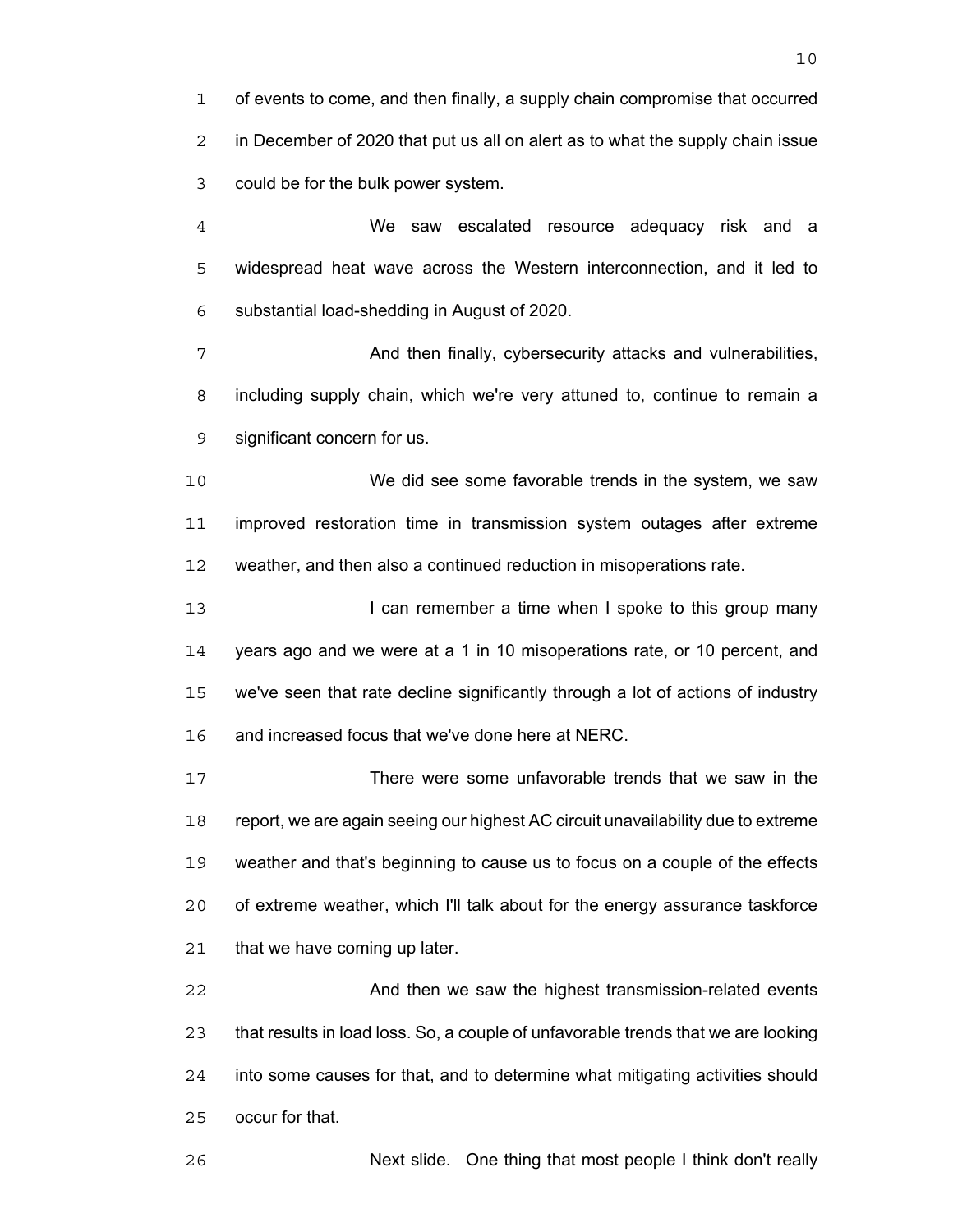look at with focus is how often the system operates without having operator-initiated firm load shed and how reliable it is. As you look back over these five years in here, you can see

that one year we had no hours of operator-initiated firm load shed. The most that we had was in 2020, which was 22.4 hours. That doesn't reflect, again, what happened in February of 2021.

So, with some back-to-the-envelope calculations, let's say we had our worst year, which was 2020 and we add on that the number of hours that we had load shed in ERCOT, which was 70 hours.

That would still show the number of hours without operator-initiated load shed of about 98.94 percent. So, again, a very reliable system shows the robustness of both the planning and the operations of the system.

Next slide, please. You can also see here some of our reliability indicators and these are all the favorable indicators that we have. You can see that failed protection system equipment, which would be the 16 relaying on the system, is again showing a favorable trend.

We're also seeing a favorable trend for human performance events on the system and then also failed equipment is also trending down. So, some very good favorable events based on some focus that we've had on human performance, and then also on the misoperations and protection systems.

So, I continue to see a declining trend there and I think it's due to both actions by industry and the focus that we've placed on it, both at NERC and at FERC. Next slide.

This slide shows some information about resilience. We took an event, Hurricane Zeta, that occurred October 28, 2020, and you can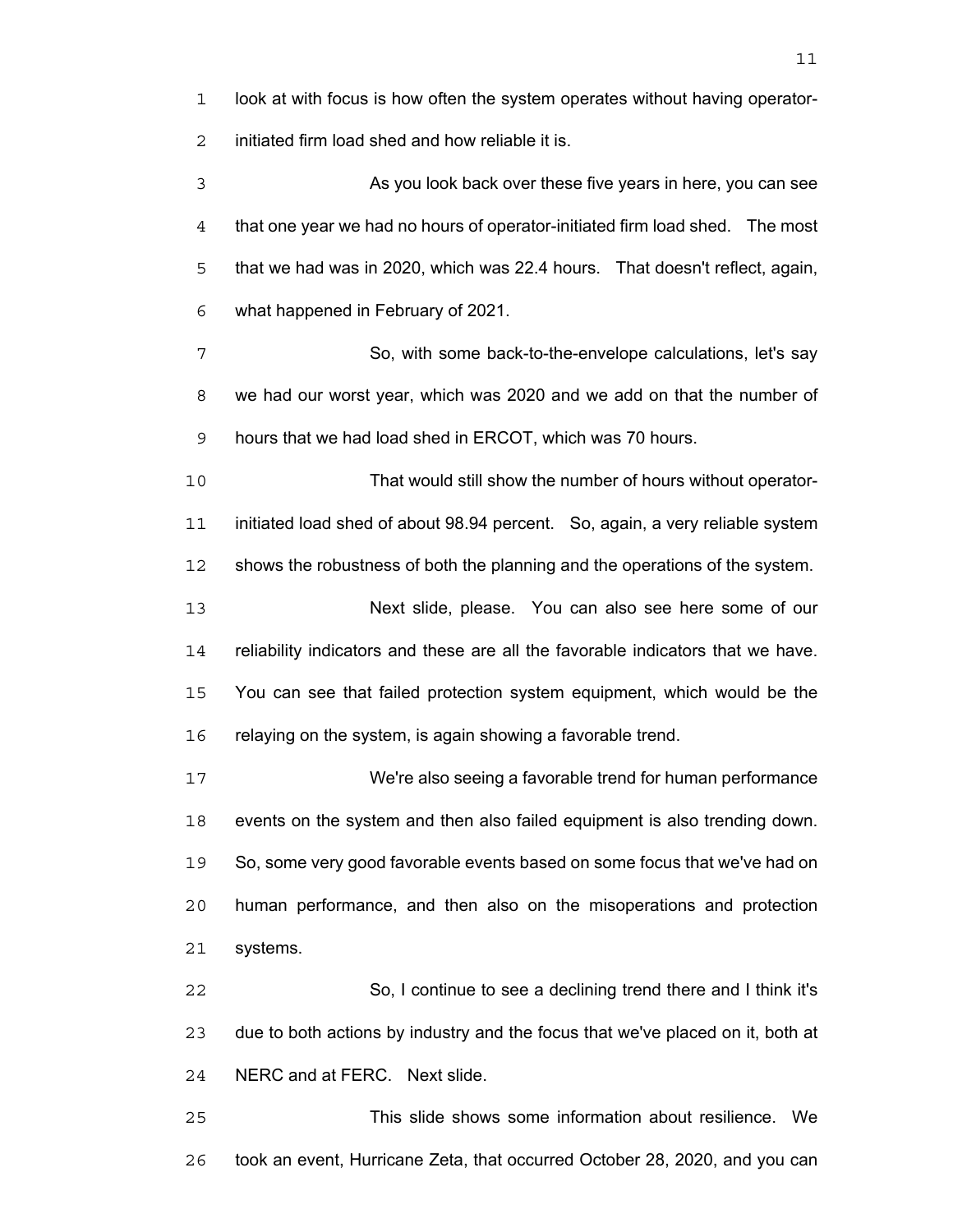see how it affected a couple of the different interconnections, both the Eastern interconnection and Quebec in Canada.

And you can see the load that was lost and that would be the red line there. A maximum load of almost 60,000 megawatts, really 56,000, was where that line went. And then you can see how it was restored with the green line.

So, the net overall effect would be that gray line, so although there was a maximum of 56,000 megawatts that was lost, at any one time there was only 32,000 that was out at any time.

So, the restoration was occurring immediately and was able to mitigate the maximum of load that was out there.

So, again, it speaks to the coordination that occurs on the system and just how well entities are able to recognize events that are occurring on the system and be able to react to them in a very favorable method.

Next slide. I'm going to focus now on the Long-Term Reliability Assessment and this is our annual independent assessment of the long-term reliability of the North American bulk power system that looks out over the next 10 years.

So, looking at trends, looking at information that we can see and forecast it over the next ten years. In our assessments we identify trends, emerging issues, and potential risks to system reliability.

We collect demand data, generation data, and transmission projections for utilities and system operators all across North America and we publish this assessment annually in December.

This graphic here is a high-level summary of the 2021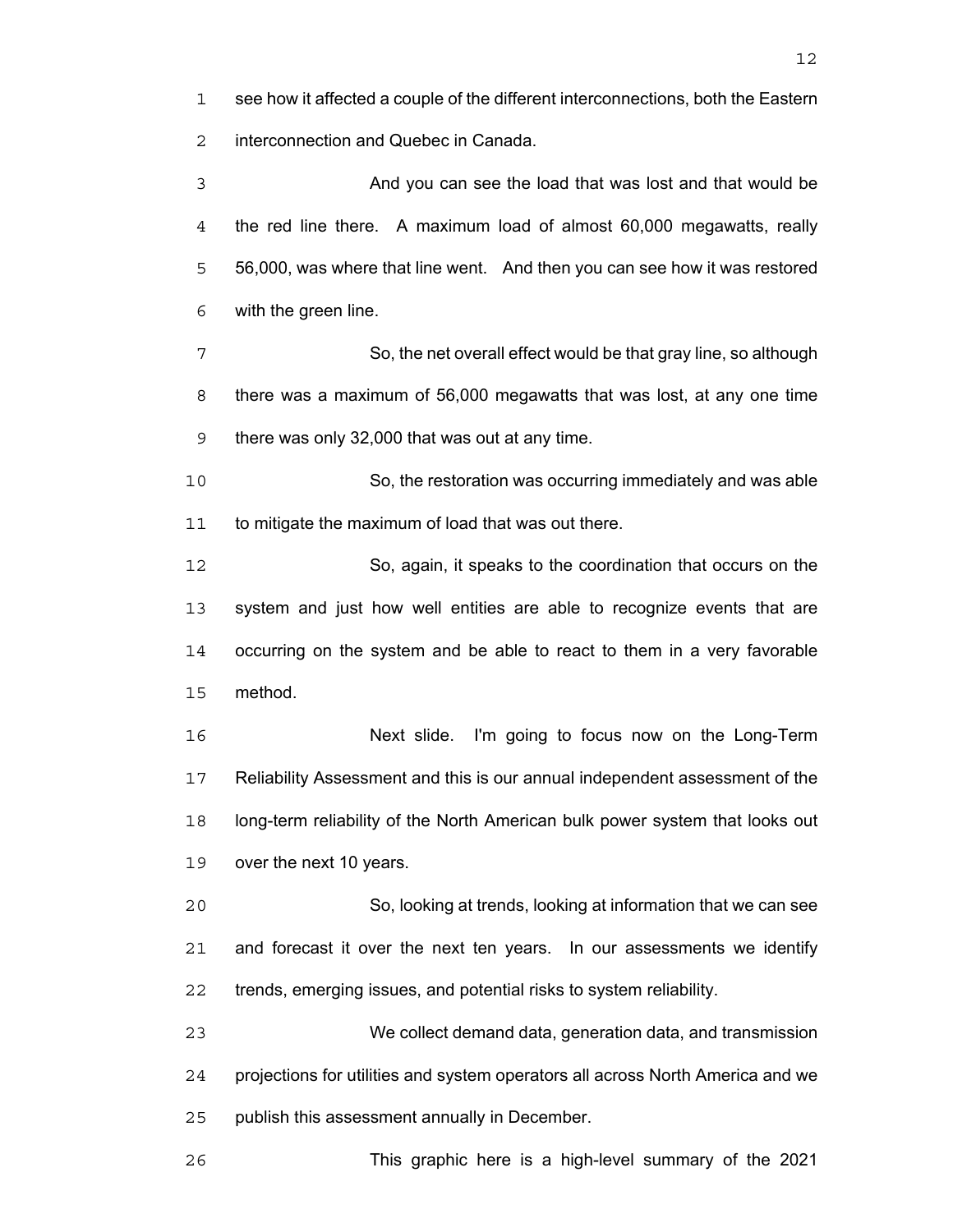Long-Term Reliability Assessments most significant findings. The areas with the red icons have resource adequacy or energy risks in normal peak conditions in the five-year assessment horizon.

You can see specifically in that northern area, the MISO area reserve margin shortfall is advancing from 2025 back into 2024. So, we're starting to see some reserve margin shortfalls advance earlier in the system.

They could face the retirement and a resultant loss of over 13 gigawatts of resource capacity over the next 3 years, 2021 to 2024.

And then in the California and Mexico, the Baja Peninsula area and also the California part of WEC, the planned retirement of the Diablo Canyon Power Plant contributes to declining reserve margins in the area beginning in 2026.

But even today there are energy risks present that today, as energy resources are insufficient to manage the risk of load loss when a wide area heat event occurs.

Those energy risks are deflected in high unserved energy and load loss metrics so if you look in the report, you can kind of see the issue that we have and the coordination between inverter-based resources, solar, wind, and in coordination with that, with the generation that's actually online. And then in other parts of the U.S., of WEC, they continue to have high energy risks as well. That's out in the Western interconnection. And these are on a concerning trend towards higher unserved energy over the assessment period.

The areas with the blue icons are highlighted for risk in the extreme long-duration heat or cold weather.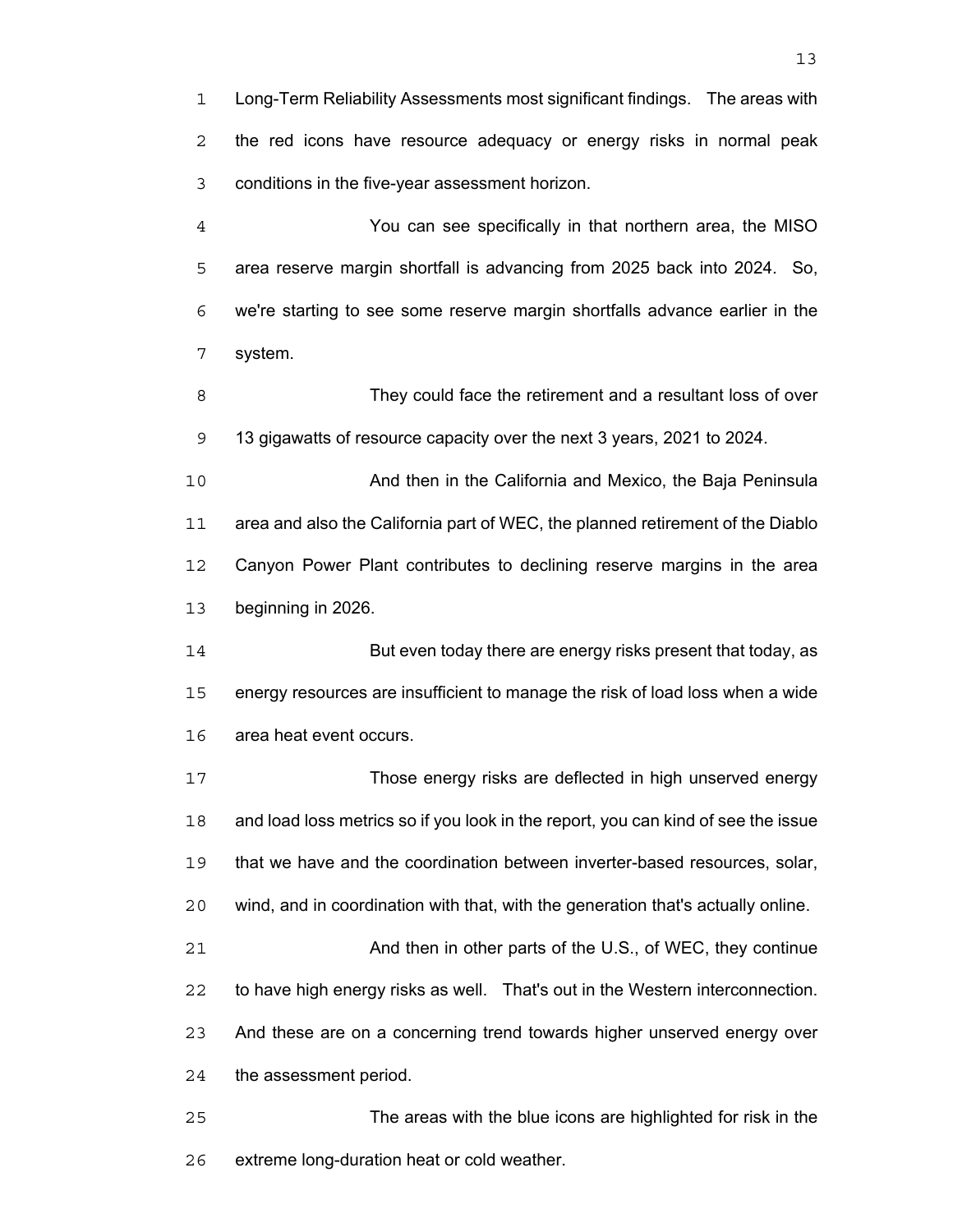Flexible generation resources are following in Texas, California, and the U.S. Northwest to the point that projected peak demand cannot be met without some kind of combination of weather-dependent wind and solar generation, along with external transfers.

Extreme weather conditions raise the likelihood of one or more of these resources to fall short of forecasts, leaving other resources to make up the gap or load will need to be shed.

And then finally, the natural gas infrastructure that supports electric generation in New England, California, and the U.S. Southwest is susceptible to disruptions with the potential to affect winter reliability.

So, we project all of these gray areas to have adequate capacity resources and low risk of energy emergencies through the assessment horizon. Regulators and policymakers must keep reliability at the forefront of their actions to prevent new risks from emerging as the grid transforms.

And I'll point back to one of the comments that was made earlier, as we begin to see more and more of these inverter-based resources, solar, wind, the renewables coming online, our existing generation fleet is going to need to be more flexible and be able to ramp to meet those changing generation outputs.

Traditionally, most of our baseline generation has kept at a flat level and it's going to be important for us as we go forward to design generation that can rapidly ramp up and down to be able to meet that.

And we also are interested in seeing how the research is going on the new modular nuclear generation fleet and how quickly that can be adapted and can be used to meet these changing needs.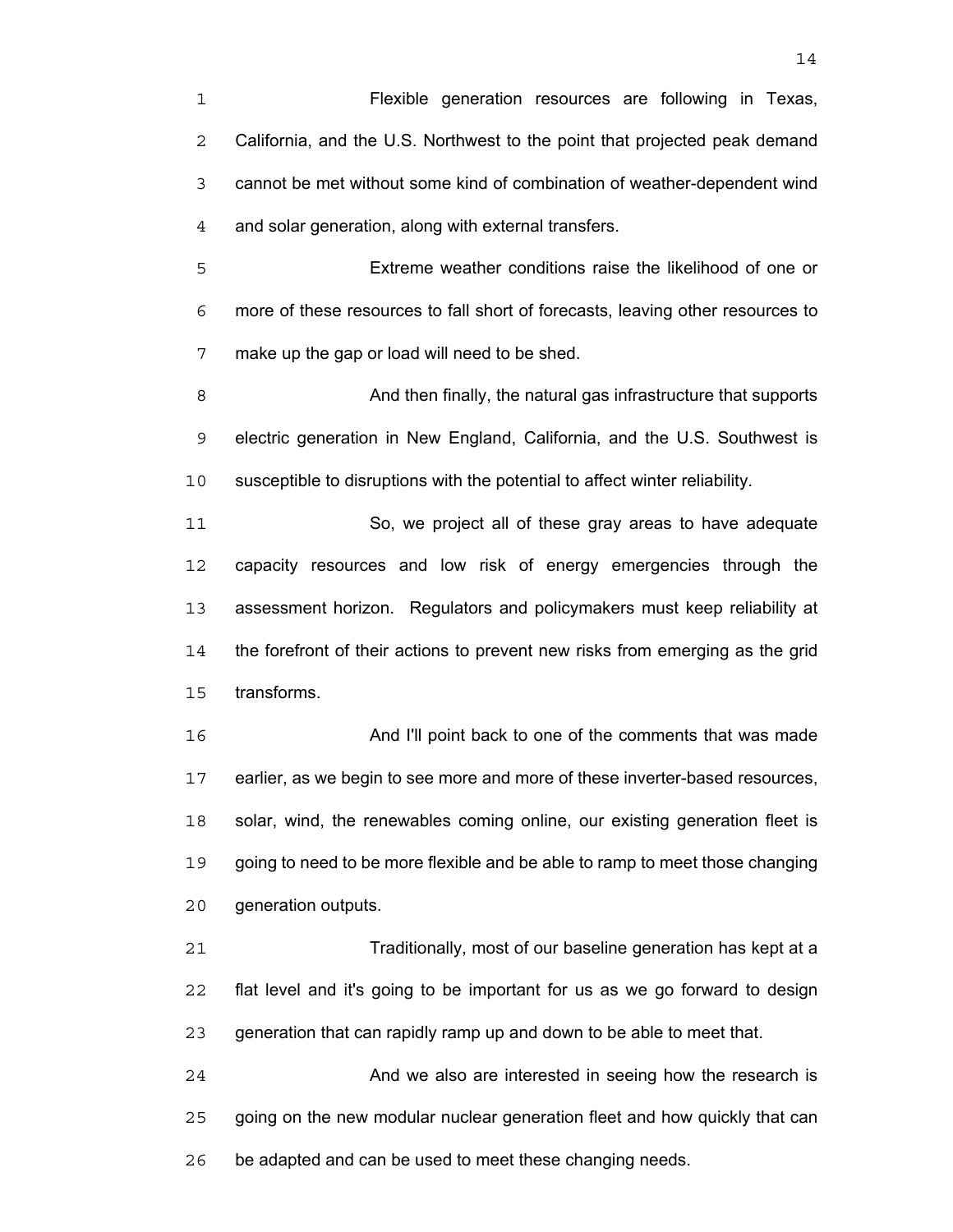Next slide. Governmental policies changing in comparative resource economics and customer demand for clean energy are driving the rapidly changing resource mix within the bulk power system.

The bulk power system has already seen a great deal of change and more is underway. Solar, natural gas, and wind generators are overwhelmingly predominant generation types in the planning horizon for additions to the bulk power system.

8 As shown in the chart, generation interconnection projections are less. As older fossil-fired and nuclear plants retire and new resources come onto the system, thermal generator fuel sources will become less diverse and more renewable resources will be available to meet demand over a range of demand hours.

With increasing renewables, planners and operators must also be prepared for an increasingly variable generation resource mix and consider the risk of energy shortfalls from an energy-limited resource.

The ERO's suite of tools include mandatory reliability standards, reliability assessments, voluntary guidelines, lessons learned, and 18 other mechanisms for developing and sharing best practices.

We're leveraging these tools to reduce risk as the grid transforms and resource changes mix. Some priorities include improving resilience for wide area, long duration, extreme temperatures, focusing assessments and planning on energy sufficiency, not limiting measures of capacity adequacy, and addressing the vulnerabilities that exist in interdependent gas and electric systems.

And then enhancing our suite of reliability standards to prevent the exposure of new vulnerabilities in areas of cyber risk, extreme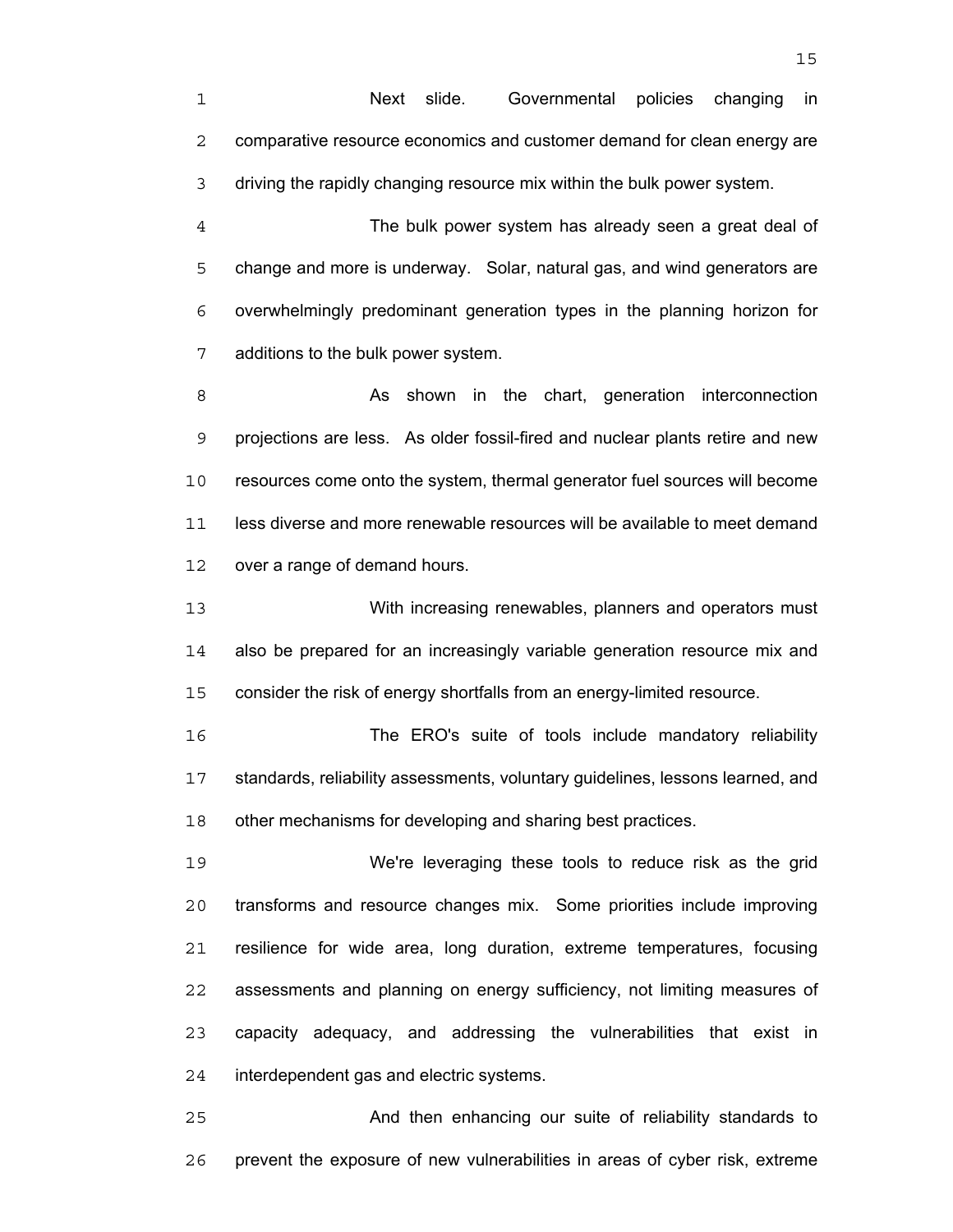weather, and resource performance as the grid grows in complexity.

Next slide.

This chart shows a projection that we have on distributed solar photovoltaic capacity in the assessment areas that we have. This is behind the meter generation so not generation that's connected to the transmission system, but generation that, from our perspective, would affect load.

And as you can see, that's projected to grow from just a little over 20,000 megawatts in 2021 to in 10 years being over 60,000 megawatts. So, a growing concern and something that our system needs to be able to 11 adapt to. And so that's one of the reasons why this is a high priority for us. Next slide. What we're concerned about is traditionally, we've looked at generation from a capacity perspective and if we have enough

capacity on the system, we weren't too concerned about being able to meet load.

Now we're in a situation where capacity is variable and is dependent highly upon the sun, the wind, and the resources that are out there. And so simply having capacity is not adequate.

We need to make sure we have adequate energy behind it also.

So, unassured fuel supplies can result in an insufficient amount of energy on a system to serve electrical demand and to ensure the reliable operation of the bulk power system, due to again those variable renewable energy resources, the fuel location, and then the volatility of forecasted load.

So, we have kicked off an energy reliability assessment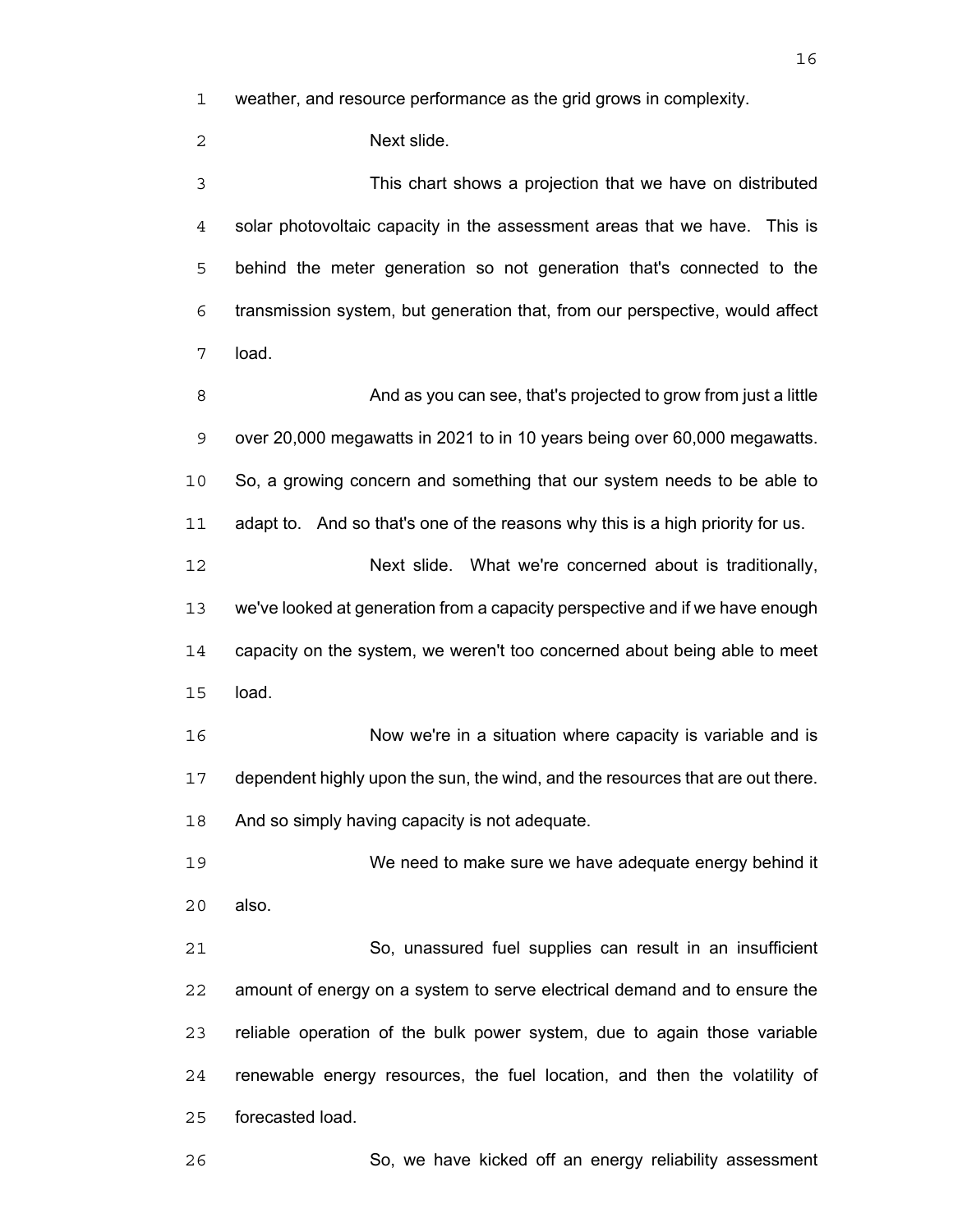| $\mathbf{1}$   | taskforce that's looking at this and looking to see what modifications need to |
|----------------|--------------------------------------------------------------------------------|
| $\overline{2}$ | be made to our standards and what modifications should be made to practices    |
| 3              | in the industry, to be able to adapt to this changing resource mix.            |
| $\overline{4}$ | And with the next slide, I am available for any questions that                 |
| 5              | folks might have on any topic that I've presented.                             |
| 6              | NRC CHAIRMAN HANSON: Thank you Mr. Gugel, very                                 |
| 7              | much for your presentation. I think we're going to start on the NRC side this  |
| 8              | morning and we'll start with Commissioner Baran.                               |
| $\mathsf 9$    | NRC COMMISSIONER BARAN: Thanks. In recent years                                |
| 10             | more nuclear power plants have been engaging in load-following type            |
| 11             | operations. Can you talk about how often NERC is seeing nuclear load-          |
| 12             | following and how effective it has been?                                       |
| 13             | Have there been any challenges associated with nuclear                         |
| 14             | load-following from your perspective?                                          |
| 15             | MR. GUGEL: I don't know about challenges, I'm not aware                        |
| 16             | of too many instances where you've seen rapid ramps, if you could say, of      |
| 17             | nuclear generation. We've seen more of that rapid ramping occurring with gas,  |
| 18             | less so with coal and then probably even less so with nuclear.                 |
| 19             | I think the concern there is probably the O&M cost and then                    |
| 20             | the wear and tear that it would take on the equipment and the rapid change     |
| 21             | there.                                                                         |
| 22             | So, I wouldn't say we've seen any concern but certainly, it                    |
| 23             | would be an area that we'd like to see maybe some more research in and see     |
| 24             | whether or not existing units could have more capability of doing some sort of |
| 25             | fast ramping.                                                                  |
| 26             | NRC COMMISSIONER BARAN: Thanks, Chairman.                                      |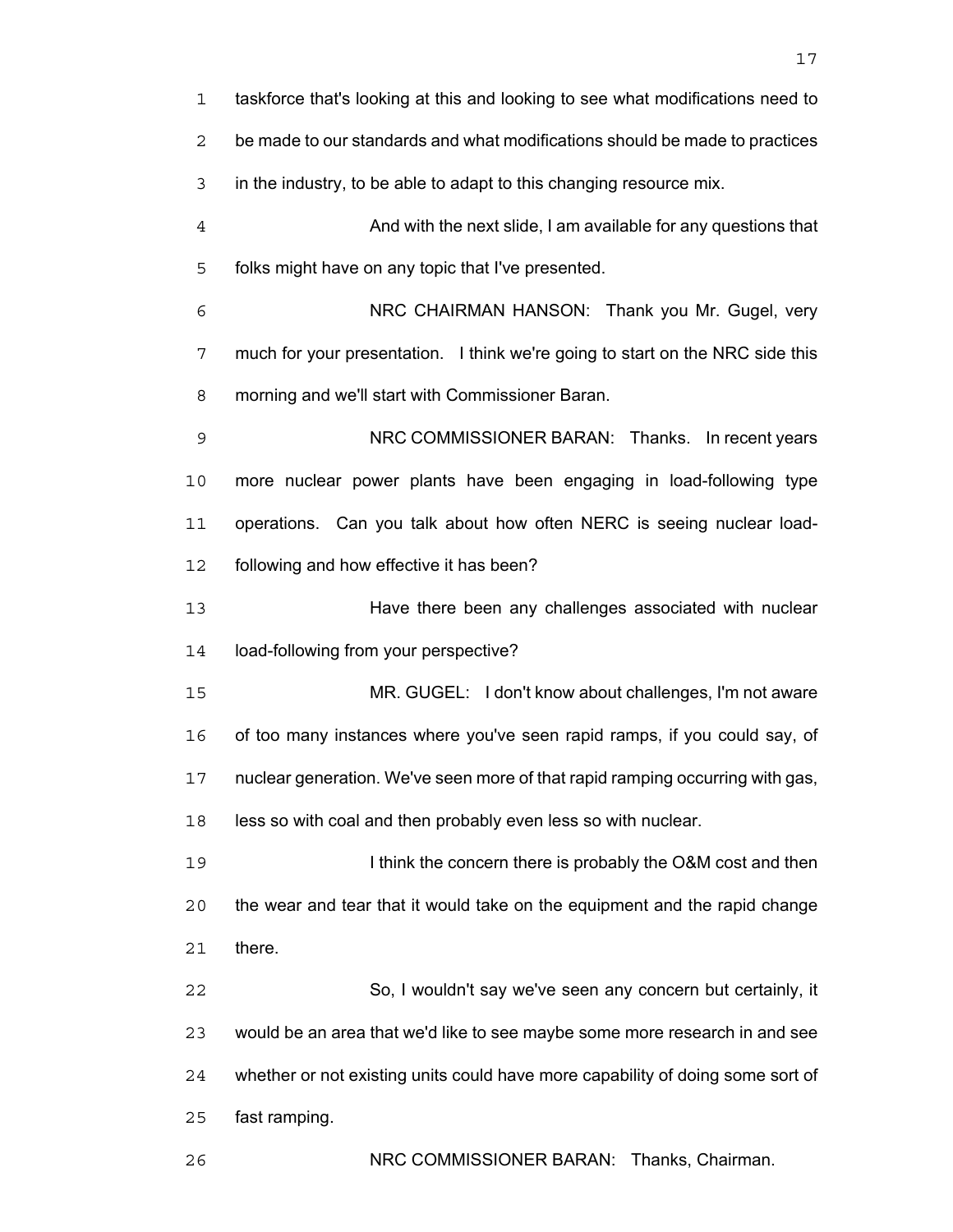NRC CHAIRMAN HANSON: Thank you Commissioner Baran. Commissioner Wright? NRC COMMISSIONER WRIGHT: Thank you Mr. Chairman. Thank you, Howard, for your presentation. I've got a couple of questions. It's really good to hear about all the work that's being done to plan and account for transmission outages, especially related to weather and supply chain issues. Talk to me a little bit more, give me maybe some more detail about what's being done to address supply chain issues and disruptions. I just think they're important to address so can you give me a little bit more meat on the bone there? MR. GUGEL: We'd agree. We began with an initial supply chain standard in our cybersecurity area back in 2018 timeframe, so we've got the standard that we started with that requires procurement processes to be in place. And then we've also got controls around vendor access and monitoring that would occur there. We are continuing to refine that to expand that to more of the equipment. Initially, that was just what we call the medium-impact and high-impact cyber systems. We've now got a project to extend that further into basically the entire system, all of the loads too. And then we're continuing to look at and coordinate what would be involved with a coordinated cyber-attack and what protection could be put in place there. I'm happy to say that we're one of the few industries that has

mandatory enforceable cyber standards, including supply chain. And we're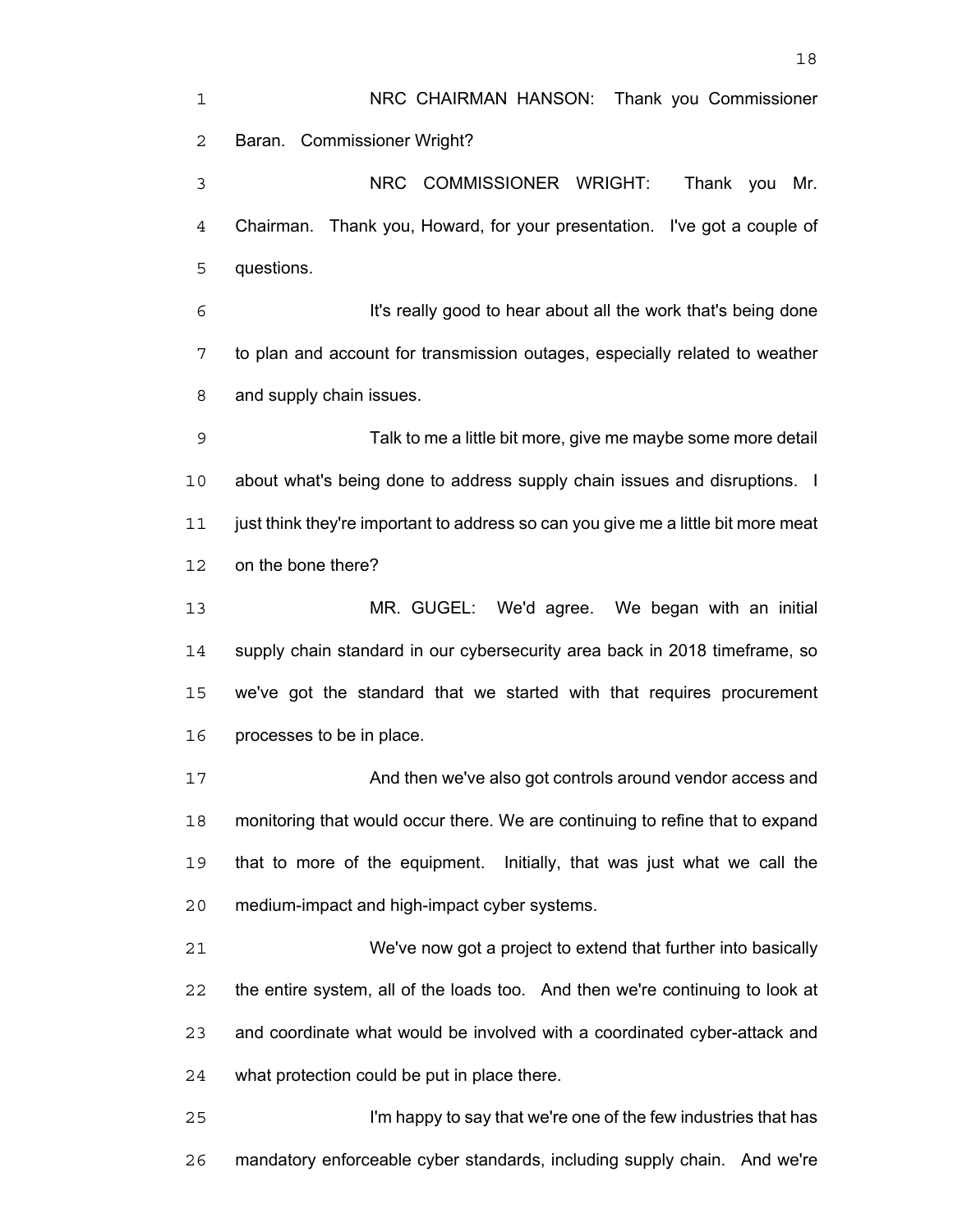| 1              | continuing to look at the concerns there and be able to address things as they    |
|----------------|-----------------------------------------------------------------------------------|
| 2              | come up.                                                                          |
| 3              | NRC COMMISSIONER WRIGHT: You mentioned cyber                                      |
| $\overline{4}$ | threats there.                                                                    |
| 5              | Given the evolving and new cyber-attack threats that we're                        |
| 6              | facing as well as the concern related to the protection of the supply chain, give |
| 7              | me your thoughts on whether the MOU that we have between the NRC and              |
| 8              | NERC, I believe it was revised last in 2015 if I understand right?                |
| 9              | Does that need to be revisited or updated?                                        |
| 10             | MR. GUGEL: That's a good question, I haven't looked at                            |
| 11             | that to see whether or not there's anything that's come on the horizon from a     |
| 12             | cyber-perspective that would mean that we would need to look at that some         |
| 13             | more.                                                                             |
| 14             | Let me take that back and see if whether or not that MOU                          |
| 15             | should be looked at or not. That's a good point.                                  |
| 16             | NRC COMMISSIONER WRIGHT: And I have one last                                      |
| 17             | question, I don't speak FERC and NERC that great but I wanted to drill a little   |
| 18             | bit on the reserve margin and capacity.                                           |
| 19             | And your slide, I believe number 8 it was, says that as the                       |
| 20             | future reserve mix gets more variable and less fuel diverse, how are reserve      |
| 21             | margins impacted?                                                                 |
| 22             | Is it going to be a different look going forward as it was in                     |
| 23             | the past? And is there a target number that you're looking at that would be       |
| 24             | hopeful for the whole system?                                                     |
| 25             | MR. GUGEL: That's a really good question and it's an area                         |
| 26             | that we're very concerned about. It kind of goes back to that whole how much      |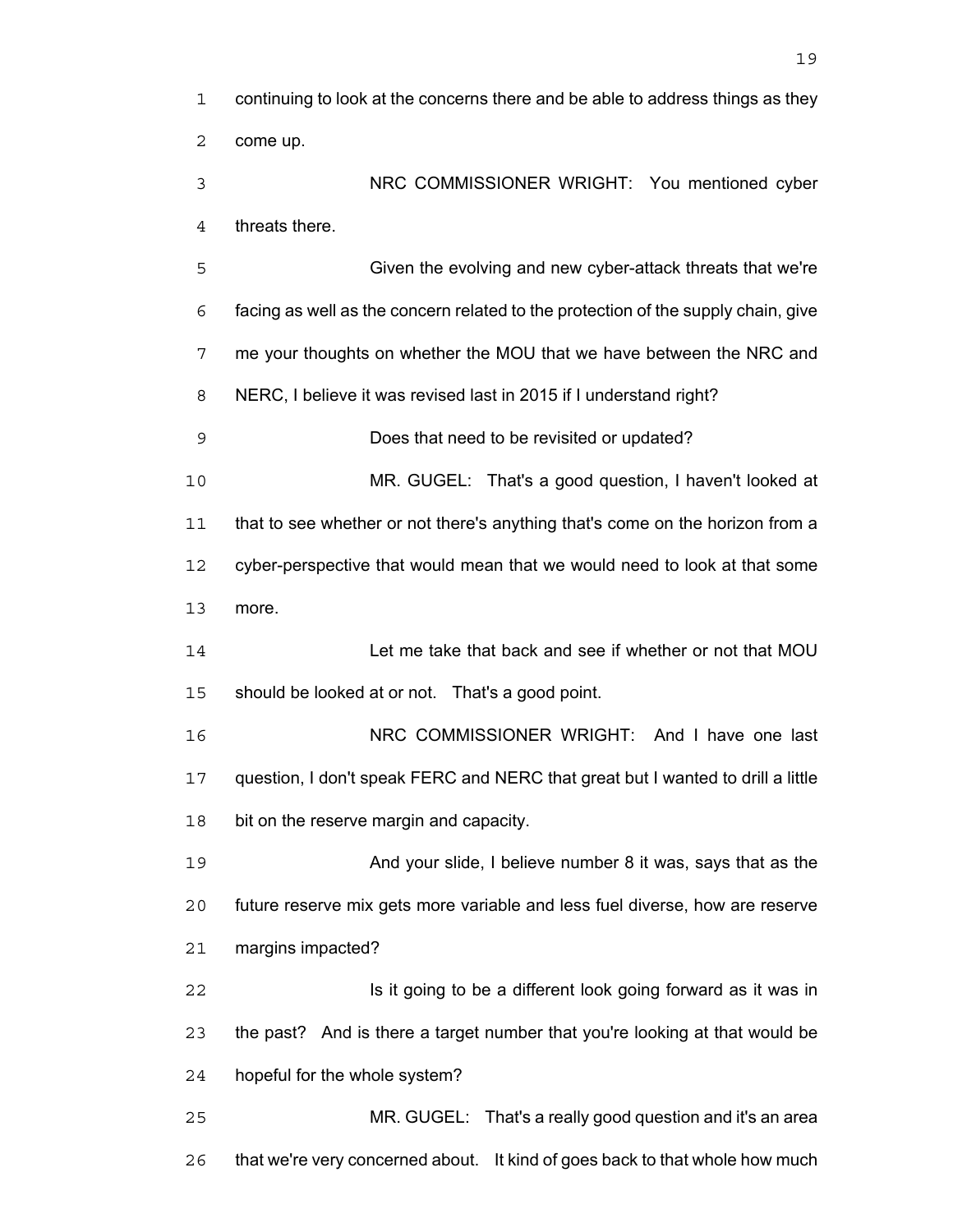capacity for renewables can you really rely upon at the time of peak or even across an hour across the day. And so the forecast for the availability of that resource and what percentage of the installed capacity can actually be used at any particular time becomes a concern. That's really the focus of that energy assurance taskforce, to be able to say, okay, how do we account for that? How do we project that going forward? We're also in a situation now where the generation resource mix is changing so rapidly that we can't even rely upon what our historical 11 trends have been, to be able to forecast for the future. So, we're trying to put some of our smartest heads together to say how do we look at this and what do we do to address it and get out in front of it before it becomes an issue that we just have to follow as opposed to lead on? NRC COMMISSIONER WRIGHT: Thank you Mr. Chairman. Thank you, Howard. NRC CHAIRMAN HANSON: Thank you, Commissioner Wright. Mr. Gugel, you talked about the rapidly changing resource mix and I was just interested to hear how you see the increase in micro-grids at a lower level and the reliance I think in some cases of those micro-grids on distributed energy resources affecting the ability of higher-level grid operators to balance supply and demand. And maybe there's a comment in there too you can make

about an emergence of additional RTOs in that middle layer as well and how

that is influencing this dynamic.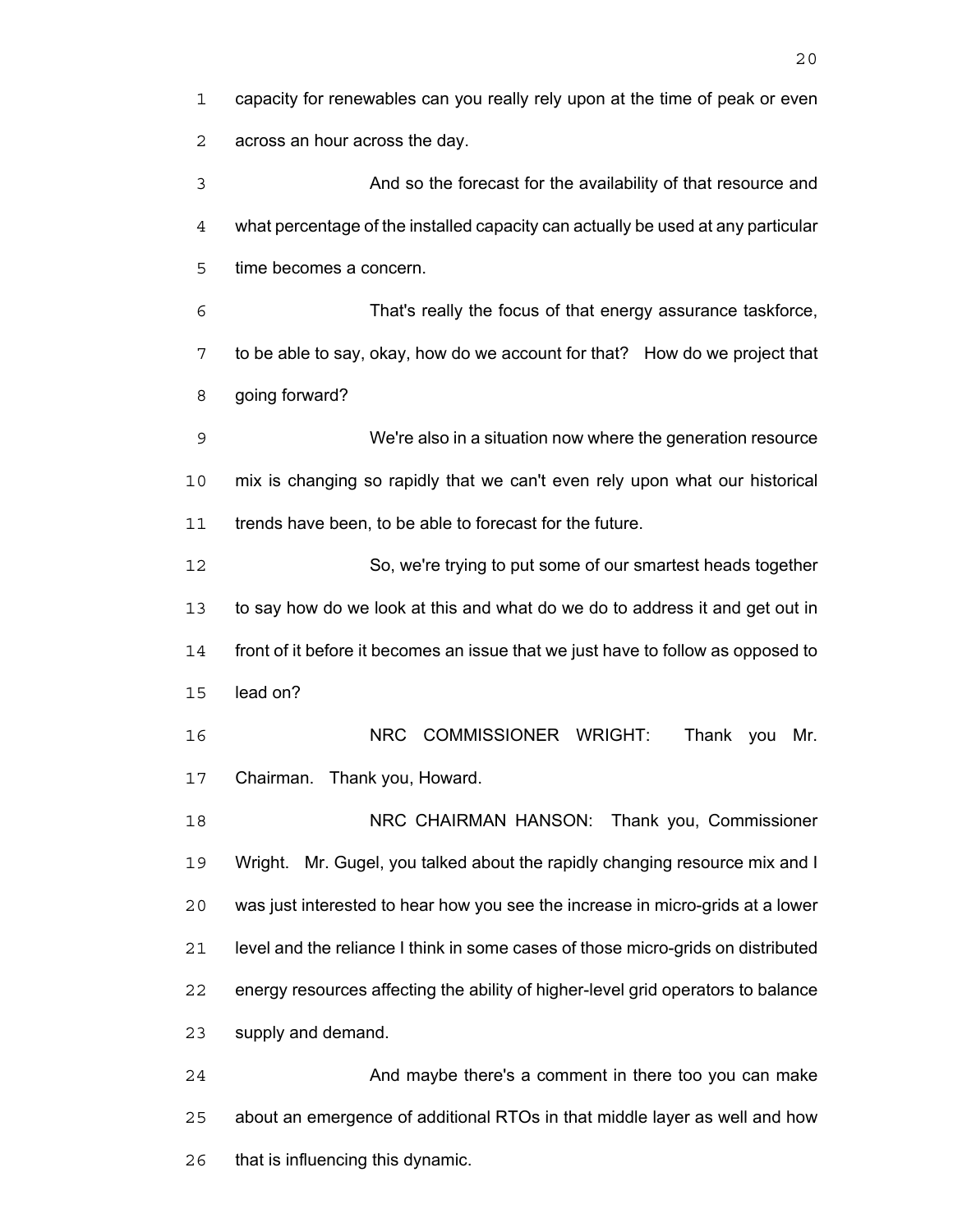| 1           | MR. GUGEL: Yes, an area that is continuing to evolve.                              |
|-------------|------------------------------------------------------------------------------------|
| 2           | I would agree the whole idea of micro-grids and how it                             |
| 3           | impacts really points to the fact that there's going to have to be increased       |
| 4           | communication and observability by operators on both sides of that to make         |
| 5           | sure the handshake occurs very well there.                                         |
| 6           | We were actively involved, IEEE recently created a standard                        |
| 7           | for distributed energy resources management systems, which would speak to          |
| 8           | how micro-grids could work and do something similar to what we do on the           |
| $\mathsf 9$ | transmission system with our energy management systems.                            |
| 10          | But one of the reasons why we were interested was we need                          |
| 11          | to make sure the communication from that management system occurs well             |
| 12          | to the transmission system so we could see that power flow through the grid        |
| 13          | and see the lights remain on reliably on the system.                               |
| 14          | So, we're actively involved with many of the IEEE activities                       |
| 15          | in this area just to make sure that reliability continues to remain a forefront of |
| 16          | concern for folks as they look at it.                                              |
| 17          | Does that answer your question?                                                    |
| 18          | NRC CHAIRMAN HANSON: I think so. Thank you very                                    |
| 19          | much. I appreciate it. Chairman Glick, over to you.                                |
| 20          | FERC CHAIRMAN GLICK: Thank you very much, Mr.                                      |
| 21          | Chairman. I really appreciate the presentations, very helpful, and I wanted to     |
| 22          | talk a little bit about extreme weather.                                           |
| 23          | I know we're going to have a presentation in a bit discussing                      |
| 24          | what happened in Texas in February of 2021 and the implications for reliability    |
| 25          | and some of the lessons learned.                                                   |
| 26          | And obviously, we're seeing, and you mentioned it as well,                         |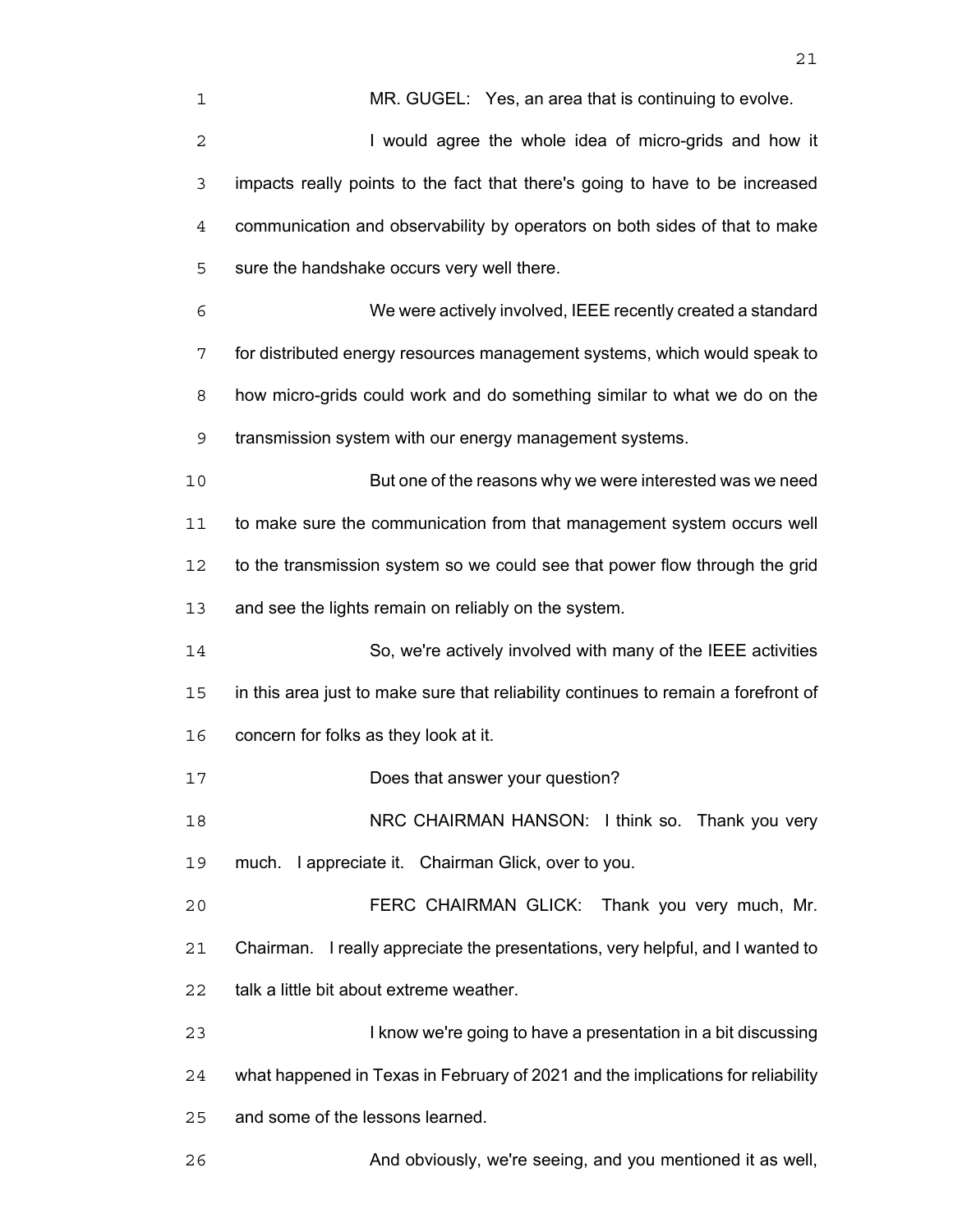extreme weather conditions on a more frequent basis, whether it be extreme cold, whether it be extreme heat, or whether it be for wildfires.

And I was wondering if you could talk a little bit about the potential threats from a nuclear perspective associated with some of those extreme weather issues, and secondly, what NERC is doing more generically or generally with regards to -- maybe you could describe a little bit more about what NERC is looking at in terms of standards for weatherizing generating facilities.

MR. GUGEL: Good questions. I'll speak specifically to the nuclear side and then I'll talk more generically about what we're doing across the system.

One of the things, and you'll see the report a little bit later from my colleagues at FERC about what happened in Texas, we saw impacts of extreme weather across the board even in the nuclear fleet.

So, I think it was a good wakeup call for a lot of folks to say we need to be looking at weatherization for plants and the impacts for that in systems we hadn't even considered before.

**I know is a limid understanding how ice can affect your cooling intakes** and can affect all of the systems that occur on generation is important.

So, I think it's probably a good wakeup call for all of us to say generation that we thought traditionally we didn't have to worry about from a weather perspective, we need to look at all of our systems and make sure they're most available.

So, I think the second thing that I would say for that is of all of the units that we would expect to be there, and I'll talk about cold first and the heat, but really, for either one of those we would expect the nuclear fleet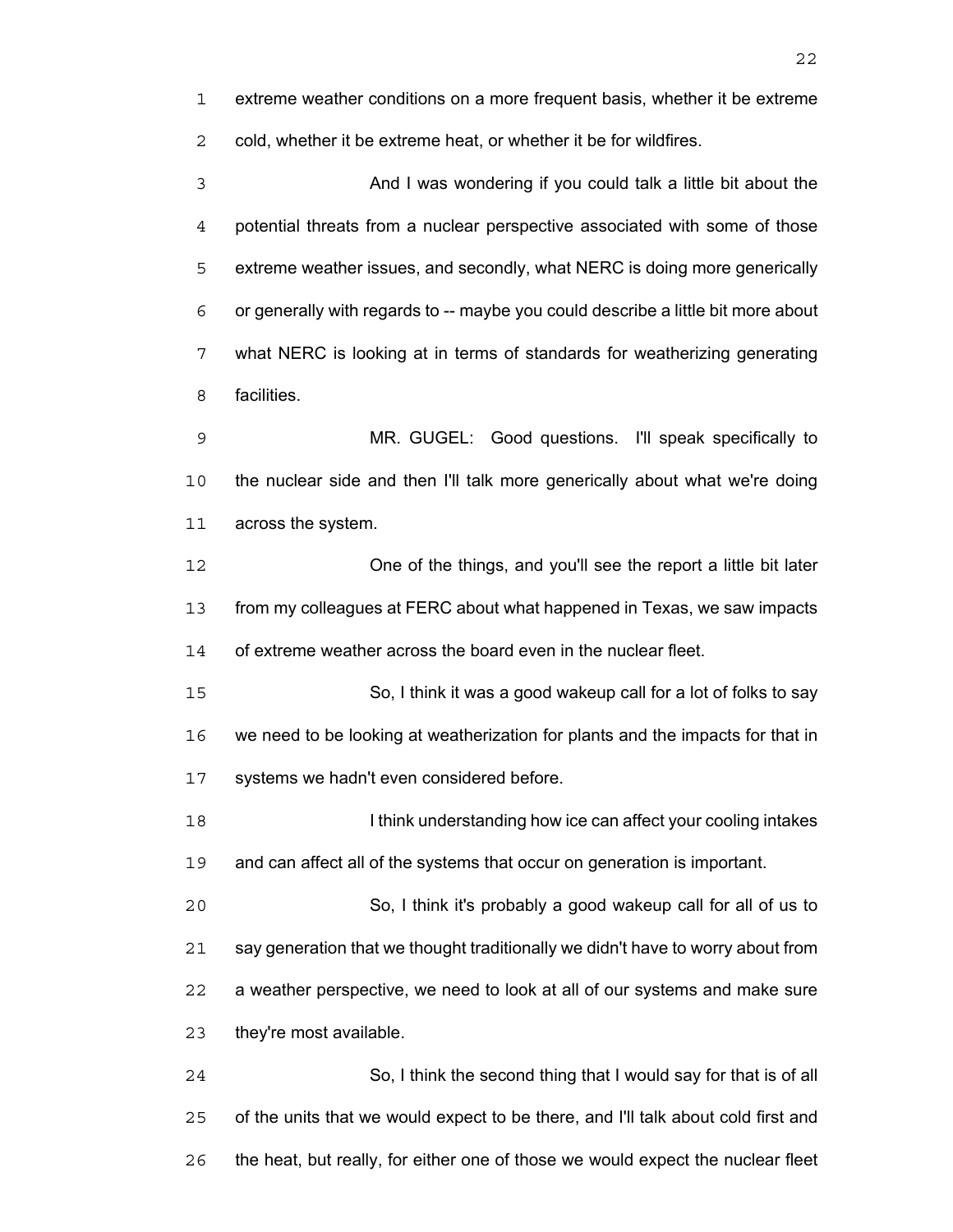to be there because they are.

That generation fleet is available unless it's down, for the most part, for refueling or maintenance that's required. And so as we become more and more in these extremes, the plants we expect to be online, we really need to be there.

And so looking at that and making sure the plants are available and prepared for both the extreme of heat and cold is going to be of utmost importance. What we've done from NERC's perspective for cold weather is we created a standard initially that looked at cold weather and really involved communications.

We saw that as the primary key issues that fell down. Making sure the generator owners and operators and the transmission owners and operators and the reliability coordinators are talking, and making sure everybody knows what the limitations of the units are going into the operating system.

And so we created that standard, that standard will be going into place this year, and be effective. The next step, and we're in the development of this, is more to require units to be available or be prepared for temperatures to a certain extreme.

And looking more at cold at this point but I think as we begin to look more and more into it, the heat is going to become an issue also. The problem that we face is it's not a one-size-fits-all concern. The units in the North are prepared for cold but they're not prepared for heat.

Although the boilers are enclosed, they've got all the insulation that they need, they can ride through a very cold event, but when it becomes hot they become very limited in their output.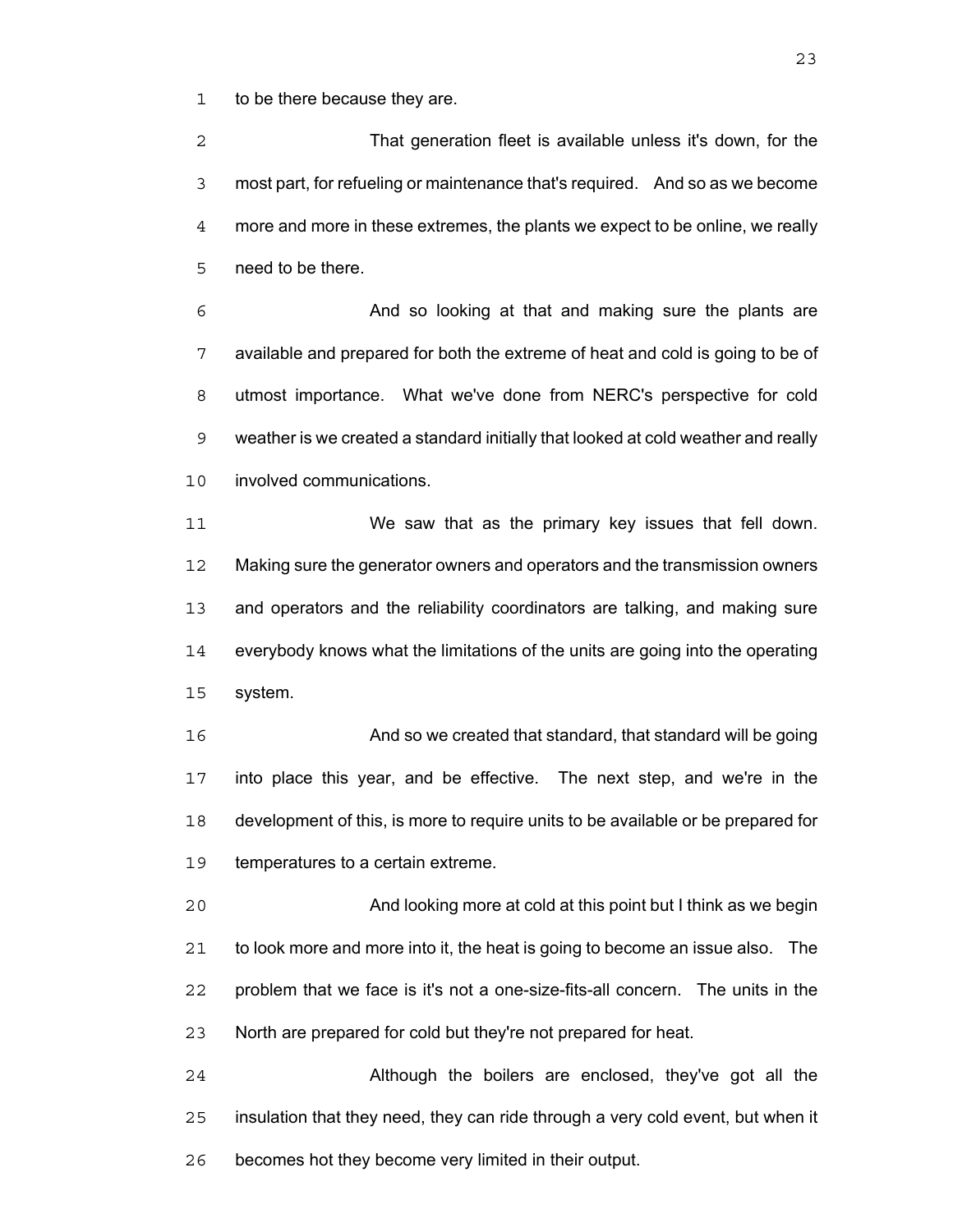have the ability to ride through the situations in the summertime, but that becomes a problem for instrumentation and operation during an extreme cold event.

So, on both sides, it's funny, I was talking with one of the provinces recently up in Canada and they said we don't have a problem with cold at all, we're a little bit concerned about this heat wave that's coming up and whether or not our plants are ready for that too.

So, it's a concern really on both sides of the border and 11 really all across North America.

And so we're looking at that from a standard perspective, but also from what are some essential actions that people can take outside of 14 standards and be ready for this.

FERC CHAIRMAN GLICK: Thank you, Mr. Gugel, that was a very helpful answer. I wanted to see if my colleagues had any questions and start with Commissioner Danly. Commissioner Danly had texted me, he's having some problems getting off of mute.

So, I'll move down to see if Commissioner Clements has any questions.

FERC COMMISSIONER CLEMENTS: Thanks Chairman Glick, that happened to me as well so I can understand. Thank you, Howard, for the presentation, one thing when you were talking about more variability and less fuel diversity and then mentioned --

(Telephonic interference.)

26 -- harnessing new resources to help with the issues of both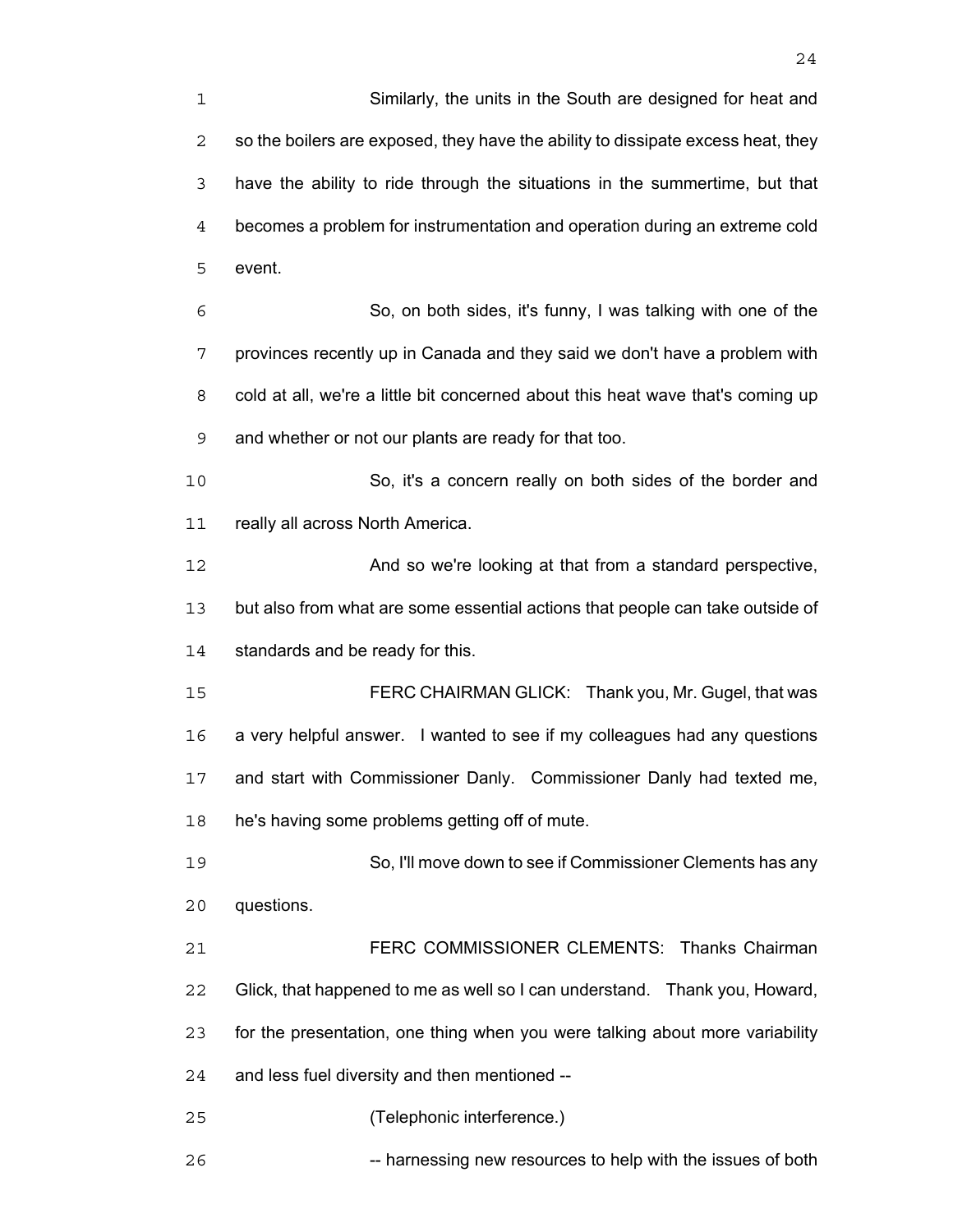resilience and energy sufficiency and I'm curious what type of work NERC is focused on related to exploring the issues or opportunity around demand side resources.

MR. GUGEL: Really good question, you dropped out for the first part of that but I think I captured what you're asking there.

We are looking at creating what we call a 1600 data request, or a data collection capability through our rules and procedure to look more at demand response and be able to capture more of that information.

And so that's an area that we're looking at. Traditionally, we have not gone into the distribution system, not gone into practices there, that tends to be something that's I think more of a state issue than a federal issue.

But we need to be aware of what demand-side resources are there and demand-side actions are there because it does impact operator intervention and operator works that go on.

And so we're going to collect that data and be able to analyze it to see what future actions could be taken here. Does that answer your question?

FERC COMMISSIONER CLEMENTS: Yes, thanks, I think it is going to play an increasing role relative to the bulk electric system so I'm glad to hear it.

FERC CHAIRMAN GLICK: Thank you, Commissioner Clements. Commissioner Christie?

FERC COMMISSIONER CHRISTIE: No questions, good presentation on all the good work you all do at NERC. Thanks.

FERC CHAIRMAN GLICK: Commissioner Phillips?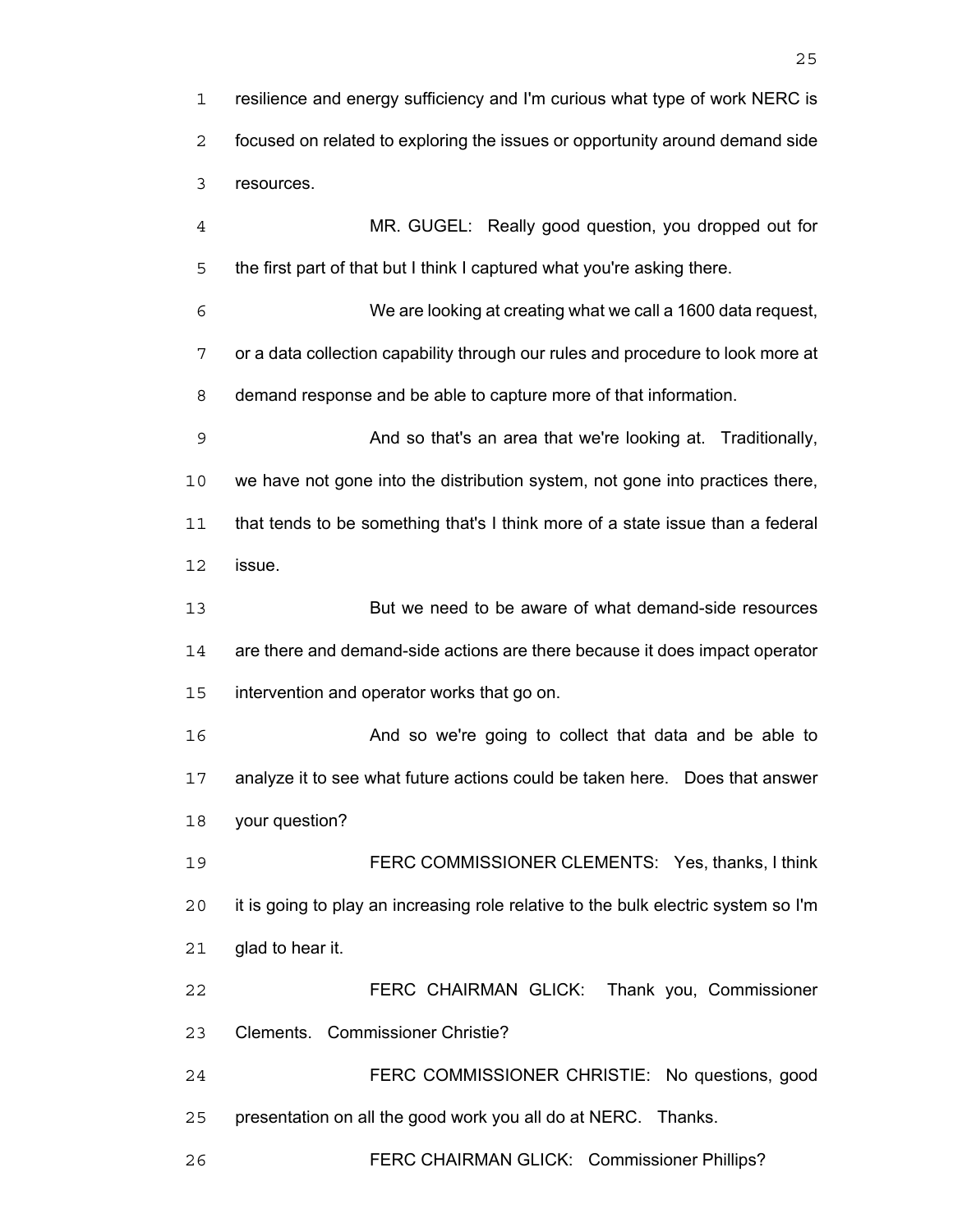FERC COMMISSIONER PHILLIPS: Thank you Chair Glick. First of all, thank you again, Howard, for your presentation, it was excellent. I feel comforted knowing your leadership is involved with NERC on these important issues. I also want to applaud NERC for establishing the energy assurance taskforce. I'd love to hear more about that, the work product, timeline, and maybe participate in some meetings if that opportunity is available. I also want to go back to your fuel diversity point that you made. And what I think I'm hearing you say, as more variable energy resources come on to the system, you're stating that we're going to need to have more flexible resources available to accommodate those. Could you unpack that a little bit more for me, just to put a point on it? When you say more flexible resources, what are you talking about? MR. GUGEL: Resources that are more quickly able to adapt to rapid changes in output from the variable energy resources. So, I don't have a graphic here but it's a graphic that's used quite frequently. We refer to it as the duck curve because the back looks like a duck. But if you look at the load profile in California and see where, as the sun comes up and as you see the behind-the-meter generation come in and how it affects load, it begins to drop off. But then as the sun drops or as wind changes its patterns during the day, you can begin to see that rapidly change. And what looked like a normal load ramp now with that lack of resources behind the meter

generation there too, it becomes very steep.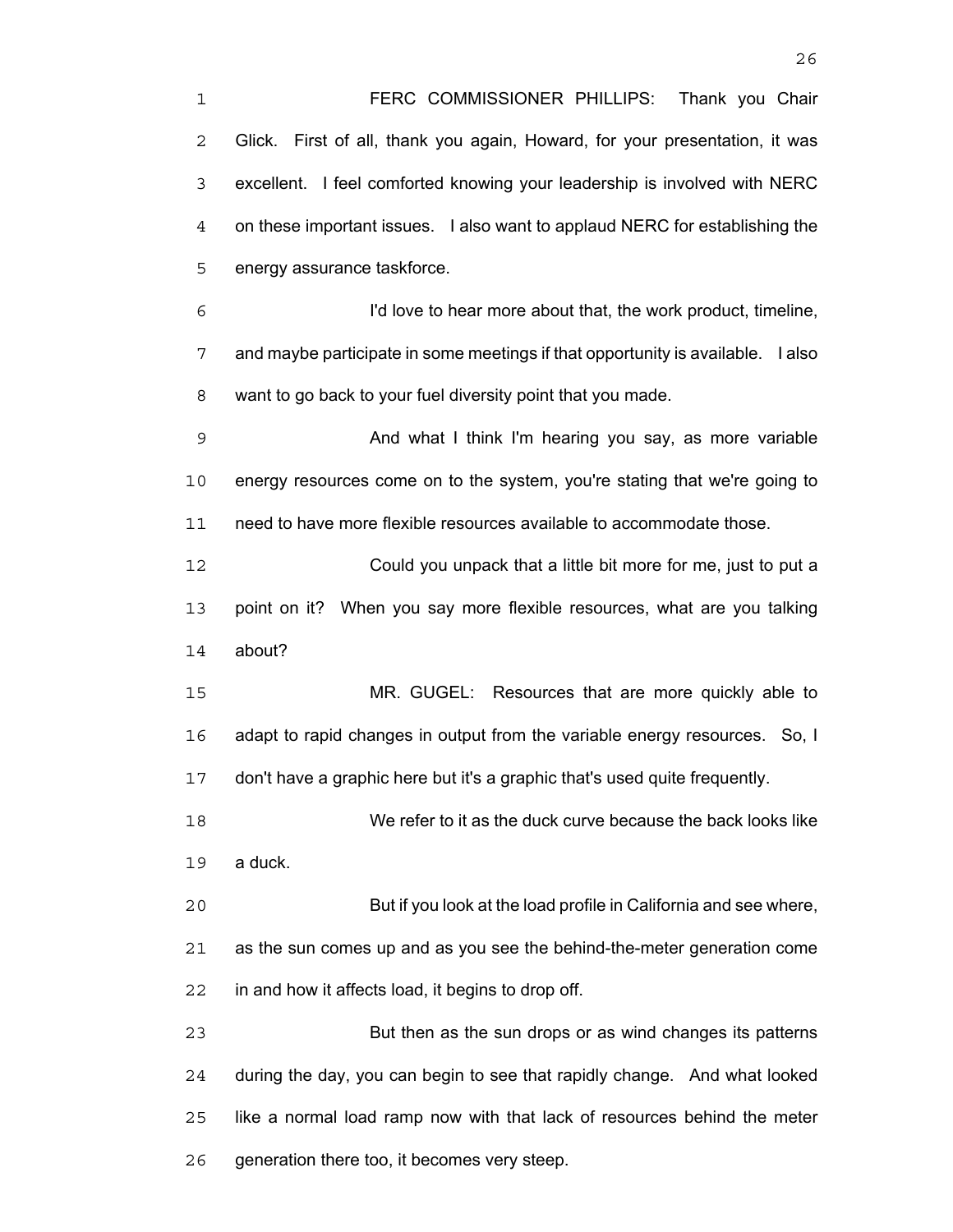And you get into a situation where if you are at that minimum load, let's say you get a lot of behind-the-meter generation, a lot of solar, rooftop solar, or that type of thing behind there and your load is at a minimum, there's only so much generation you can have on it at the time.

And you've got all the generation that's available backed off to a minimum. And then when that generation begins to fall off and the load begins to pick up, you're running like crazy trying to keep up with that ramp as it's going there.

And so it's a continual race to make sure your generation and load match as they go up and plateau as those resources come off. And 11 so what we need is generation that can rapidly change for that.

Typically, that's come from the gas fleet. For the most part, anything that involves steam and those rapid changes in temperatures gives you issues later on in your steam system and so we realize that most of that 15 rapid response is going to come from gas.

But we've got to look for other answers for that, that's only part of the answer. And so we've got to see are there other ways that generation can be modified to be able to adapt to that?

Or actually, are there other storage capabilities, have we got a way to store that energy and be able to put it back on a system in other ways?

Unfortunately, battery technology right now is only about four hours.

And so it doesn't last as long as that ramp is necessary here, but I'm hopeful that the research that's being done right now and the different capabilities that are out there will give us the capabilities of being able to use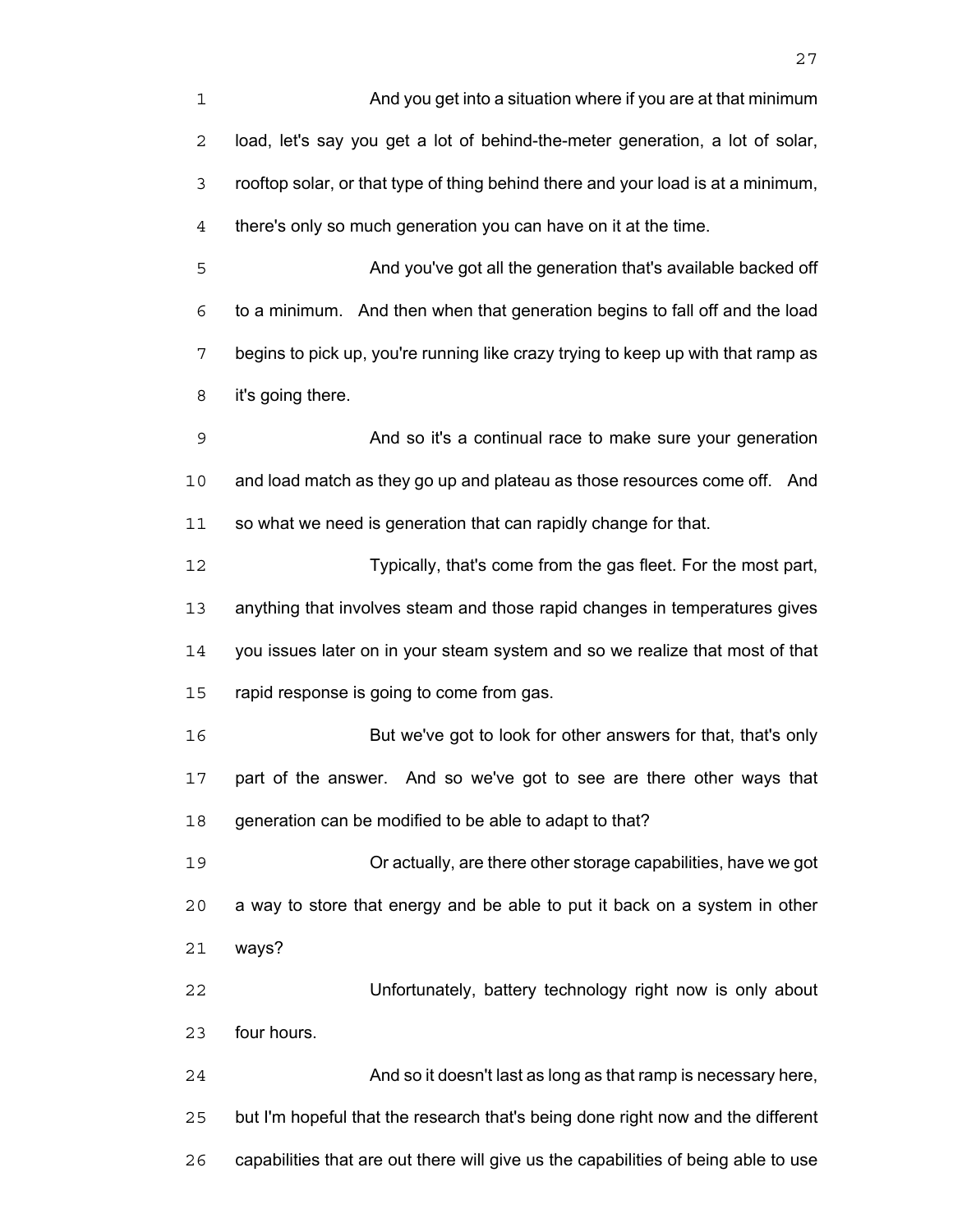| 1              | some of these storage facilities for 10 to 12 hours and be able to much more |
|----------------|------------------------------------------------------------------------------|
| 2              | levelize that ramp.                                                          |
| 3              | Until that happens, though, we've got to have flexible                       |
| $\overline{4}$ | generation online.                                                           |
| 5              | FERC COMMISSIONER PHILLIPS: Excellent answer,                                |
| 6              | good to see you my friend.                                                   |
| 7              | MR. GUGEL: Good to see you too and the offer is always                       |
| 8              | there, anytime you want to be involved with that Energy Assurance Taskforce, |
| 9              | you're more than welcome.                                                    |
| 10             | FERC CHAIRMAN GLICK: Thank you Commissioner                                  |
| 11             | Phillips. Chair Hanson, do you introduce the next set of panelists or do we  |
| 12             | do that?                                                                     |
| 13             | NRC CHAIRMAN HANSON: I don't think it matters, if you'd                      |
| 14             | like to go right ahead.                                                      |
| 15             | FERC CHAIRMAN GLICK: Go right ahead, you all are                             |
| 16             | hosting.                                                                     |
| 17             | NRC CHAIRMAN HANSON: Our next presenter is Ms. Elin                          |
| 18             | Swanson Katz, who is the Director of FERC's new Office of Public             |
| 19             | Participation. And we're very interested and eager to hear what Ms. Katz has |
| 20             | to say this morning so the floor is yours.                                   |
| 21             | MS. KATZ: Good morning. Just had a little trouble finding                    |
| 22             | the mute button this morning. Thank you, it's such an honor to be here and   |
| 23             | to be able to speak with you.                                                |
| 24             | I'm Elin Katz, the Director of Public Participation which is a               |
| 25             | new office that was created in 2021, and I started in November. Next slide.  |
| 26             | So just a quick background, the OPP was actually created                     |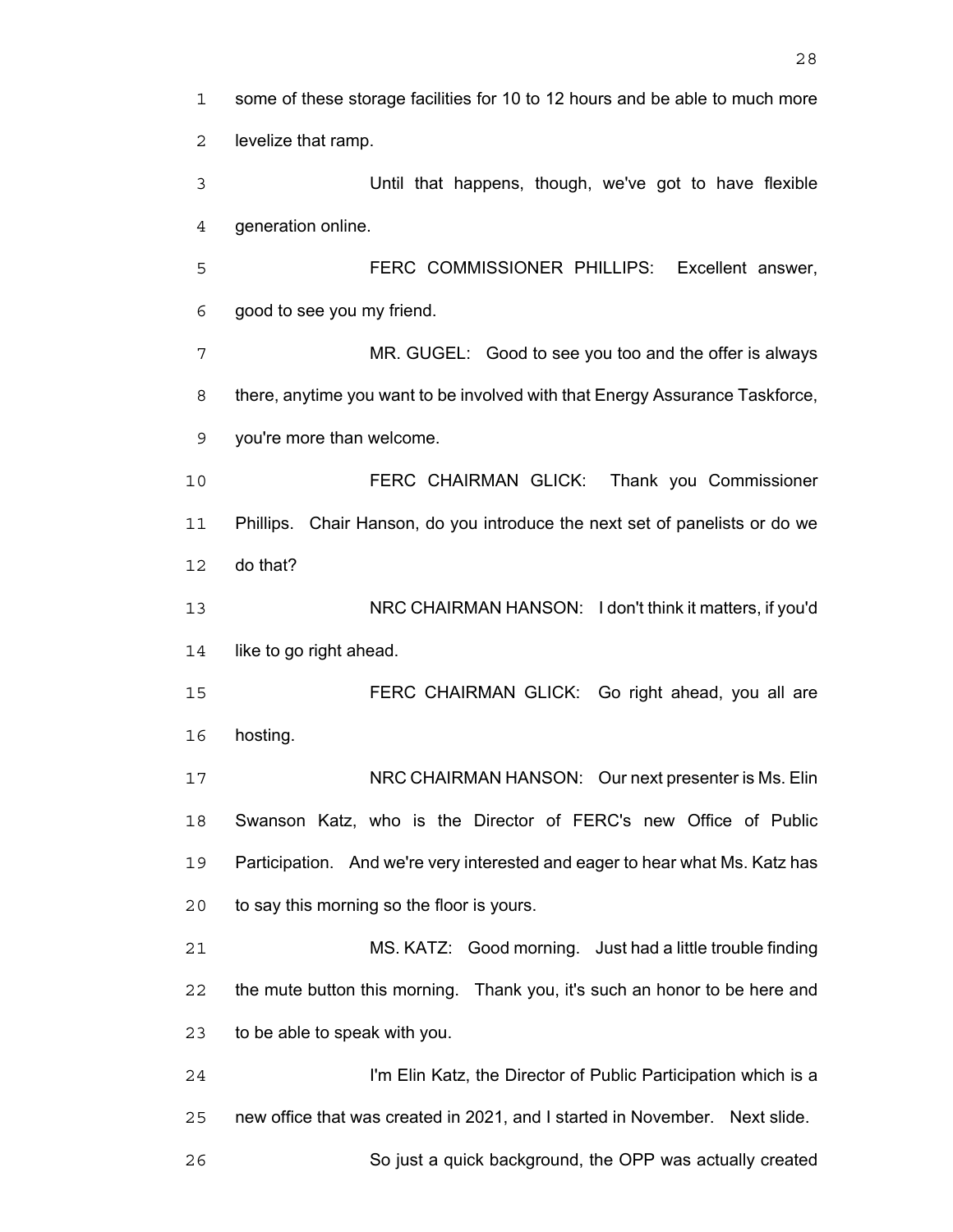pursuant to an amendment to the Federal Power Act in 1978 but it wasn't established until 2021 under the leadership of the current Congress, and obviously, Chairman Glick here.

I am the first permanent Director of OPP, which has been the honor of my career. I am a former consumer advocate from the State of Connecticut and former President of the National Association of State Utility Consumer Advocates.

**I** would also like to mention our Director, Nicole Sitaraman, who is also a former consumer advocate and has great contacts within both the sustainable world, the environmental world, and the environmental justice world.

So, the primary purpose of the office is to coordinate with members of the public to facilitate participation in and understanding of FERC proceedings. Next slide, please.

Let me just talk briefly about our areas of focus. We are currently focused on outreach to, and encouraging representation from, traditionally underrepresented communities and constituents who generally may not have experience with FERC.

The Commission held a listening session as they were standing this up, which involved a full-day listening session with the Commissioners and written comments. And there were over 100 individuals who spoke and over 100 written comments were also received.

And what we've heard is the key constituencies are environmental justice communities, citizens of Native American tribes, land owners impacted by infrastructure proposals, and consumer advocate, environmental, and community organizations.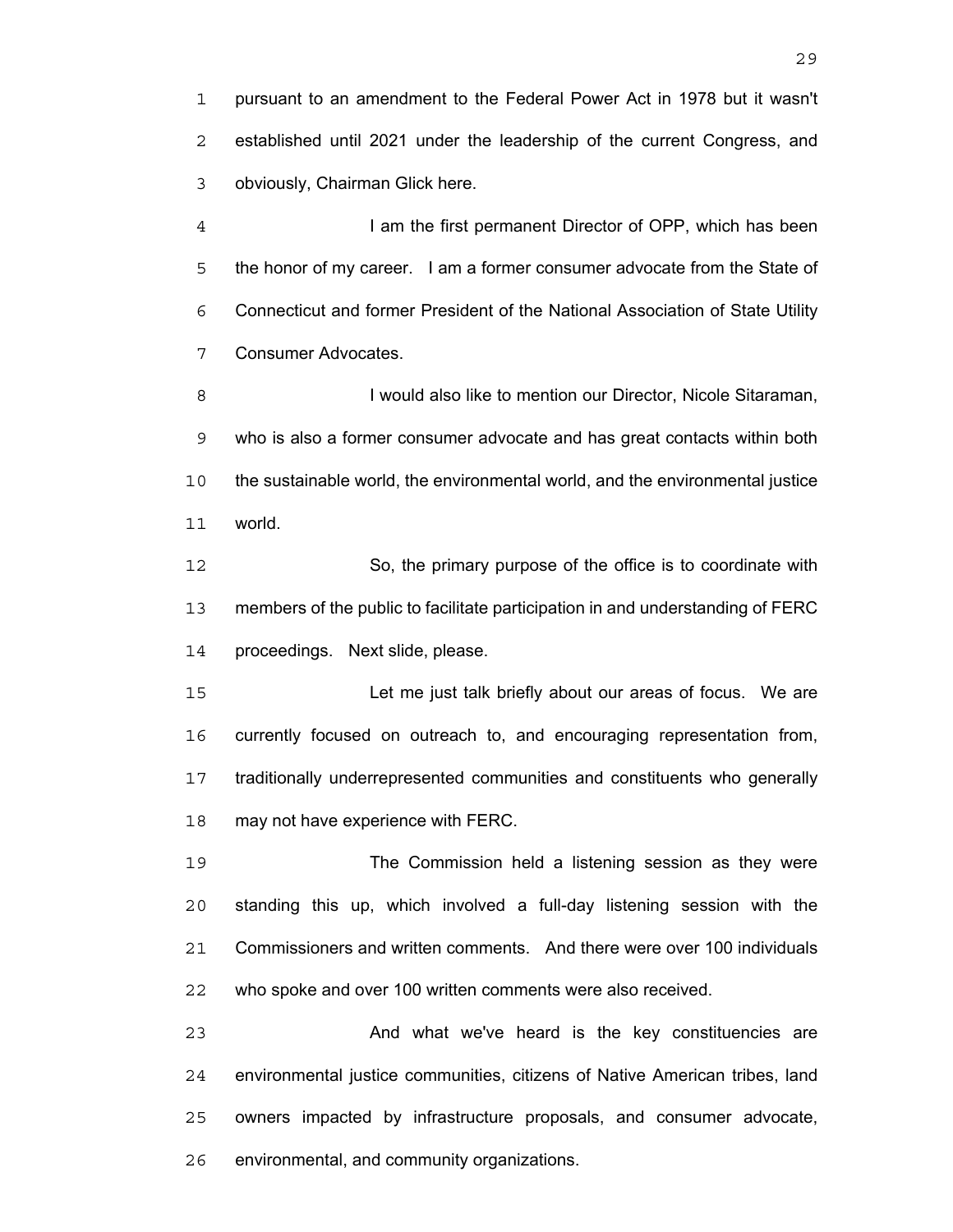| 1  | Of course, we are a place to call when you need information                       |
|----|-----------------------------------------------------------------------------------|
| 2  | and assistance and so we help anybody who calls, to the extent we can, with       |
| 3  | understanding FERC and how they can participate in the process.                   |
| 4  | Next slide, please.                                                               |
| 5  | So, to date I consider helping constituents to be the bread                       |
| 6  | and butter of the office, and we get calls and emails from individual             |
| 7  | constituents every day, from organizations asking how they can intervene,         |
| 8  | how can they comment, what are the limits of FERC's jurisdiction and              |
| 9  | procedural steps.                                                                 |
| 10 | We have lots of calls from people looking for information on                      |
| 11 | a particular project and how to understand the FERC process. We have              |
| 12 | probably fielded at this point 200 to 225 constituencies.                         |
| 13 | And I would note probably a third of the calls we get or                          |
| 14 | outreach we get is not about issues that are within FERC jurisdiction but I think |
| 15 | we should be a soft place to land, that's how I always conducted my office in     |
| 16 | Connecticut.                                                                      |
| 17 | And so we actually have three former consumer advocates                           |
| 18 | working in the office and we have a pretty good network of contacts across        |
| 19 | the country. And so most of the time, if we can't help someone, we can steer      |
| 20 | them to someone who can.                                                          |
| 21 | Usually, typically, it's an issue of state court jurisdiction.                    |
| 22 | We are also engaged in a listening tour to hear directly from                     |
| 23 | public stakeholders about what the needs are rather than assume you know          |
| 24 | them and making sure we are hearing directly from those constituencies, as        |
| 25 | well as having meetings with industry participants to understand any concern      |

or questions they may have about the office. And we are also very much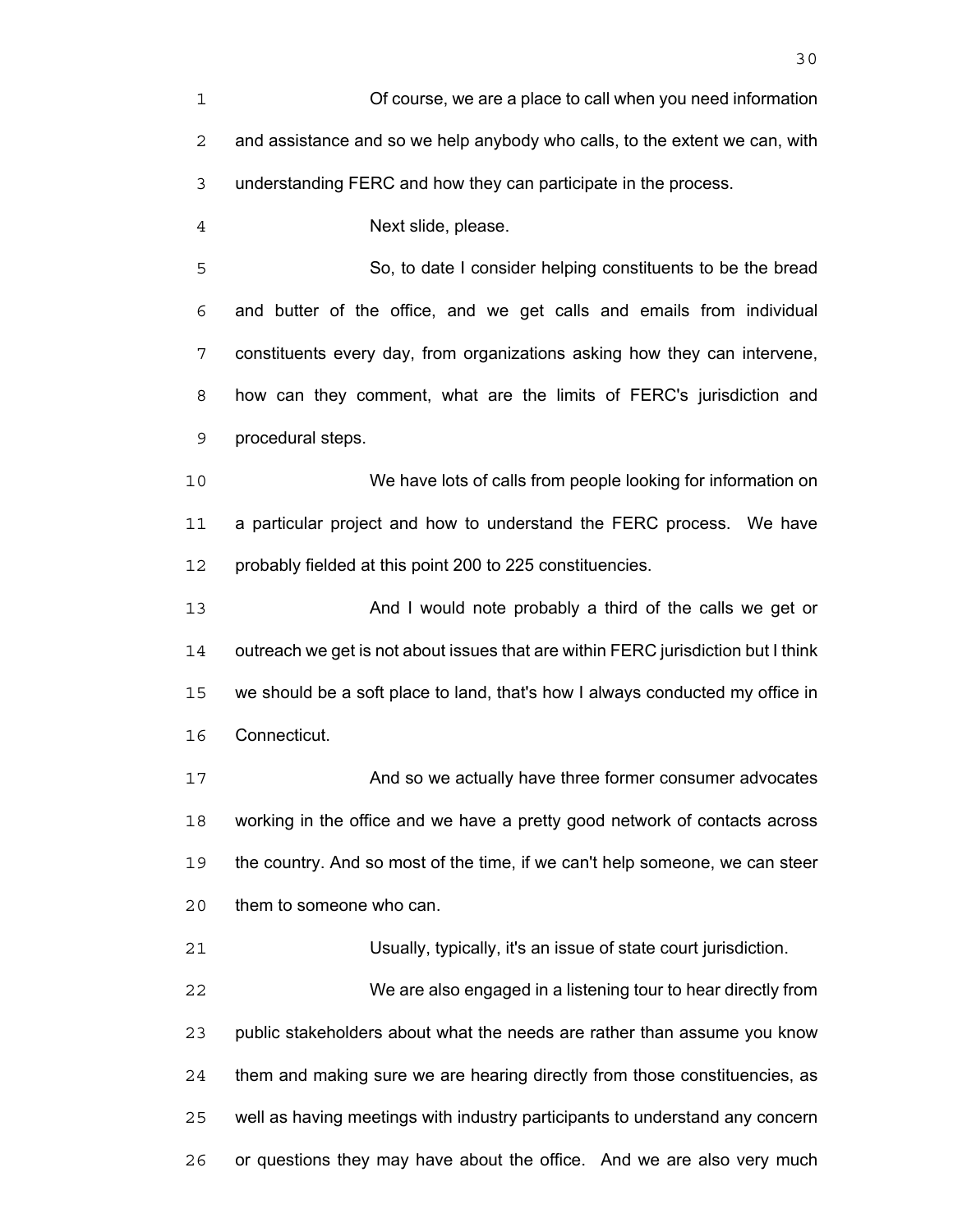working internally with FERC to understand the processes and trying to identify potential recommendations for improving opportunities for public participation.

Next slide, please.

So, ongoing priorities, we are identifying key partners and suggestions for continuing our outreach. We are at this point going to be moving to a more formal outreach plan, pushing out our outreach.

We are a small office, we are currently six people but we are growing and I call us small but mighty. And we've been pretty busy with people reaching out to us but we're going to turn the tables and start going a little bit deeper beyond and go to what we call the grasstops constituencies.

We're also looking at how we can build the technical assistance program.

We have heard during listening sessions a lot about how constituents, members of the public, they're looking not just for help on how to file something but, "How do I understand this report? I don't know how to read this."

And so we'll have options. It's a challenge for a small office to figure out what the options are but that is something we're also looking at. Of course, being able to demonstrate our success is incredibly important. 21 A year from now I would like to be able to come and tell you about all the things we've accomplished. So, we're looking very much for measures of success, how do we demonstrate progress and success? How do we demonstrate that OPP has had a positive

impact? I've already heard that FERC feels like a different FERC, not just because of OPP but by the commitment from the Commissioners.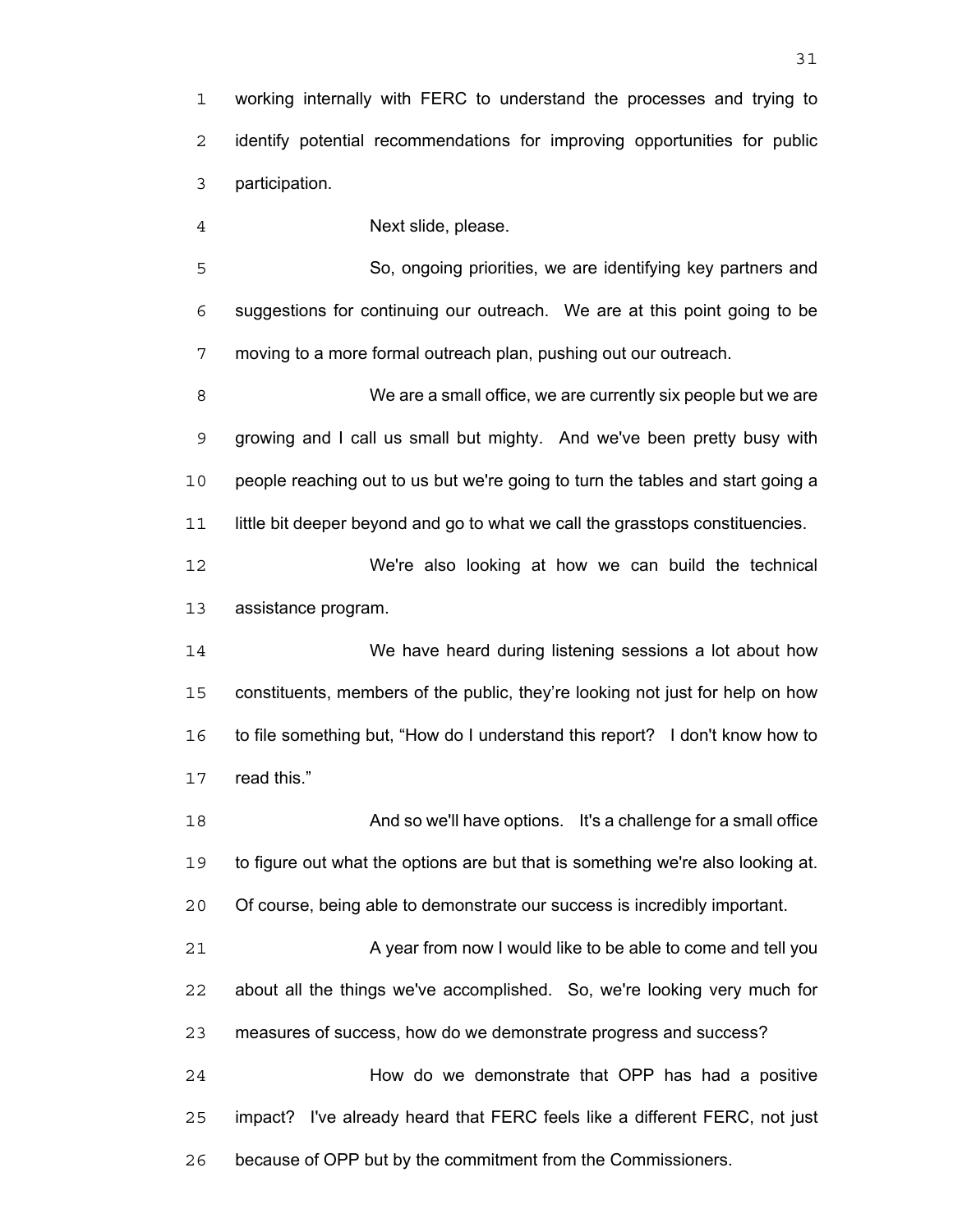And at the last Commission meeting, there were remarks by several Commissioners about how the public comments matter and how they're read and how they impact decisions. And so I feel like people are responding already to the efforts that are being made.

We're establishing a social media profile, Twitter feels like table stakes for getting information out quickly. So, we have established two Twitter feeds, one for FERC OPP and one for myself as Director Katz.

And we're going to continue to figure out how to identify and reach constituents. I think we're going to a couple college interns who will really help with that effort this summer, so I'm excited about that.

**And looking at how do we push out information on key** decisions and policies and mostly to the end of letting people know about potential deadlines. Now, the statute contemplated that intervener funding, 14 the Commission could set up an intervener funding program.

That was part of the amendments of 1978. So, we are developing models for potential intervener funding, I'll talk just a bit more about that. But I do want to note that for anything to go forward, that is the decision of the Commission.

So, in hiring to meet the mission, we are hoping to get to 20 by the end of the year, that's an audacious goal but we are working. There's a lot of people we hope to touch. Next slide, please.

**I** just would like to show you some of the changes we've made in the website. This is a snippet from the webpage and it shows how to contact FERC, how to intervene, file a comment. Again, step by step directions with pictures of the online template that you'll see.

And we're looking at options for providing this in other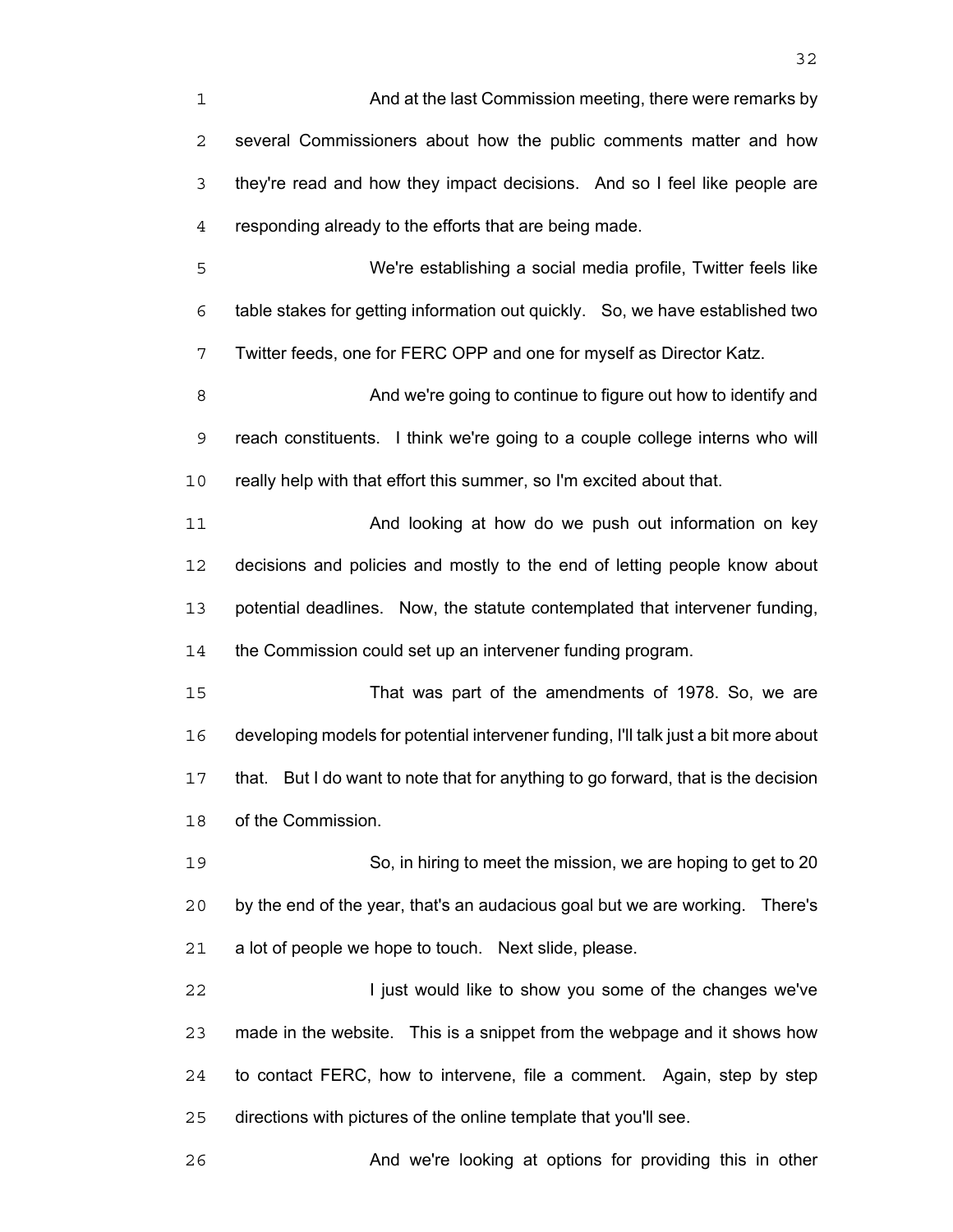formats, videos, FERC has a YouTube channel that we're considering. There's currently a lot of discussion about potential and requests for information in other languages.

So, again, lots of things that are under consideration and on the table. Next slide, please.

Just briefly on intervener funding because this is something I get asked about all the time, the statute provides for the possibility of compensation for reasonable attorneys' fees, witness fees, or other costs.

And so I just want to note that is something that is for me a priority for developing potential models for the Commission to consider, but again, that will only move forward if that's an addition under the Commission. And there would need to be a rulemaking at FERC to sort out the parameters of any intervener funding programs. There would be lots of opportunity for comment. Next slide, please.

Provision of technical assistance. We heard a lot from both Members of Congress and commenters about the need for technical assistance including technical engineering, FERC jurisdiction maps, some industry educational materials, the basics of natural gas or hydro-powered energy markets in facilitating hiring experts.

This is a real challenge in terms of size and resources but it's an area where we are continuing to have discussions and look at maybe potential partnerships with DOE in the National Labs to see if they can provide that level of technical assistance.

Next slide. I do want to emphasize that even though we have a number of consumer advocates, we are not an advocate office. We develop resources and educational materials; we are here to help the public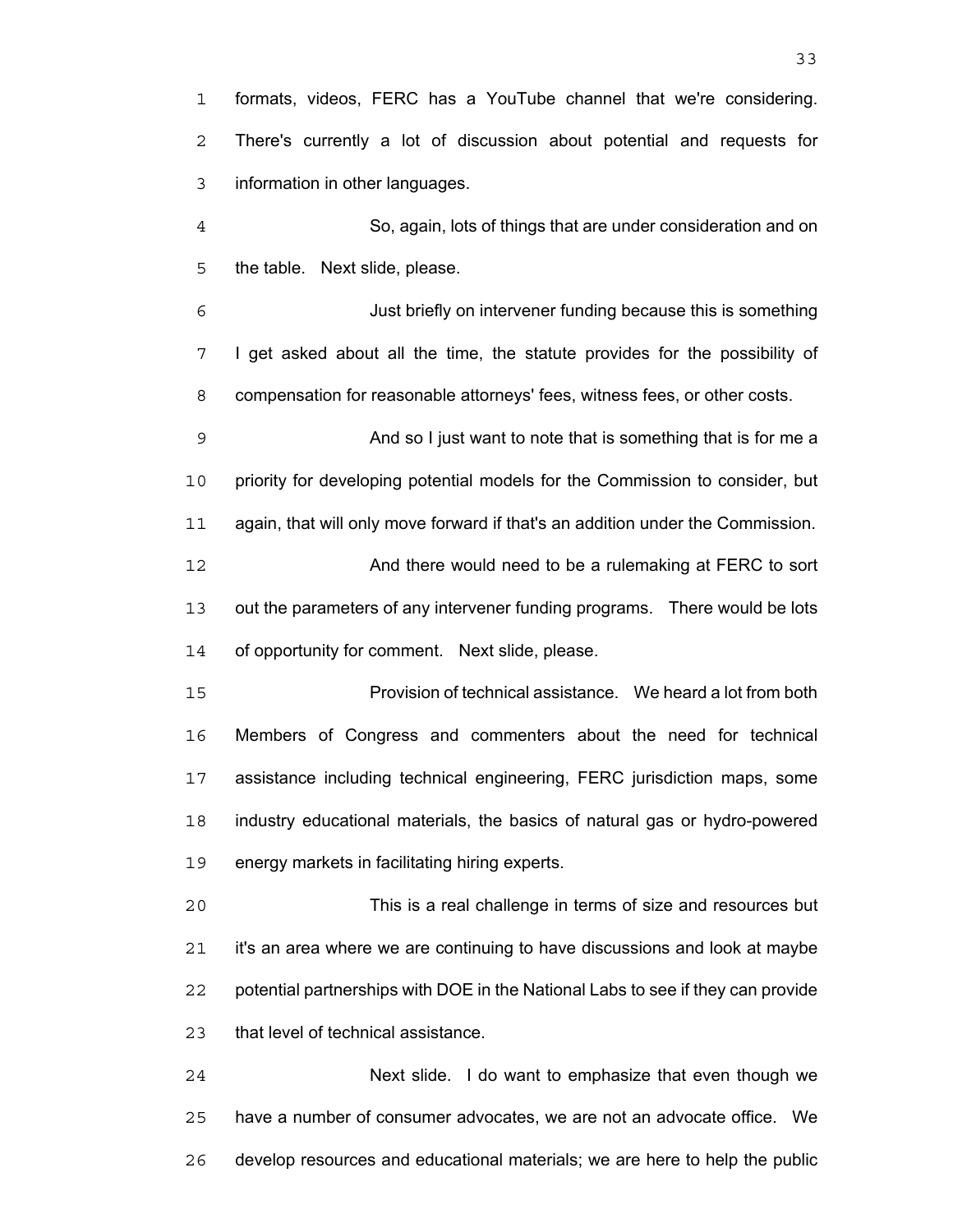bring their voice into FERC proceedings and understand FERC.

And that, as you heard, is an emphasis on under-represented communities. But we don't take positions in proceedings at FERC on behalf of constituents.

We see and we understand that because now we see constituents on both sides of the issues who are seeking help from us and at this point, there's a lot of work to be done to facilitate participation in their voices.

But as I said, I think it's an important distinction because we are policy-neutral, really only helping others present their perspectives.

Next slide, please. I'm so really appreciative of the opportunity to speak with you and I'm happy to answer any questions.

NRC CHAIRMAN HANSON: Thank you Ms. Katz. According to my agenda, I think we'll hear from Mr. Ortiz, Mr. Smith, and Ms. Polzin first, and then we're going to come back and we'll have questions I think for all of you.

So, with that, I think we'll hand it over to the three of them and get a deeper understanding of their Regional Entity Inquiry about the 2021 cold weather outages. Mr. Ortiz?

MR. ORTIZ: Just confirming, given the technical issues some have had, that you can all hear me?

NRC CHAIRMAN HANSON: Yes.

MR. ORTIZ: I want to introduce our team and I appreciate the opportunity, Chairman.

In February of 2021, a severe cold weather event, also known as Winter Storm Uri, caused numerous outages, de-rates of facilities,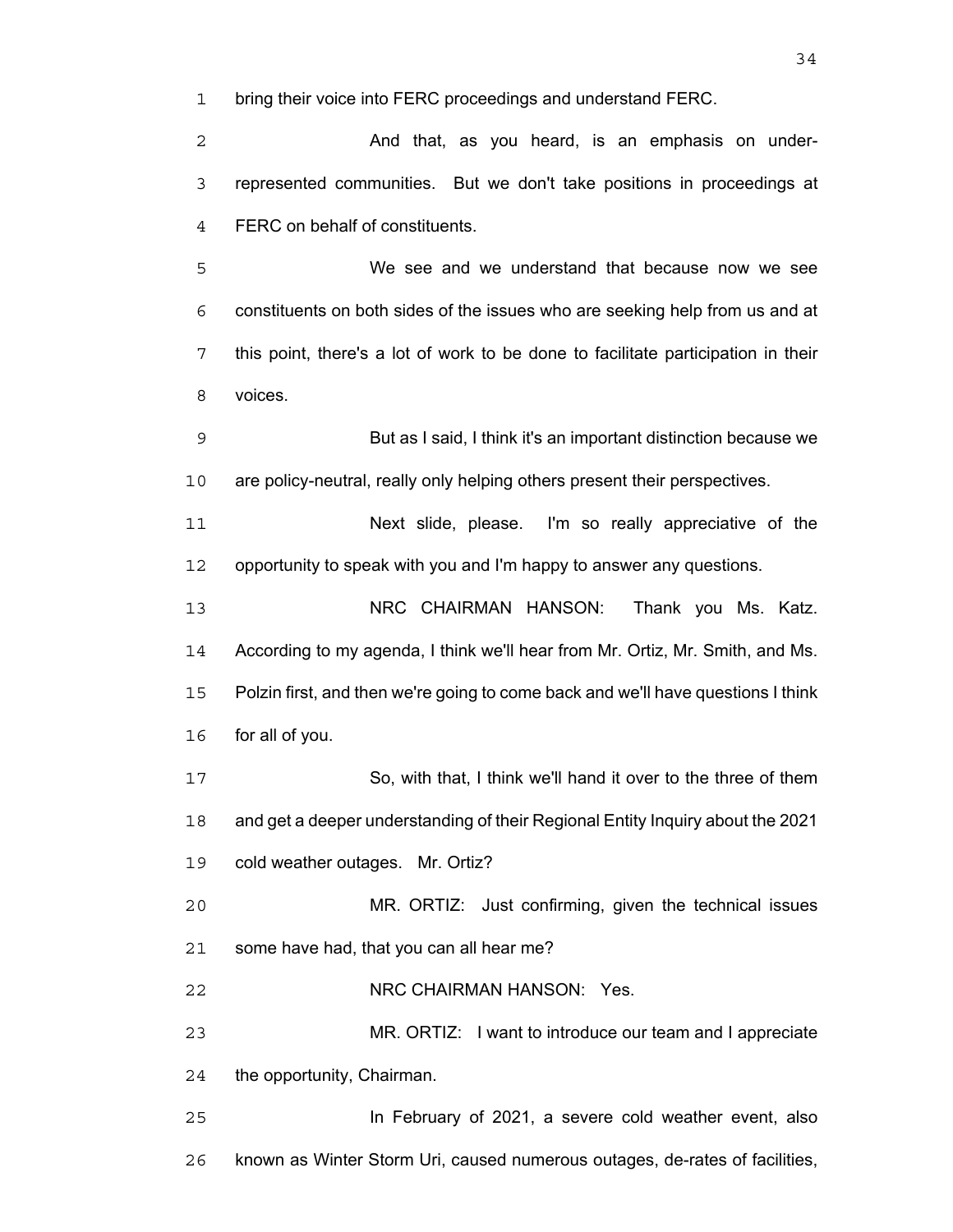| 1              | or failures to start at plants across Texas and the south-central United States.  |
|----------------|-----------------------------------------------------------------------------------|
| $\overline{c}$ | Beginning early in the morning of February 14, 2021, in the                       |
| 3              | face of increasing generating unit outages, the Texas grid operator ERCOT         |
| 4              | ordered rolling blackouts that ultimately resulted in a total of 20,000 megawatts |
| 5              | of load shedding to prevent grid collapse.                                        |
| 6              | This represents the largest manually controlled load                              |
| 7              | shedding event in U.S. history. More than 4.5 million people in Texas lost        |
| 8              | power, some for as long as 4 days. Tragically, the loss of electricity caused     |
| 9              | the deaths of over 200 Texans.                                                    |
| 10             | Neighboring regions, MISO and SPP, also had to shed load,                         |
| 11             | though significantly less and for less time.                                      |
| 12             | On February 16, 2021, the Commission and NERC                                     |
| 13             | announced a joint inquiry into the event and we're very lucky to have Dave        |
| 14             | Huff and Heather Polzin, FERC's team leaders of this inquiry here, to provide     |
| 15             | an overview and to answer your questions.                                         |
| 16             | I'll turn it over to Dave and Heather now and I look forward                      |
| 17             | to the presentation and questions.                                                |
| 18             | MS. POLZIN: Good morning.                                                         |
| 19             | The Office of Electric Reliability and Enforcement Staff are                      |
| 20             | pleased to present the findings and recommendations of the joint FERC,            |
| 21             | NERC, and regional entity inquiry into the February 2021 cold weather event,      |
| 22             | in the Electric Reliability Council of Texas, or ERCOT, and the Midcontinent      |
| 23             | Independence System Operator, Inc., MISO, and Southwest Power Pool, Inc.,         |
| 24             | or SPP. The inquiry team consisted of nearly 50 subject-matter experts from       |
| 25             | the Staff of the Commission, NERC, and all of its regional entities as well as    |
| 26             | the Department of Energy and the National Oceanic and Atmospheric                 |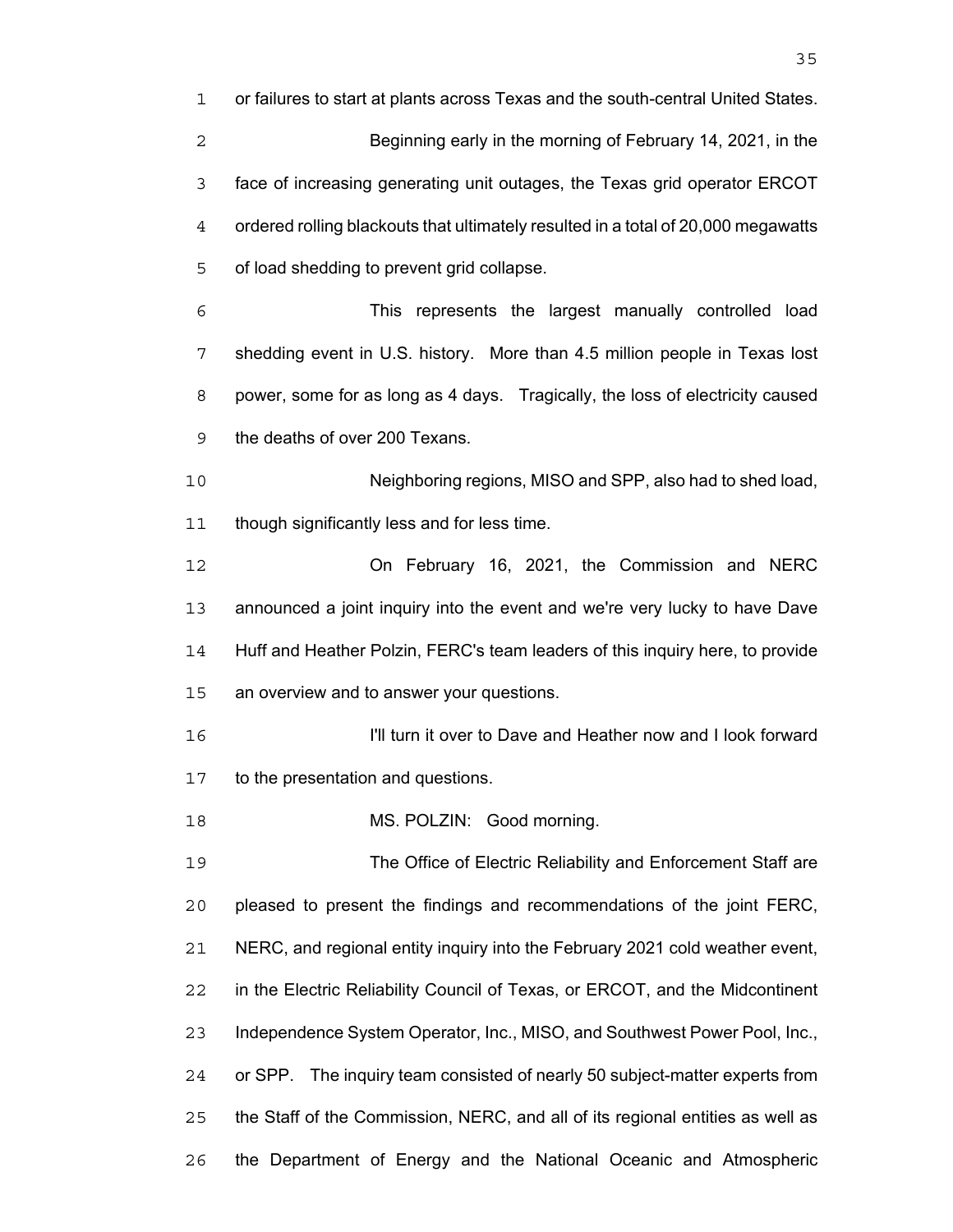Administration, or NOAA.

Next slide, please. I'm sure you're all familiar with the fact that we don't speak for the Commissioners, the Commission, or any other Staff in this presentation. Next slide, please.

The inquiry which led to the report arose from an event which occurred from February 8 through 20 in 2021, during which the extreme cold weather and precipitation caused large numbers of generating units to experience outages, de-rates, or failures to start, resulting in energy and transmission emergencies, which we referred to throughout these slides as the event.

The event was most severe from February 15 to February 18, 2021, and it contributed to power outages affecting millions of electricity customers throughout ERCOT, SPP, and MISO South, as shown on this slide. And we'll refer to that as the event area. The total event from load shed was the largest controlled firm load shed event in the United States history and it was the third largest ever in the quantity of outage megawatts of load, after the August 2003 Northeast Blackout and the August 19, 1996 Western Interconnection Blackout.

The February 2021 event is the fourth event in the past 10 years which jeopardized both power system reliability and the others were in 2011, 2014, 2018, and of course this one in 2021.

In each of the four bulk electric system events, planned and unplanned generating unit outages caused energy emergencies and in 2011, 2014, and 2021, they triggered the need for firm load shed.

On February 16th, while the event was still ongoing, the Commission and NERC announced the joint inquiry with the regional entities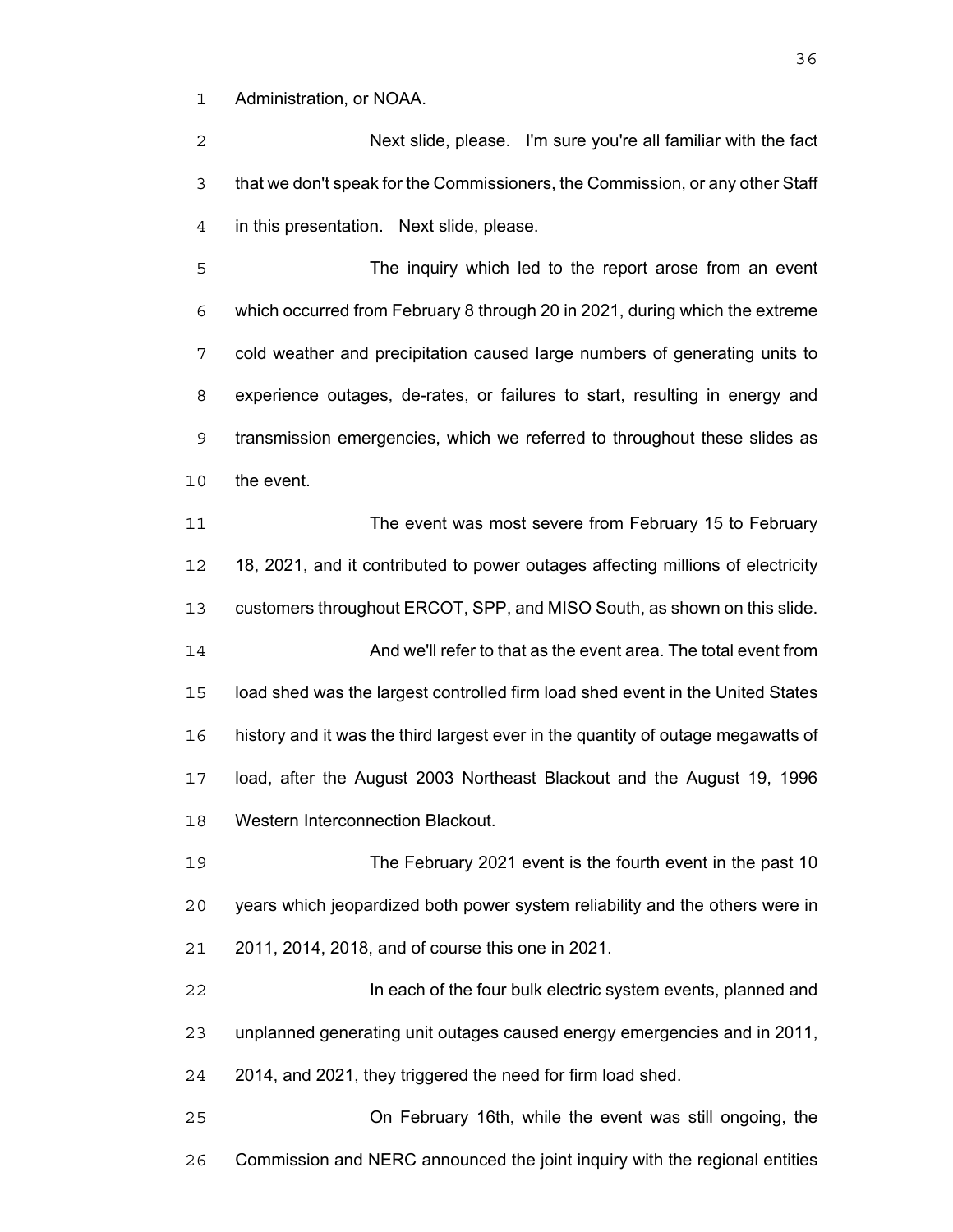to, quote, examine the root causes of the reliability events that occurred throughout the country.

Next slide, please. Temperatures began to drop below freezing in ERCOT and SPP on February 8th but the low temperatures dropped even lower during the week of February 14th.

Daily low temperatures for February 15th in the event area were as much as 40 to 50 degrees lower than average daily minimum temperatures for February 15th, as shown in the figure on the slide.

In addition to the Arctic air, the cold front brought periods of freezing precipitation and snow to large parts of Texas and the south-central United States, starting on February 10th and extending into the week of February 14th, 2021.

Comparing events of 1983, 1989, 2011, 2018, and 2021, there were cold weather conditions in every event, and average daily temperatures fell below freezing in Dallas, Houston, and Jackson for at least three days.

1983 was colder than 2021 on multiple days in Dallas, Houston, and Jackson, Mississippi. 1989 was still the coldest recorded winter for Houston and Galveston with 14 days below freezing over 2 to 3 weeks.

1983, 2011, and 2018 events all had significant freezing precipitation like the 2021 event. Next slide, please. Most producing regions of the United States saw a sharp decline in recovery associated with temperature.

When the temperatures fell, the regional natural gas production dropped and as temperatures rose after the event, the regional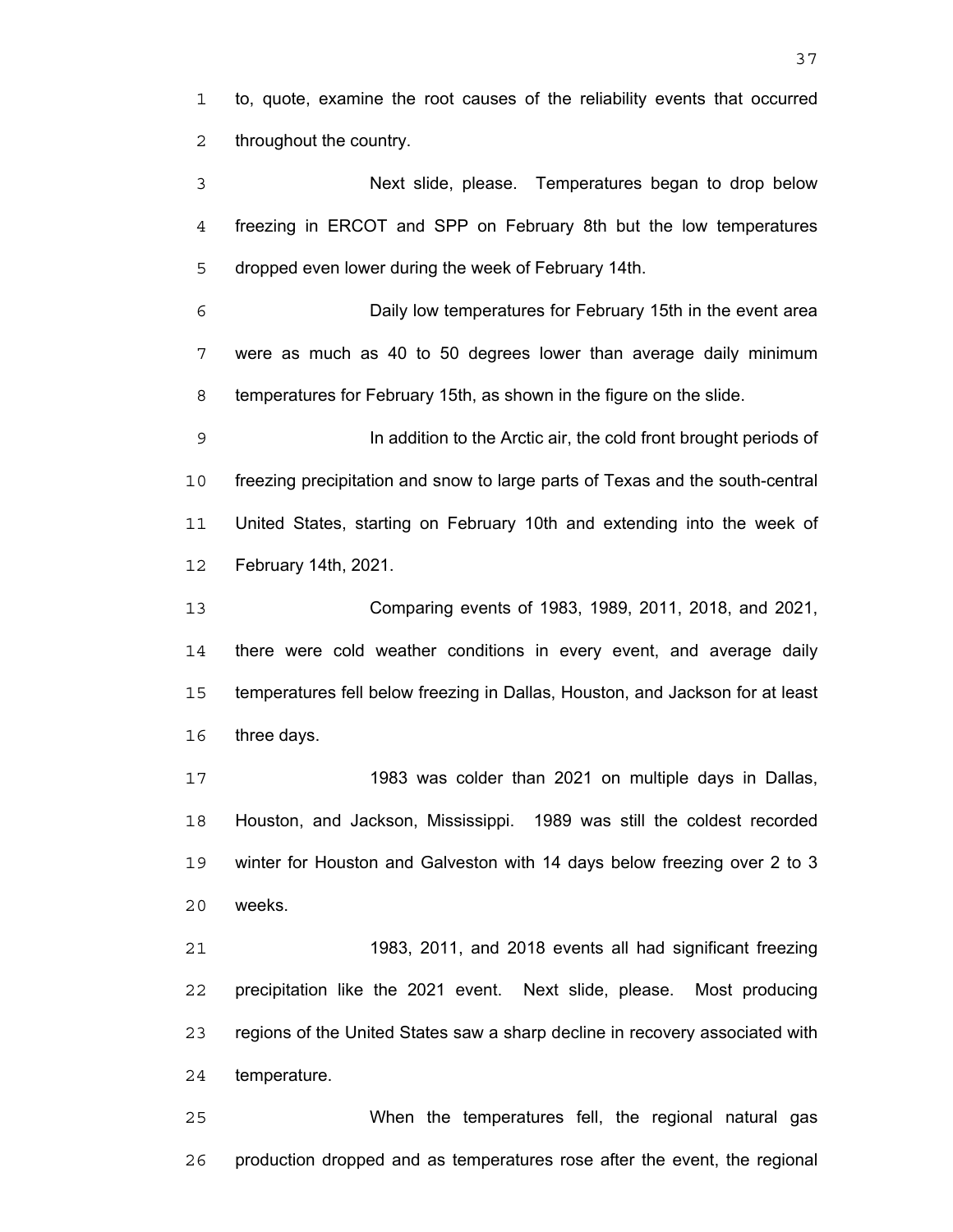production recovered ultimately to pre-event levels by late February.

Unplanned outages of natural gas while has due to freeze-related issues, loss of power, and facility shut-ins to prevent imminent freezing issues beginning on approximately February 7th, as well as unplanned outages of natural gas gathering at processing facilities resulted in a decline of natural gas availability for supply and transportation to many natural gas-fired generating units in the south-central U.S.

Next slide, please. I'm now going to turn it over to Dave.

MR. HUFF: Thanks, Heather.

From February 8th through February 20th in the event area, a total of 1045 individual generating units, 58 percent of those natural-gas-fired, 27 percent wind, 6 percent coal, 2 percent solar, and 7 percent other fuels, and less than 1 percent nuclear experienced 4,124 outages, de-rates, or failures to start.

Similar outage percentages by fuel type were found by numbers of outages and by megawatts as shown in the figures on the slide. Next slide, please.

ERCOT, SPP, and MISO all faced emergency conditions simultaneously.

During the early morning hours of February 15th, ERCOT was initially able to recover its frequency to normal levels through deployment of load management measures, but it continued to suffer generating unit outages and needed to order its first 1,000 megawatts of load shed.

24 As system frequency continued to fall, ERCOT BA operators, balancing authority operators, ordered an additional 1,000 megawatts of load shed but generating units continued to fail and frequency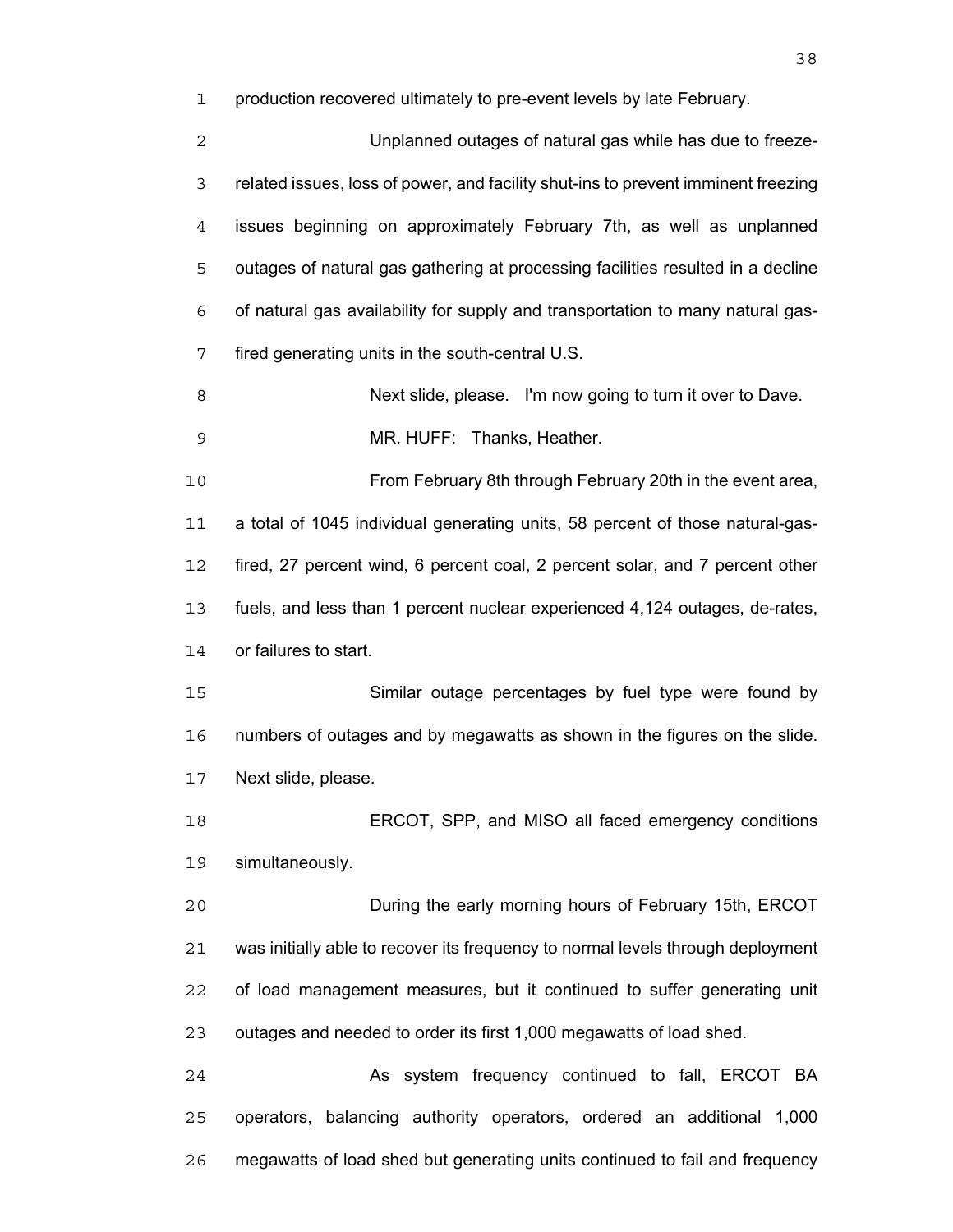declined to the point that ERCOT operators had only 9 minutes to prevent approximately 17,000 megawatts of generating units from tripping due to underfrequency relays, which could potentially cause a complete blackout of the ERCOT interconnection.

By 7:00 p.m. on February 15th, ERCOT had ordered 20,000 megawatts of manual firm load shed which had sustained load shed for nearly three days. ERCOT, unlike MISO and SPP, did not have the ability to import many thousands of megawatts from the Eastern Interconnection and thus needed to shed the greatest quantity of firm load to balance electricity demands with the generating units that were able to remain online.

SPP shed 610 megawatts of firm load for 1 hour on February 15th and on February 16th, SPP shed in two separate steps 1,359 megawatts totaling over 2,700 megawatts for 3 hours.

MISO declared an energy emergency for MISO South on February 16th and needed to shed a maximum of 700 megawatts firm load during its evening peak to provide sufficient reserves.

Next slide, please. Of the 4,124 generating unit outages, de-rates, and failures to start, 75 percent were caused by either freezing issues at 44 percent or fuel issues at 31 percent, as shown in the upper figure on the slide.

Primary subcauses of freezing issues included frozen instrumentation such as transmitters and sensing lines, and icing on wind turbine blades, protecting sensing lines and instrumentation as well as wind turbine blades against icing could have cut the megawatts of generating units experiencing freezer-related outages by 47 to 67 percent.

Of the 1,293 unplanned generating unit outages, de-rates,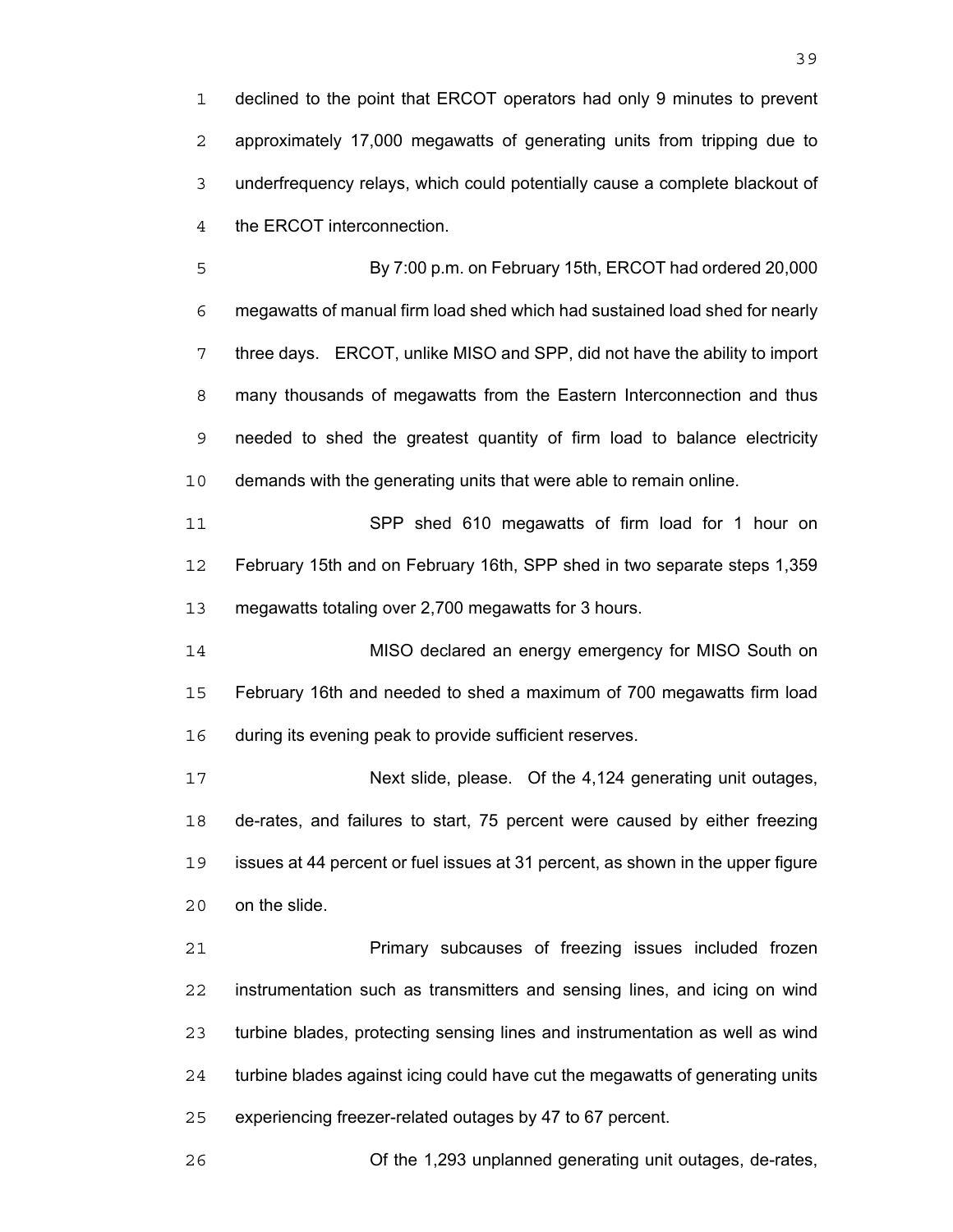and failures to start that were due to fuel issues, 1,121 or 87 percent were due to natural gas fuel supply issues.

Natural gas fuel supply issues included the combined effects of decreased natural gas production, the specific terms and conditions of natural gas commodity and pipeline transportation contracts, and other issues like low pressure.

Natural gas fuel supply issues led to a total of 357 individual natural-gas-fired generating units experiencing either an outage, a de-rate, or failure to start.

The natural gas fuel supply issues' root cause was natural gas production declines at wellheads, gathering and processing facilities due to wellhead shut-ins to prevent freezing issues at 18 percent, freezing issues at 25 percent, and power outages at over 21 percent, which were a combination of distribution outages due to weather and outages caused by manual load shed.

Next slide, please.

While all recommendations are important to prevent reoccurrence of the event, there are nine key recommendations in the report focused on revisions to reliability standards, actions to prevent electric generating unit and natural gas infrastructure freezing issues, grid operations, and gas-electric coordination measures for cold weather preparedness.

The recommendations also include five areas for additional study, black start unit availability in ERCOT, additional ERCOT connections to other interconnections, potential measures to address natural gas supply shortfalls, potential effects of low frequency events on generators in the Western and the Eastern Interconnections, and guidelines for identifying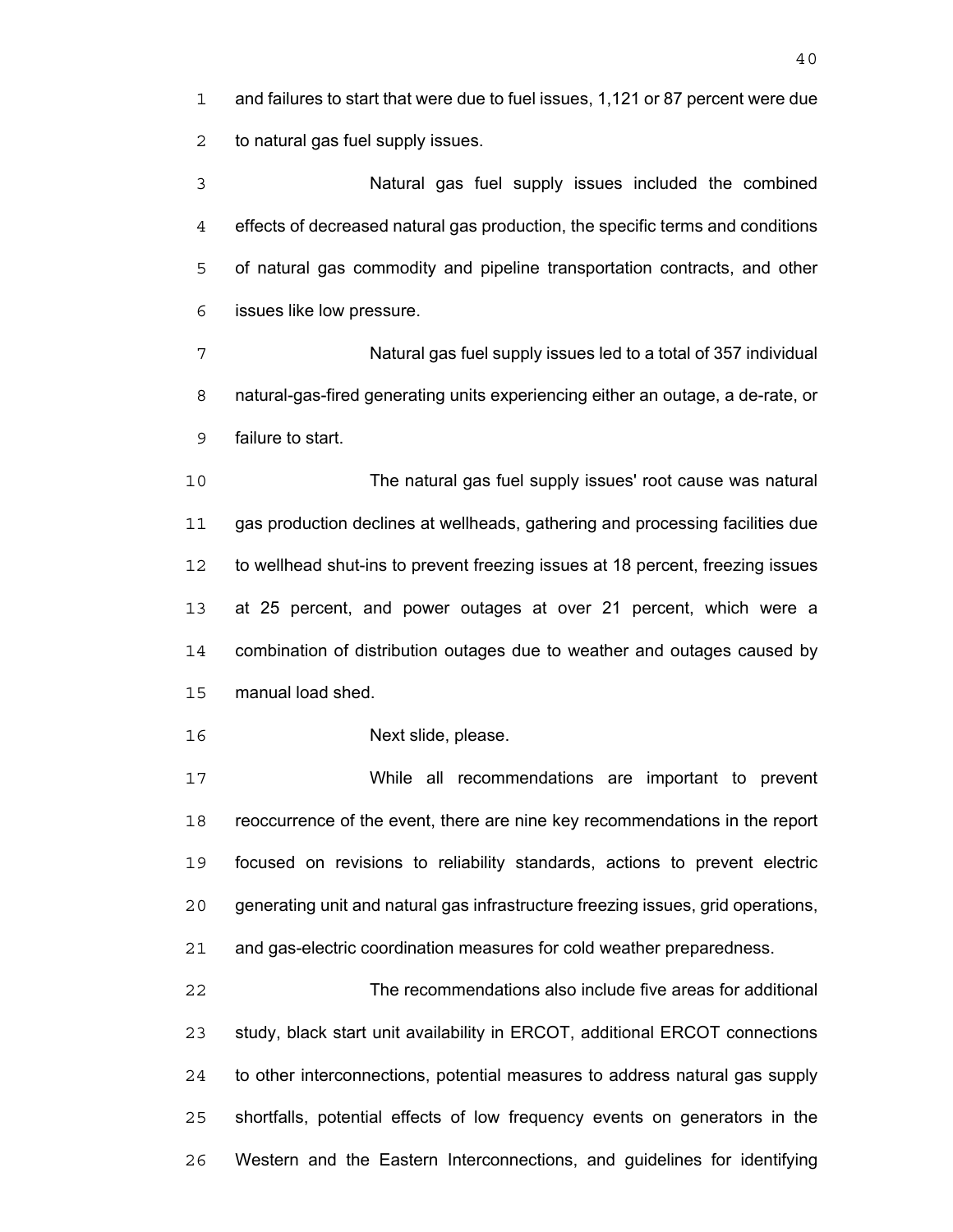critical natural gas infrastructure loads.

Each recommendation is assigned a timeframe in which it should be implemented. The reliability standards, the implementation is that they're proposed to the Commission for approval within the timeframe in the report.

Next slide, please.

Key Recommendation 1, which consists of Recommendations 1A through J, covers recommendation for new or revised reliability standards which are above and beyond the standard revisions that the Commission approved in August 2021 on generator cold weather preparedness.

12 Key recommendations 1A through 1F include identifying and protecting cold weather critical components and systems for each generating unit which are those components and systems that are susceptible to freezing or otherwise failing due to cold weather, and which could cause the unit to trip, de-rate, or failure to start, as well as implementing corrective action plans for generating units that fail due to freezing issues.

Annual training for cold weather preparedness and retrofit generating units to operate to specified ambient temperature and weather conditions based on available extreme temperature and weather data, and I'll also account for the effects of precipitation and the accelerating cooling effect of wind.

Next slide, please.

24 Key Recommendations 1G through 11 include generator owner operators providing percentage of total capacity that the balancing authority can rely upon during local forecasted cold weather, including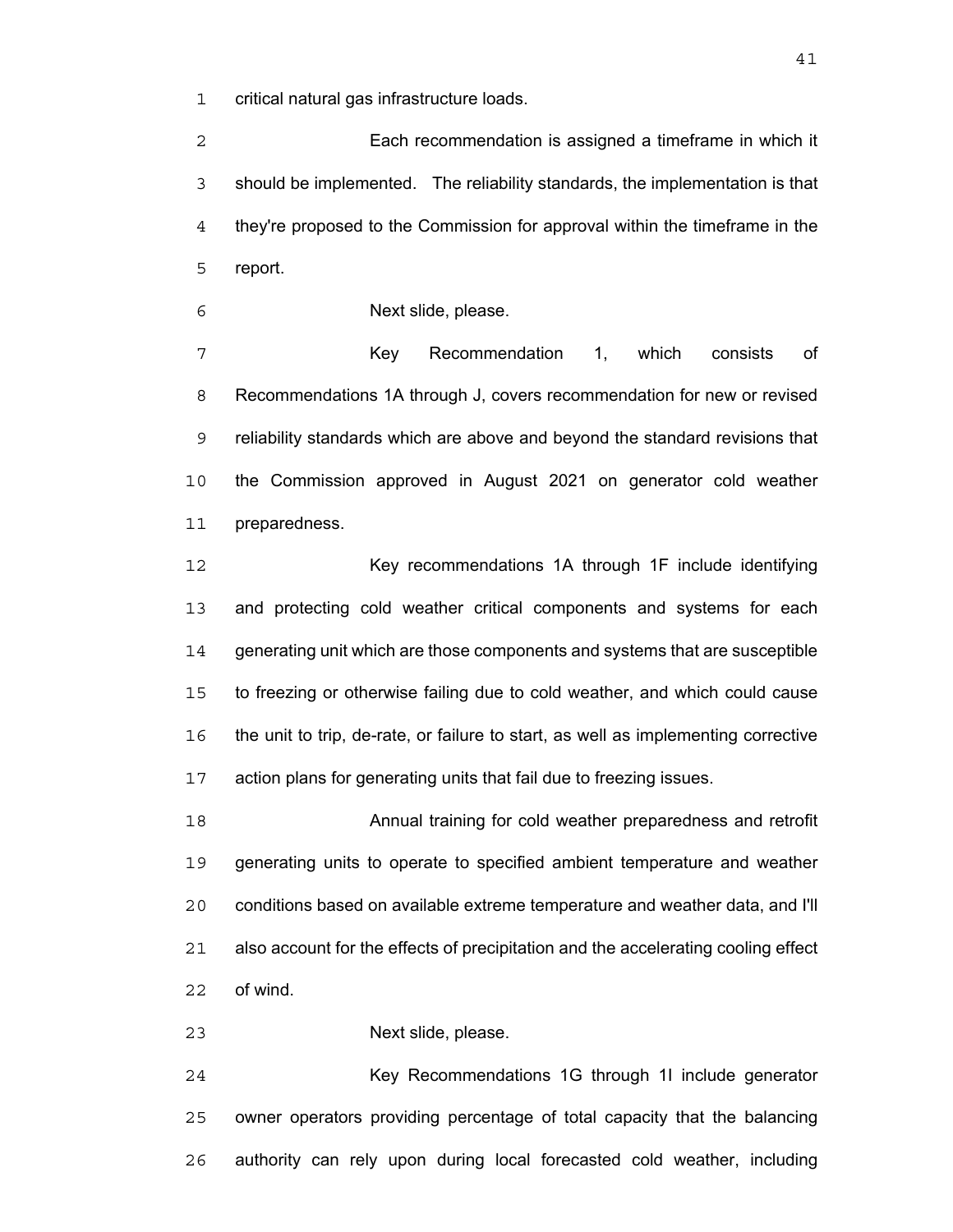reliability risks related to natural gas fuel contracts and entities involved in load shedding to protect critical natural gas infrastructure loads from losing power. Those are critical natural gas infrastructure loads that if they were de-energized could affect the provision of natural gas to BES natural-gas-fired generating units, thus adversely affecting BES reliability. Also, 1J recommends separation of circuits that would be used for manual load shed from under-frequency load shed. Next slide, please, and at this point I will turn it back over to Heather. MS. POLZIN: Thanks, Dave. Regarding natural gas fuel supply issues, Key Recommendations 5 and 6 are both aimed at having natural gas infrastructure be prepared for the effects of cold weather. Recommendation 5 seeks mandatory requirements while Recommendation 6 recommends voluntary measures. For Recommendation 6, examples included implementing freeze protection measures such as burial of flow lines and ensuring necessary emergency staffing including surge capacity or having available equipment on supplies or staff available, reviewing contracts, whether you have firm or interruptible retail electric power, reviewing whether all electrical equipment has been designated as critical load and taking proactive steps to procure quick turnarounds on requests on environmental waivers for backup generators needed during cold weather events, enhancing emergency operations plans to incorporate extreme cold weather response, and producers, gatherers, and processors conducting training and drills to exercise their emergency operations plans. Next slide, please.

Key Recommendation 7 involves establishing a forum in which state legislators and/or regulators with jurisdiction over natural gas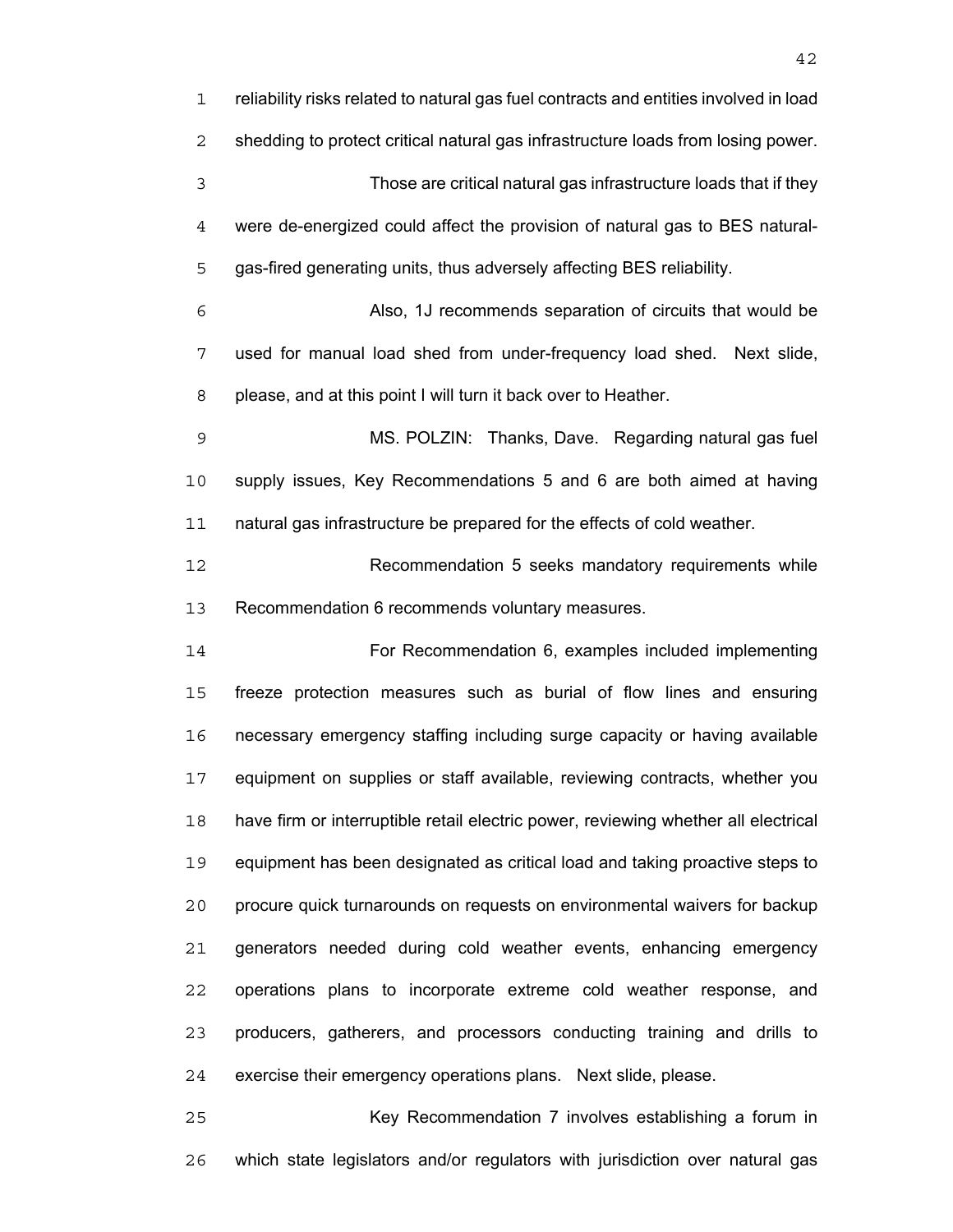infrastructure in cooperation with FERC, NERC, and regional entities which collectively oversee the reliability of the bulk power system, bulk electric system, and with input from the balancing authorities which are responsible for balancing load and available generation and the gas infrastructure entities could together identify concrete actions consistent with the forum participant's jurisdiction to improve the reliability of the natural gas infrastructure system necessary to support bulk power system reliability during cold weather. The team identified some of the options for establishing the forum and said that ideally forum participants could produce one or more plans with deadlines for implementing the concrete actions. 11 Next slide, please. The report also includes 24 other recommendations to prevent recurrence of similar events which cover multiple issues as shown here, and includes the 5 recommendations for further study. Next slide, please. With that, we are available for questions. The report is posted on the Commission's website and we would be happy to answer your questions, thank you so much. NRC CHAIRMAN HANSON: Thank you, Mr. Ortiz and Mr. Smith and Ms. Polzin for the really very informative presentation about the cold weather event. We'll start with questions on I think our side with Commissioner Baran. NRC COMMISSIONER BARAN: Thank you all for your presentations. NRC is in the midst of a systematic environmental justice review and one of the things we're looking at is what other federal agencies are doing in this area.

I've been very impressed with FERC's initiative to stand up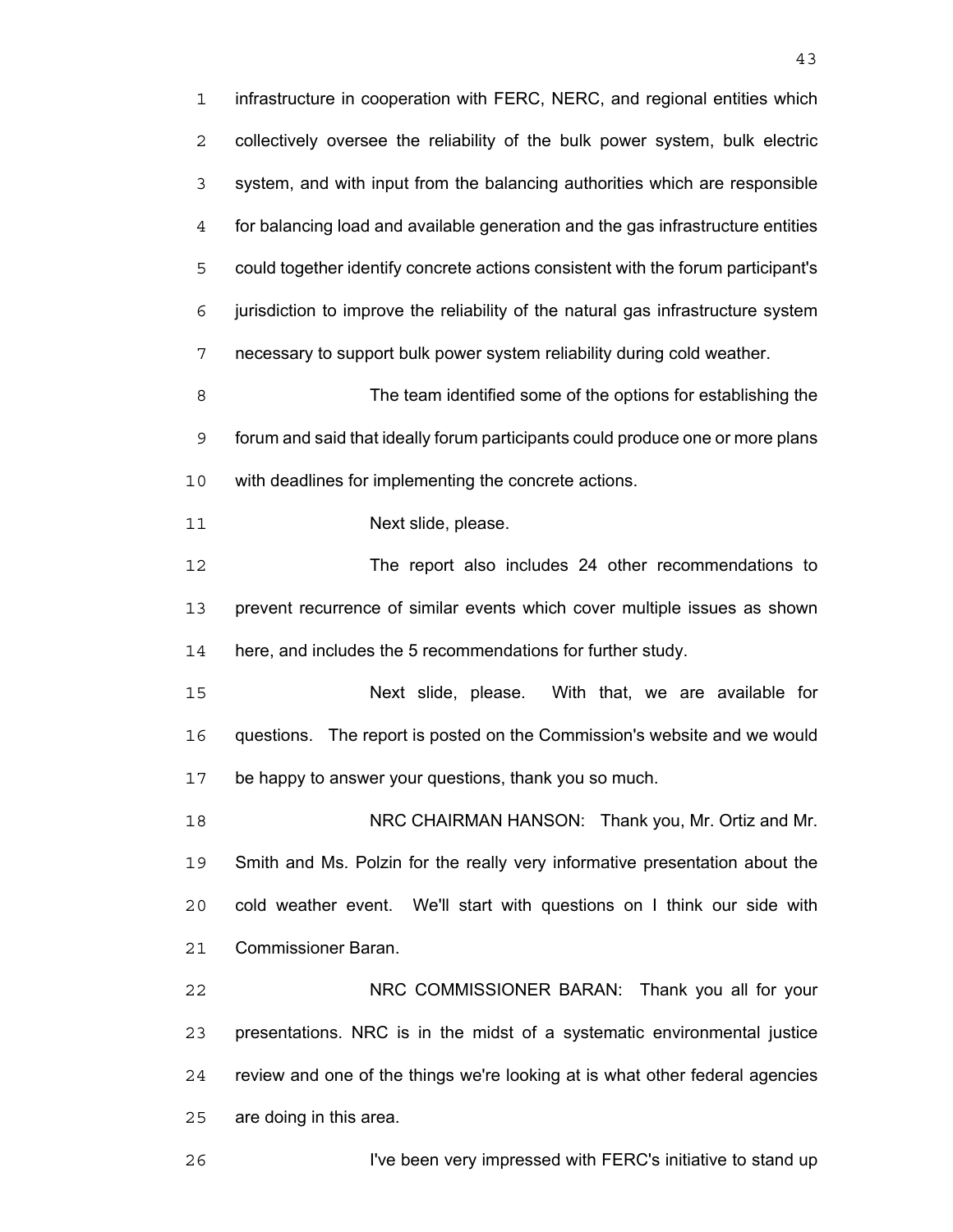the Office of Public Participation.

Ms. Katz, can you talk a bit about your office's outreach to environmental justice communities and how you see the office's work contributing to FERC's overall environmental justice efforts?

MS. KATZ: Absolutely. Our outreach efforts in general, as I said, we've primarily been reacting to those who have contacted us and that's been a very steady flow; it's constant meetings.

But we're in phase two of developing an outreach plan, where we will be reaching out to what we refer to as the grasstop leaders, people who are a level away from the leaders of the organizations who are in D.C. for example, or might be the more nationally known faces, down more into the community level, and trying to get a little bit closer to the individual constituents who we are responsible for helping. And we are doing that both through -- the national leader who is the head to the organizations, but we're also starting to look at how can we go more directly?

We have heard and I would note that the Commission submitted a report to Congress following the listening sessions that really goes into detail on the different constituencies.

But the one thing we've heard is that people would like to us to bring the government to them rather than trying to virtually or figuratively come to D.C. So, in our next phase, we're also going to be looking at doing some direct outreach meetings in key locations where we've heard our issues. We're considering all our options including a potential listening tour to go visit some communities that have identified themselves as being particularly impacted, potentially looking at working with landowner organizations to do some sort of outreach in key areas maybe in the Midwest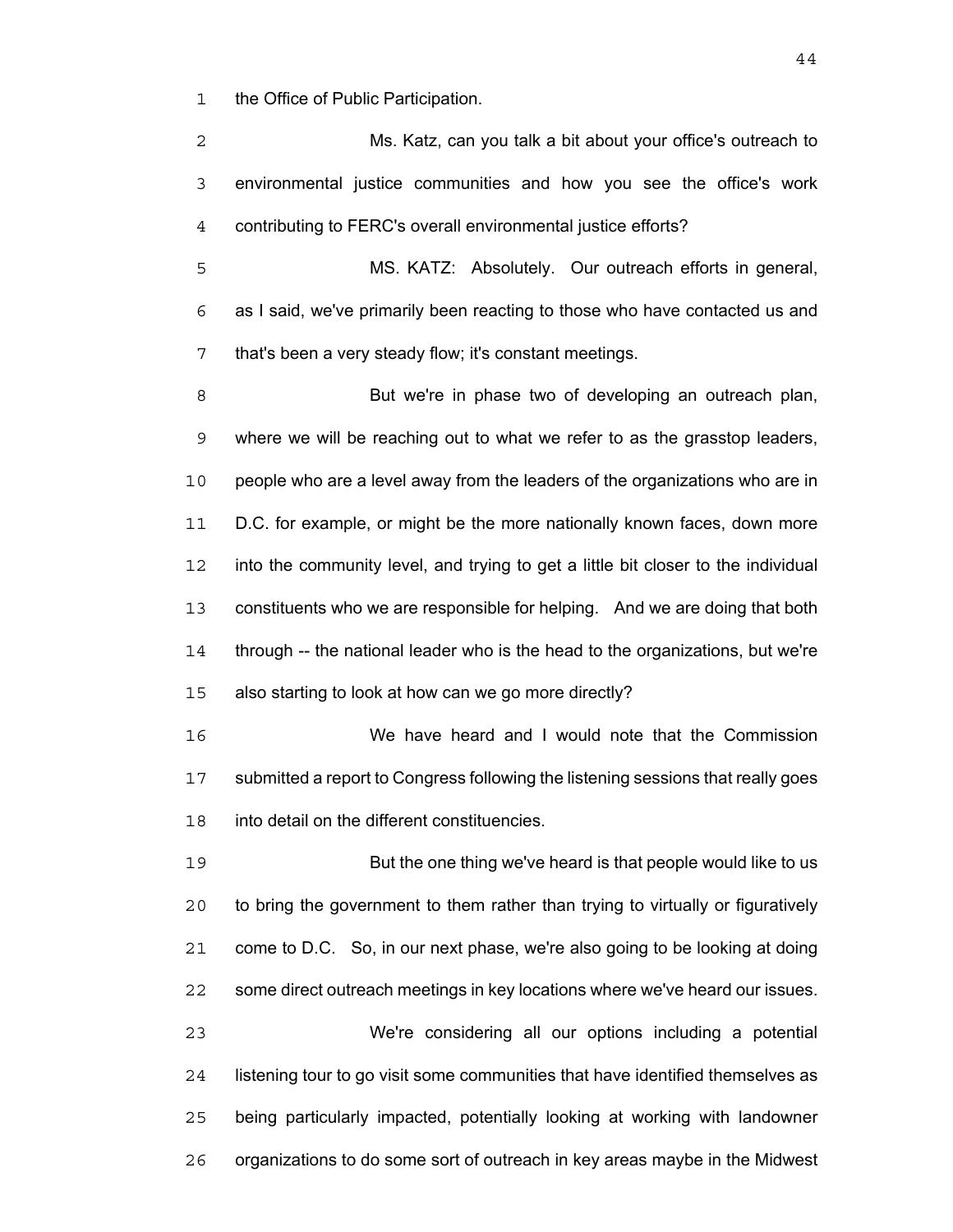where there's been a lot of issues.

**And so that's the next phase.** We're also currently doing a lot of panels, we're just talking about setting up a fireside chat with an entity that represents landowners. We were on calls earlier this week introducing ourselves and getting feedback. It's not just about introducing ourselves but getting feedback from environmental justice organizations, working with other leaders in this area, and also trying to understand the focus. **It's very much to us about building these relationships ahead** of time and building an area of trust rather than trying to parachute into a community when there's a particular issue. 12 I would also want to note the work of Montina Cole, who is FERC's Senior Counsel for Environmental Justice and Equity, who has done tremendous work internally at FERC looking at the options for bringing that thought leadership into the FERC processes. 16 I would say OPP has served more of an outward focus in engagement and Montina's work has been focused internally. So, I hope that answers your question and I'm happy to go a little bit deeper. NRC COMMISSIONER BARAN: That's great, and NRC and FERC are similar with respect to the complexity of some of the technical and adjudicatory issues our agencies address. Our environmental justice staff team has heard from some stakeholders who think NRC should be providing technical assistance to interested stakeholders so they can more easily participate in Agency proceedings. Can you tell us a little bit more about what the Office of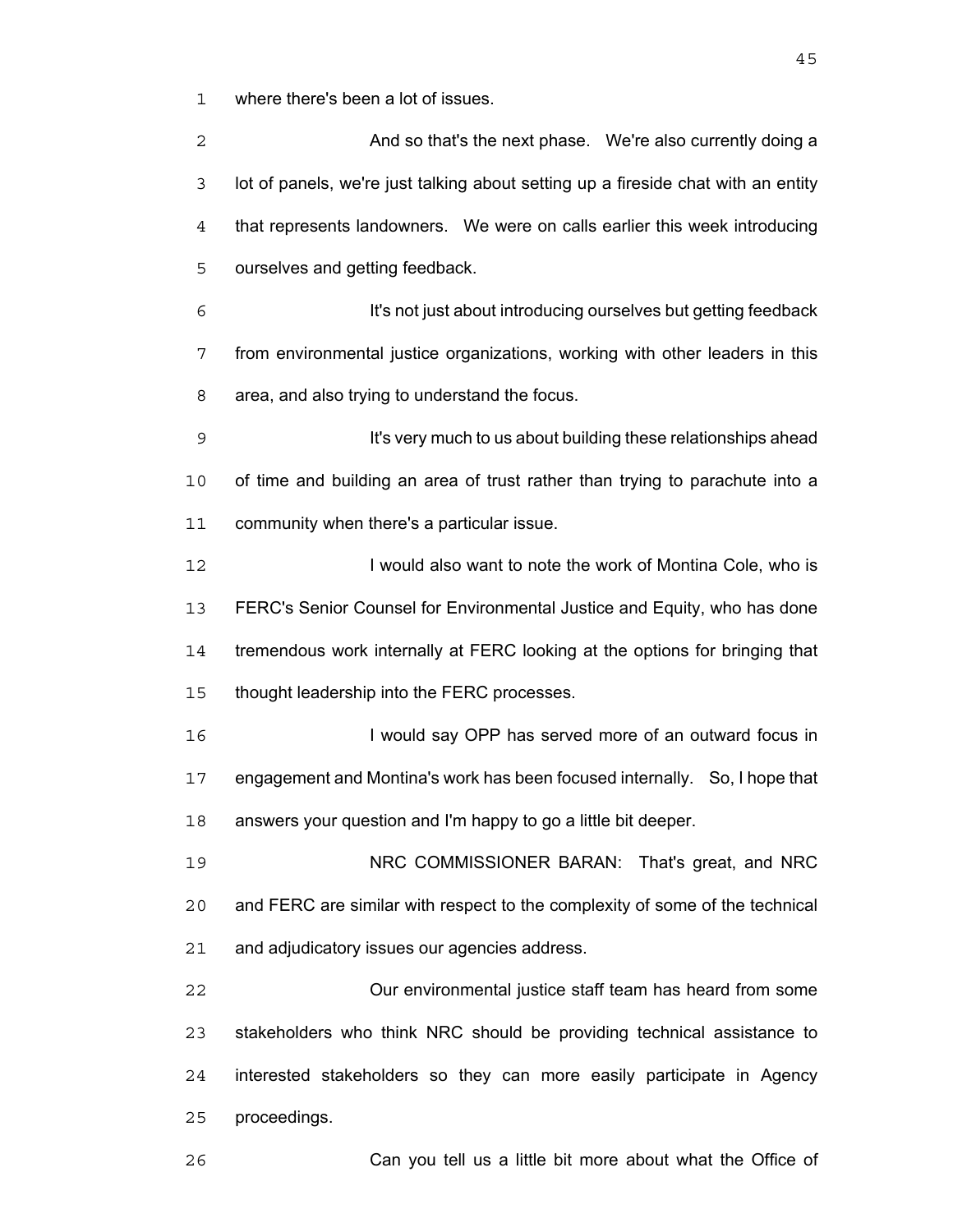Public Participation is exploring -- it sounds like it's at the exploration stage -- to potentially provide in terms of technical assistance to FERC stakeholders? MS. KATZ: You're right, it's an exploration. It's determining the art of the possible at this point. There are really a couple options for FERC or NRC or any options. We try to develop the expertise in-house or you try to develop potential partnerships that can provide some level of outreach and technical support to people who have questions. And so our current thought, although it's always up for further discussion, is we certainly don't have the technical expertise right now. **It is something we could develop but because of the** 

diversity of issues that come before FERC and our desire to make sure we are seen as a neutral source of information and not providing too much detail or something that could feel like it's floating into advocacy if we're talking about solar issues or pipeline issues or any of the transmission, any of the diversity of markets, the diversity of issues that come before FERC.

We are looking at other entities particularly focused on other federal partners who could be a place that we could send someone who has a particular question.

So, there's been some interest from some of the national labs so we're continuing to explore that and looking at the possibility of an MOU.

And so that's kind of where we are right now. I think there's options, I do think there's options but we're all going to have to be creative and it's going to require a lot of cooperation between the partners.

NRC COMMISSIONER BARAN: Thank you so much,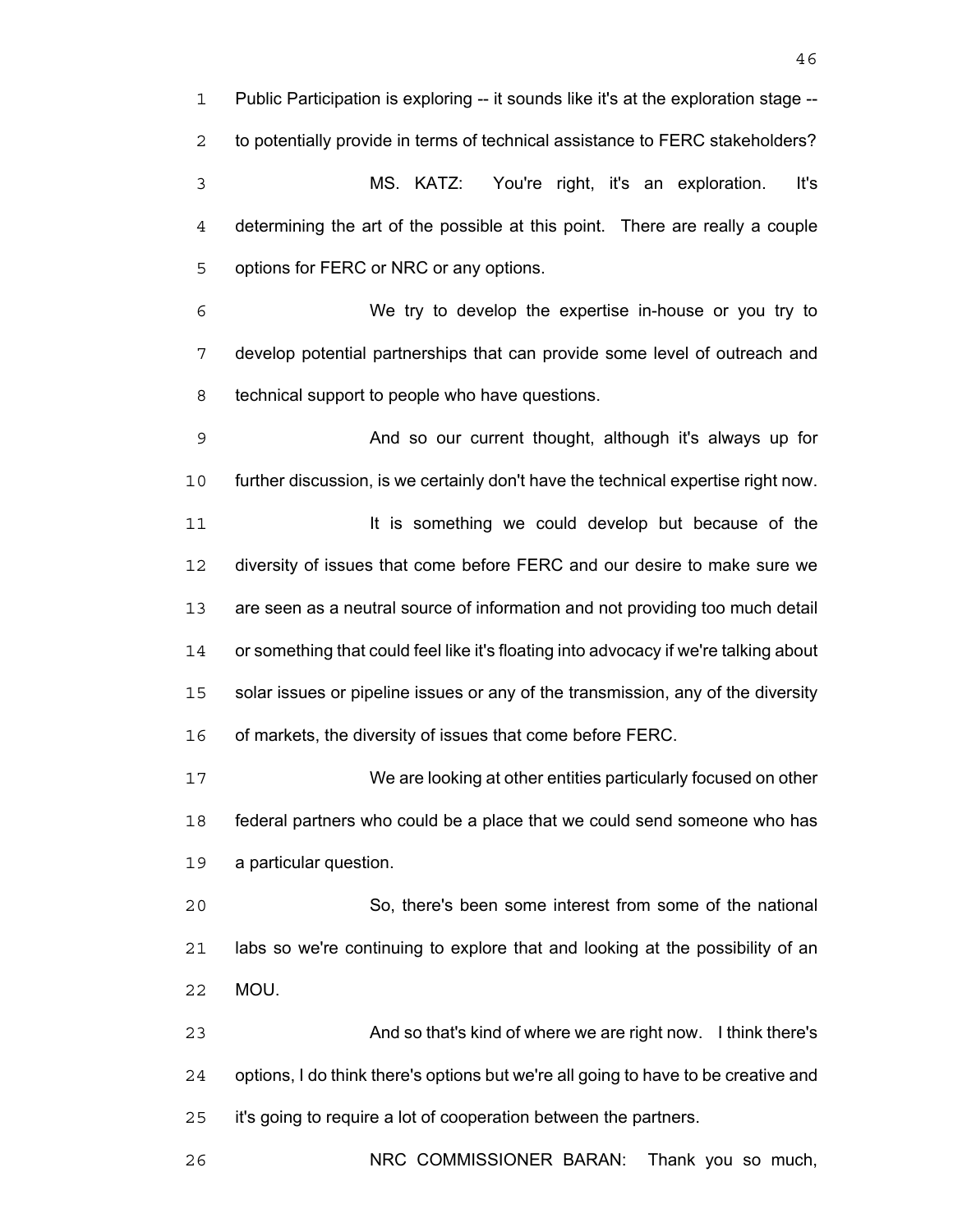very, very interesting.

NRC CHAIRMAN HANSON: Thank you, Commissioner Baran. Commissioner Wright? NRC COMMISSIONER WRIGHT: Thank you, Mr. Chairman. Ms. Katz, it's good to see you. Real quickly, when were you president of NASUCA? MS. KATZ: I was President of NASUCA from 2017 to 2019. NRC COMMISSIONER WRIGHT: I have a NARUC background, I'm a former president, and you had two Commissioners there, 11 Tony Clark and Colette Honorable, who were FERC Commissioners, and they basically sandwiched me in the presidency of NARUC, and I was 2011 and 2012 as president. And you've got Commissioner Phillips now who is on the Commission with a NARUC background. So, I'm very familiar with what you did and how well NARUC worked with NASUCA in trying to be collaborative and communicative on the things that were important and making sure that people were heard properly, and issues were disposed of in a very fair way. So, thank you for what you did then because it's a very, very important organization and I think it sets you up great for what you're doing now. I think it's a great background, because really, collaboration and communication are great but it's got to be proper collaboration and communication as well. And I know you have a real handle on that. I really like the

idea of the listening tour that you talked about and the goal behind it, and I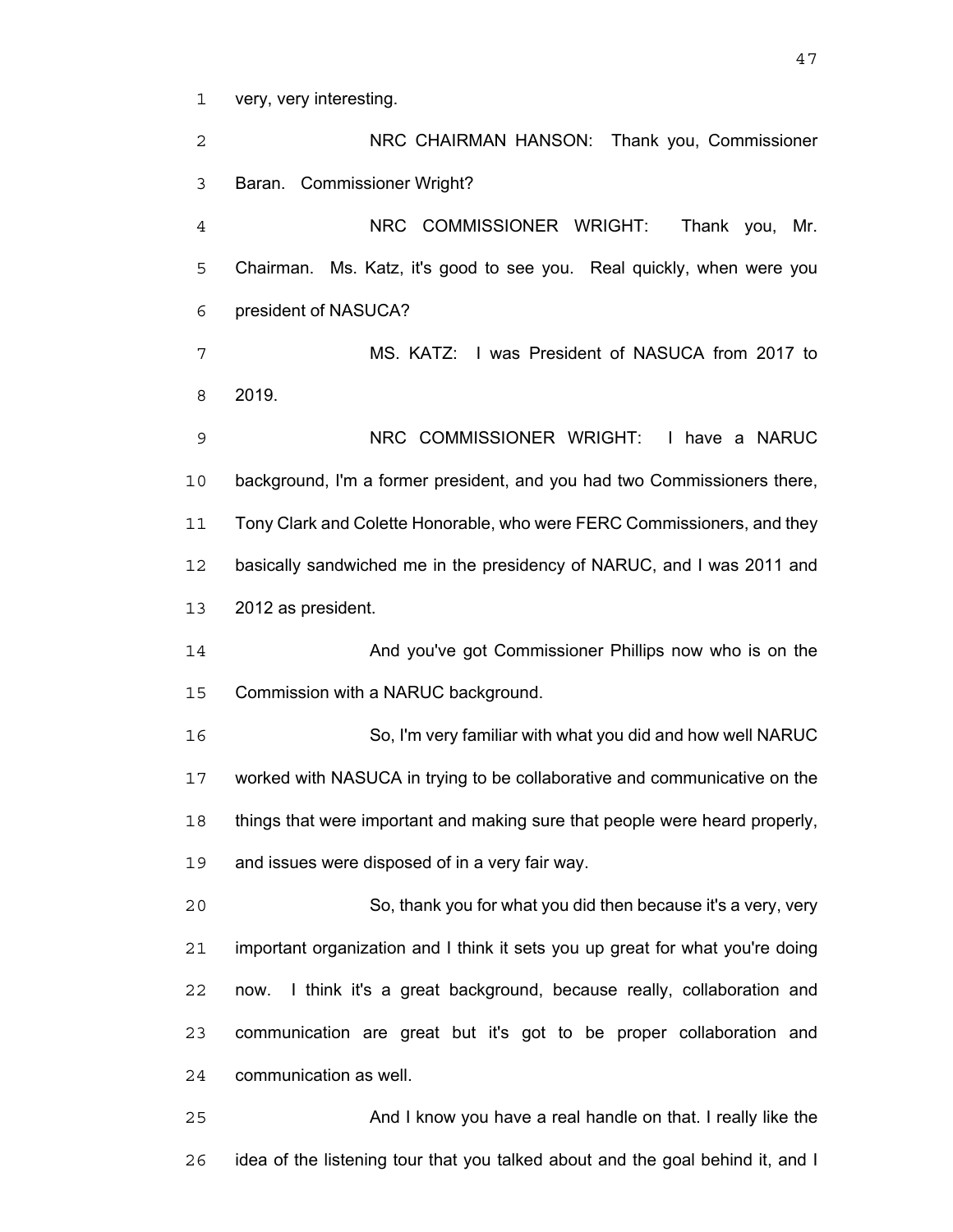know that you touched on it a little bit with Commissioner Baran.

Can you tell me a little bit more about the tours, when you've done them how they worked out, and whether you plan to do more of them in the future, or expand them maybe to more substantive areas of what FERC does?

MS. KATZ: First of all, thank you for the kind words about NASUCA and NARUC.

**I agree they havedeveloped a great working relationship** and I have the honor of serving as president of NASUCA, and I'm from Connecticut, at the same time that Commissioner Betkoski from Connecticut was President of NARUC.

So, that was really fun, and having been president, you understand how that working relationship works. So, let me just give you some examples of what we've been doing so far on our outreach tour.

We've spoken with many groups that have been organized both by places such as the Niskanen Center and then some more informal groups with landowners who have been impacted by, and had experience with, infrastructure in particular.

And earlier this week, we had a meeting with, as I said, some climate justice entities, a number of them, and the fascinating thing for me in these discussions is hearing the issues but then when we drill down and hear from the individuals who have been impacted or are struggling.

We also had a meeting with a number of environmental justice organizations and heard from some of their members earlier this week as well.

I was giving an example that one of the things I heard that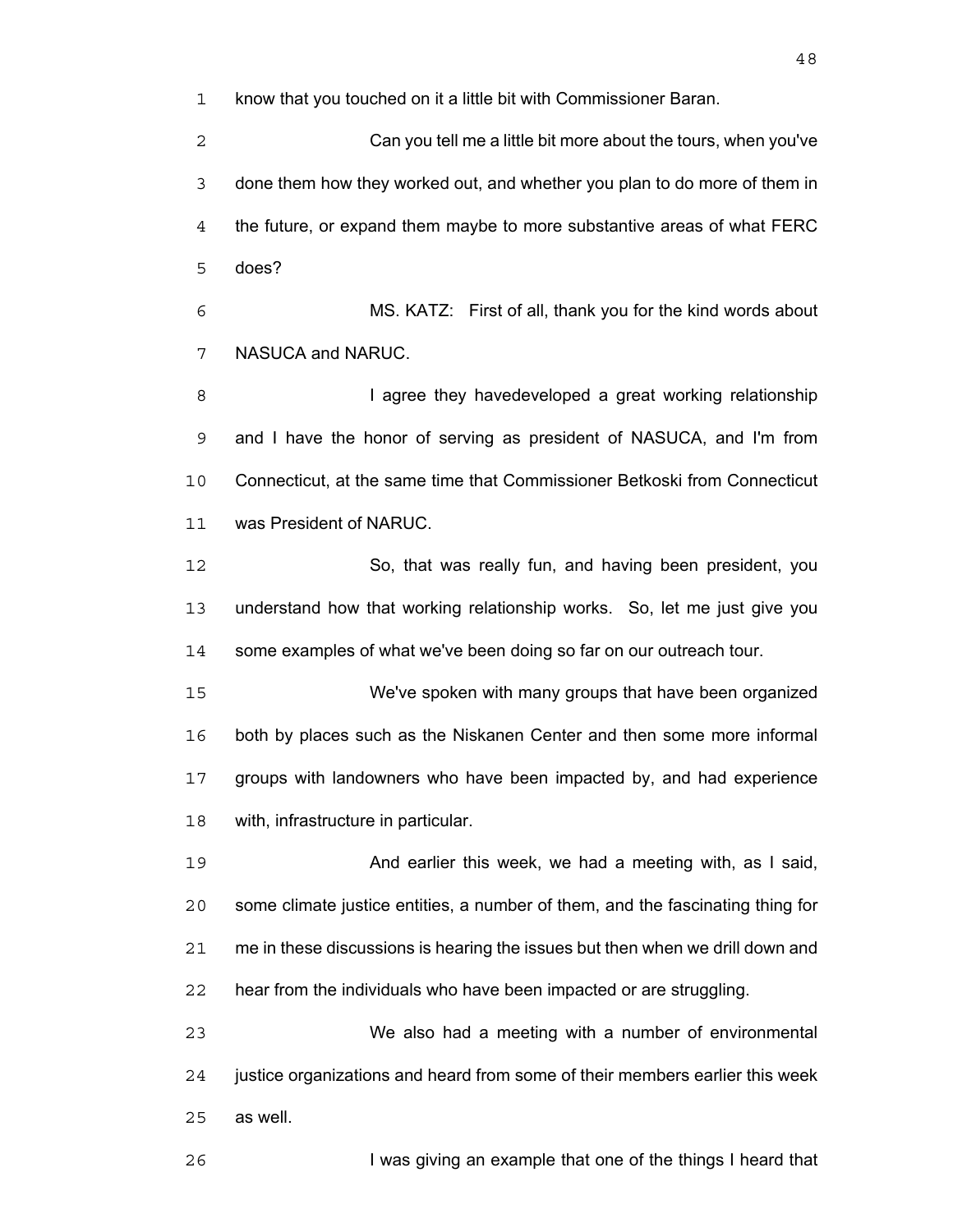we hadn't really thought of is that many individuals who have full-time jobs need to access the FERC website and the e-library on the weekends and in the evenings.

And it's a real barrier and frustration for them when the website is down and they're not aware of it. So, just thinking about how do we let people know when there's maintenance on the website and when they can access e-library.

**It's been fascinating to us to hear how the smallest details** have been barriers or challenges for the individuals who are really trying to interact with FERC. So, those kinds of details are the things I think that are 11 going to really make impactful changes.

**And some of that is low-hanging fruit, it's really easy for us** to treat when there's going to be maintenance on a website or something like that. And for example, we hear from entities and some of the people who are most interested don't have access to the Internet.

And bridging the digital divide has always been a passion of mine and so really thinking, yes, it's great we're on Twitter but what if you don't have access to the Internet and what if you can't access the FERC website? How do you get information in your hands?

And so those are the kinds of details that I think are very illuminating and like I said, some of the smallest tweaks can have a tremendous impact. And then of course, behind that is the educational and the outreach.

And so I hope that answers your question. There's a lot to it there.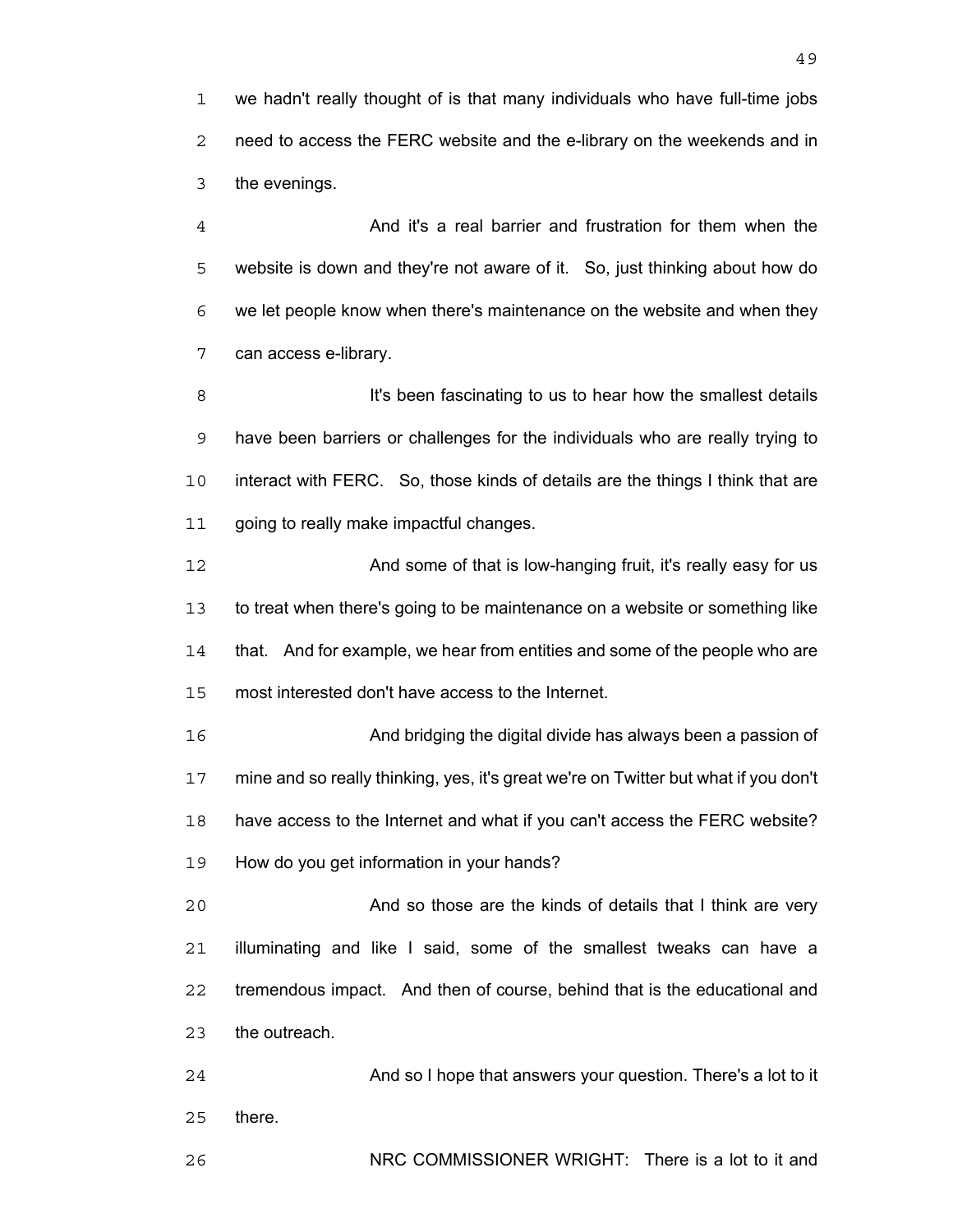thank you for doing that. And Jack Betkoski is a good friend, I put him on my executive committee when I was president. He stayed there until he finished up his presidency as well.

So, I'm going to move to Dave and Heather because I want to get them in here in the limited time I've got here. So, I guess, Heather, this is probably for you because I think you addressed it in Key Recommendations 5 and 6 is what I'm going to focus on.

So, 5, that key recommendation, I think would involve action by Congress and probably state legislatures as well. I'd be interested to hear 10 a little bit about how those discussions are going on this.

And are you getting different feedback depending on the state or the region? Or are there areas of common ground or concern?

MS. POLZIN: As you may know, Congress, there is something actually underway with Congress as far as at least a potential for having some jurisdiction over interstate reliability of the interstate pipelines.

And then as far as the states, Texas, which was the epicenter, there's been a fair amount of action taken there towards reliability of the gas infrastructure there. A lot of that is still in progress but they are working on that quite actively in Texas.

And Texas, as you may know, has quite a bit of the natural gas in the lower 48 so that's good to see that's happening there. As far as other states, we're in the early stages of our follow-up with other states beyond Texas.

So, I can't speak as much to what other states are doing right at this moment.

NRC COMMISSIONER WRIGHT: Dave, do you have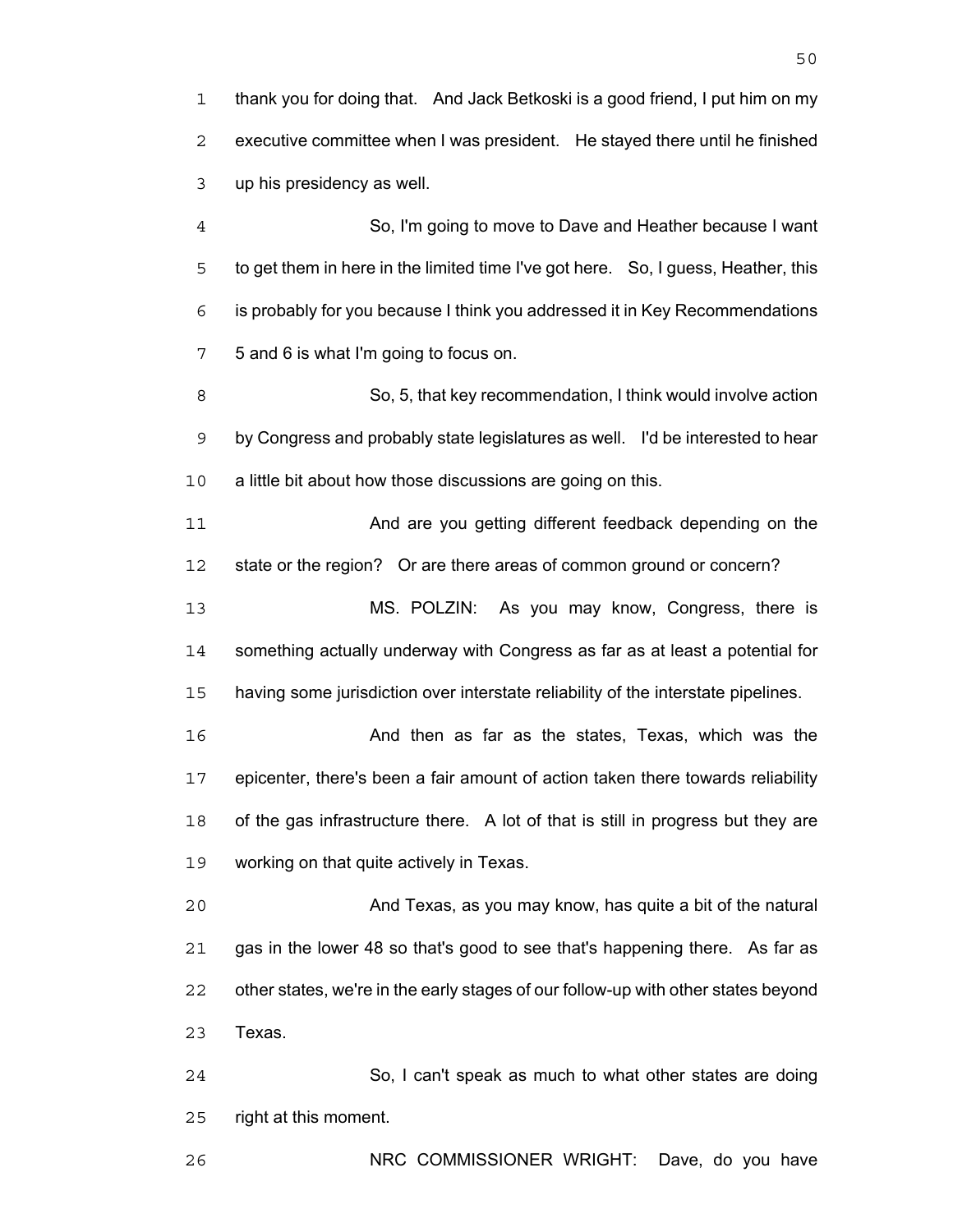anything to add to that?

MR. HUFF: No, Commissioner Wright, I think Heather covered that very well. NRC COMMISSIONER WRIGHT: And Mr. Chairman, if I could, one last quick question. Key Recommendation 6 involves natural gas infrastructure entities undertaking voluntary measures to prepare for cold weather. **IS Key Recommendation 6 in concert with or in lieu of Key** Recommendation 5? MS. POLZIN: That would be in concert with. 11 NRC COMMISSIONER WRIGHT: Thank you so much. NRC CHAIRMAN HANSON: Thank you, Commissioner Wright. Ms. Katz, I want to pick up on something I think Commissioner Baran raised, which is this translation function of technical information. And I think as technical agencies, that's always something we can be doing better, particularly for us when it comes to the innards of a complex machine like a nuclear power-plant. But I wanted to hear a little bit more about this. There's this translation of technical information, there's the line that you really want to have about not veering into advocacy, and then there's the adjudication function of both of our Commissions as well. And enabling participation, particularly in what can be pretty arcane processes, if you're standing outside the Agency, particularly. Can you talk a little bit more about when it comes to adjudication how you're drawing that line about not veering into advocacy for folks who really want to understand and participate in those functions?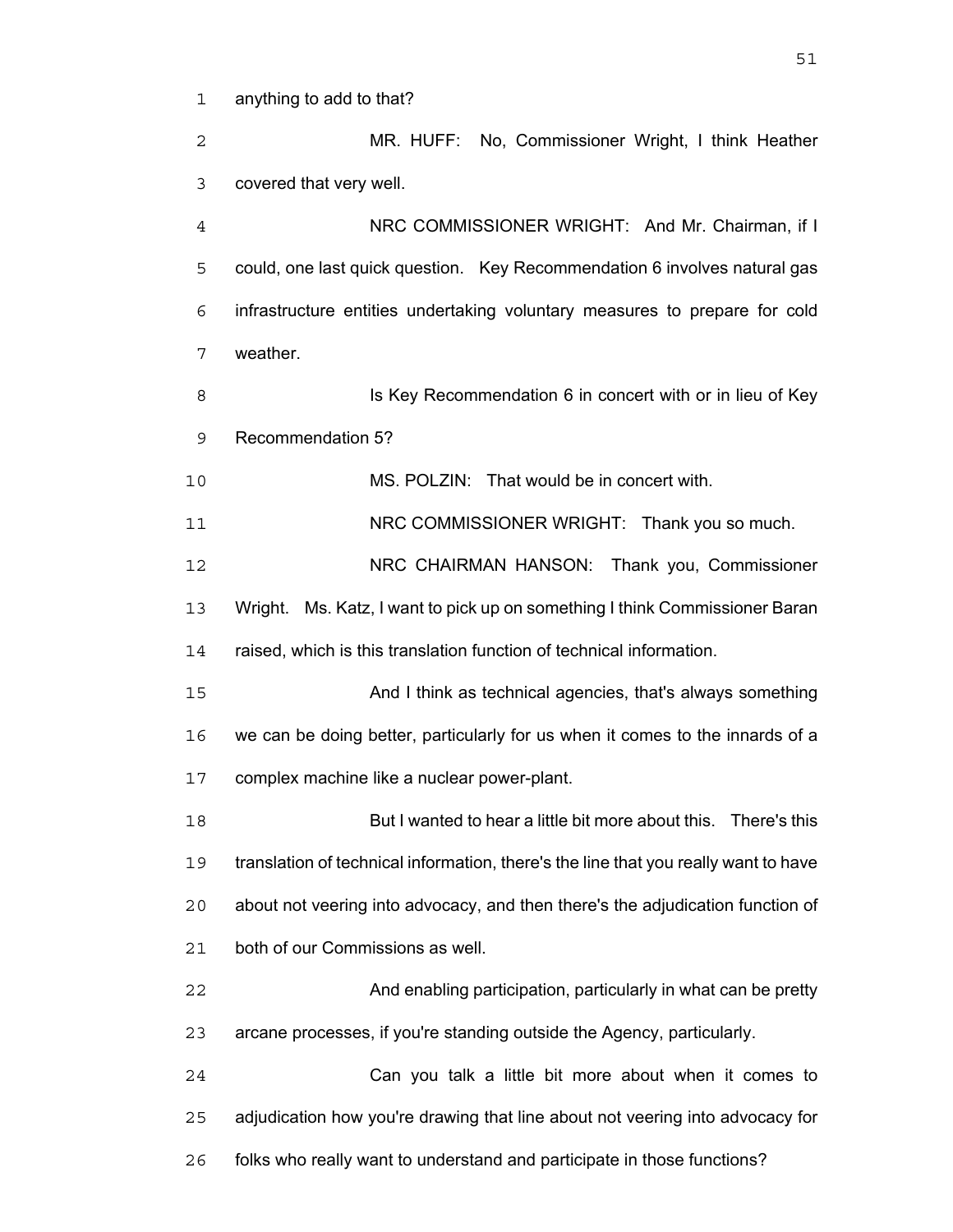| $\mathbf 1$    | MS. KATZ: Yes, I think I should draw a distinction between                       |
|----------------|----------------------------------------------------------------------------------|
| 2              | what I would call more basic technical information, and there's already a little |
| 3              | bit of that on the website but we are working on what we are calling explainers. |
| $\overline{4}$ | What are the basics of these particular industries, what do                      |
| 5              | some of these terms mean? Even trying to get to the level of what is an ISO,     |
| 6              | what is an RTO, what is rate-making, what is a formula rate?                     |
| 7              | That's what I consider to be more basic information that we                      |
| 8              | are developing internally, I would say, in partnership with the brilliant people |
| 9              | who work at FERC in these areas.                                                 |
| 10             | So, we are trying to get it right as far as making it simpler,                   |
| 11             | plainer English, but making sure we get the details correct.                     |
| 12             | Versus when there is a docket or a proceeding that has a                         |
| 13             | very technical issue that people have questions on, I view that as outside the   |
| 14             | scope of our expertise and potentially even our jurisdiction, if that makes      |
| 15             | sense.                                                                           |
| 16             | The adjudicatory function I think is very important to                           |
| 17             | constantly keep that in mind and we are being very sensitive to the ex-parte     |
| 18             | concerns and very much looking at how do we help constituents who have           |
| 19             | questions without getting --                                                     |
| 20             | A lot of times people just want to tell their stories, that's the                |
| 21             | first thing they want, they want to tell you about what happened and so we       |
| 22             | want to make sure we're able to listen, but then make sure that person who is    |
| 23             | the listener from my staff is not then involved in any adjudicatory proceedings  |
| 24             | to be aware of the ex-parte function.                                            |
| 25             | And so I think that's one of the ways we're trying to draw the                   |
|                |                                                                                  |

lines. There's the basic general information and then there's the technical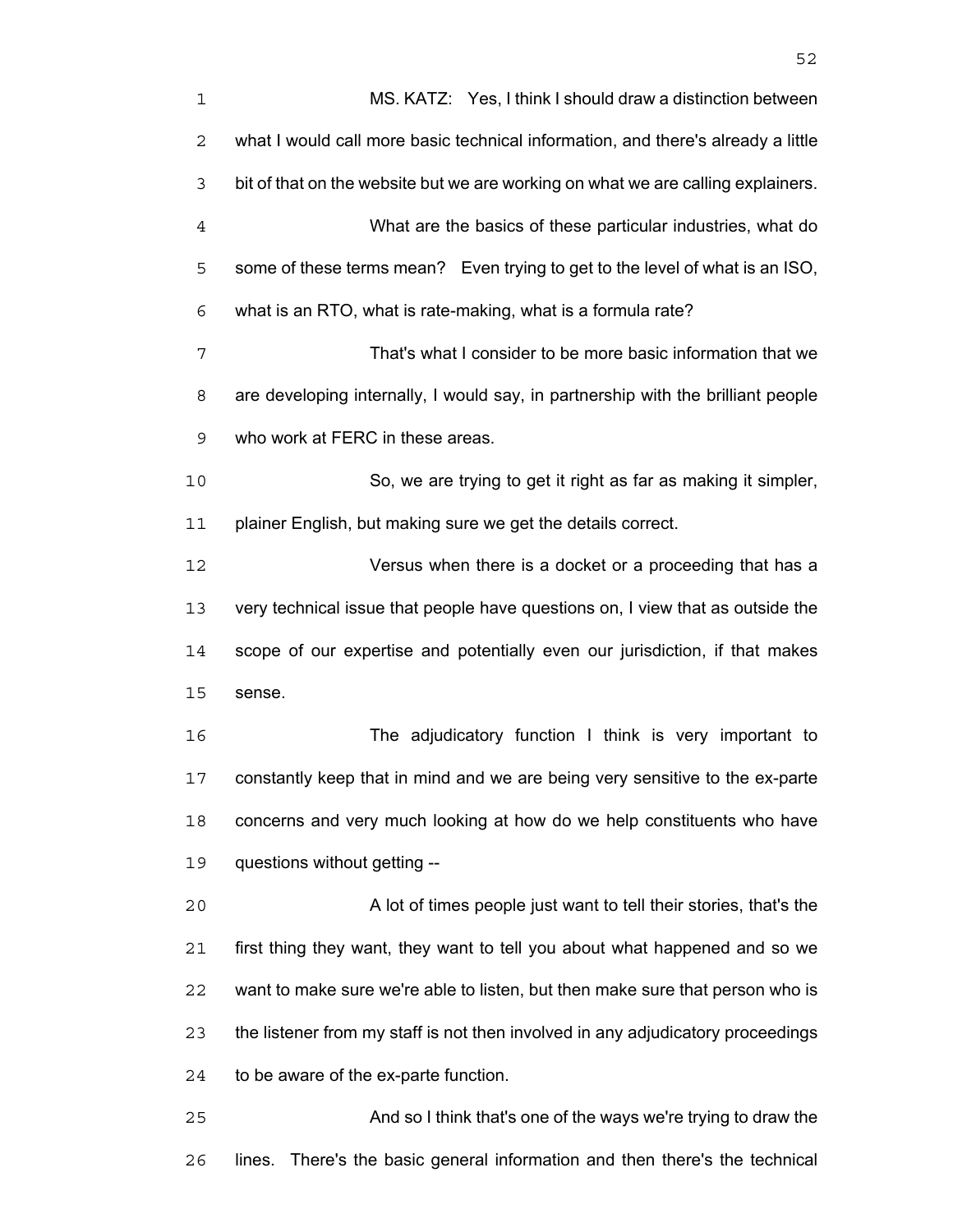that might be perceived particular to a particular open proceeding or something that's coming.

And I think that's where we could look more to find partners outside of FERC who could provide that information if it's not appropriate to send them to a member of the staff who might have some general information not in the context of anything that's contested.

**Is that helpful?** Does that answer your question? 8 NRC CHAIRMAN HANSON: That's very helpful, I really appreciate that. I think that's very, very helpful. Chairman Glick, I wanted to hand it back to you for questions from your Commissioners. FERC CHAIRMAN GLICK: I don't have any questions. In

the interest of time, I know we have a lot more to cover but more than glad to ask our other FERC colleagues if they have questions.

I'll again start with Commissioner Danly if he's solved his phone problem.

FERC COMMISSIONER DANLY: I think I have and, no, Mr. Chairman, I don't have any questions, thank you.

FERC CHAIRMAN GLICK: Thank you, Commission Danly. Commissioner Clements?

FERC COMMISSIONER CLEMENTS: No questions, thank you.

FERC CHAIRMAN GLICK: Thank you, Commissioner Clements. Commissioner Christie?

FERC COMMISSIONER CHRISTIE: No questions, thank you.

FERC CHAIRMAN GLICK: And Commissioner Phillips?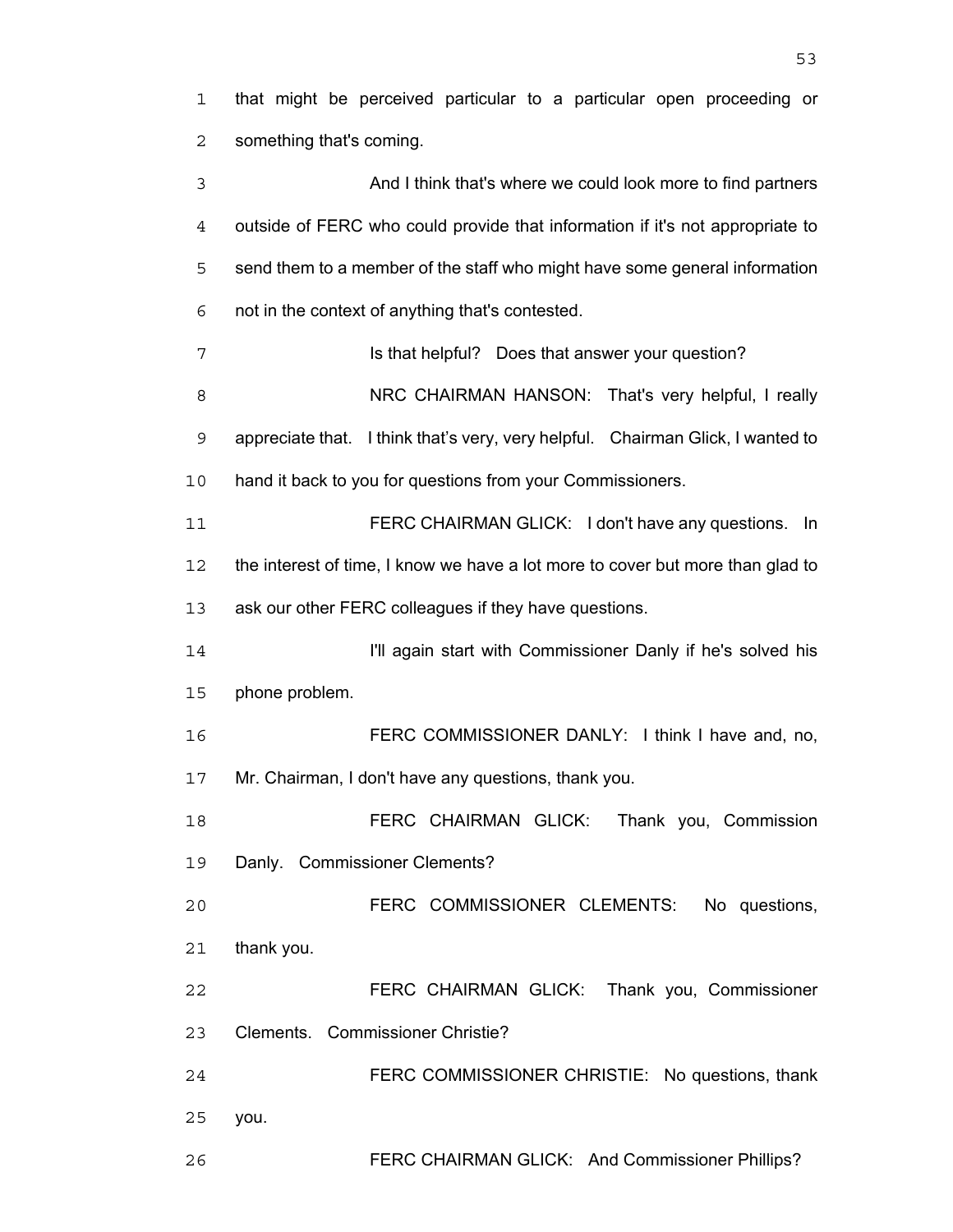FERC COMMISSIONER PHILLIPS: No questions, I will pass. Thank you. FERC CHAIRMAN GLICK: Thank you. Well, I think we just solved our time problem. NRC CHAIRMAN HANSON: Well, if I had known that, I could have gone a lot longer. Chairman Glick, thank you. We'll move on to the next part of the presentation. We're going to hear next from Andrea Kock who is Deputy Director for Engineering in the Office of Nuclear Reactor Regulation here at the NRC. She's going to talk about nuclear power-plant contributions to the grid. Andrea, the floor is yours. MS. KOCK: Good morning, Chairman Hanson and Commissioners, I'd like to welcome Chairman Glick, the FERC 14 Commissioners, FERC Directors and Staff, and NERC Staff. My name is Andrea Kock, I am a Deputy Office Director for Engineering in the NRC's Office of Nuclear Reactor Regulation. **I'm pleased we can meet to discuss areas of joint** responsibility and interests that have been highlighted already during the presentations. I, too, hope that the next time we can meet in person. NRC's primary focus is continued nuclear reactor safety and security. A cornerstone to our commitment is our partnership and cooperation with other federal agencies such as FERC and NERC. And through this partnership we've continued to ensure cooperation and open communication on topics of mutual interest such as grid

reliability and stability that have already gotten a lot of discussion.

This continued partnership remains strong and it does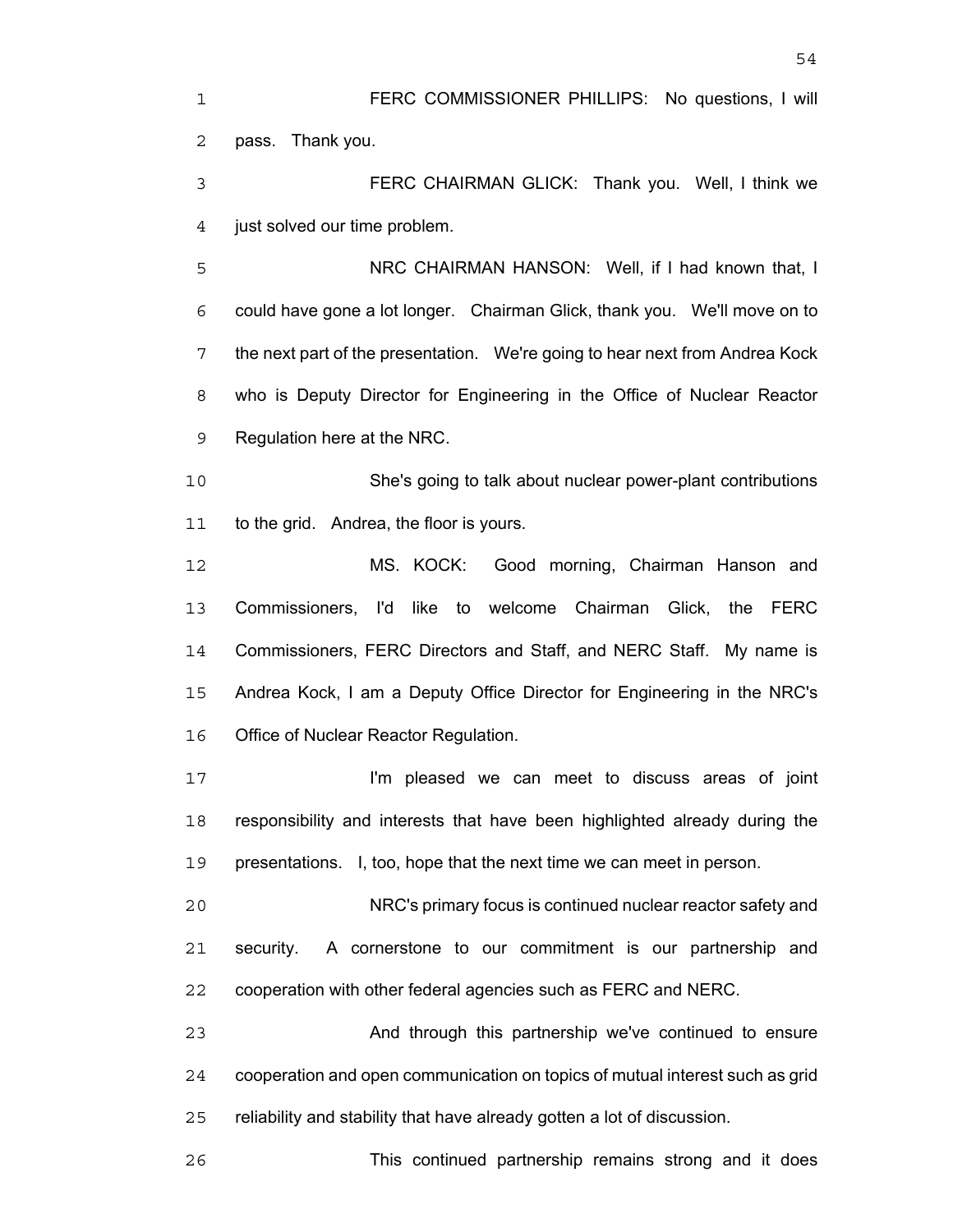contribute to the safety of our nation's nuclear power plants. Today you'll hear about some key activities of mutual interests to our agencies.

After I provide a brief introduction regarding contributions of nuclear power plants to the grid, Eric Benner, who is our Director of Engineering and External Hazards in the Office of Nuclear Reactor Regulation, will provide an overview of our strong coordination with FERC and NERC.

During the discussion on cybersecurity later on, Jim Beardsley, who is our Acting Deputy Director of our Division of Physical and Cybersecurity in our Office of Nuclear Security and Incident Response, will provide an update on NRC's cybersecurity accomplishments and our continued focus on risk-informing our approaches in this area.

The NRC's mission, protecting public people and the environment, continues to be focused on the safety and security of commercial nuclear power plants.

We regulate the civilian use of radioactive material such as commercial nuclear power plants, the production of nuclear fuels, and the safe storage, transportation, and disposal of high-level radioactive waste and spent fuel.

And though our licensees have the primary responsibility to ensure safety of their facilities, the NRC is responsible for independent oversight of these facilities.

The NRC has been allocated about 2,800 staff and those are allocated between the 4 regions that you see on the slide, our headquarters office and our training center in Tennessee.

As depicted on the map on the slide, we regulate 93 nuclear power reactors that operate in 28 states at 55 sites. Next slide, please.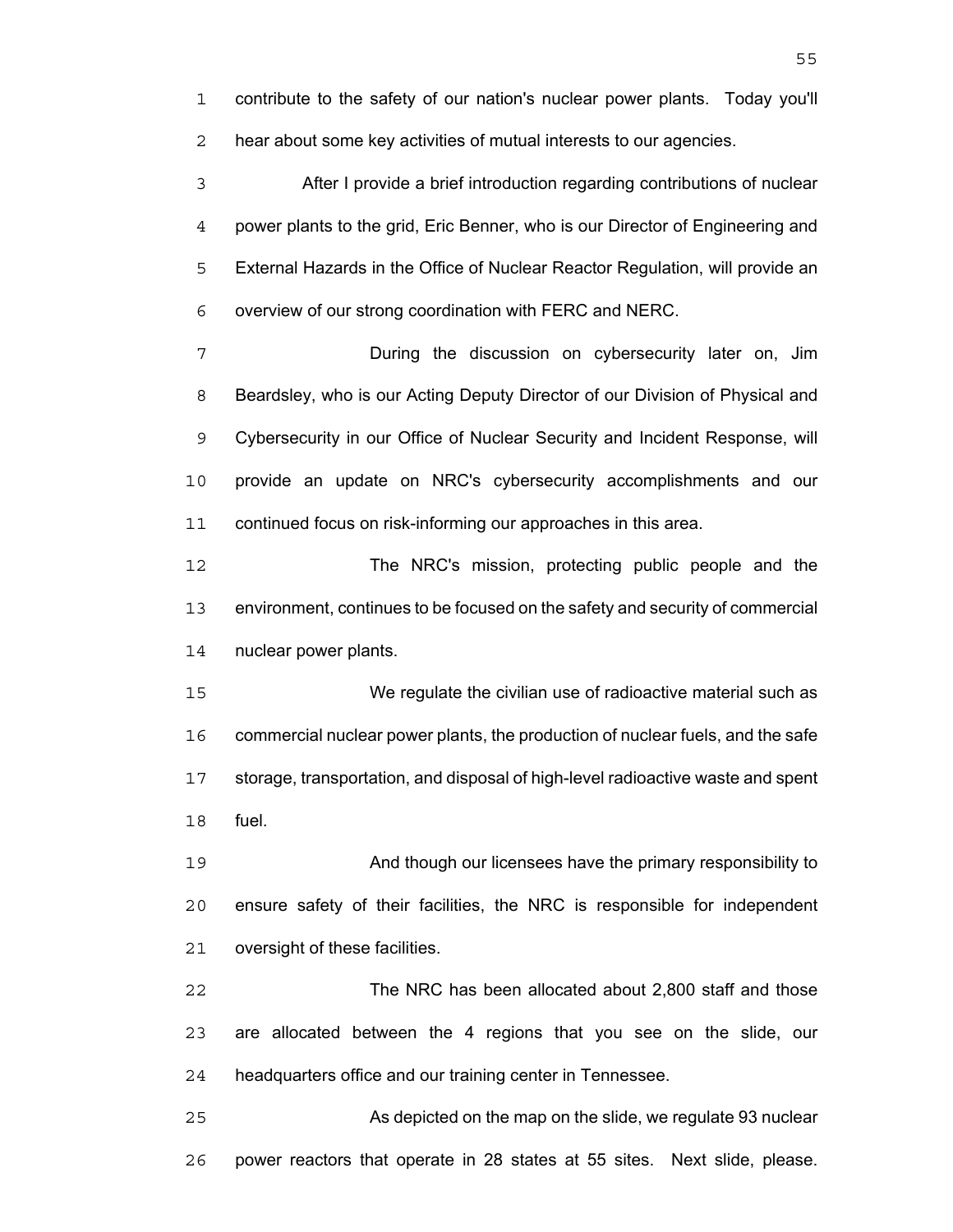Nuclear power continues to serve a significant role in the stability of our nation's electrical grid.

Nuclear power plants operate at the highest capacity factor compared to other generators and each unit typically delivers power to the 5 grid about 90 percent of the time.

They are shut down for about a month every 18 to 24 months for refueling and these are in the spring and fall timeframe when electrical power demand is low.

The plant maintenance and upgrade activities that are conducted during these outages coupled with planned activities during normal operations allows the nuclear power plants to operate safely at a high capacity factor.

**And as Chairman Glick noted, since 1990, nuclear power** plants have produced 20 percent of the total annual electricity in the United States. The average rating per unit is about 1,000 megawatts.

Next slide, please. While the makeup of the nuclear fleet does remain dynamic, nuclear power plants continue to be a significant contributor to base load power to the grid.

This slide shows some examples of potential additions and subtractions from the grid. As you're probably aware, there are two new reactors under construction in Georgia, which are pictured on the upper left-hand corner of the slide.

The owner of the plant, Southern Nuclear Company, is finalizing the construction of Vogtle Units 3 and 4.

Each unit will produce about 1,100 megawatts and after our staff ensure that all criteria have been met, the Commission will decide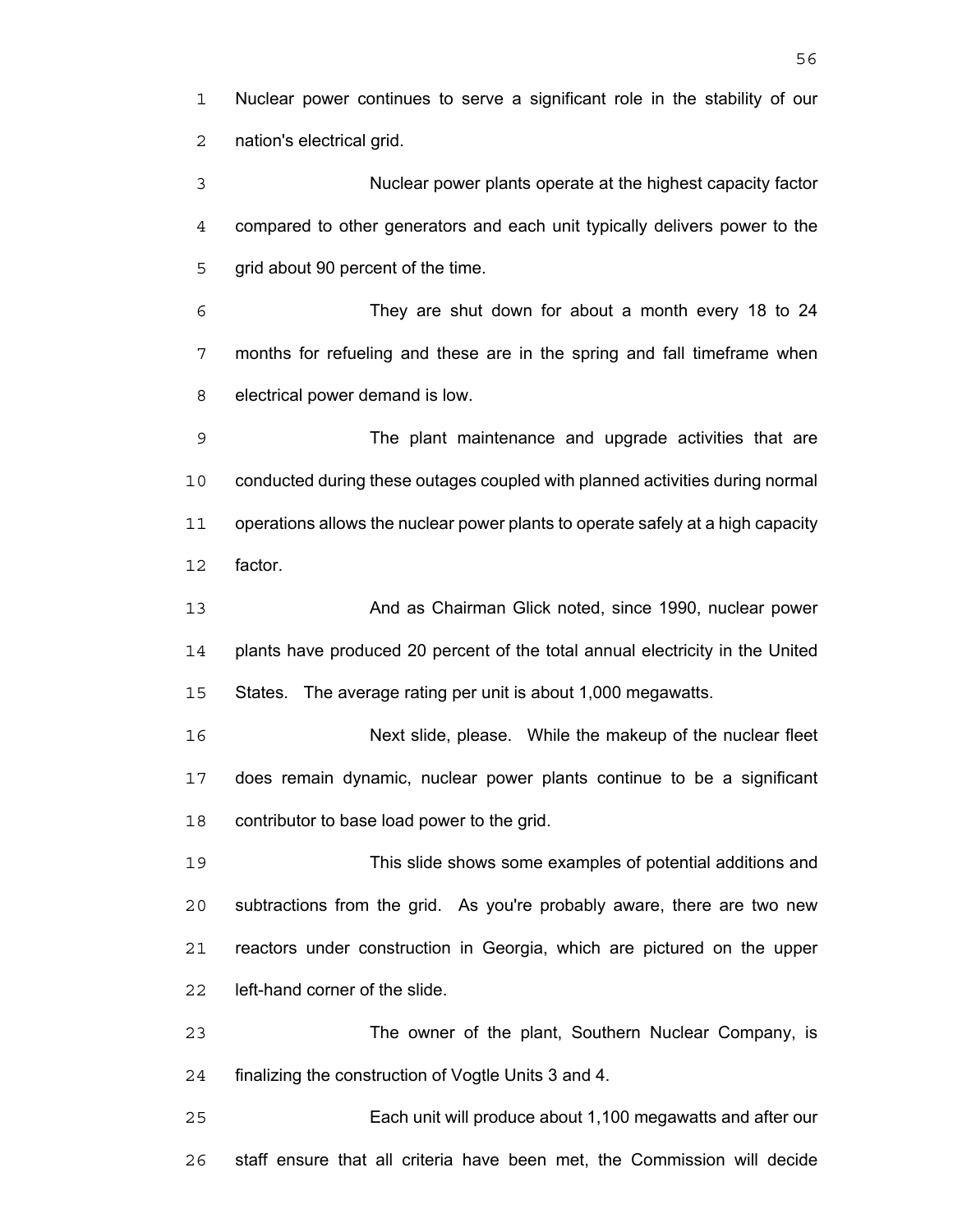whether to allow the plant to operate and load nuclear fuel into the reactors. Commercial operation is slated for the fourth quarter of 2022 or the first quarter of 2023 for Unit 3 and the third or fourth quarter of 2023 for Unit 4.

To speak to Commissioner Christie's question about small modular reactors, another potential addition to the grid is the licensing of small modular reactors or reactor designs that generate about 300 megawatts or less.

**It's expected that these small modular reactors would have** multiple units at each site and we are currently in various stages of pre-application engagement with multiple developers in preparation for future 12 licensing activities.

Then NRC staff has approved the NuScale design in 2020 and we did receive notification that a facility using the NuScale design is being planned at the Idaho National Laboratory complex and expects to submit a combined license application in January of 2024.

We are engaged in significant pre-application interactions with NuScale on a new standard design approval that's expected this December. In fact, a team of NRC staff and managers met with NuScale in Corvallis, Oregon just last week.

We also expect application and construction permits for four other designs through 2028. One activity which has caused a reduction in the base load power to the grid, of course, is decommissioning of nuclear power plants.

And since our last joint Commission meeting in 2019, 4 units across 3 sites, which represent a capacity decrease of about 3,500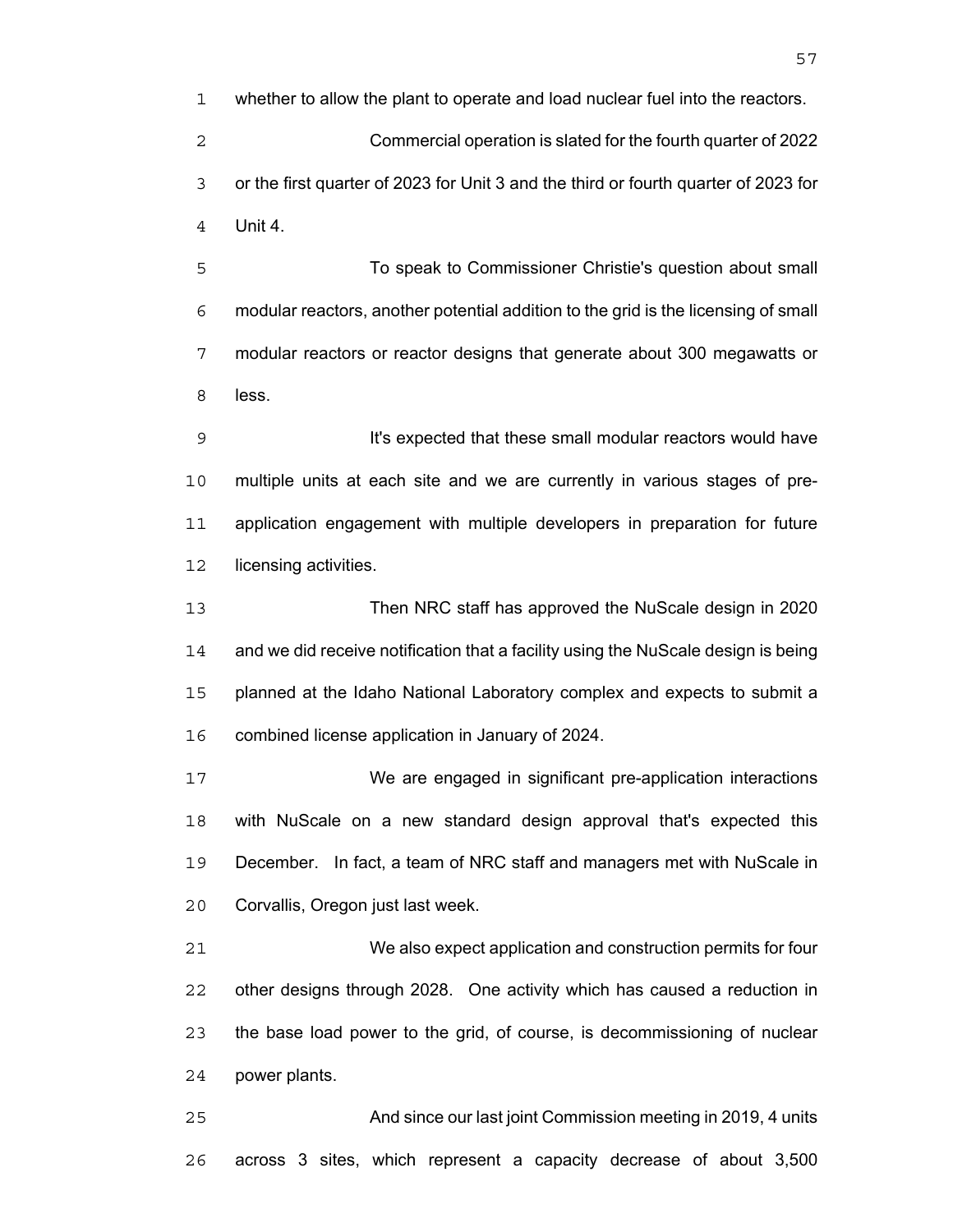megawatts, have begun the decommissioning process.

There are an additional 3 units that have notified the NRC of pending premature closures by 2025. These plant closures could further decrease the electricity capacity by about 3,000 megawatts. We've also extended the period of operation of existing power plants through license renewal and we are preparing to safely license advanced reactors, both of which could add power to the grid. **I'll discuss both of these on the next slides in more detail.** Next slide, please. The Atomic Energy Act and the NRC regulations allow for licensing of nuclear power plants for an initial term not to exceed 40 years, but 12 they do allow for licenses to be renewed. The average age of a reactor unit in the current fleet is about 40 years and the NRC's review of renewal applications, which extends the license renewal an additional 20 years, focuses on maintaining plant safety and specifically considers the effect of aging on important structures, systems, and components. The NRC conducts inspections before and after initial renewed licenses are granted to make conclusions regarding whether plants are safe to operate an additional 20 years. **In addition, renewed plants continue to receive independent** oversight. This includes routine periodic inspections from our region-based inspectors, as well as inspections by our resident staff who report to the site daily.

The plant's aging management programs which are established, approved, and inspected by the NRC during license renewal,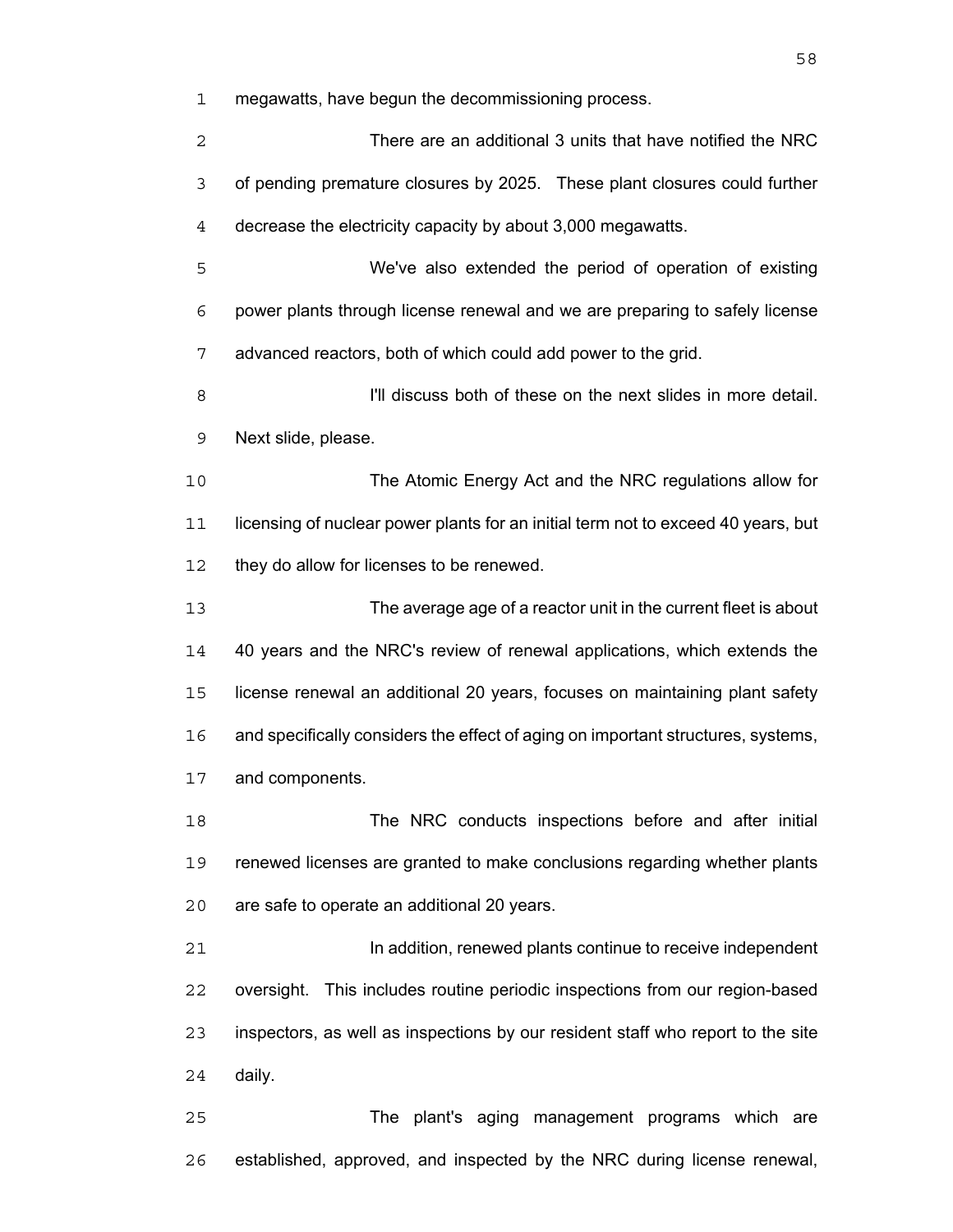complemented by existing preventative maintenance programs, ensure that plant equipment continues to perform safely.

To date, 79 of the 93 operating facilities have renewed licenses for 60 years and we're expecting initial applications for 3 more units by the first quarter of calendar year 2024.

We do solicit input from our stakeholders including our state partners to seek feedback as part of the renewal process.

There has been interest for subsequent license renewal to allow plants to operate to 80 years, and just as with initial renewals, it's the industry's responsibility to develop the technical basis, demonstrating safety for long-term operations.

For these reviews, the NRC has over 40 technical experts review the application using a process that we've refined over 20 years and is supported by decades of independent research.

This includes a review of the aging management of various reactor components to ensure they can be safely operated for the additional 20 years requested for operation.

The NRC staff has received applications for 15 subsequent renewal licenses since 2018 and we've issued 6 subsequent renewal licenses since the last joint Commission meeting in 2019.

In February of this year, the Commission ruled that further environmental evaluations will be needed for four of those subsequent renewal licenses as well as for all units that have not yet received their subsequent renewed licenses.

I'd also like to mention that the decision to seek license renewal or to continue operating after receiving a renewed license is voluntary.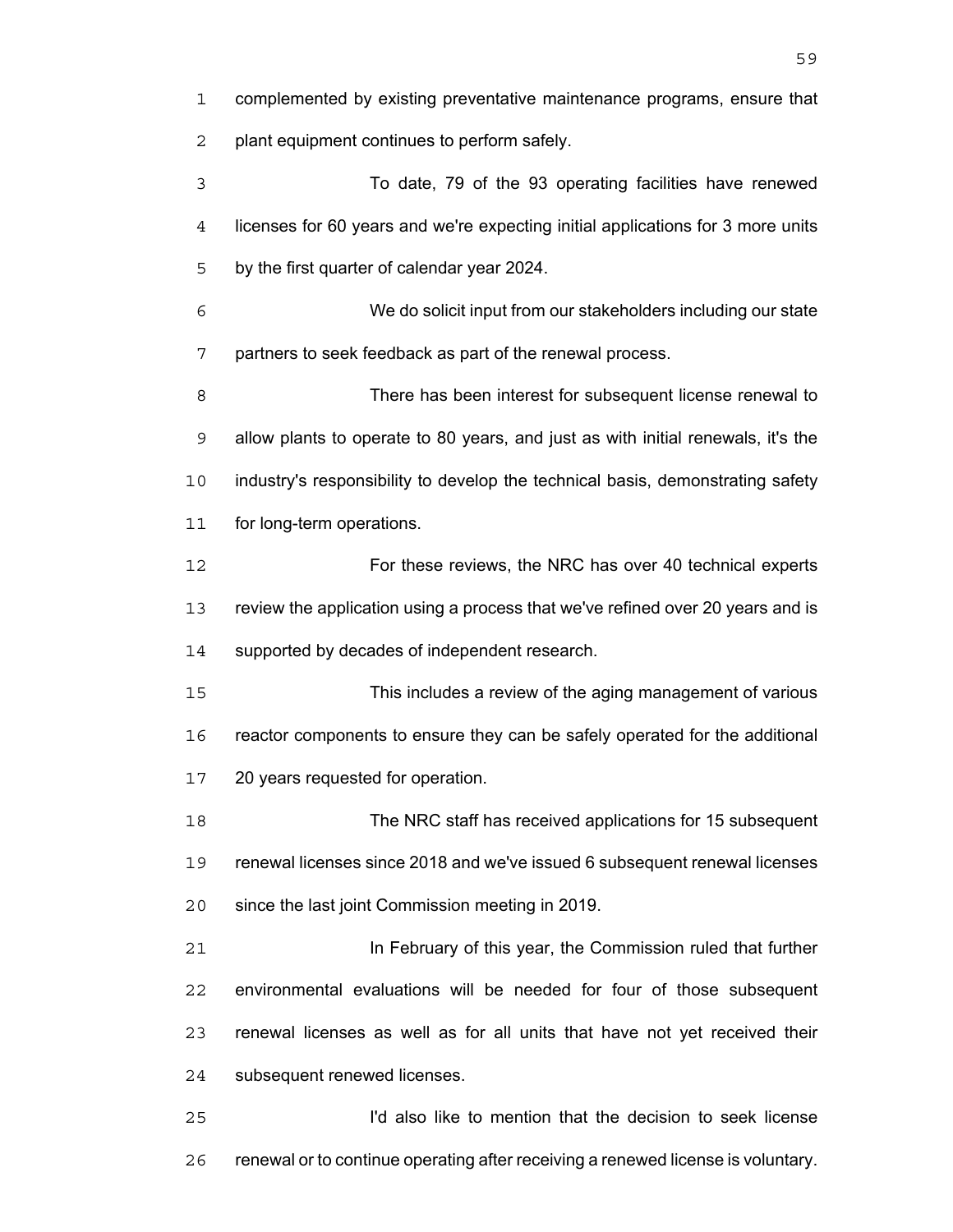It rests entirely with the nuclear power plant owners.

Next slide, please. The Agency is preparing to safely license advanced nuclear reactors. There is strong Congressional interest and support for these designs, for example, under the Nuclear Energy Innovation and Modernization Act, the NRC's developing a new rule for the licensing of advanced reactors that's technology-inclusive and performance-based.

Congress has also funded and required the Department of Energy to partner with the private industry to put into operation two demonstration advanced reactors by 2027.

We're also seeing clear commercial interest in multiple designs of advanced reactors and this slide gives some of the statistics on the status of our licensing activities.

Vendors and utilities are working to deploy grid-connected advanced reactors by the late 2020s and the electricity generation from an advanced reactor will vary depending on the design and the number of units deployed at the location.

Similar to small modular light-water reactor designs that I spoke about earlier, the flexibility of advanced reactors to meet local electricity needs such as by progressively adding reactor units to meet increasing demand over time in a modular manner is an advantage compared to existing large light-water reactors.

We received two applications, one from the Oklo and Aurora power reactor, which is a heat pipe reactor, and a second from the Kairos Hermes research and test reactor, which is a fluoride salt-cooled high-temperature reactor.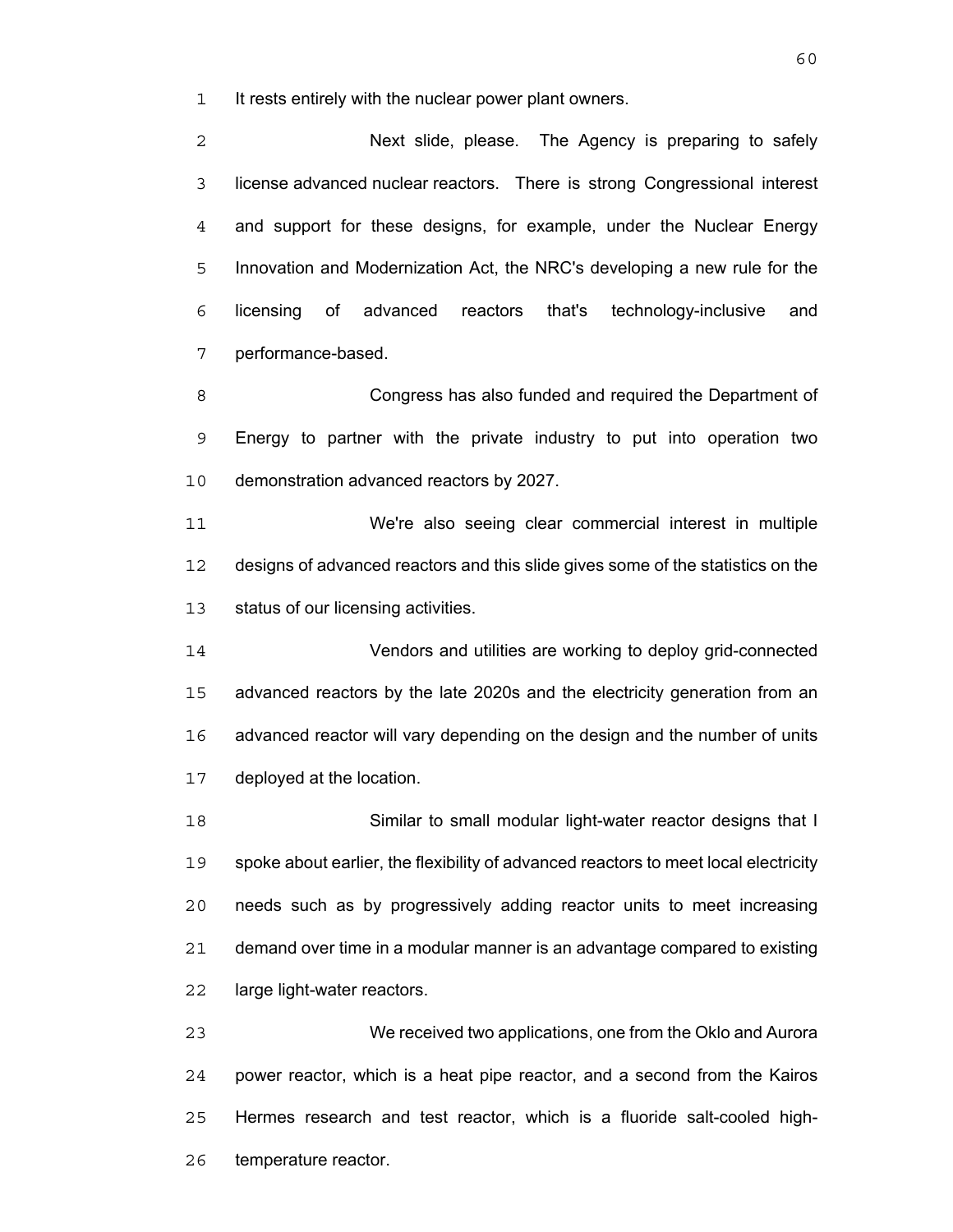The Kairos Hermes research and test reactor is currently under review and it will support an eventual commercial power reactor application. Over 10 advanced reactor technology developers are in various stages of pre-application review with the NRC and we expect over 13 applications by 2027.

In addition to developing the technology-inclusive regulation that I spoke about earlier, we continue our preparations for advanced reactor applications through our continued stakeholder outreach, performing revisions to our guidance, developing new approaches to licensing, ensuring our staff are trained and have the appropriate skills, and reviewing a variety of topical reports that can be referenced in license applications.

We are also developing various technology tools to track our progress in licensing reviews. I'll now turn the presentation over to Eric Benner. Next slide, please.

MR. BENNER: Thanks, Andrea. Good morning, Chairmen and Commissioners.

**It's my pleasure to be here today to provide an overview and** examples of the strong coordination between the NRC, FERC, and NERC, including procedures that are in place to ensure nuclear safety in the event of any grid reliability issues, the NRC's dam safety program, and the progress that has been made in support of Executive Order 13865 on coordinating national resilience to electromagnetic pulses.

Next slide, please. Because our regulatory footprints overlap, the NRC has a number of interagency arrangements with FERC and NERC listed on this slide.

The primary NRC-FERC memorandum of agreement, or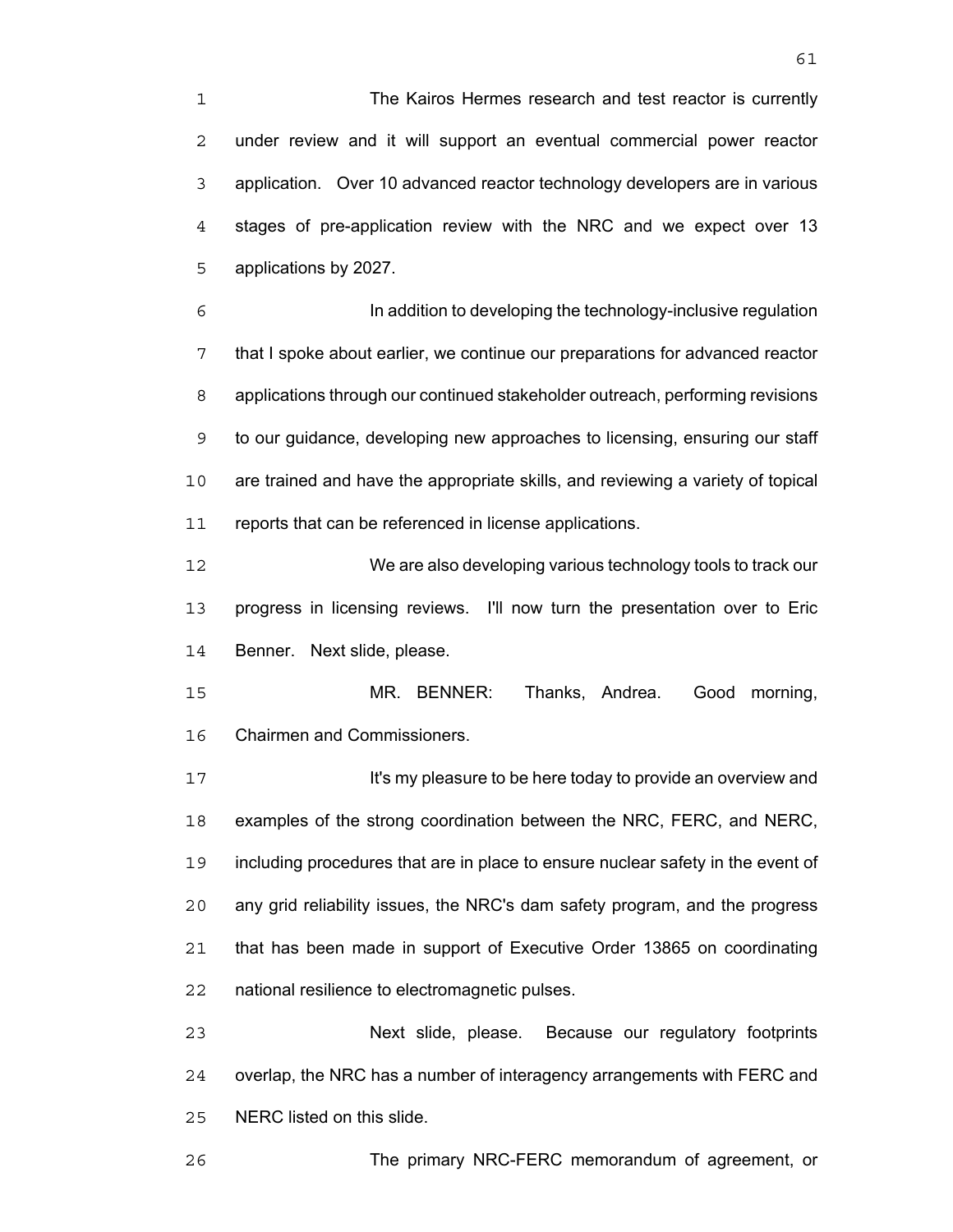MOA, facilitates interactions between the NRC and FERC on three main subjects, grid reliability, cybersecurity, and physical security. This MOA is currently under revision.

We also have an additional MOA on dam safety that I'll discuss when I discuss our dam safety program.

The critical energy electric infrastructure information, or CEII, memorandum of understanding, or MOU, defines the basic parameters under which the NRC and FERC cooperate to protect information in NRC's possession that may be CEII and ensures the safety and security of the electric grid.

This MOU is also currently under revision. The NRC-NERC MOU facilitates coordination between the NRC and NERC regarding cybersecurity requirements for the protection of digital assets and physical 14 security at nuclear power plants.

15 As Commissioner Wright indicated, this MOU was established in 2015 and it doesn't expire unless one party wishes to change it. We're certainly open to a dialogue as to whether there would be any changes to strengthen our communication and coordination.

These arrangements provide the framework for our strong coordination with FERC and NERC. We regularly consult with each other regarding technical, regulatory, and policy information that we possess that may be useful to each other in fulfilling our regulatory missions.

As example, the NRC staff consults with FERC and NERC staff for a transmission system status when nuclear power plant licensees request enforcement act discretion during critical equipment maintenance activities.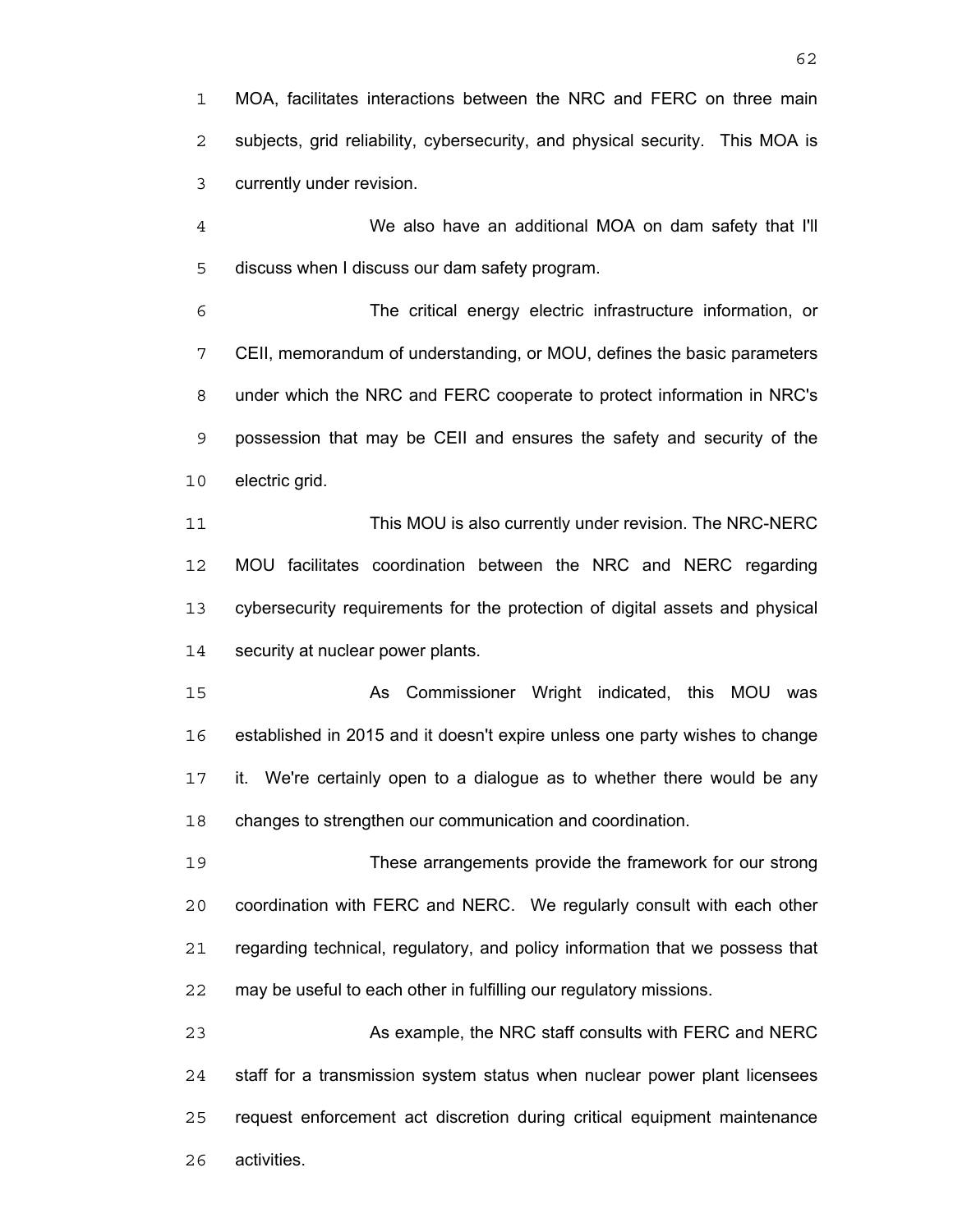We also actively coordinate during responses to natural events impacting the grid and nuclear power plants such as Hurricane Laura in 2020 and Hurricane Ida in 2021.

We also recently met with FERC to share our procedures and lessons learned regarding incident response. NRC believes that nuclear safety and security is enhanced by our effective use of these interagency arrangements and result in strong coordination.

8 Next slide, please.

As you heard from Heather and Dave from FERC, the Texas cold weather event in 2021 had a significant impact on the Texas grid, especially that portion of the grid operated by the Electric Reliability Council of Texas, or ERCOT.

Within that portion of the grid operated by ERCOT, there were two nuclear power-plants each with two units, Comanche Peak Units 1 and 2 and South Texas Project Units 1 and 2.

Both sites experienced degraded grid conditions during the event, but these conditions did not impact nuclear safety. Specifically, there's a sustained degraded frequency condition.

These plants are designed to operate at a grid frequency of 60 Hertz and lower frequencies impact pump flow rates, basically by the pump slowing down.

However, the lower frequency does not cause any immediate damage to these pumps and the frequency was not low enough to reach any trip set points. Thus, the degraded frequency condition did not challenge safety systems or result in any units tripping.

Comanche Peak proactively started one of their two onsite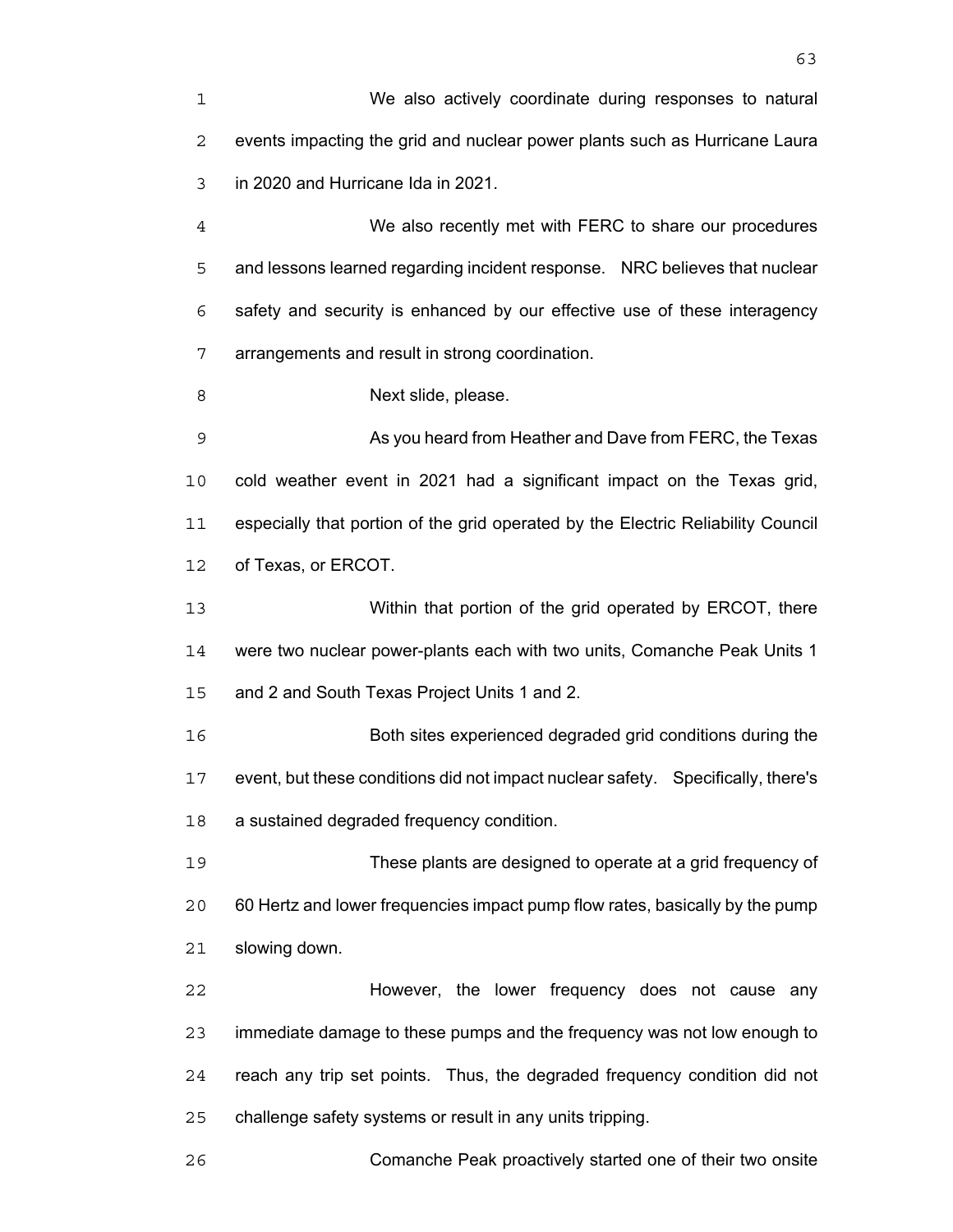emergency diesel generators as a precaution in case grid conditions got worse. South Texas Project Unit 1 did trip but this was due to a frozen instrument line which did not impact plant safety.

The NRC Staff is aware of the FERC, NERC report related to the February 2021 cold weather outages in Texas and the south-central United States. From a nuclear safety perspective, we are currently evaluating FERC, NERC, and ERCOT recommendations for hardening the power plants for protection against cold weather and the proposed underfrequency trip settings for degraded grid conditions.

Our preliminary findings are that the current NRC regulations coupled with guidance documents based on operating experience meet or exceed the recommendations in the report.

Next slide, please. While the NRC regulations don't specifically address cold weather, they do ensure plant safety for a wide range of severe weather conditions and potential effects, such as the loss of the grid. **As part of the regulatory process, plant operators are** routinely trained and tested using written examinations and simulated 18 scenarios to demonstrate their competency to maintain plant safety during

abnormal conditions resulting from internal or external events.

The NRC oversight program includes onsite resident inspectors at nuclear power plants who oversee licensees' preparation from pending severe weather conditions.

Implementation of these requirements gives us confidence that the plants can safely shut down and stay in a safe state if power from the grid is not available.

Also, we have requirements that licensees protect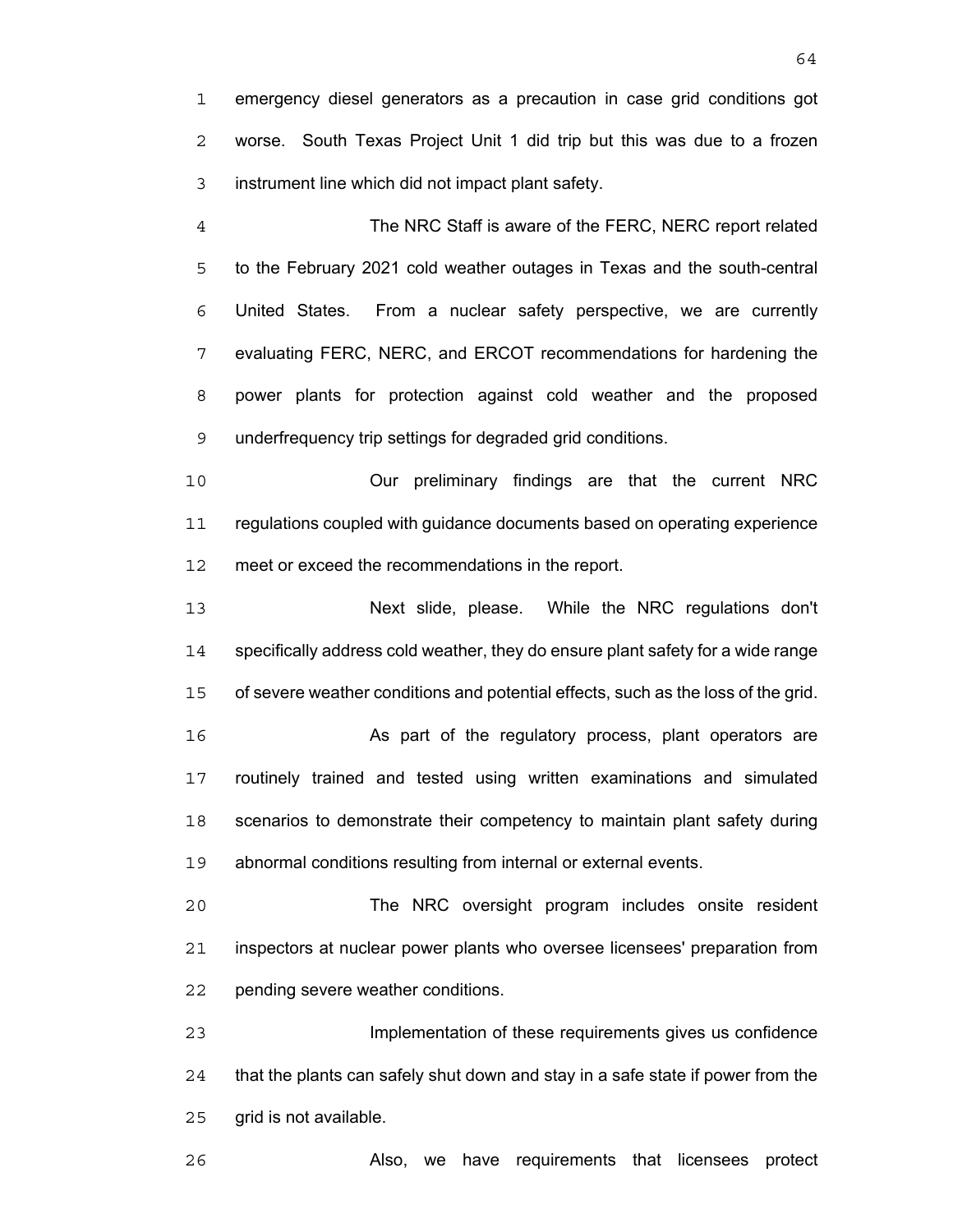equipment that could cause a reactor trip and procedures to oversee licensees' preparations for severe weather events, included but not limited to winter storms.

These activities increase the likelihood that nuclear power plants will reliably provide power during severe weather events. Next slide, please. NRC has regulatory authority over eight dams that pose a radiological hazard should they fail.

These include uranium mill tailings dams, storage water pond dams at in situ leach mining facilities, and dams integral to the operation of licensed facilities or the possession and use of licensed material.

As I mentioned at the beginning of my presentation, we have an MOA with FERC on dam safety. Under this MOA, FERC has greatly assisted the NRC in fulfilling our mission by providing expertise to conduct inspections of these dams, which is the primary method to demonstrate continued compliance with federal guidelines.

As an example, following the events at Fukushima, the NRC proactively coordinated with the Interagency Committee on Dam Safety, including FERC, as we developed guidance on assessing flooding hazards due to dam failures.

Dams at nuclear power plants have been inspected by NRC and FERC every two years and dams at uranium tailings mills have been inspected every three years. Going forward, the NRC will be developing inspection schedules using risk information.

All eight NRC regulated dams were inspected in 2021. Several had been scheduled to be inspected in 2020 but these inspections were deferred because of COVID-19.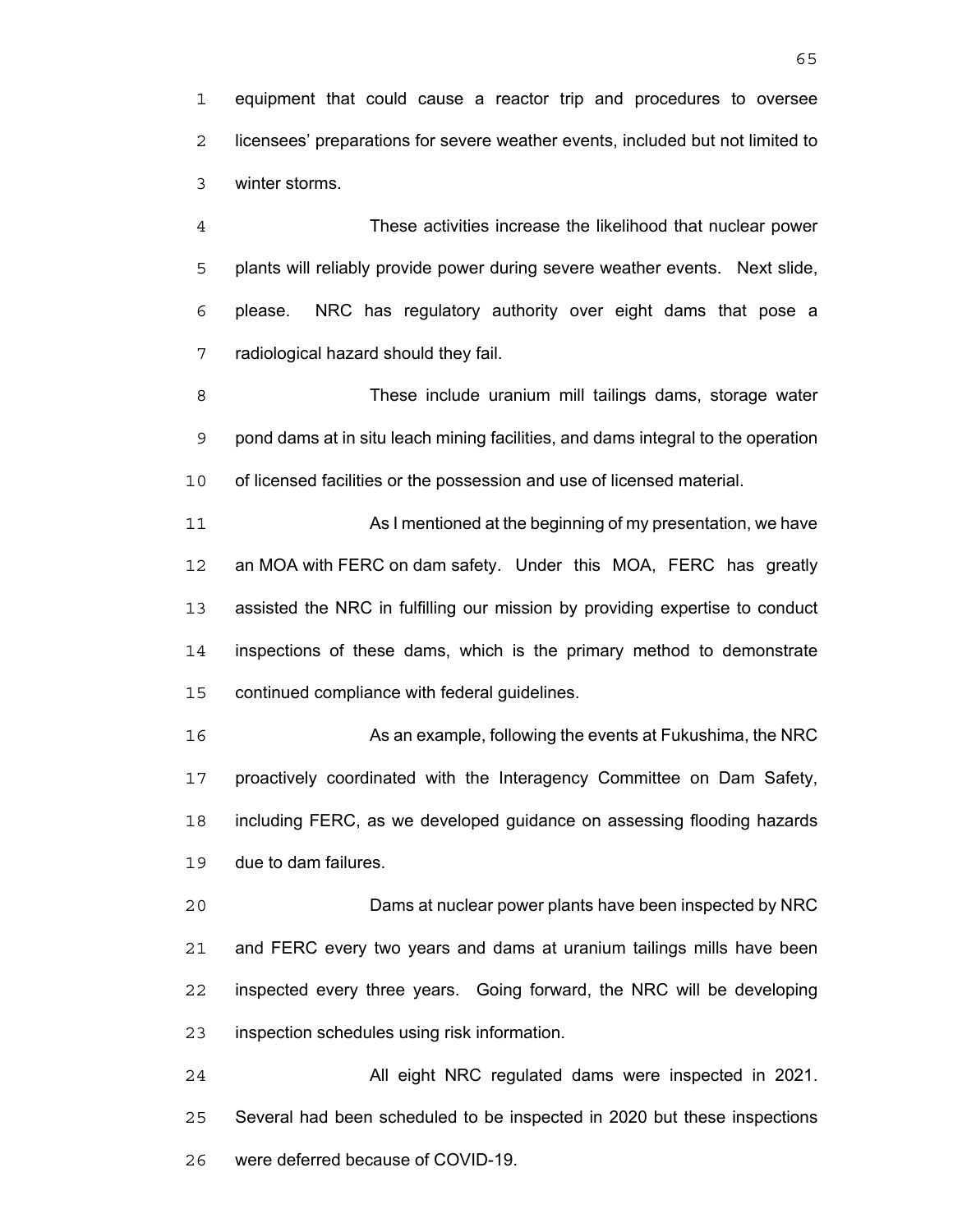Completion of these inspections demonstrates the effective coordination with the FERC in this area and demonstrated that all dams over which NRC had regulatory authority continue to meet the federal guidelines for dam safety and are safe.

Next slide, please. The last topic I'd like to discuss with you is our implementation of the Executive Order 13865 on coordinating national resilience to electromagnetic pulses, or EMPs.

The executive order required an assessment of critical infrastructure systems, networks, and assets which are most vulnerable to the effects of EMPs, both manmade and naturally occurring.

The Department of Homeland Security, DHS, has the lead 12 and NRC is working closely with other agencies such as the Department of Energy, DOE, to respond to the executive order by further evaluating the impact of EMPs on nuclear power plants.

Through previous analyses, the NRC conclude there's reasonable assurance that nuclear power plants can safely shut down and maintain reactor core cooling in response to EMPs.

We are building on previous evaluations to continue to refine the NRC and interagency assessments of nuclear power plant resiliency to EMPs. Specifically, NRC Staff is presently collaborating with DHS and DOE to validate evaluations and analytical studies to assess nuclear plant safety following an EMP event.

This collaboration includes biweekly interagency meetings. The NRC is also providing technical input into new assessments and testing of typical nuclear power plant components being formed by Sandia National Laboratory for DOE to further validate nuclear power plant resiliency.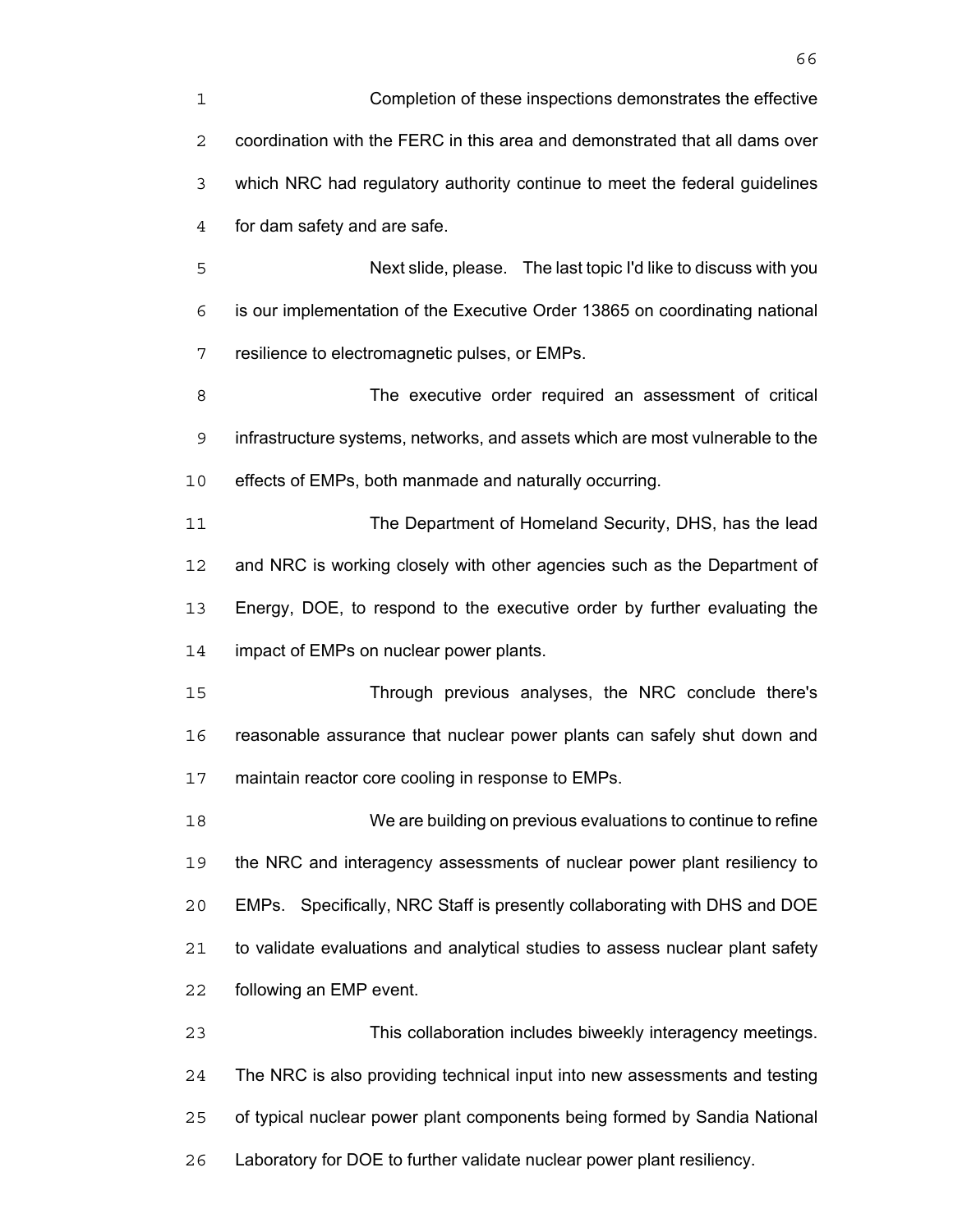| $\mathbf 1$ | The NRC staff continues to monitor EMP research activities                     |
|-------------|--------------------------------------------------------------------------------|
| 2           | performed by some grid operators in coordination with FERC and DOE on          |
| 3           | transmission networks and power plants. The results of these findings may      |
| 4           | be leveraged for hardening offsite power systems at nuclear power plants.      |
| 5           | We have now completed our presentation and look forward                        |
| 6           | to answering your questions, thank you.                                        |
| 7           | NRC CHAIRMAN HANSON: Thanks, Eric and Andrea for                               |
| 8           | that. Chairman Glick, I'll hand it over to you for questions from you and your |
| 9           | fellow Commissioners.                                                          |
| 10          | FERC CHAIRMAN GLICK: Thank you Chairman Hanson.                                |
| 11          | Thank you very much for the presentations, they were both very interesting.    |
| 12          | I wanted to start where I think Commissioner Baran had mentioned earlier in    |
| 13          | the introductory comments about load following.                                |
| 14          | I remember at the first joint NRC and FERC meeting that I                      |
| 15          | attended I think was 2018 and this issue came up a bit. I wanted to get a      |
| 16          | sense, and I know there were some technical limitations, also economic         |
| 17          | limitations, in terms of operating nuclear plants more flexibly.               |
| 18          | On the other hand, as was discussed earlier today, we're                       |
| 19          | moving into a system that requires more flexibility in terms of the increasing |
| 20          | amount of intergeneration, it's going to require more flexible generation as   |
| 21          | well.                                                                          |
| 22          | And I wanted to know whether we have capabilities but also                     |
| 23          | whether there are things we could do to promote the use of nuclear plants      |
| 24          | more flexibly.                                                                 |
| 25          | So, I was curious, Ms. Kock, one, if the advanced                              |
|             |                                                                                |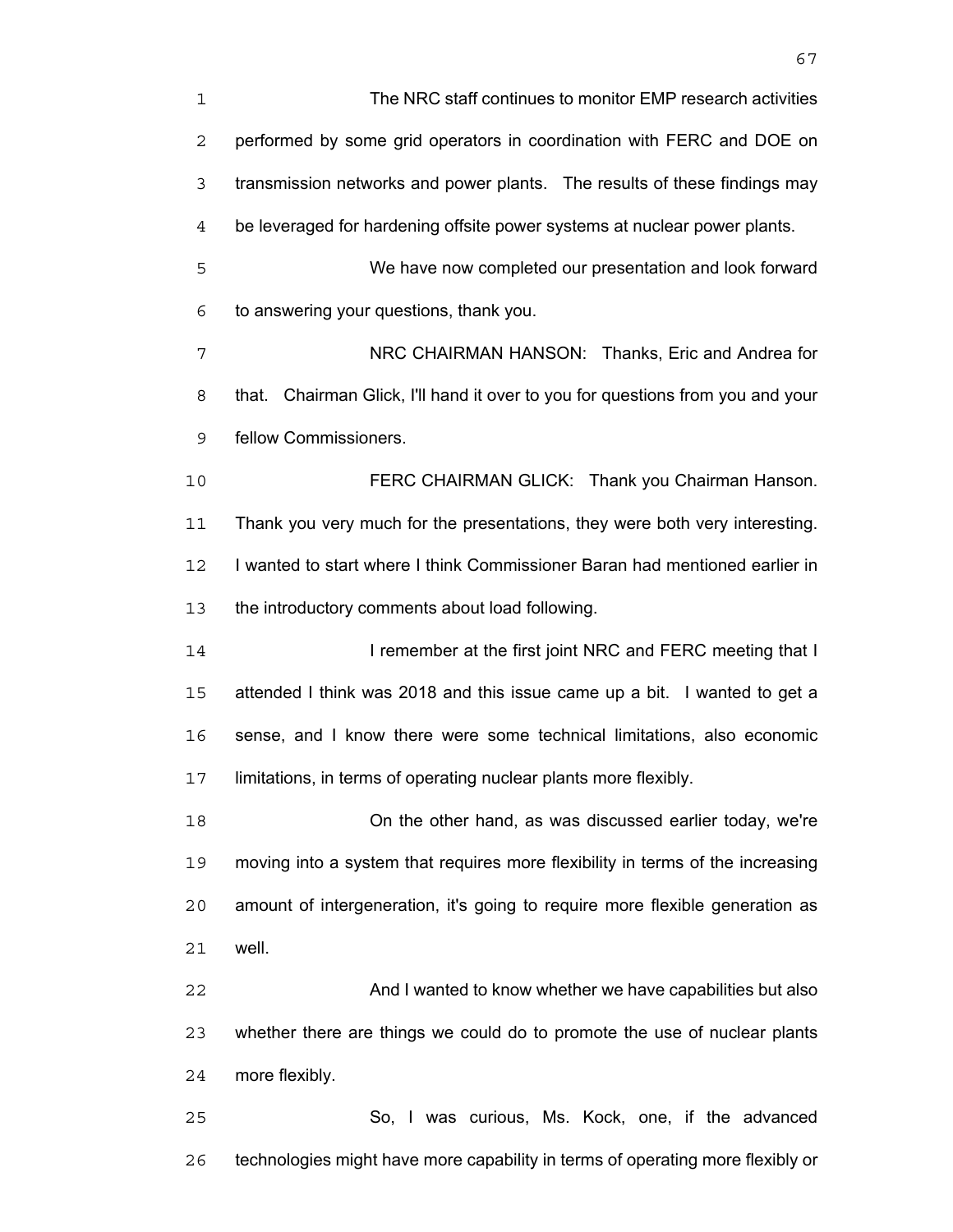whether they might suffer from the same limitations as the current light water technologies that are in existence? MS. KOCK: I can start out and then Eric might want to add. My understanding is that our current fleet of operating reactors are capable of load following and more flexible operations. But as you mentioned, it's a little bit more difficult for the large light water reactors in terms of economics and their plans for fuel loading and things of that nature. Your question about whether the advanced and small modular reactor designs are more capable, yes, we are getting an indication that they are more flexible in that way. And that is part of the designs that we're seeing. Eric, did you want to add anything to that? MR. BENNER: Just briefly because I think there was a good clarification made in some of the previous questioning of the rapidity, how rapid the load following can occur. So, the current fleet, it is limited somewhat by the limits on the reactor fuel. So, that somewhat limits how rapid a load following can occur and some of the advanced reactor designs are looking at ways to build that into their design to allow both more extreme load following and more rapid load following. FERC CHAIRMAN GLICK: That's very helpful. At FERC we're looking at potential market reforms in terms of our oversight of primarily the RTL markets around the country and what we can do to promote a more flexible approach to that and reward generation for being more flexible in terms

of ensuring that they can recover their costs.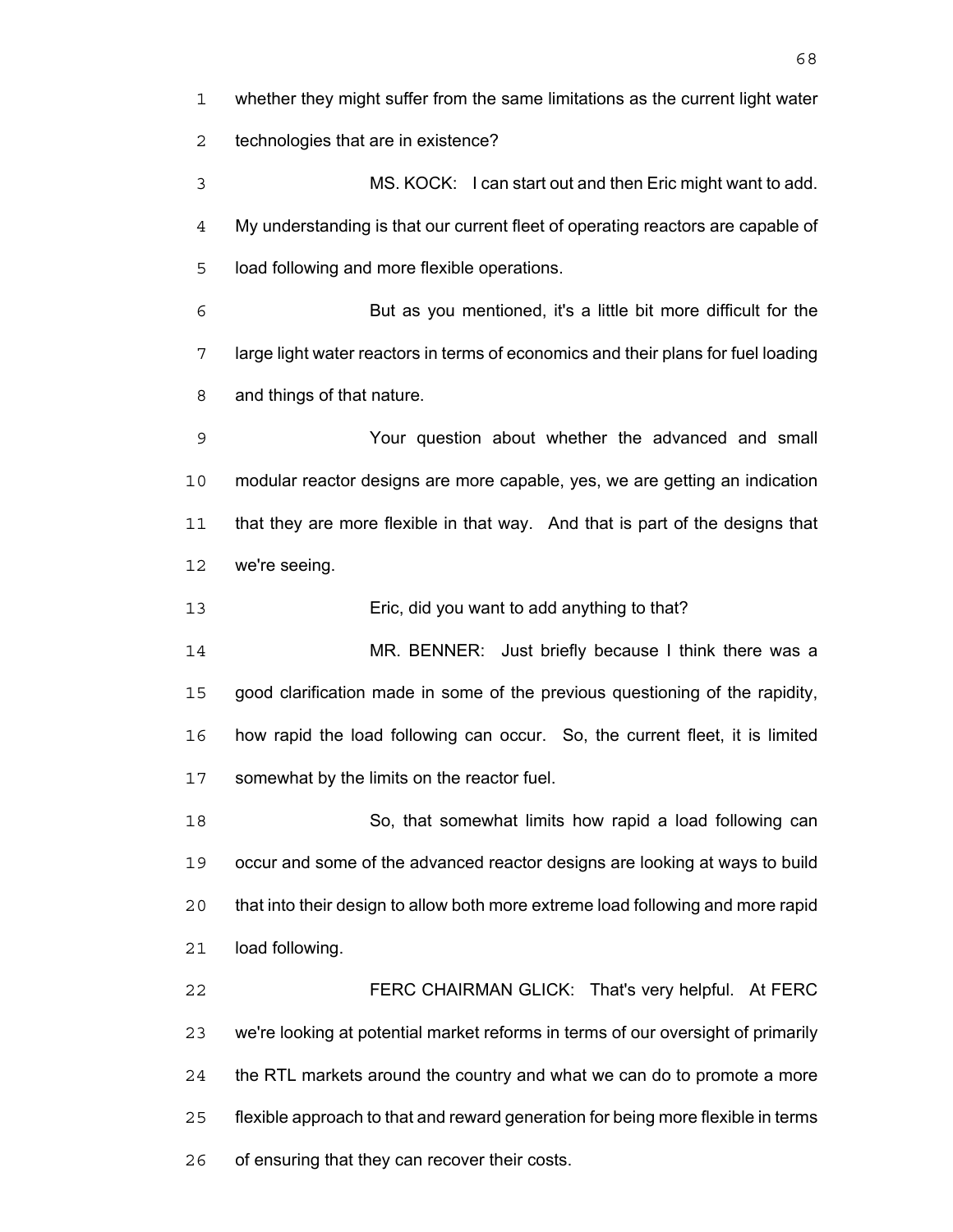And I know that's an issue as well, so that's something we're going to take a look at and obviously monitor the progress of the technology. I only had one other question, I asked earlier about extreme weather and some of the concerns about cold weather.

As I understand it, there's two major operating reactors in the Western Interconnect, if that's correct, but I'm curious from the perspective of drought.

8 The Western part of the West is suffering from extreme drought for a number of years now and I've been wondering whether that has any impact on nuclear plant operations, in particular as it relates to cooling water availability and so on.

MR. BENNER: Yes, I'm going to give a two-part answer. The first part is we've constructed a design and licensing basis for these plants that envelopes a pretty wide range of conditions, and particularly in this area, these plants all do have what are called ultimate heat sink requirements and we ensure that they are able to operate under a number of circumstances.

Now, certainly if you had a plant that's on a body of water or a river or a cooling pond and there were other pulls on those water sources, we would look at that real-time.

**In addition, post-Fukushima we implemented a process by** which we are looking at it's called the process for ongoing assessment of natural hazards information, where we are looking at evolving data on natural hazard information to see if there need to be any changes to the design or licensing bases of these plants.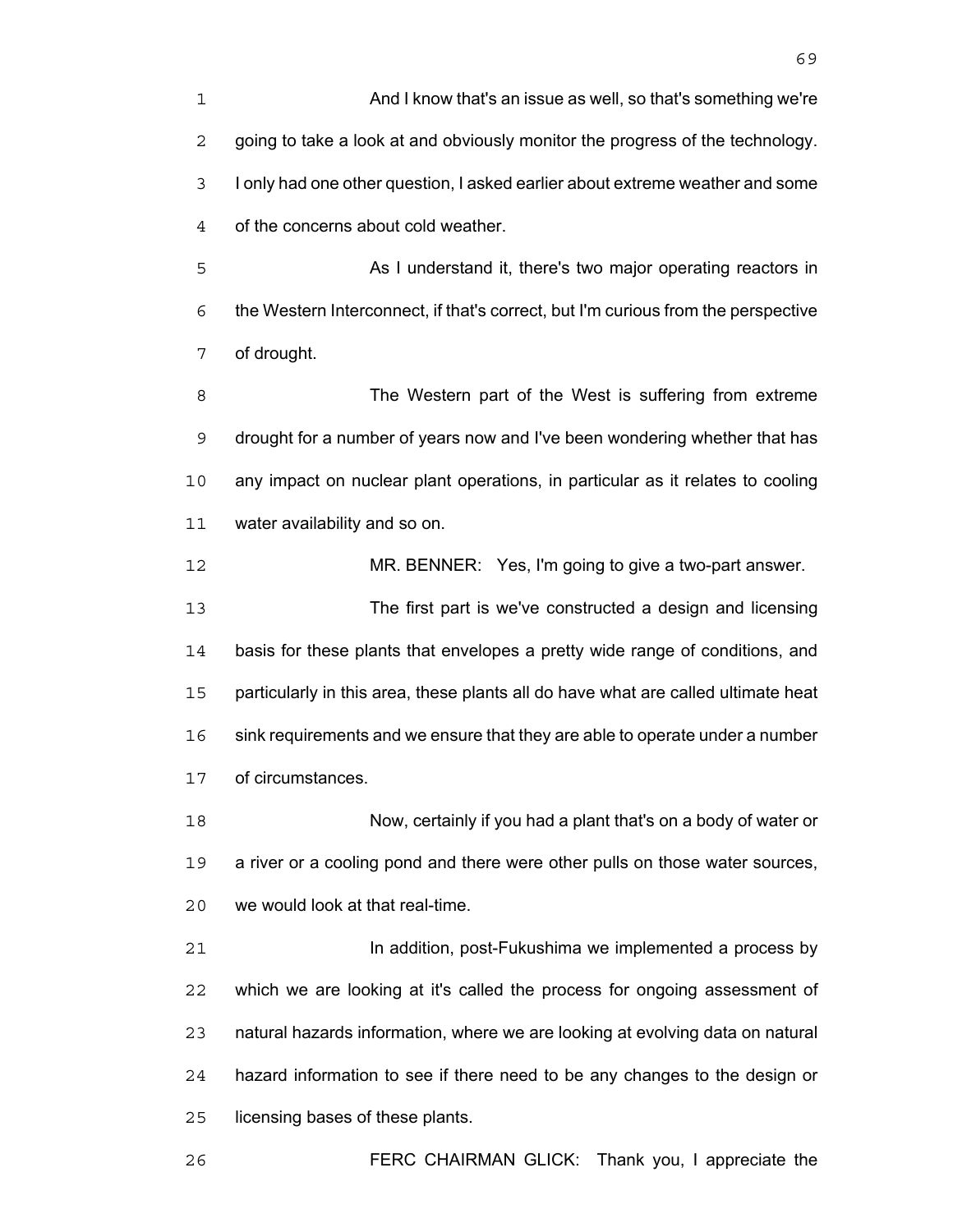answer. I'll move on to Commissioner Danly to see if he has any questions. FERC COMMISSIONER DANLY: No, thank you, Mr. Chairman. FERC CHAIRMAN GLICK: Thanks, Commissioner Danly. Commissioner Clements? FERC COMMISSIONER CLEMENTS: Thank you, Chairman. Thanks for those presentations, they were helpful. I have one question around the process. There was a list of the MOUs or MOAs that we have between our agencies and I'll save the cyber question for the next panel. But from where you sit, Ms. Kock and Mr. Benner, are there needs related to extreme weather or these changing conditions on the system that suggest the need for updates to any of these memoranda or more collaboration on processes relative to the challenges at hand? MR. BENNER: I think the MOUs and MOAs as we currently have them offer some flexibility. As I said, they're both under revision now; we are working on strengthening some areas. I don't know if they explicitly at this point need to be revised to allow for additional conversation in this area; I think they are pretty flexible. So, I think particularly if we think there's more communication to do in this area, we could effectively do that communication, and then certainly in upcoming revisions of the MOUs and MOAs we could see if there needs to be anything more explicit in there. 24 I will say from my personal experience, whenever we've needed to talk for our counterparts in FERC and NERC, I haven't felt that

there's anything restrictive about having those conversations.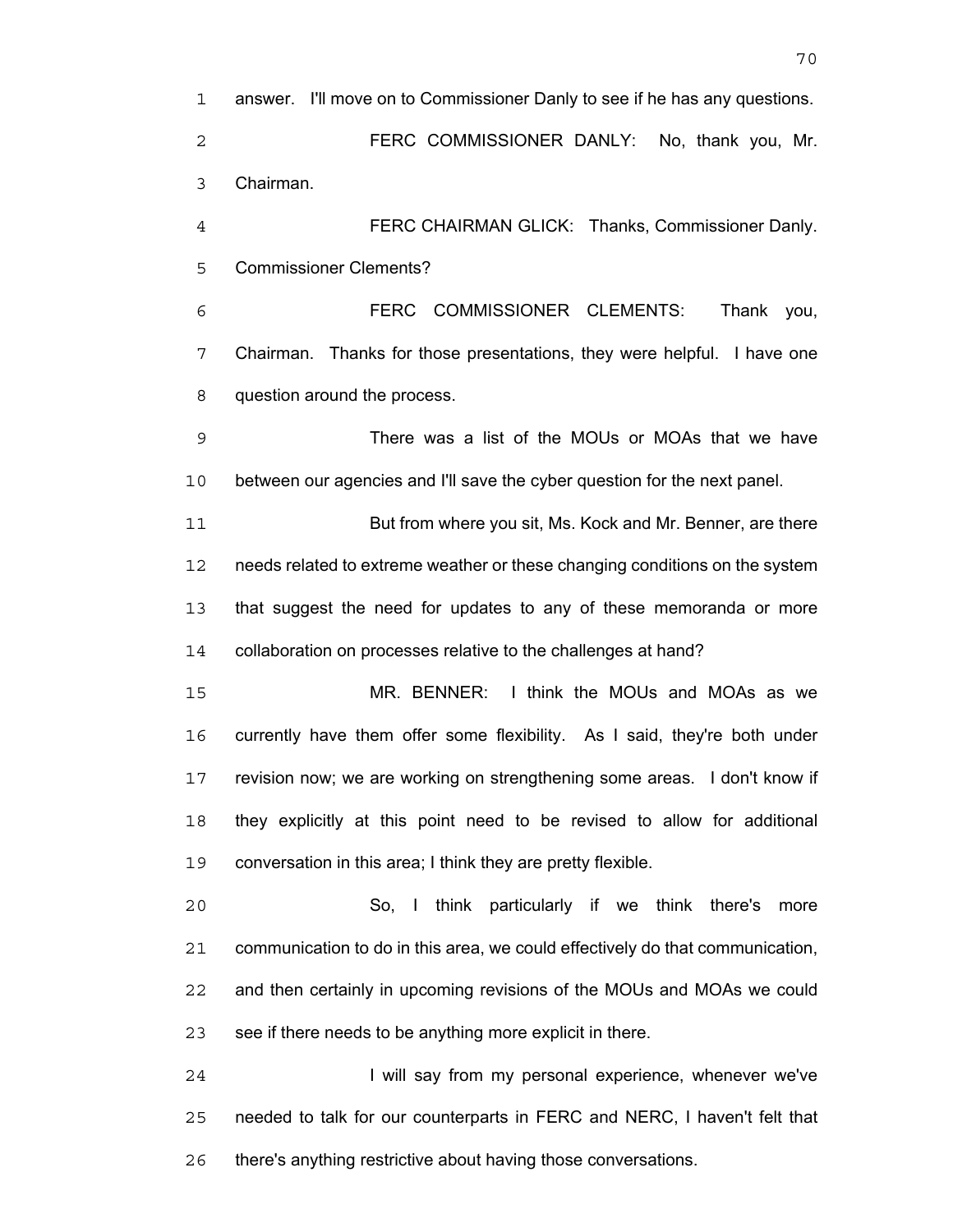FERC COMMISSIONER CLEMENTS: That's good to hear. Thanks. Maybe a better way to ask the question is, is there anywhere we should be leaning in, any of the issues, whether or not they live inside or outside these MOAs, where FERC could be spending time in support of the work that NRC is doing related to extreme weather and system reliability? MR. BENNER: I'll take it as an action just to have us reach out. If nothing else, like I alluded to, we have a process post-Fukushima for looking at natural hazards information. We did just make that process publicly available, our procedures for that process, and we will be conducting some workshops. So, at a minimum, we can engage with our counterparts at FERC and NERC to make them aware of our interactions on that to allow them to participate in the public forum, and we could also discuss whether there is any government-to-government interaction we should have. FERC COMMISSIONER CLEMENTS: Thank you, that's all from me, Chairman Glick. FERC CHAIRMAN GLICK: Thanks, Commissioner Clements. Commissioner Christie? FERC COMMISSIONER CHRISTIE: Yes, Mr. Chairman, I'd like to address a question to Ms. Kock who touched on the modular nuclear technology. I'd just like to ask you to elaborate on that a little bit. **I had an interesting meeting last year with regulators from** Canada, one of the provinces in Canada, and they were very optimistic. And they were actually getting ready to start deploying modular nuke generators. So, I'm wondering if you could elaborate? **I heard you say that you're working on a standard design,**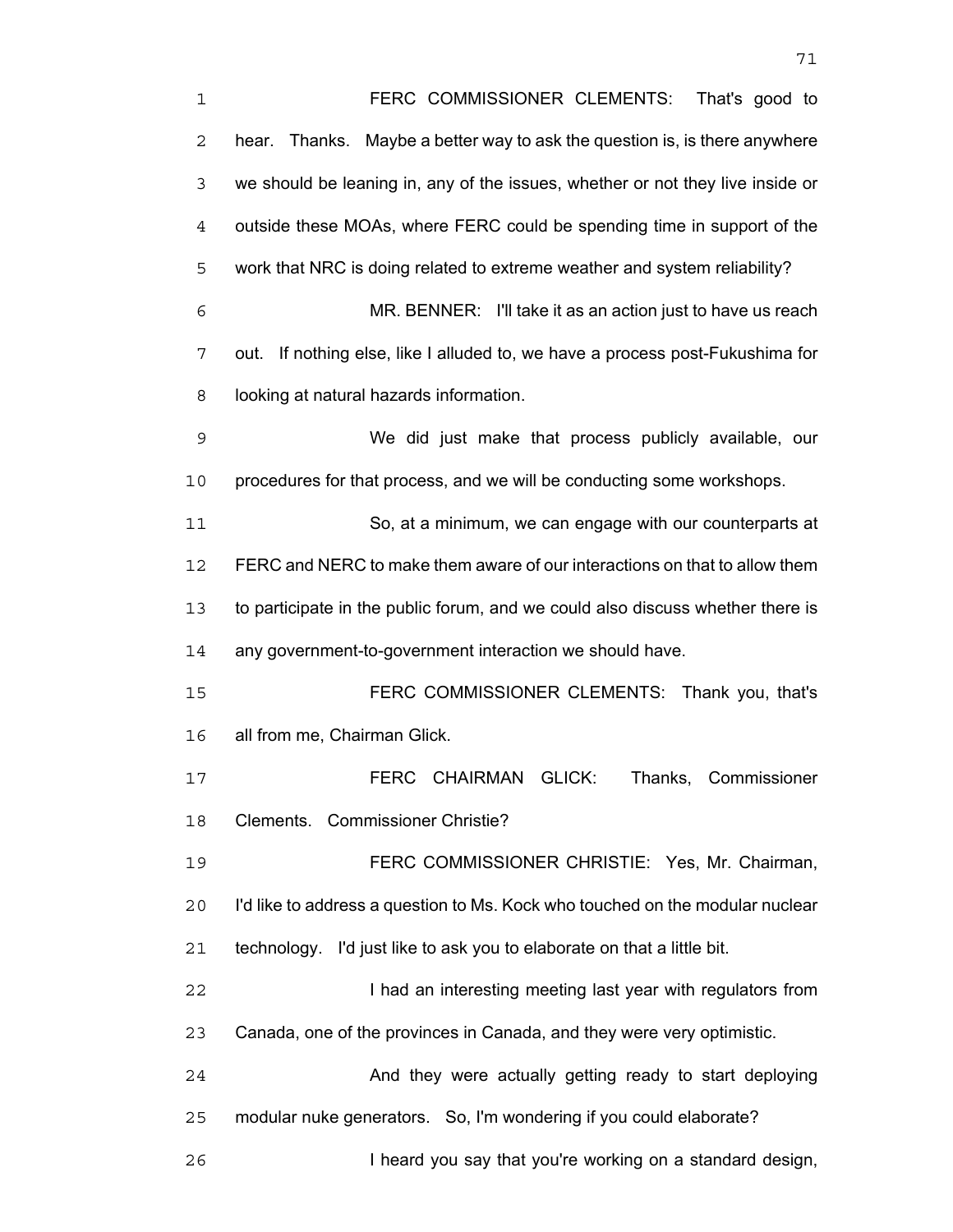and that's the whole point of modular nukes, is to have a standard design that can be duplicated quickly.

Can you give us a little bit more about when you think in your expertise we might be ready in America? I know we have a couple units in the West and one in Wyoming I think but Ontario was talking about actually rolling it out.

And I'm wondering where do you think we are in terms of being at that point in the technological development that we could actually start commercially deploying a modular nuclear generating technology? Thank you.

MS. KOCK: Thanks for the question. As I mentioned during my presentation, we have approved one design for the NuScale SMR. Part of our process is to go through a rulemaking process after a design is approved.

So, that's in process now and once we approve a design, a developer, an applicant can come to us and submit an application. So, again, we don't drive the timing but once we approve a design, we're ready to accept an application.

We do go out to licensees and ask for information on when they intend to submit applications. As I mentioned, we expect an application for a COLA for the NuScale design in January 2024.

And typically, it takes us a couple of years to work through those applications, so that would put us in the later 2020s when we see some of these designs come to fruition.

Based on the number of applications we've seen, we anticipate about 13 applications through the end of the 2020s, with the earliest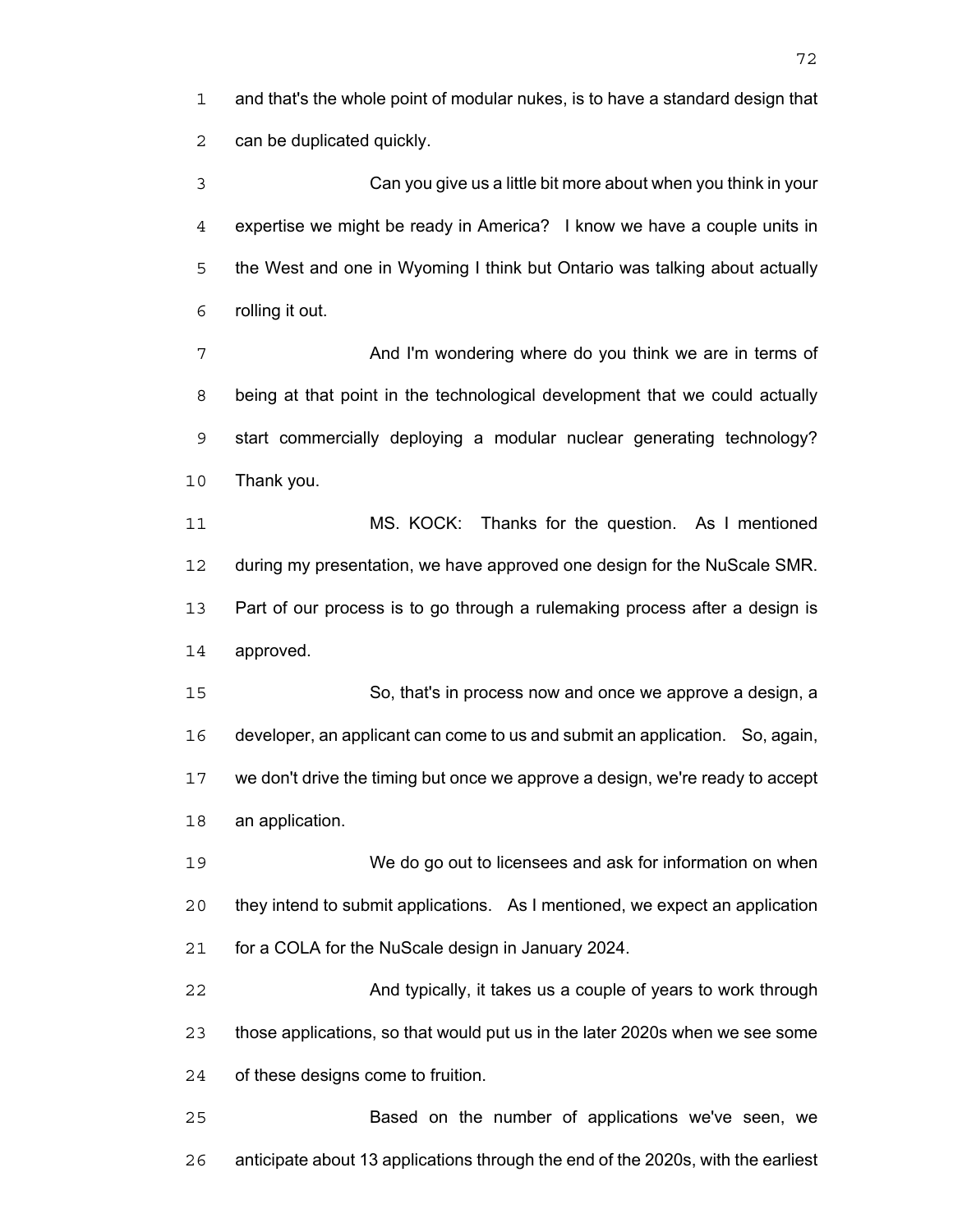ones coming in, like I said, in 2024 with the NuScale COLA application.

And again, if you just project out a few years from that, that puts you in the late 2020s when we would start seeing deployment.

We are working very closely with our international counterparts, like you mentioned, Canada and other international counterparts to learn from each other, see where we can help each other out in terms of technical information and reduced duplication of efforts.

So, we're actually working very, very closely with Canada not just on SMR designs but also other advanced reactor designs and issues to make sure we're leveraging the expertise between our agencies wherever we can.

FERC COMMISSIONER CHRISTIE: Thanks you, that's good information and sounds optimistic. That technology really has tremendous promise if we can get it commercially deployable, so that's good to hear, thank you.

FERC CHAIRMAN GLICK: Thanks, Commissioner Christie. Commissioner Phillips?

**FERC COMMISSIONER PHILLIPS: Thank you, Chair.** I just want to thank everybody for the presentations, they were excellent. I also want to just note that I'm encouraged by the fact that communication and coordination between NERC, NRC, and FERC is good and ongoing.

And I think that's a very good and necessary thing, thank you.

FERC CHAIRMAN GLICK: Thank you, Commissioner Phillips. Turning it back to you, Chairman Hanson?

NRC CHAIRMAN HANSON: Thanks, Chairman Glick.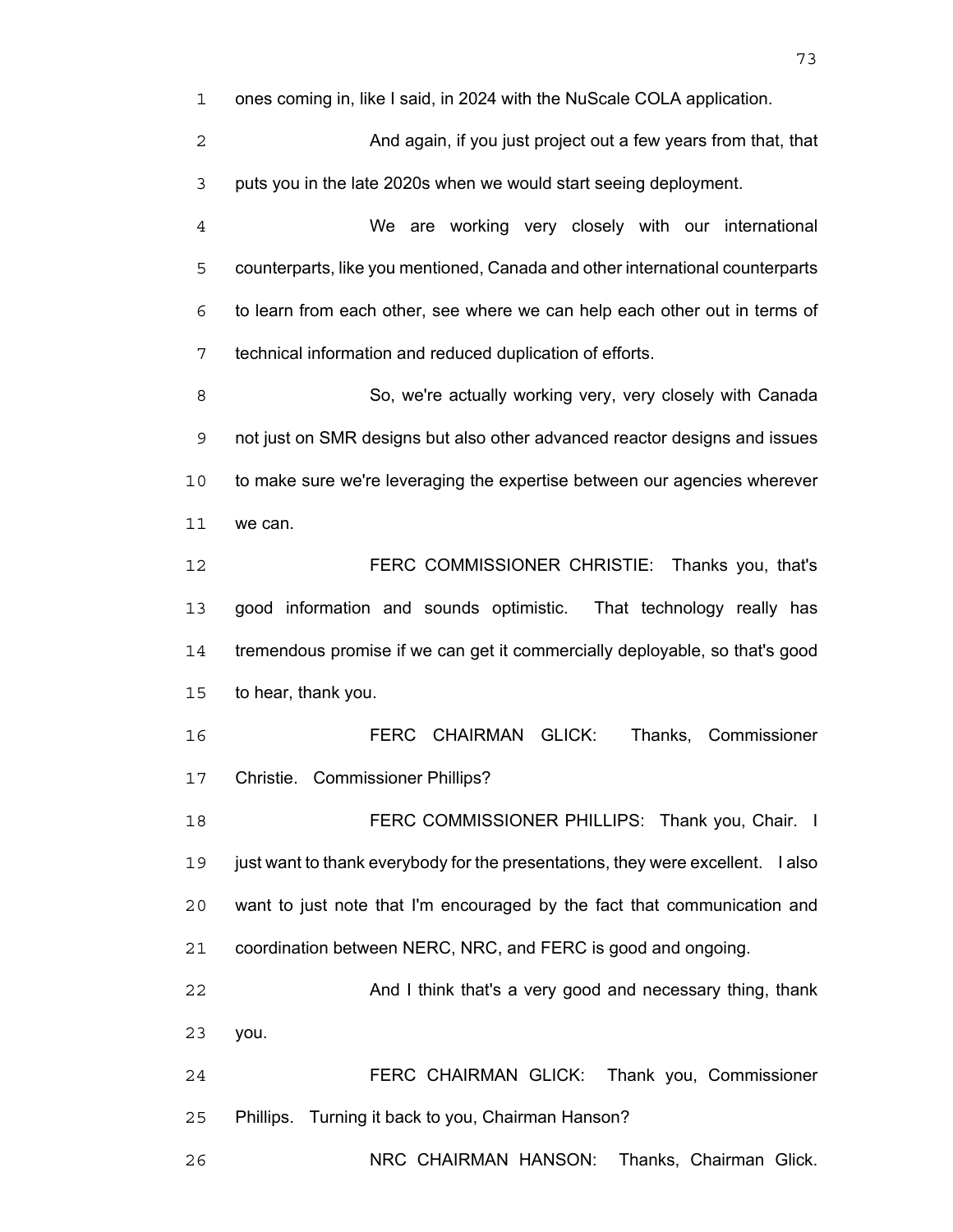Commissioner Baran?

NRC COMMISSIONER BARAN: I don't have anything, Chairman. Thanks.

NRC CHAIRMAN HANSON: Commissioner Wright? NRC COMMISSIONER WRIGHT: Mr. Chairman, I don't have any questions but I do want to thank Andrea and Eric, they really are great. They're in my phone-a-friend category so if I ever have a question, they're awesome and their presentations today really do capture what our role is and how well we coordinate with NERC and FERC. So, I thank them both from my end. NRC CHAIRMAN HANSON: Thanks, Commissioner Wright. I've got just one thing, I was wondering if maybe Andrea or Eric could give us a couple of thoughts, sentences, about NRC's engagement on fusion. I've done a couple of things on fusion recently, I was up in Massachusetts at MIT recently and learned some things. And it's never too early to start thinking about what the future may bring and consistent with Commissioner Danly's questions about new technology, even if it's a little farther down the road, I was wondering if Andrea could highlight some of the things we're doing on that front? MS. KOCK: Sure, as a scientist it's a really exciting time. You think about fusion as something that we've talked about in the country for a long time but if you read the news recently, it seems like we're making strides to actually make that happen. So, not just as an NRC staff Member, but as a scientist, it's

very interesting to me. But the answer to Chairman Hanson's question, we are looking at fusion, we are engaging with some commercial entities who may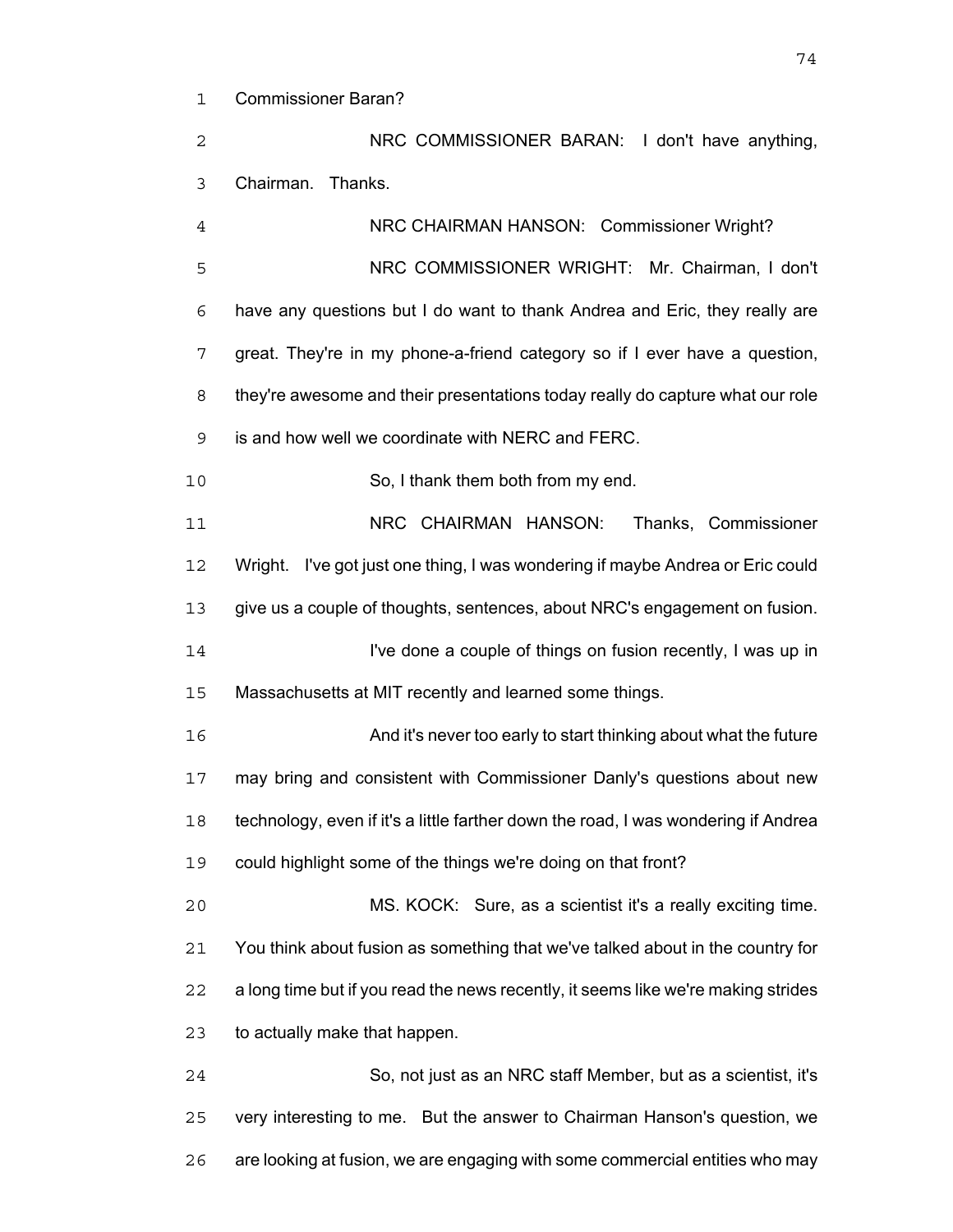be interested in looking at fusion technologies in the future.

2 It is a little bit further out, as he suggested. I mentioned we're doing a rulemaking for advanced reactors as technology-inclusive and performance-based.

In concert with that we're looking at potentially looking at our regulations and what might need to be changed to allow us to more efficiently license fusion in the future.

**It's a little bit more further out than the regulation we're** working on with advanced reactors but we are seeing engagement there as well.

NRC CHAIRMAN HANSON: Perfect. Thanks, Andrea, I appreciate that. Next, we're going to turn to our session on cyber activities. We're going to hear first from Barry Kuehnle, I hope I

pronounced that correctly, from FERC, who's the Energy Infrastructure Cybersecurity Advisor for the Division of Cybersecurity.

So, Mr. Kuehnle, we'll start with you?

MR. KUEHNLE: Thank you, and you pronounced the name perfectly, thank you very much. It's an honor to speak today, thank you very much.

Before I jump into the lessons learned presentation, I saw on the agenda that you folks would like to have a little update on maybe some recent orders or anything that we have released.

I would just like to highlight the fact that we have recently released a notice of proposed rulemaking, a NOPR, specific towards internal network security monitoring.

**And what that NOPR entails, we're looking for feedback**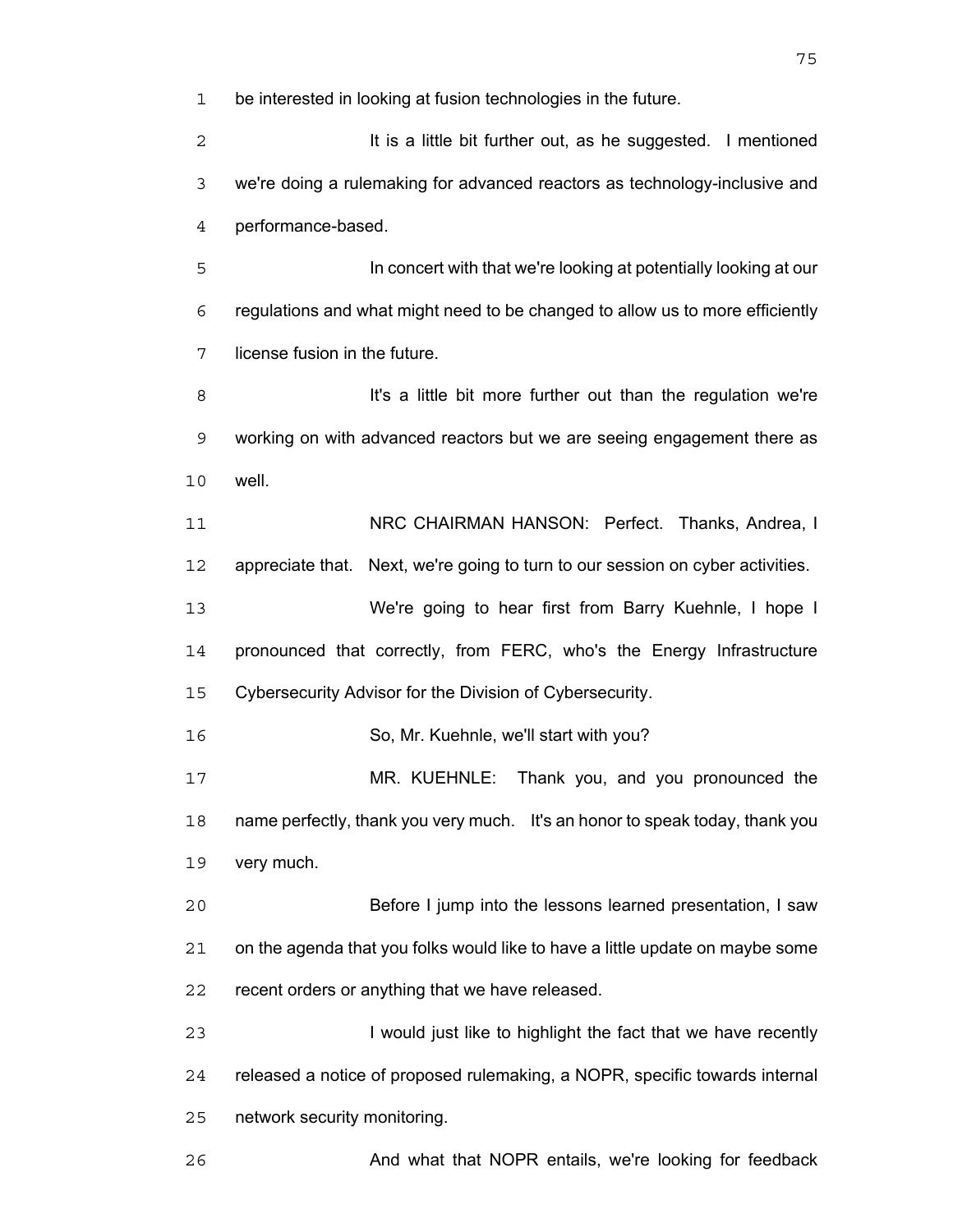from industry and the public on whether or not internal network security monitoring within the protected environment of a cyber infrastructure within the CIP environment, if you will, is warranted.

Right now, the CIP specifically requires perimeter protection and protection on devices within the environment but there's no requirement to actually monitor the traffic within that environment between those devices. So, the NOPR actually closed on the comment period within the last few days so we have a number of comments that we're going to be reviewing. And if any of your staff, and I work closely with Jim, so Jim, if you're willing to speak about the NOPR or some of the information we're 11 getting in, we're more than happy to do that. With that, if you could change to the next slide please, I just wanted to give a few highlights of where we are with the FERC-led audits. And if you're not familiar with the FERC-led audits, NERC has the role of actually going out and performing audits and ensuring that the CIP standards are being adhered to properly. Within the last few years, FERC also has put together some 18 staff that's been going out and they've been conducting our own audits. And it's mainly to ensure that the standards are not overburdensome and just to make sure that the path we're heading down in the future is something that makes sense as far as the way the CIP standards are. So, we audit in the same process that NERC does and the regions do as well and at the end of that audit, we would actually submit any

type of penalty, potential penalties, that would be submitted up to the regions.

**And we also have what we call an ORI, which are called**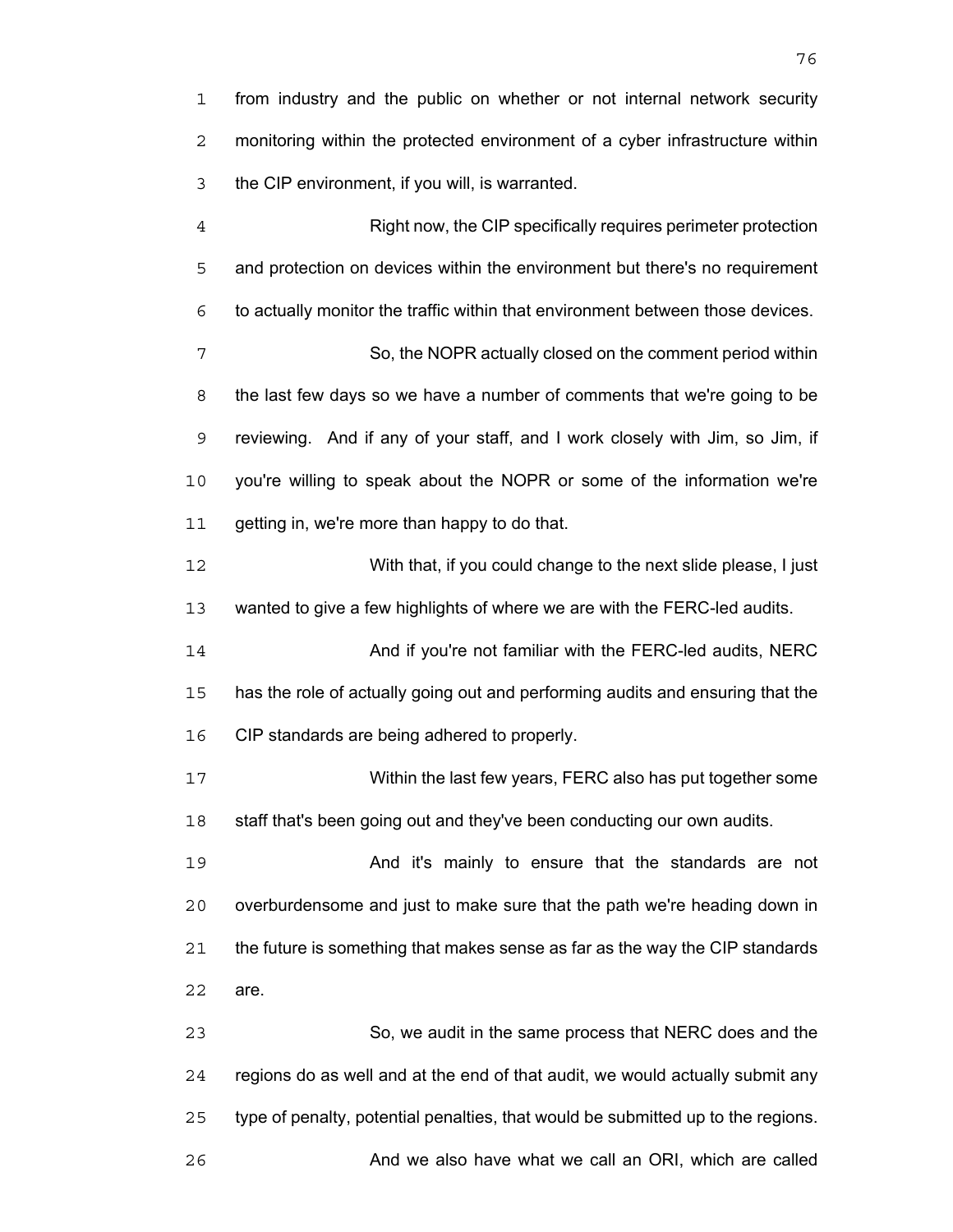other risks identified when we perform these audits. And those are just recommendations for the entity to follow once the audit is complete. So, it's not mandatory they do that, but we highly recommend they do them because there could be potential in the future that these ORIs may actually lead to a potential violation. So, I'm just going to go through and discuss some of the lessons learned from the last auditing period. The auditing period we're going to talk about is the fiscal years. The information is all derived from a non-public report because the reports that we put together that go to the entity and to the regions and to NERC are non-public because they do contain some sensitive information. Like I mentioned, they are issued on an annual basis, these lessons learned reports, and it goes all the way back to 2017. **I also mentioned that the reports contain recommendations** to help the users, the owners, the operators, and also it helps our staff internally to understand the CIP standards and see if there's any gaps or maybe some requirements that may be overburdensome. Next slide, please. I just want to highlight the fact that we have been doing these reports now since we started the FERC-led audit program back in the Fiscal Year of 2017 and we have noticed as we've been going on our FERC-led audits that a number of entities have actually been looking at these reports. We've been getting feedback and they've been extremely helpful. They have been implementing some of the recommendations or at

least following to the best of their capability some of the recommendations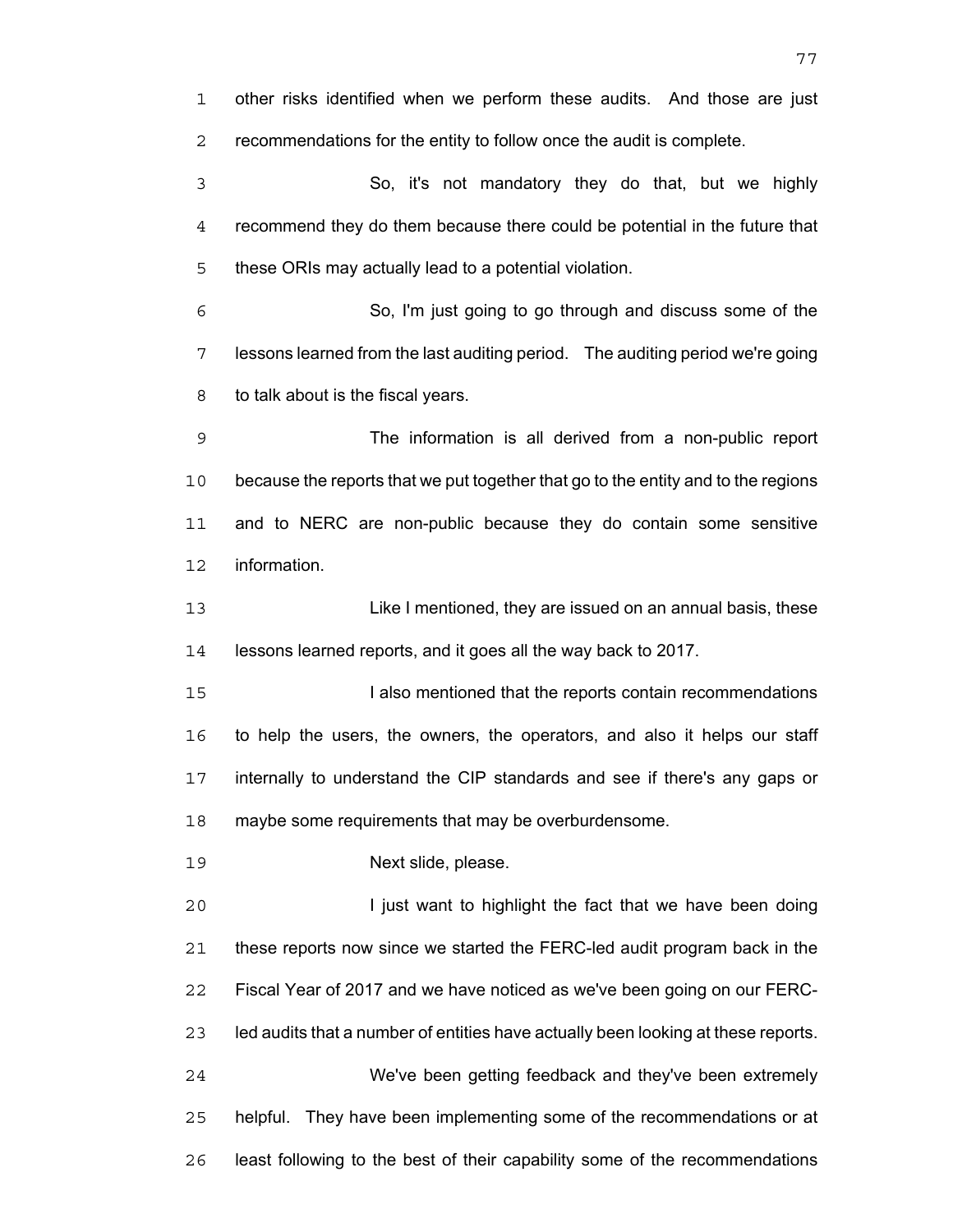within these lessons learned.

What we also noticed over the years is that some of the more violated requirements within the CIP standards, in my opinion being a cybersecurity professional, some of the requirements are very difficult to implement. And it's not because the CIP standards make these requirements difficult, it's because it's just a hard thing to do from a cybersecurity perspective. And I'll just give a spoiler, in one of those ports and services -- I'll discuss what I mean by ports and services when we hit that within the 11 lessons learned report. There have been five lessons learned reports that have been completed over the years again from when we started, and those all can 14 be found on the Internet and there's links to those in the presentation. Next slide, please. I'm going to walk through and hit some of the highlights, I'm not going to break down each one these individually but I just want to hit some of the highlights. I'm going to walk through the requirements in sequential order. CIP-002, which is actually the baseline requirement in my opinion, where it is used to identify what the risks are of the components within the bulk electric system. And what I mean by risks, what you do is you look at all of your assets and you determine how that device would actually impact the system if it were to be degraded or manipulated in some way or rendered inoperable.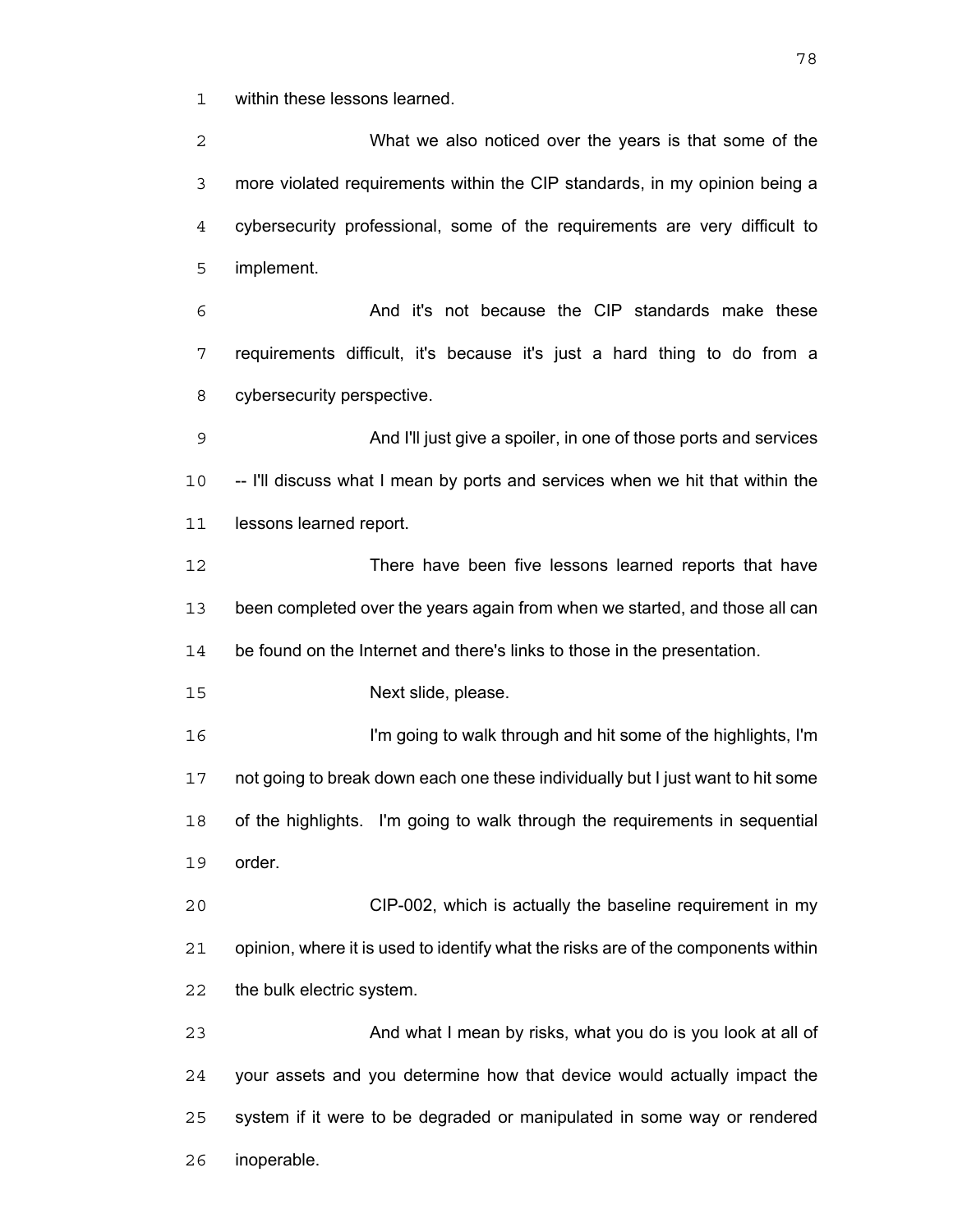So, we have a category of high, medium, and low, where 2 high and medium have the most stringent controls put on them and where low is actually very few controls.

But because of the low impact rating, these low controls were warranted with the initial designs of the CIP standards because the thought was if you were to lose a low impact site, it would have very little impact to the grid, as the name implies by low.

So, I just want to identify with CIP-002, what we have noticed is a number of entities have actually been adhering to the CIP standards by the black and white language where they look at a particular asset and they would say, okay, how does this impact the grid and what rating should it warrant, high, medium, or low?

We noticed over the years and specifically in this report we highlighted in detail the fact that a number of entities, what they've been doing as they evaluate, they're not considering the fact that -- they're only looking at it from an unavailability and redundancy perspective.

They're not looking at the fact that it may actually be manipulated in some way and if it degraded over a period of time. CIP-003, that is a management control and more of a policy requirement. It also addresses low impact and what we noticed from the lowd-impact perspective is there's these devices that are called transient cyber assets, or TCAs. And basically what it is, it's a device that an operator would take into the field and connect up to a device, say in a substation, if they needed to make changes.

So, it's not a device that actually is connected up to the infrastructure of the grid and allows the grid to operate, it's used to change configuration settings and to monitor things from a field operator's perspective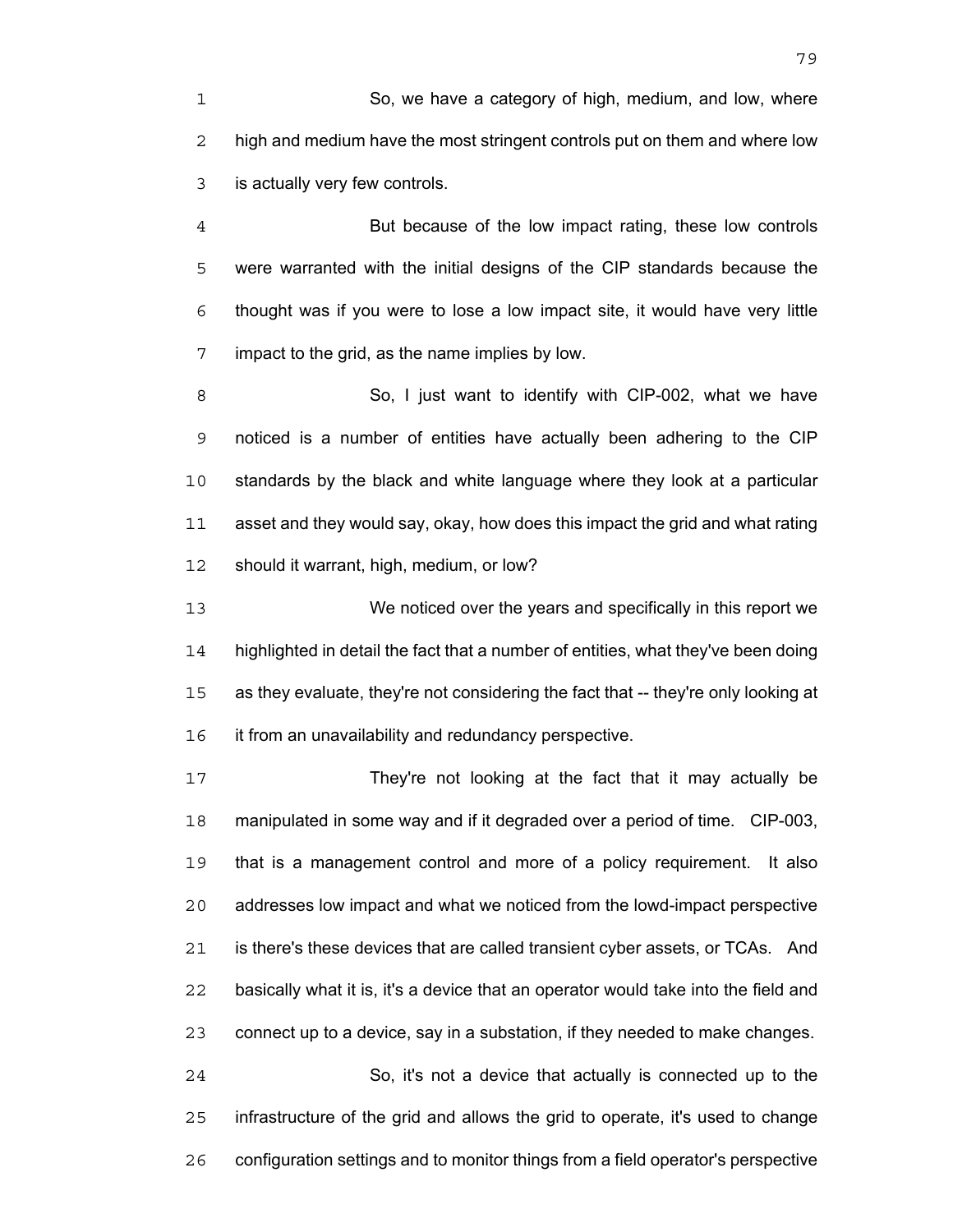when they go out and look at things.

What we've noticed is that a number of entities haven't been paying as much attention to the TCAs as they probably should have, so we just highlighted that because they are a pathway to get into -- Is everyone able to hear me okay? I just switched off my headphones. Like I said, with the TCAs, what we noticed is the fact that since they do leapfrog the perimeter protections, there should be extra attention paid to the security controls around those TCAs. And CIP-004 is personnel and trainings and I'll just leave it and let you read the language. It's basically wrapped around the personnel and training aspects. Next slide, please. **I had mentioned earlier about ports and services, probably** one of the most violated requirements within the CIP standards. Ports and services goes into a little bit of technical detail. As traffic moves through the network, it's assigned a specific address by which it is identified but it has these things that are called ports 18 and they utilize the service. And for example, when you browse through the Internet and you open up your web browser, there's a service associated with that and that service is associated with the address and that particular product that you're using, for example, a webpage. What the CIP standards require is that those ports and services only be used that are needed because there's actually 65,000 ports that are available, roughly 65,000 ports that are available within the network environment for each device.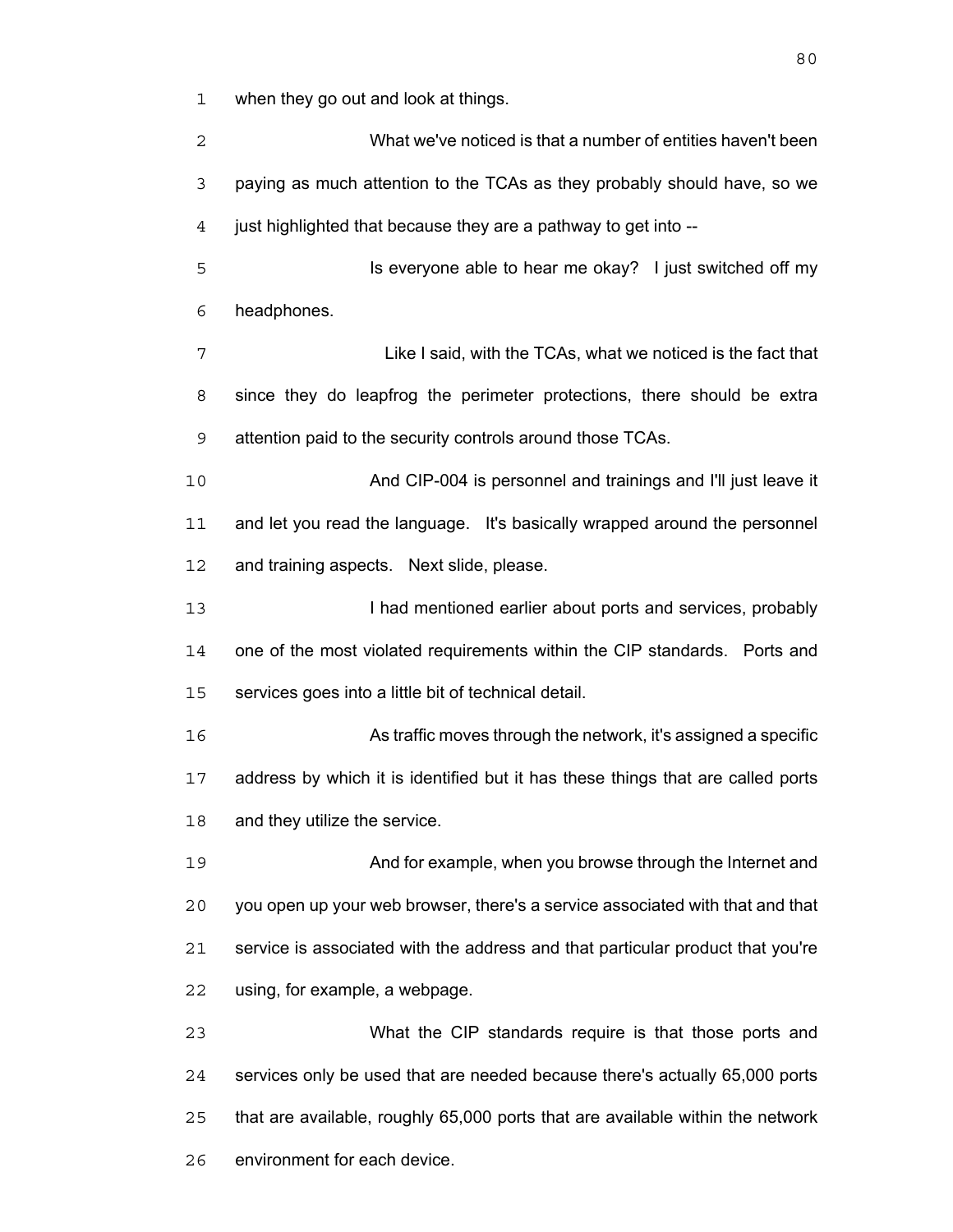You want to limit those ports. So, it's actually a very difficult thing to do. This is actually a repeat of lessons learned from previous reports. We highlighted it again here because again, we see this as one of the most violated requirements.

And I'm sure from your auditing experience as well, from when your folks go out and look at your cyber network, you're probably running into the same issues with ports and services being a difficult thing to lock down.

CIP-009, that's recovery and planning and we just noticed that from a recovery perspective, this was a problem when I was actually in 11 the field as well before I came to FERC.

**It's one of those things that you really don't want to think** about being compromised and having to recover from a system.

So, it's one of those things that doesn't get as much attention and we noticed that from the audit perspective as well.

So, what we do is we just highlighted and reminded people that being able to recover from an incident is very important and you should make sure your documentation is reviewed periodically, and that drills are conducted as well.

Next slide, please.

CIP-010, that's configuration of management and vulnerability standing requirements. This is a hard thing to do as well.

Patching is probably one of the hardest things to do in an operational technology environment such as being able to go through a substation and patch devices, partially because of the fact that you have to have such high availability of these systems that you can't just take them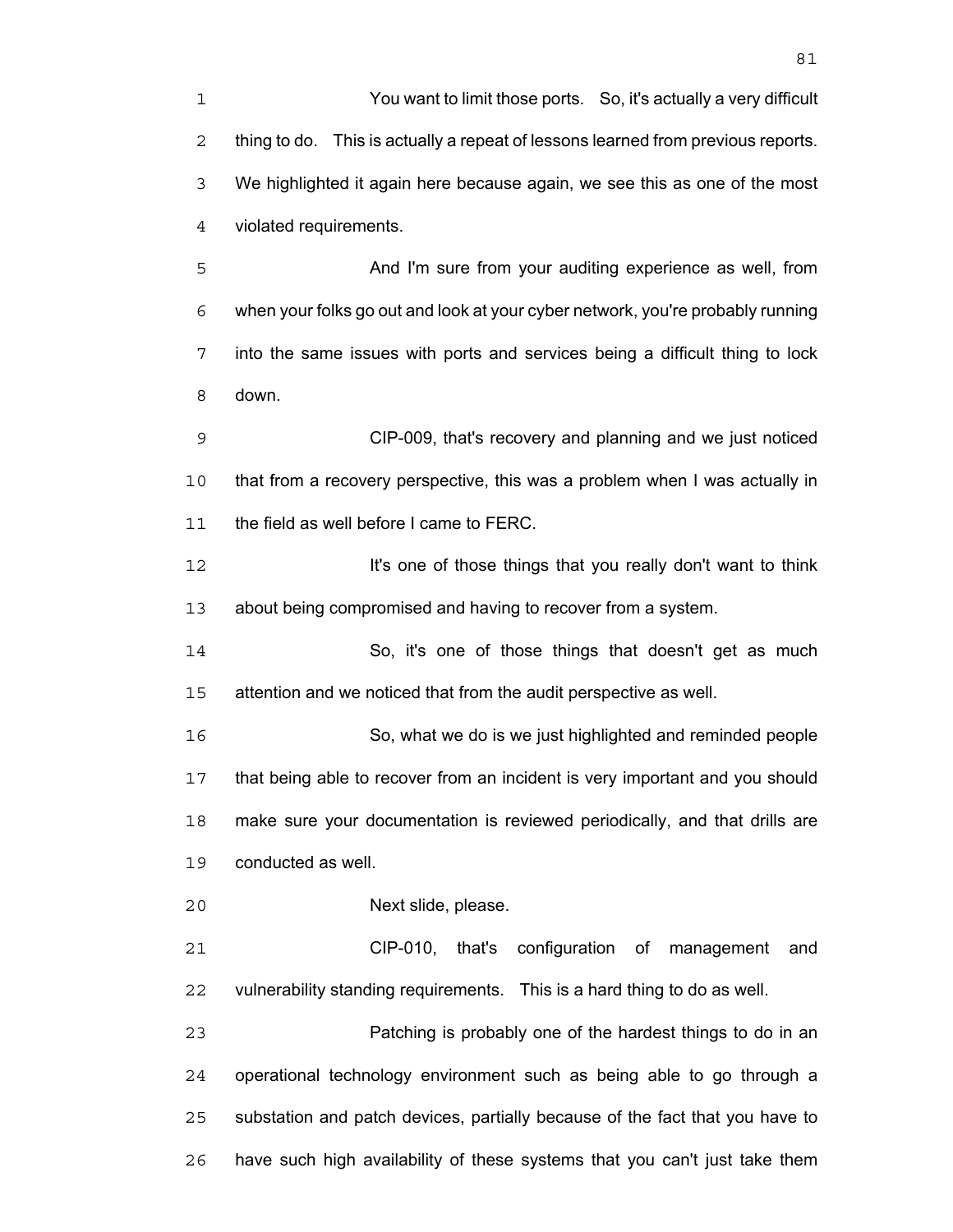offline.

Sometimes when you implement a patch you need to take a system offline for that patch to be implemented. So, we noticed that it's still a highly violated requirement and in fairness it's a very tough thing to do. So, we just made some recommendations of some of the things we're doing for folks that maybe could go through the lessons learned report and maybe enhance their security controls. 8 Next slide, please. CIP-011, that's your information protection, and when we say information protection we're basically talking about the data. So, your network drawings, your configurations, your information such as log files and that type of thing. We recommend to people and we see this as well, that some of the policies that are wrapped around defining what they consider information that is sensitive may not address some of the information that may potentially be sensitive. 17 And what we have in here is the term spillage, that's what we mean by that, basically folks are underclassifying their documentation. So, if that documentation were to get out, an adversary might be able to actually gain some knowledge to conduct a knowledgeable attack against that system. And a good example of that would be if someone were to maybe put some detailed information into a presentation that they're doing in a public conference, not knowing that information potentially would be very helpful to an adversary in the event that they wanted to conduct an attack against that facility.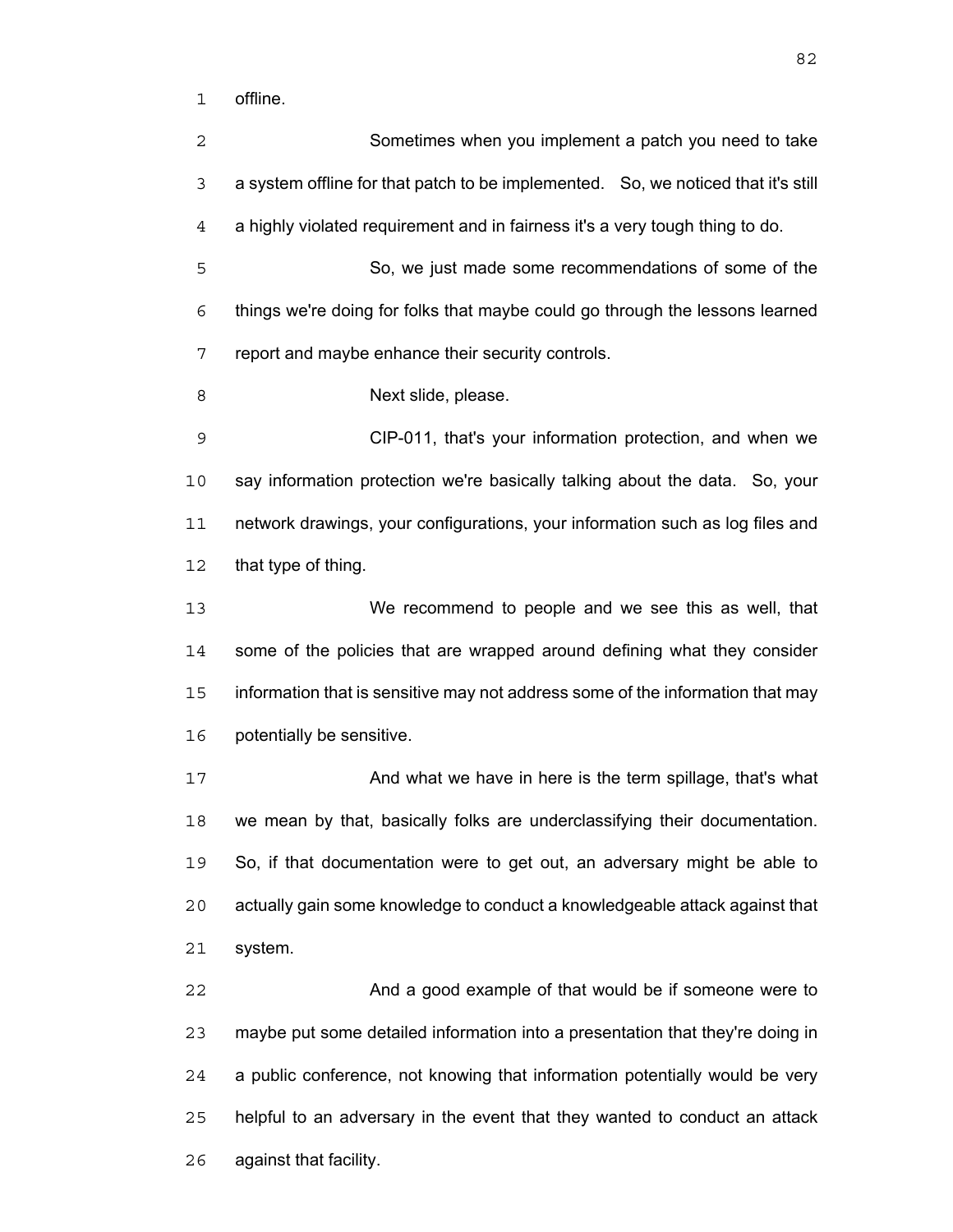So, we noticed that and obviously we highlighted that in the lessons learned report. Next slide, please. That's all I have and I'll wait for questions after Jim's presentation.

Thank you very much for this opportunity.

NRC CHAIRMAN HANSON: Thank you very much, Mr. Kuehnle. Next we'll hear from Jim Beardsley from our Office of Nuclear Security and Incident Response. Jim?

MR. BEARDSLEY: Good morning, Chairmen and Commissioners. I'll be providing you an update on the significant progress the NRC Staff have made in the cybersecurity oversight program for power reactors since our last joint Commission meeting.

Next slide, please.

In order to provide some context on our current efforts, I'll briefly review the history of the program. In 2009, the NRC approved the cybersecurity rule. The rule required all licensees to develop a cybersecurity plan and submit the plans for Staff approval.

Later that year, a potential conflict in cyber oversight was identified for digital assets associated with nuclear plant power production, otherwise known as balance of plant digital assets.

As part of the discussion, NERC conducted an assessment of power reactor licensees and determined that NRC's cybersecurity oversight of balance of plant digital assets was acceptable if those digital assets were designated as important to safety.

Subsequently, the NRC staff approved license amendments from all the nuclear power plant licensees that clarify the important to safety designation.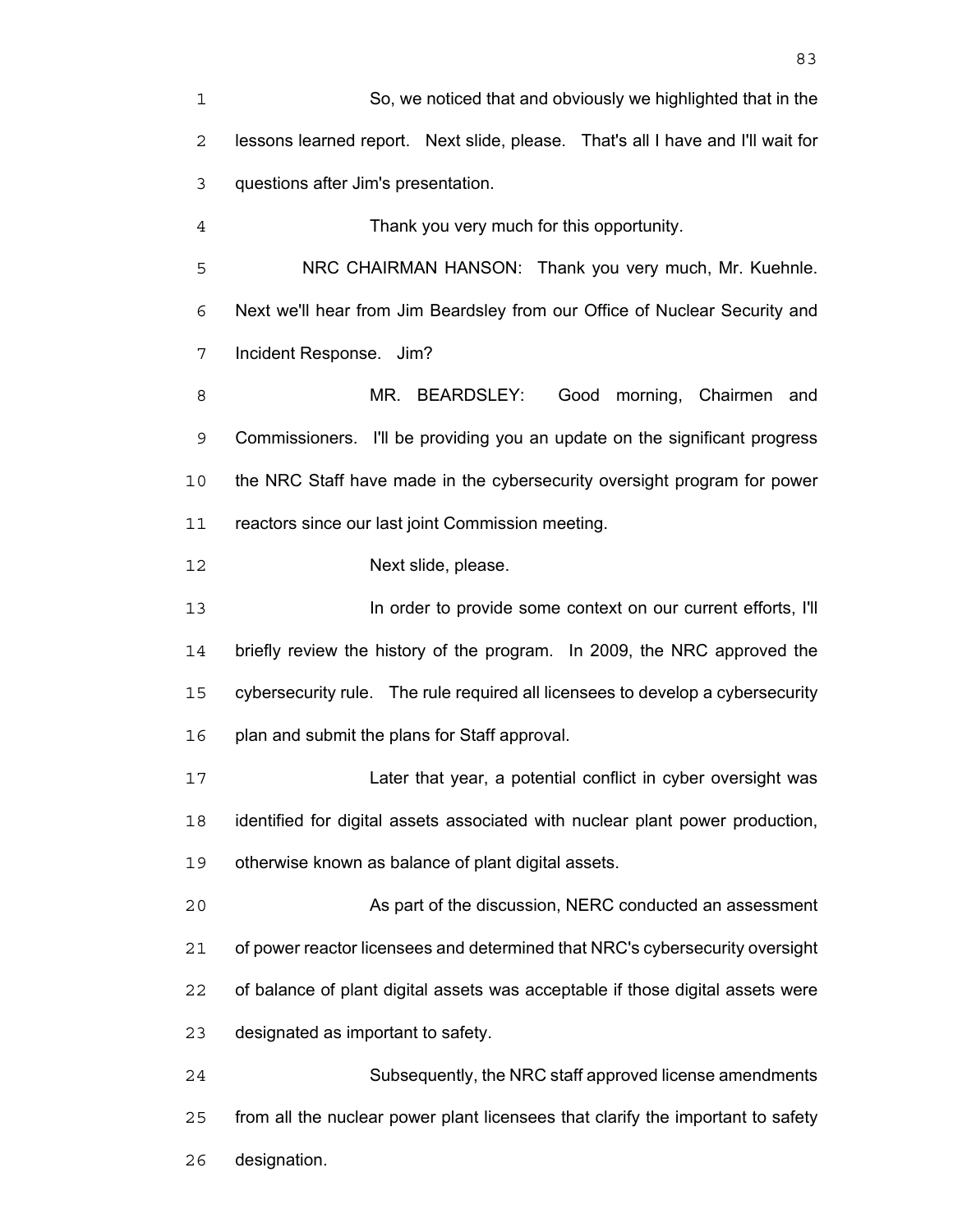This placed ongoing oversight of the balance of plant digital assets in nuclear power plants under the NRC's cybersecurity inspection program.

The NRC oversight verifies that nuclear power plant licensees maintain cyber protections of the balance of plant digital assets equivalent to or greater than those required by the NERC critical infrastructure protection standards.

**In conjunction with the staff effort, the NRC and FERC** memorandum of agreement on grid reliability noted in Eric's presentation was updated to include the roles and responsibilities for cybersecurity oversight.

**In 2010 and 2011, industry and the NRC recognized the** complexity and significant effort required to implement the cybersecurity programs. As a result, they broke the licensee cybersecurity implementation into two phases.

The first phase was completed in 2012 and inspected between 2013 and 2015.

The full implementation of the nuclear power plant cybersecurity programs was completed by industry at the end of 2017 and the staff inspected each licensee's full implementation between 2017 and 2021.

Although some findings of very low safety significance were identified during the inspection program, staff found with reasonable assurance that industry understood the cybersecurity requirements and implemented adequate programs.

In 2019, the staff conducted an assessment of the power reactor oversight program. The assessment findings were used to develop an action plan that prioritized their follow-on activities.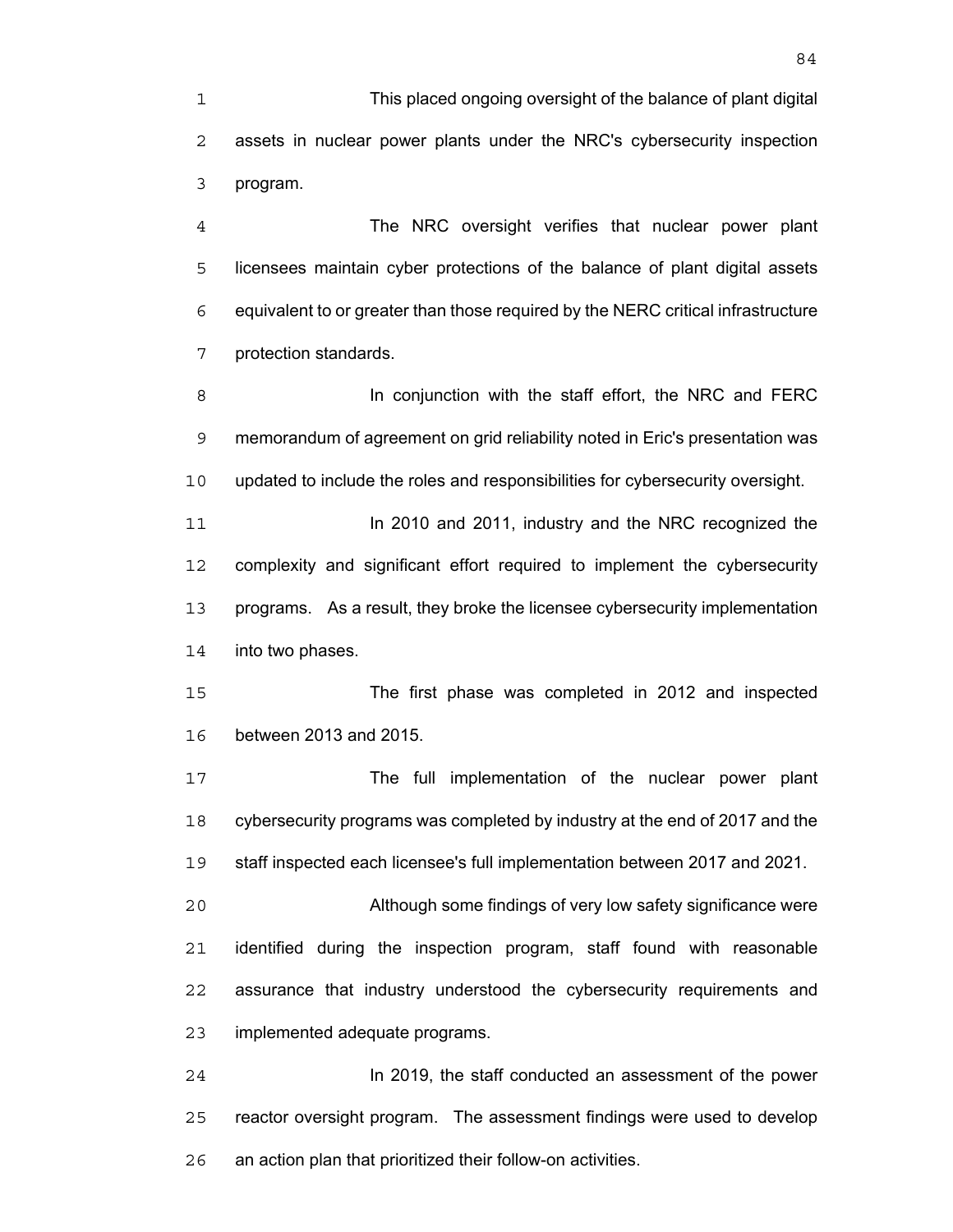Initially, the action plan focused staff and industry on the criteria used to evaluate which digital assets were required to be protected from a cyber-attack and a graded level of protection applied to those assets.

The next slide will discuss the efforts related to the digital asset analysis and protection in more details. The assessment results also identified potential opportunities to performance-inform the cybersecurity inspection program.

During 2020 and 2021, staff developed a new inspection procedure that shifts from a three-week inspection centered on compliance with program implementation to a one-week inspection focused on the ongoing performance of the licensee's cybersecurity program.

The revised inspection program started in February of this year and the first biennial inspection cycle will continue through the end of 2023. Next slide, please.

As previously noted, the 2019 cybersecurity program assessment identified opportunities to further implement the graded approach used to select which safety, security, and emergency preparedness digital assets should be protected and their associated level of protection.

Our analysis focused on the digital assets associated with emergency preparedness, balance of plant, importance of safety, and physical security. The proposed changes help focus the licensee's cybersecurity program on the most safety- and security-significant digital assets.

As part of this process, Staff and industry recognized that the level of protection applied to the nuclear balance of plant digital assets were more demanding than those in the NERC critical infrastructure protection, or CIP, standards.

<u>85 and 2001 and 2001 and 2001 and 2001 and 2001 and 2001 and 2001 and 2001 and 2001 and 2001 and 2001 and 200</u>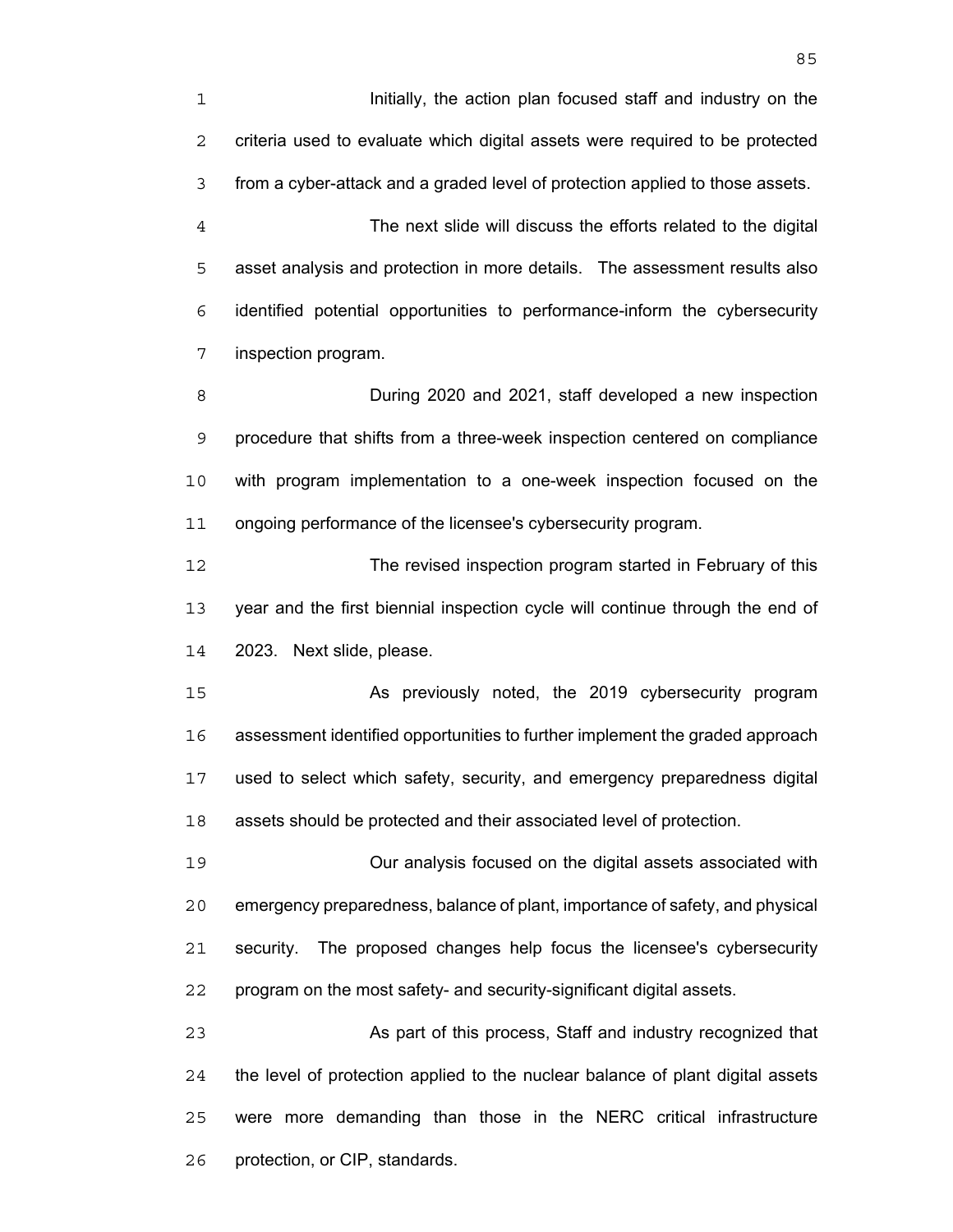| 1              | As a result, industry proposed changes that aligned the CIP                     |
|----------------|---------------------------------------------------------------------------------|
| $\overline{2}$ | standards with the NRC's regulatory oversight.                                  |
| 3              | The revised protection for balance of plant digital assets is                   |
| 4              | achieved through a combination of NRC regulation, the facility cybersecurity    |
| 5              | protective boundary, and the licensee's change management processes.            |
| 6              | Following receipt of the proposed balance of plant changes,                     |
| 7              | the staff conducted a series of public meetings to discuss the proposal with    |
| 8              | stakeholders. Staff also met with FERC staff and managers on multiple           |
| 9              | occasions to ensure there was a clear understanding of the proposed             |
| 10             | changes.                                                                        |
| 11             | After a comprehensive evaluation, staff found the proposed                      |
| 12             | guidance changes for balance of plant and the other areas noted earlier were    |
| 13             | within scope of the licensee's approved cybersecurity plants.                   |
| 14             | The nuclear power plants are in the process of implementing                     |
| 15             | the associated changes in their cybersecurity plants, and the staff is focusing |
| 16             | on the resulting modifications to the licensee's cybersecurity plans in a new   |
| 17             | phase of cybersecurity inspections.                                             |
| 18             | Next slide, please.                                                             |
| 19             | NRC cybersecurity staff in conjunction with federal agency                      |
| 20             | partners as well as internal NRC resources maintain awareness of emerging       |
| 21             | cybersecurity threats.                                                          |
| 22             | The Department of Homeland Security, Cybersecurity                              |
| 23             | Infrastructure Security Agency, or CISA, acts as the sector risk management     |
| 24             | agency for the nuclear reactors, materials, and waste sector.                   |
| 25             | CISA engages in a two-way dialog with commercial entities                       |
| 26             | in the sector to ensure that cyber threats are communicated and assistance is   |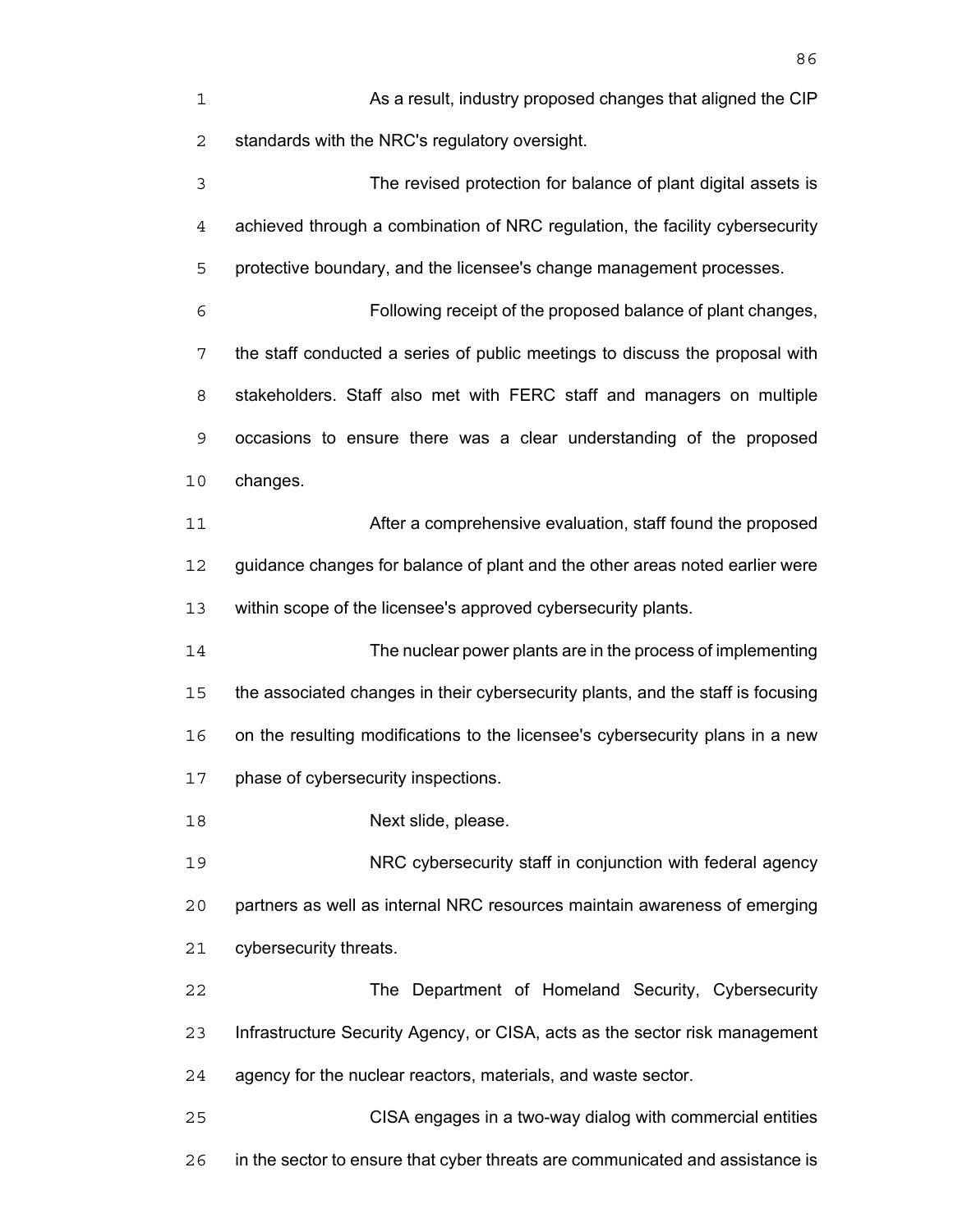provided upon request.

2 As a regulatory authority, the NRC does not directly participate in the CISA industry dialogue but staff will be informed about potential cybersecurity threats to the nuclear sector through protocols with our counterparts in the interagency.

In addition, the power reactor cybersecurity reporting rule ensures that cyber-attacks are reported to the NRC in a timely manner. Historically, CISA and industry have routinely informed the NRC of cybersecurity-related incursions and shown appropriate engagement by the staff.

CESER, or the Department of Energy's Office of Cybersecurity and Energy Security and Emergency Response, leads the energy sector in emergency preparedness and coordinates response to disruptions including cyber-attacks.

The NRC staff have a close working relationship with our CESER counterparts and coordinate with them in the event of a cyber incident at a nuclear power plant.

The staff also participates in CESER-led working groups such as the Securing Energy Infrastructure Taskforce to ensure that efforts to protect the energy sector are appropriately applied to nuclear power plants.

**In conjunction with the NRC Office of Research, the** cybersecurity staff are evaluating the implications of emerging technologies on the commercial nuclear fleet.

Examples of these technologies include wireless networks, autonomous operation, digital twins and artificial intelligence.

These research efforts help prepare the staff for future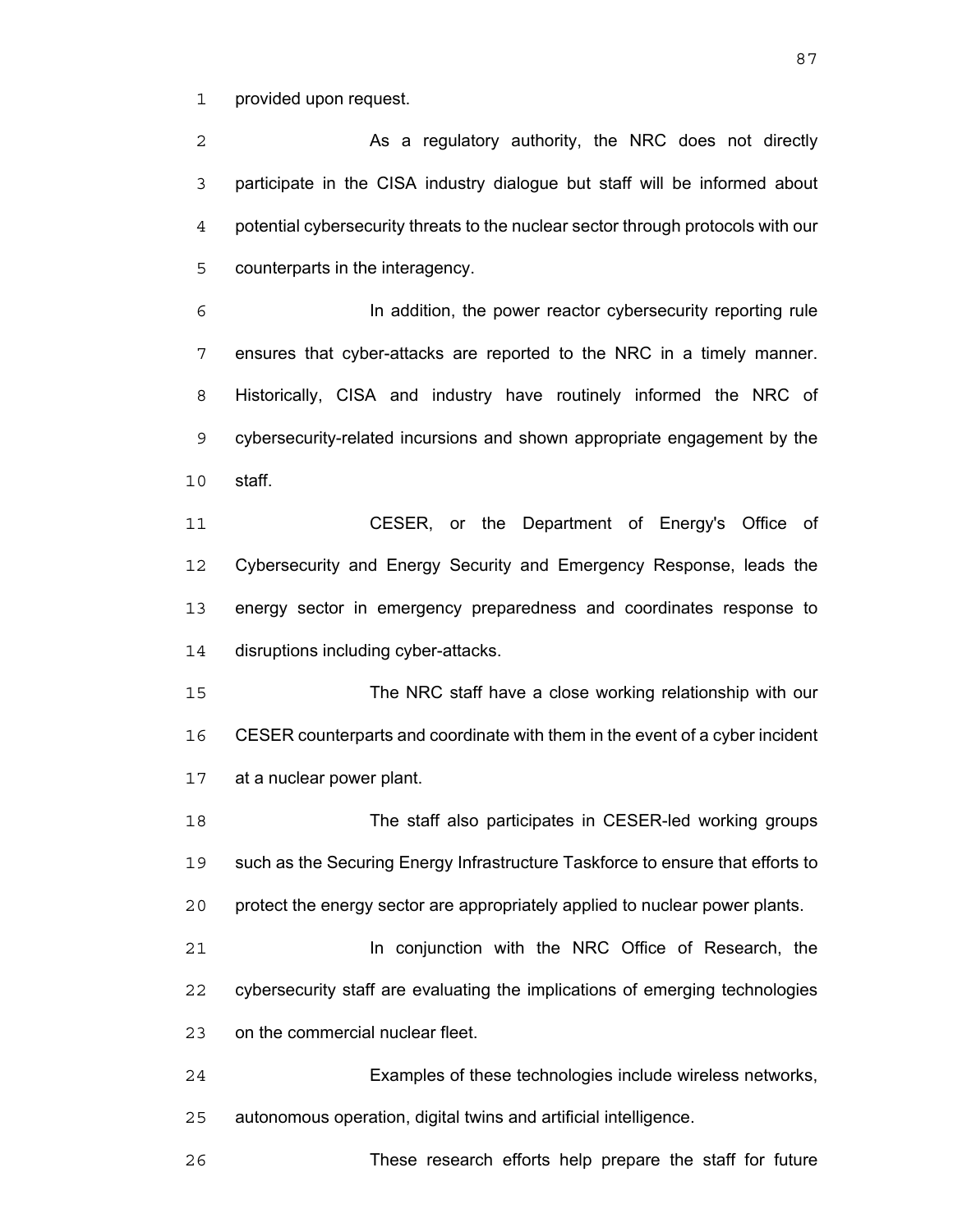1 licensing oversight activities.

The cybersecurity oversight team also work closely with our partners in the Office of Nuclear Reactor Regulation and the inspection staff from our regional offices to evaluate the cybersecurity aspects associated with digital instrumentation and control modernization.

The cybersecurity staff also participated in engagements with a wide spectrum of international entities. Through our bilateral meetings, staff shared lessons learned from our cybersecurity oversight program with partner regulators.

Staff also participated in International Atomic Energy Agency's cybersecurity guidance development. These activities provide opportunities to share lessons from the NRC's cybersecurity regulatory program and draw upon experience from our international partners.

**In fact, our efforts to develop a cybersecurity regulatory** structure for advanced reactors has drawn upon some of the processes documented in recent IAEA guidance.

17 Next slide, please.

18 As part of the NRC's advanced reactor rulemaking, staff are developing a new cybersecurity rule that establishes a technology-neutral graded approach for future reactor licensees.

The approach focuses on potential safety and security consequences to a facility to determine the appropriate level of cybersecurity protection required for digital computer communication systems.

This approach builds off the graded concepts implemented as part of our existing power reactor cybersecurity rule and recognizes the more significant role that may be played by digital systems in future reactor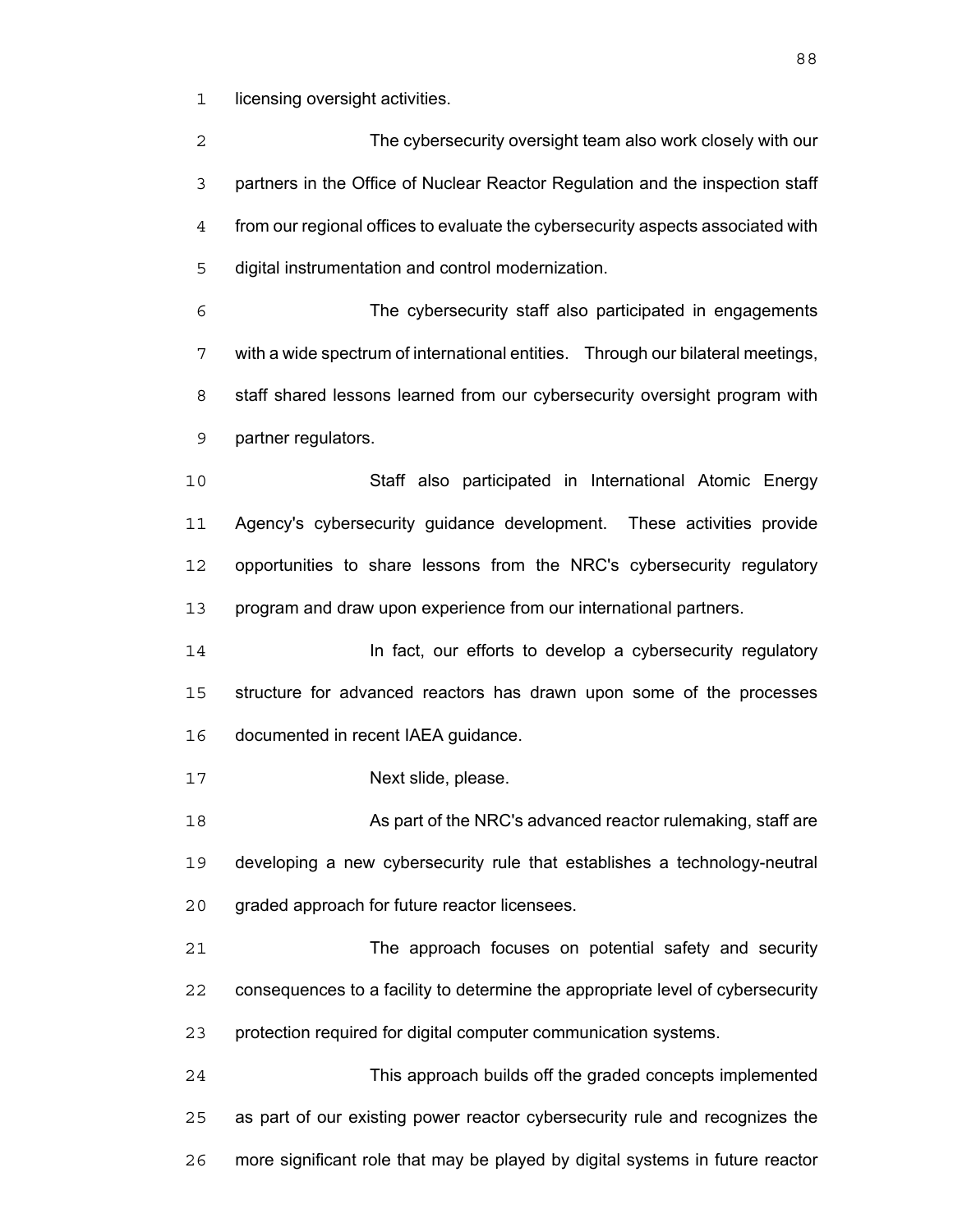designs.

| 2  | For example, advanced reactors may build cybersecurity                               |
|----|--------------------------------------------------------------------------------------|
| 3  | into their design, potentially mitigating threat vectors, or future licensees may    |
| 4  | implement technologies that could introduce new cybersecurity threat vectors.        |
| 5  | The proposed rule provides licensees and staff with a                                |
| 6  | process for evaluating and protecting a broad spectrum of potential designs.         |
| 7  | The preliminary rule text is publicly available and draft                            |
| 8  | regulatory guidance will be made available for public comment in accordance          |
| 9  | with the advanced reactor rulemaking plan.                                           |
| 10 | Before I complete, I just want to make a note that the staff                         |
| 11 | looks forward to engaging with FERC on the internal network monitoring               |
| 12 | activity that was noted by Barry.                                                    |
| 13 | We are aware of it and we have looked at our regulations to                          |
| 14 | ensure that the lessons that FERC has learned and published are included in          |
| 15 | our regulatory oversight.                                                            |
| 16 | This completes my remarks subject to your questions.                                 |
| 17 | NRC CHAIRMAN HANSON: Thanks very much for that                                       |
| 18 | presentation,<br>Jim.<br>We're<br>begin questions with<br><b>FERC</b><br>going<br>to |
| 19 | Commissioners. Chairman Glick?                                                       |
| 20 | FERC CHAIRMAN GLICK: Thank you very much, Mr.                                        |
| 21 | Chairman, and thank you very much to the staff for the presentations. I want         |
| 22 | to start out by noting that it's very helpful for the upcoming discussion we're      |
| 23 | going to have on internal network monitoring.                                        |
| 24 | I think that's a very important subject. Obviously, this is an                       |
| 25 | extremely timely and extremely significant subject with what's going on around       |
| 26 | the world and some of the announcements that we've seen from the White               |
|    |                                                                                      |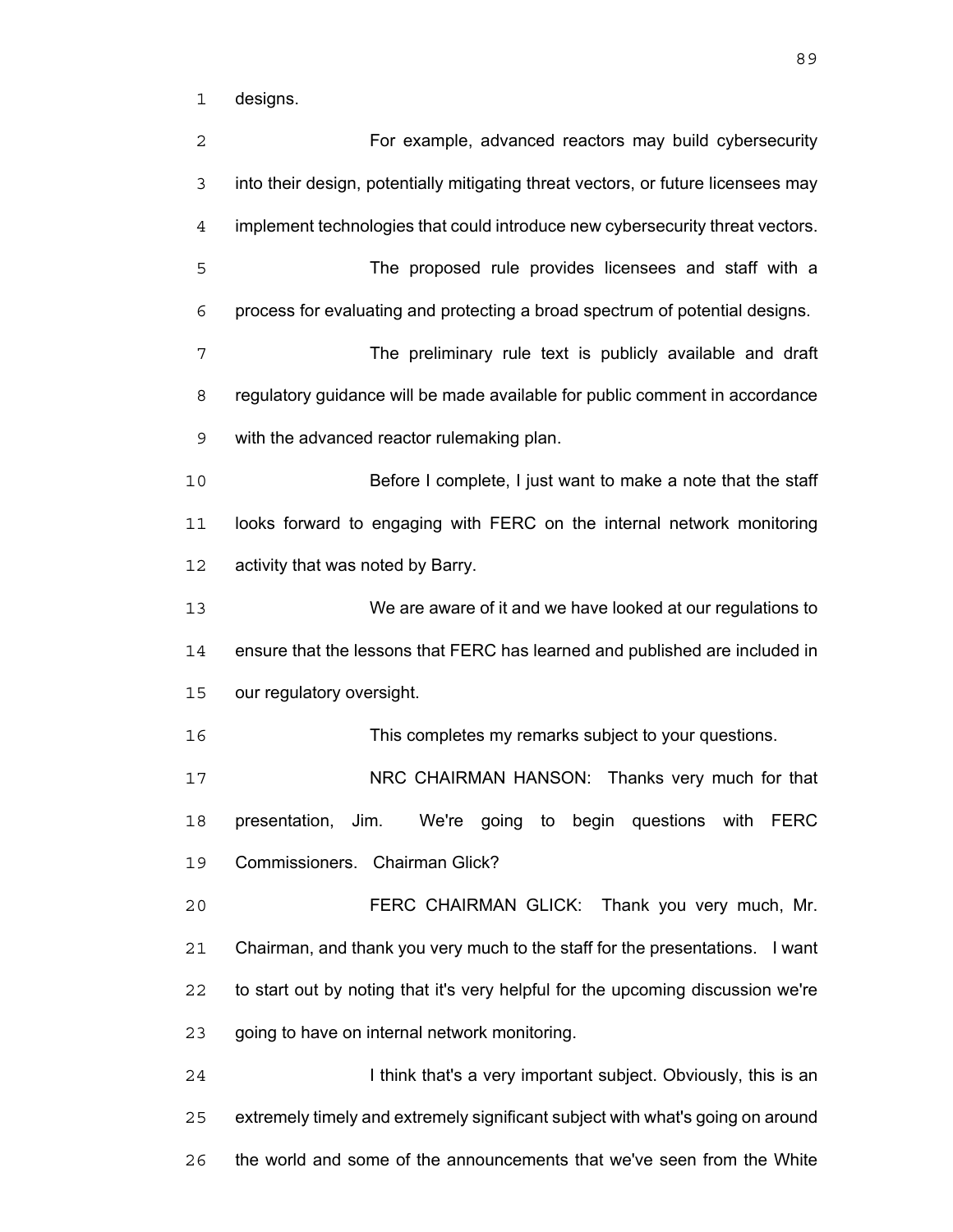House as well as obviously concerns raised by a number of other folks around the world about potential cyber-attacks from adversaries and so on. And we certainly know the energy sector is one area that is a potential target. I wanted to focus a question I had on the supply chain. I think this is an area that I think we're going to need to explore further, concerns about the threats to the supply chain, in large part because we're talking about very complicated machinery, very complicated systems that in many cases are made up of a number of component parts that sometimes are manufactured in different parts of the world. And it's not very easy to assess whether a particular component has been infiltrated or not or has been set up to engage in a cyber-attack. I'm curious, Mr. Beardsley, how the NRC approaches supply chain issues, if that's any different than how it's done through the NERC process? MR. BEARDSLEY: It's a great question and it's a very, very hard challenge. The licensee's cybersecurity plans, which are a condition of their license, include supply chain requirements. So, we have a set of supply chain requirements built into 18 their cybersecurity. We recognize that there's a limit to which the licensees can manage their cyber supply chain, so what we've included is a requirement that they test any equipment that they bring in, and also that they work with their suppliers to verify the sources and the other related aspects of the equipment that they're buying. The staff is involved in a number of interagency and working groups with the government and industry to try to look at the overall supply

chain challenge and understand where the U.S. Government is going as a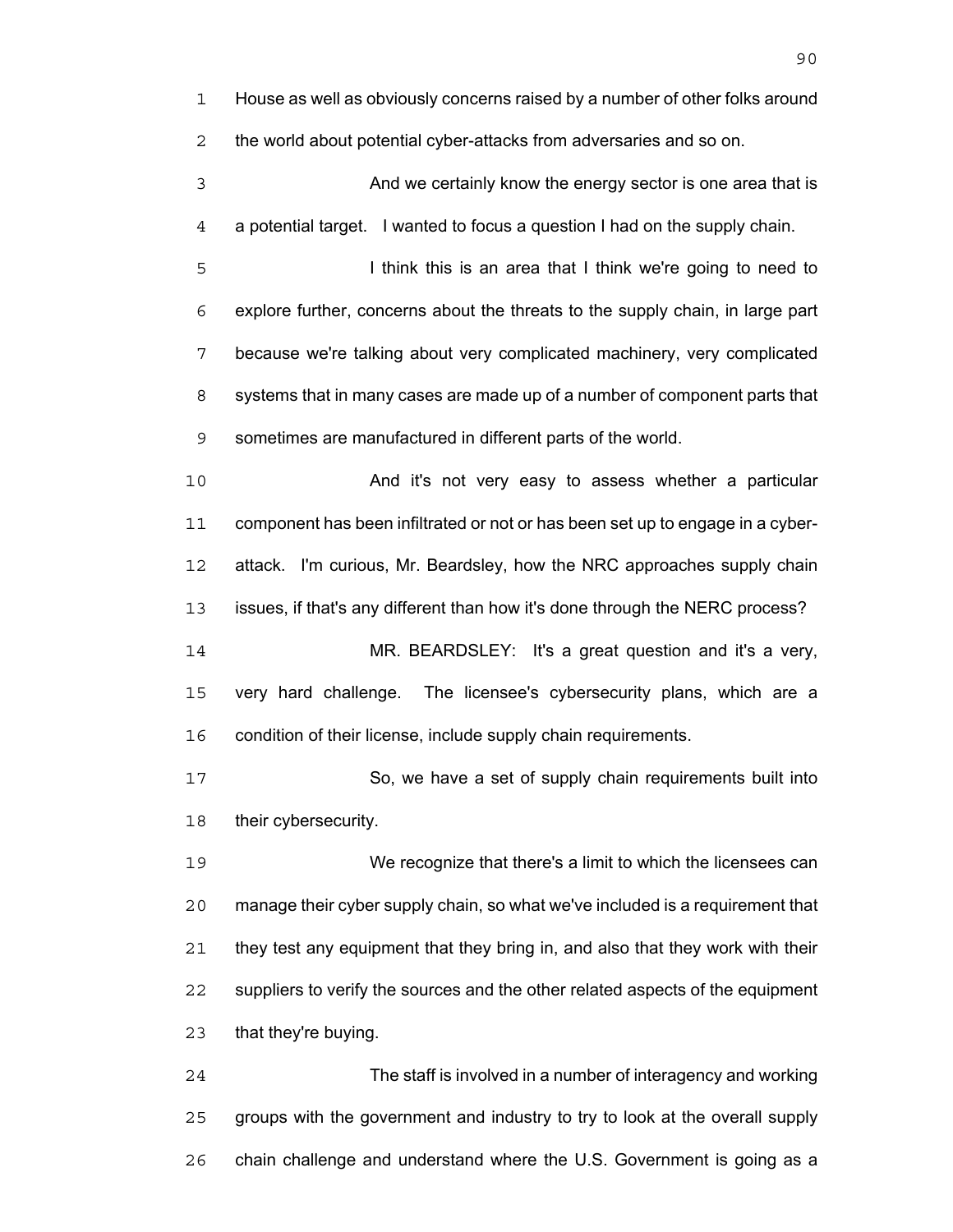whole, led by CISA.

And we'll continue to engage with that and make sure we understand how that fits into the overall regulatory process. FERC CHAIRMAN GLICK: Thank you, I appreciate it. Commissioner Danly, do you have any questions? FERC COMMISSIONER DANLY: No, thank you, Mr. Chairman, I appreciate it. FERC CHAIRMAN GLICK: Thank you. Commissioner Clements? FERC COMMISSIONER CLEMENTS: Thanks Chairman Glick. Mr. Beardsley, I have two questions for you. It's also related to my 12 frame of reference using NERC as the process by which we develop these standards. What is the interaction like with industry and when the NRC is coming up cybersecurity regulations? Is it more just of a standard rulemaking process? 17 And then my second question is you mentioned that some of these rules get incorporated by condition of license and I'm wondering if there are other enforcement mechanisms for NRC's cybersecurity? MR. BEARDSLEY: Good question. The cybersecurity rule that went into place in 2009 is a high-level performance-based rule and the implementation of that rule has been done through a series of guidance documents that are developed by the staff and industry. Those guidance documents provide a structure for a

cybersecurity plan that the licensees submit to the staff, the staff reviews and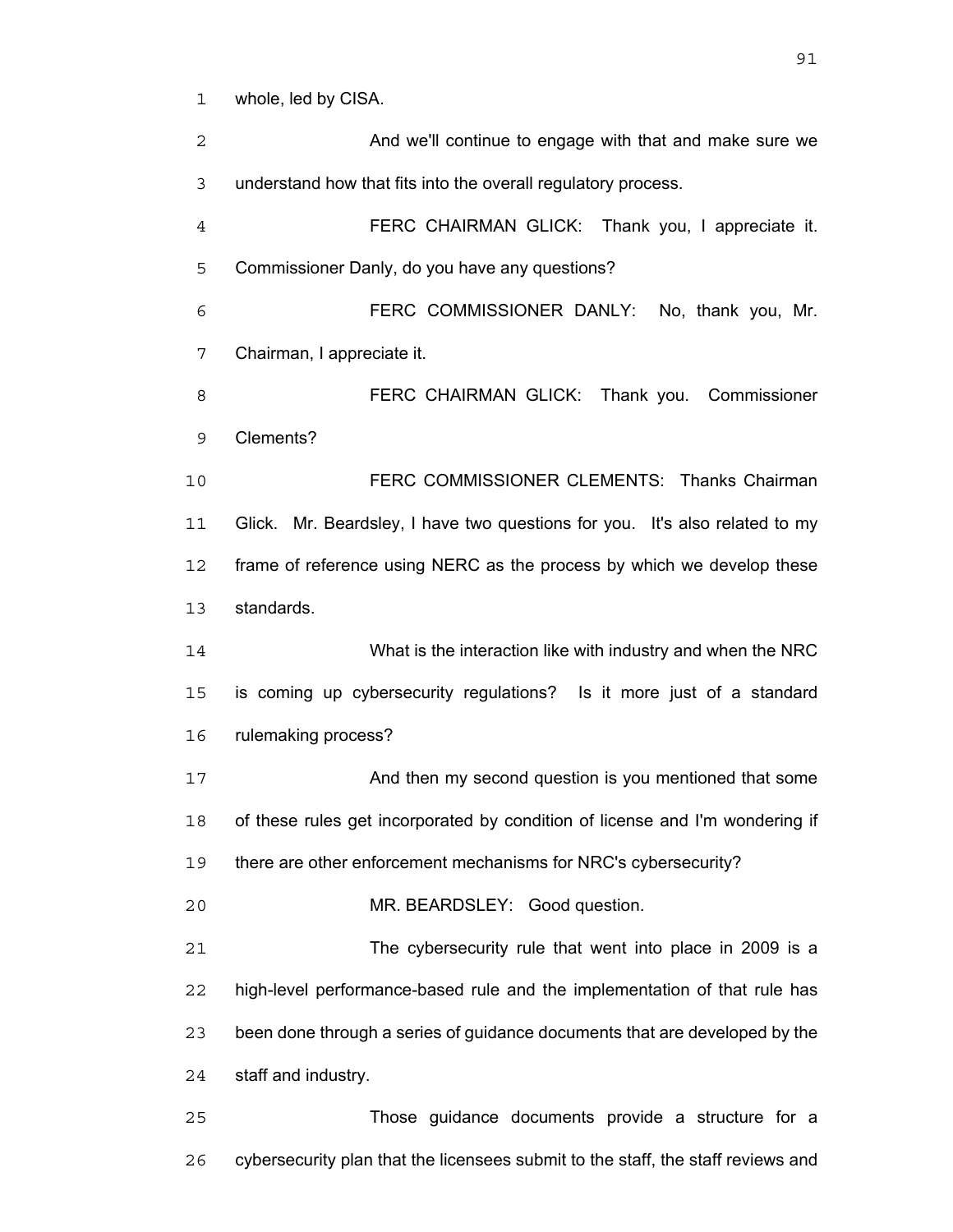approves, and they become a condition of their license.

So, when we inspect the licensees, we inspect them against the rule and their cybersecurity plan and we can cite both as we conduct our inspections if we find a violation.

5 As we move forward and look at changes to the program, the regulations require them to submit changes to their cybersecurity plans to the staff for review and approval. So, that's one method we have to understand any changes they want to make or evolutions to the plan as they go.

When it comes to guidance, the staff and industry work closely together as the guidance is developed and changed so that we understand the changes industry is interested in making.

We make sure that it's within the bounds of their license and 14 there's no surprises when we come and do inspections.

As I noted earlier, we're going to be inspecting every nuclear power plant every two years and so there's ample opportunity for us to review what they're doing and making sure they're still in compliance.

**FERC COMMISSIONER CLEMENTS: Thank you.** 

FERC CHAIRMAN GLICK: Thanks, Commissioner Clements. Commissioner Christie?

FERC COMMISSIONER CHRISTIE: No questions. Thank you.

FERC CHAIRMAN GLICK: Thanks, Commissioner Christie. And Commissioner Phillips?

FERC COMMISSIONER PHILLIPS: Thank you Chair. I just want to note that with the foundation that we have in the electric industry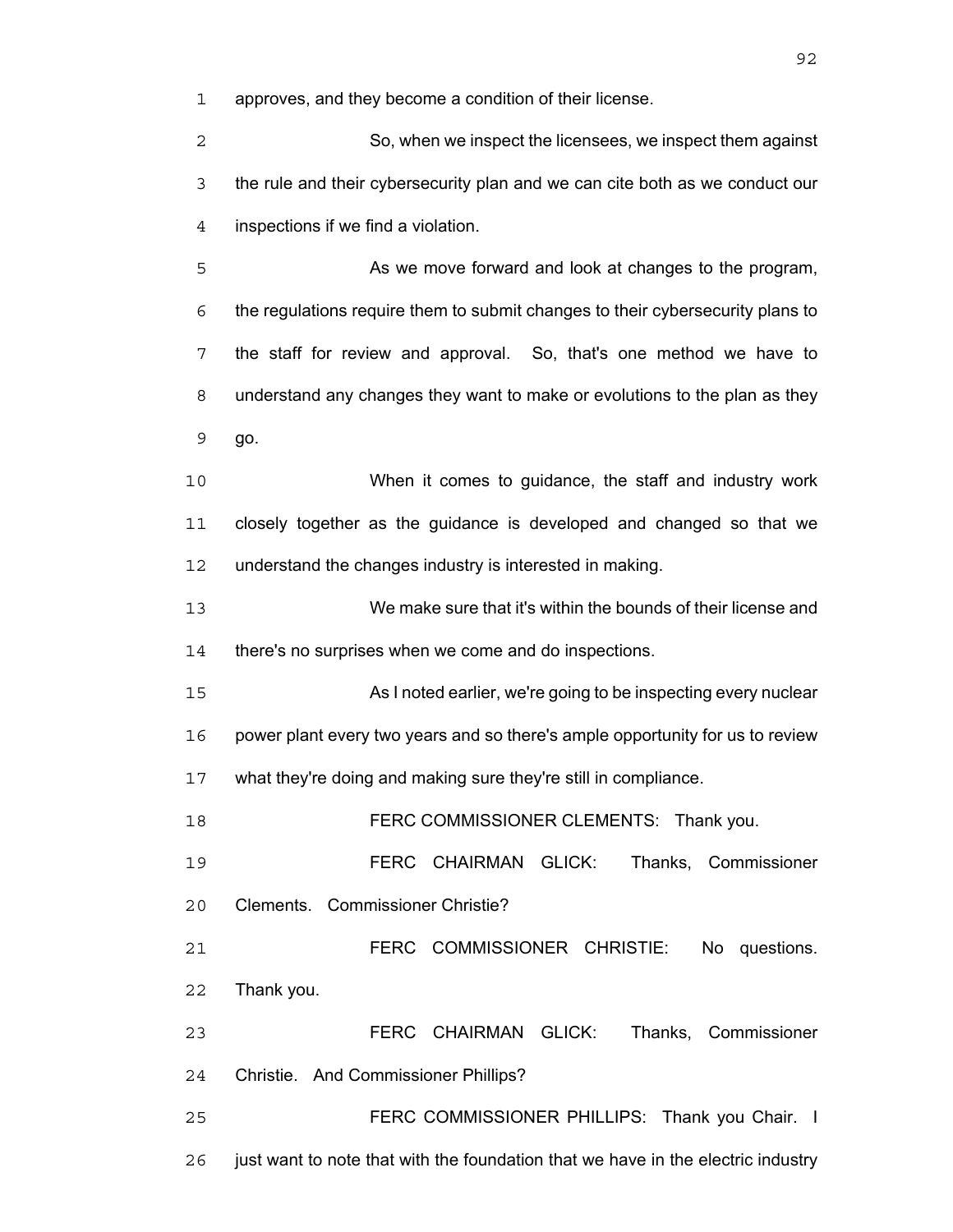So, I think we do have a great foundation. I also just want to note and echo the comments of the Chair that with what's happening in the world, we cannot underestimate the ability of our adversaries.

I believe the threats, as we've all noted, they continue to change, they continue to emerge and I think it is critical that we do all that we can as regulators to make sure that our focus is under the umbrella of overall reliability.

So, I just wanted to make that comment.

FERC CHAIRMAN GLICK: Thank you, Commissioner Phillips. Chair Hanson?

NRC CHAIRMAN HANSON: Thanks, Chairman Glick. Commissioner Baran?

NRC COMMISSIONER BARAN: Thanks. I'll be brief. I'm interested in hearing a little bit. Obviously, there are multiple CIP 18 standards you went through and it's evolved over the years that is the process, the back and forth between NERC and FERC.

I'm just interested in hearing a little bit about whether the FERC staff thinks there are any aspects currently of the CIP standards that need to be strengthened and if so, can you talk a little bit about those at a high level?

MR. KUEHNLE: Sure, so I had mentioned the high, medium, low aspect of it and where high obviously would have the greatest security controls wrapped around it and low would have the least.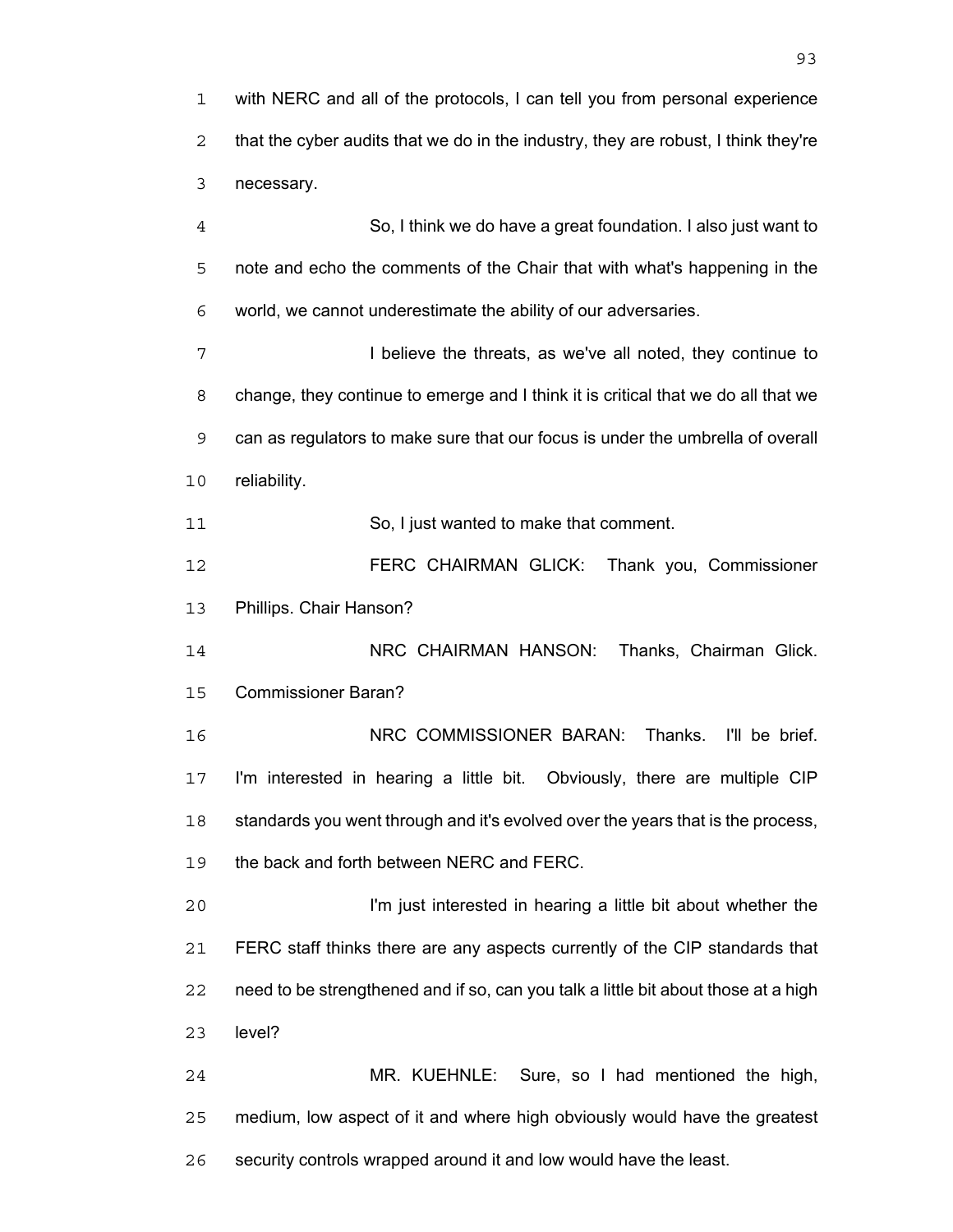Low-impact in my opinion from an attacker's perspective is the target of choice because the fact that those controls are minimal, that would be their avenue into the environment.

And from there they can take their time and they can move laterally into a system that has more security controls such as medium or high because inherently, whenever you have a system that is connected, you have to trust that connectivity at some level.

Even though they are high, medium, and low ratings, there must be some type of trust. An adversary knows that trust exists so they can take advantage of that trust between the low and medium or the low and high and potentially move into those systems and compromise it from that perspective.

Obviously, I'm speaking for myself as a cybersecurity professional, it's probably one of my biggest concerns.

Especially if you were to be able to compromise a number of low-impact, just by economies of scale, the more systems you take down that are low, the greater the impact would be to the grid as a whole of that reliability.

So, that's a concern of mine and a number of my cybersecurity colleagues within the division share that same concern. Another one which the Chairman brought up was supply chain.

When I was with the Department of Defense, supply chain was always a big concern because it gives the adversary the ability to actually leapfrog any type of security controls that you have around that perimeter. No matter how strong it is, you're basically jumping the gate

and getting inside, and then you're giving yourself that opportunity to get out.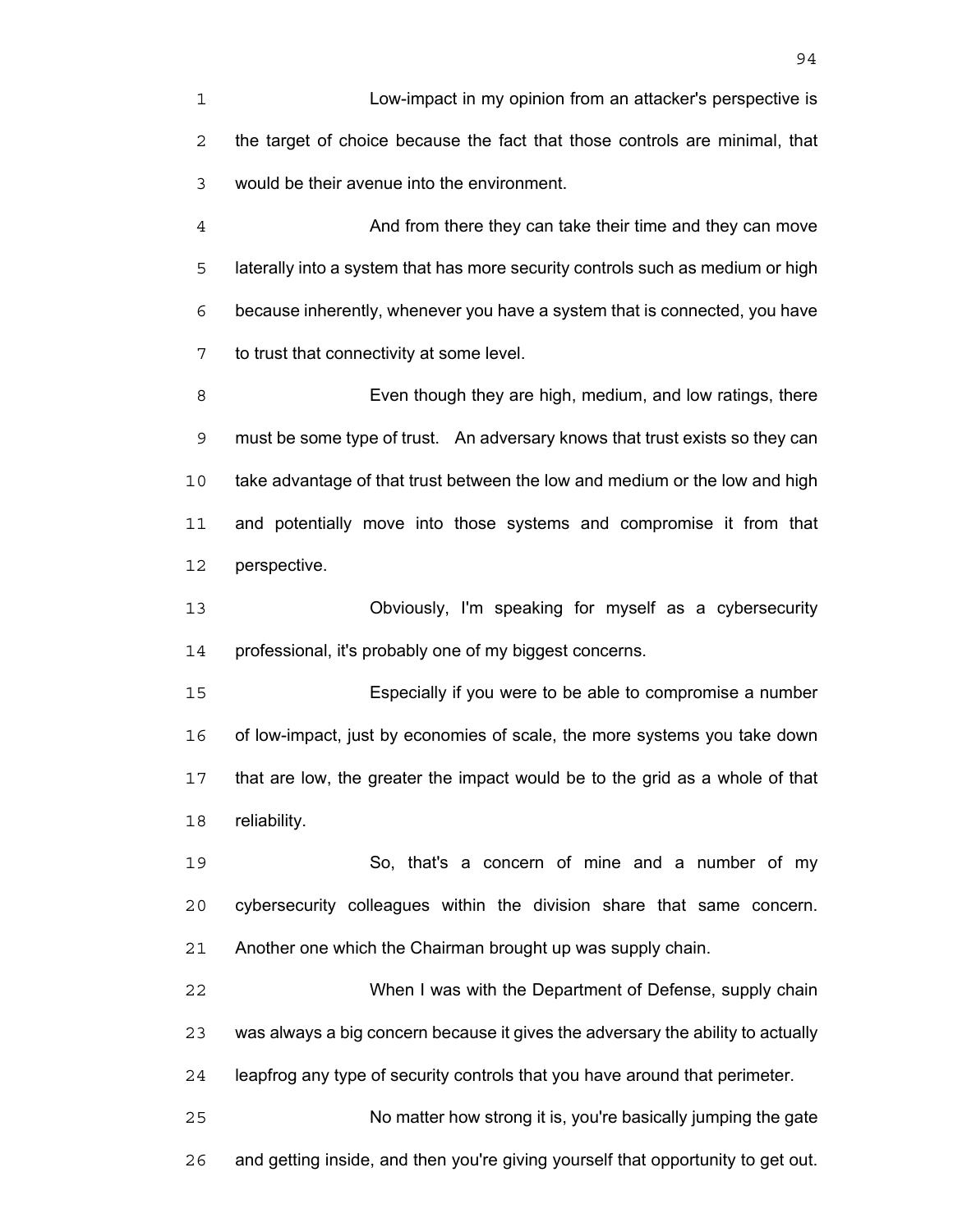So, we need to continue to remind ourselves that's a pathway in and look at supply chain.

And just continue to look at the current threats and the technology that's out there and just examine that and look to see what gaps may exist within the CIP standards. Thank you. NRC COMMISSIONER BARAN: Thank you very much. Thanks, Chairman. NRC CHAIRMAN HANSON: Thank you, Commissioner Baran. Commissioner Wright? NRC COMMISSIONER WRIGHT: Thank you, Mr. Chairman. Mr. Kuehnle, thank you so much for your presentation. As you've outlined on these lessons learned from 2021, we need to have everything updated. **It's critical that the policies and procedure are up to date,** they're accurate, they're implemented as documented. So, I really appreciate your focus on that today. Having said that, what do you think the most challenging lessons learned for the infrastructure community to adopt is? What do you think it is? MR. KUEHNLE: Oh, my goodness. **I challenging think one of the most challenging things within the industry** right now, and it's not even in the lessons learned, it's inherently in there just because we are having these issues with things that would maybe seem simplistic like making sure you update your policies. And that's staffing.

And it's so difficult to find qualified staffing and be fully 26 staffed within this cyber environment. And I'm sure the NRC folks that go out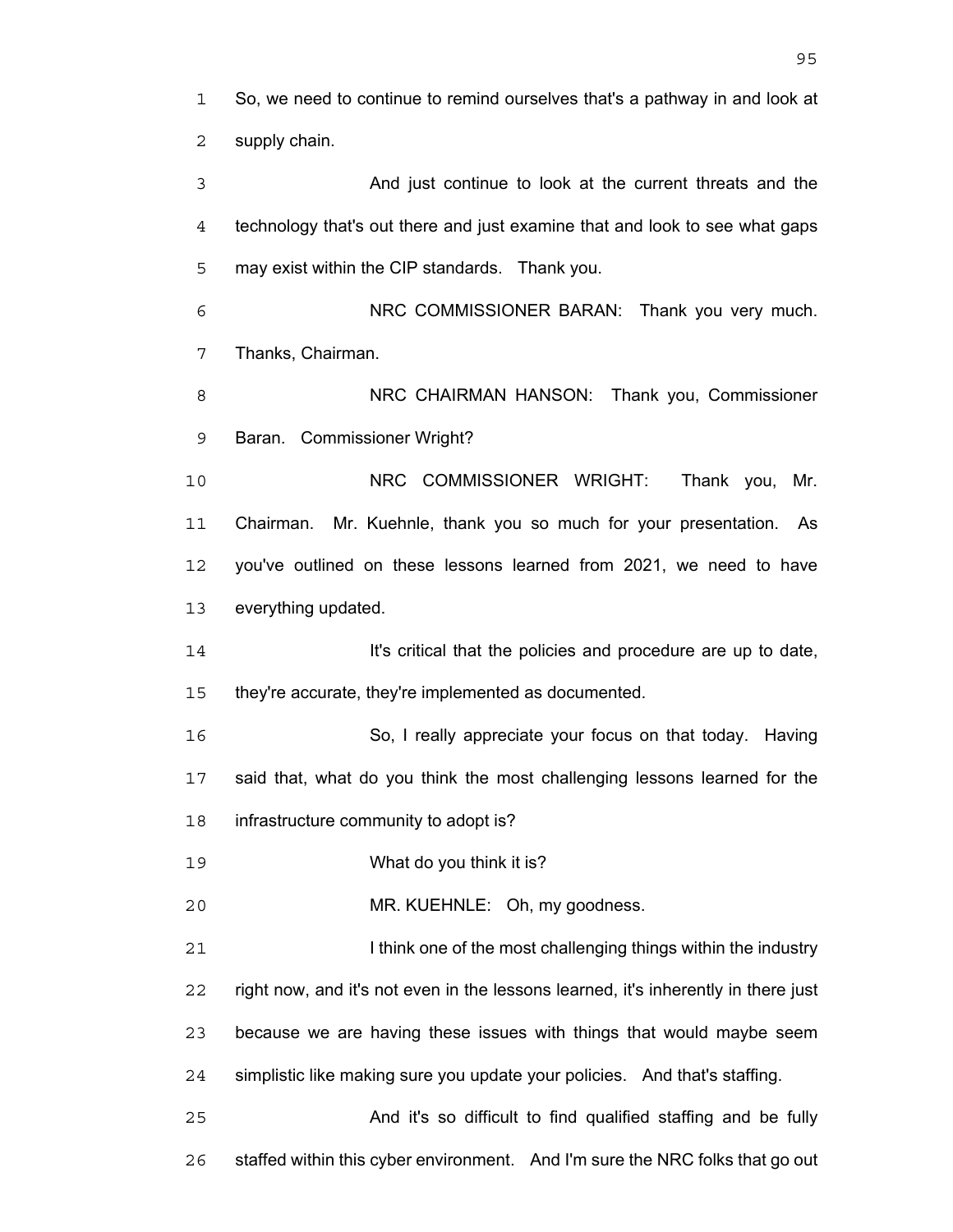and perform their inspections, they're running into the same problem.

So, that I see as probably the biggest problem that allows these issues to build, is the staff. From a technical perspective, it's just being able to manage these systems.

These systems are so complex and there's so many legacy devices that are in there that it's not easy to just say, all right, I want to replace something or I want to patch something. It's more complex than that and that's a huge challenge within the industry as well.

You just can't fix something overnight, it takes a long time to evaluate it and test it and ensure that it doesn't affect the system at all. And that's from a technical perspective.

And then from a policy perspective or documentation perspective, there's just the volumes of that documentation. Because of the fact that you're understaffed potentially, those are the last things that always get done, is documentation.

16 So, that would be the order.

17 NRC COMMISSIONER WRIGHT: Thank you. Has

COVID-19 added challenges to the lessons learned being implemented?

MR. KUEHNLE: I haven't seen that.

In fact, I think if anything some of the folks that I've spoken to, it actually helped a little bit because what it did is people that are now working for home more, they're spending more time working because they don't have that commute.

So, they're actually able to focus on maybe addressing some gaps in documentation or policy and are able to review things. So, the short answer would be I haven't seen it, the long answer would be I think it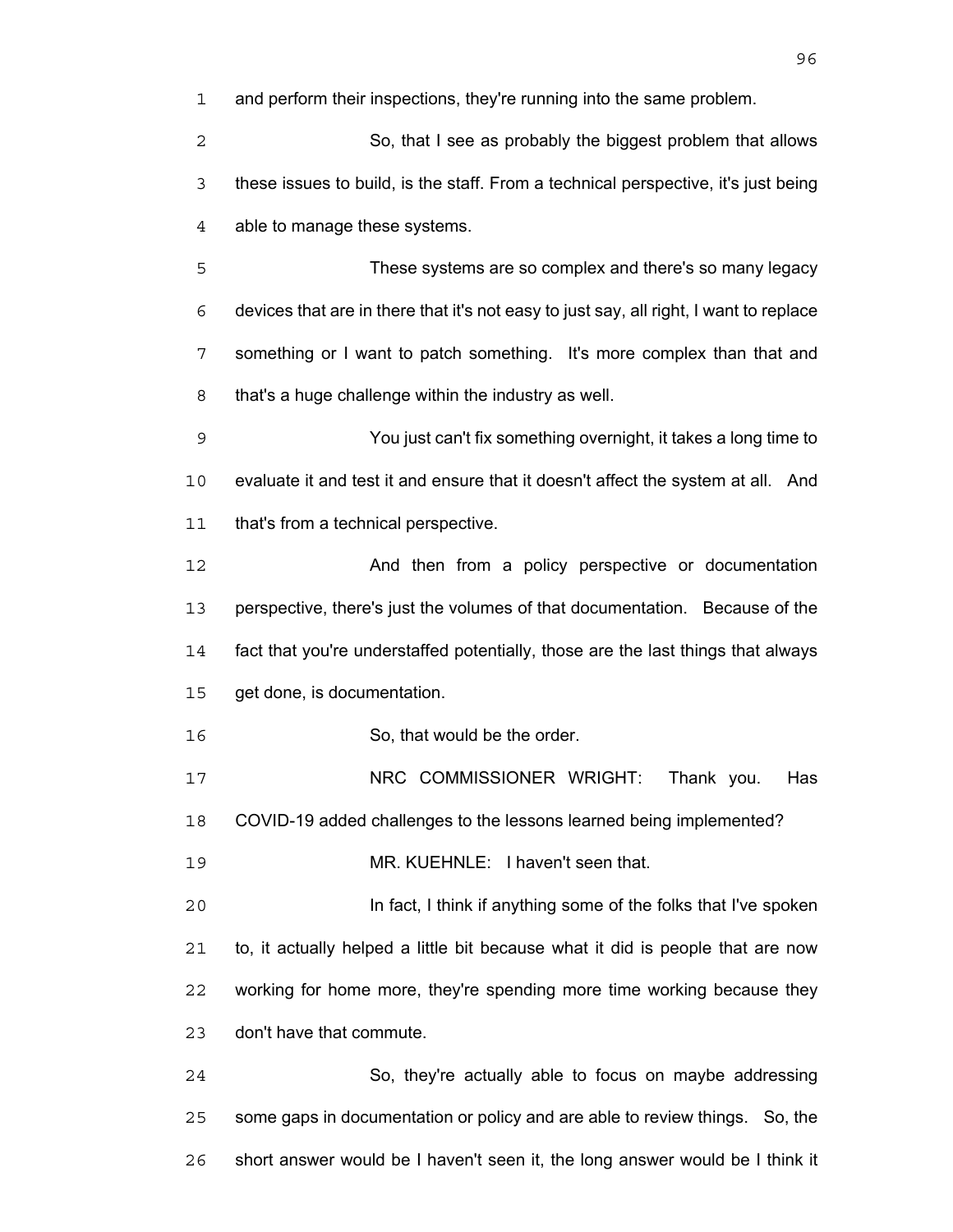may actually have helped in some ways, if that makes sense.

| 2  | NRC COMMISSIONER WRIGHT: It actually does, thank                                   |
|----|------------------------------------------------------------------------------------|
| 3  | Intuitively, I would agree with you I think, and my last question for you,<br>you. |
| 4  | and this is just your opinion, do you have any particular concern with the         |
| 5  | cybersecurity measures in place at nuclear facilities, be they power plants or     |
| 6  | fuel cycle facilities?                                                             |
| 7  | MR. KUEHNLE: I don't know them very well, but I work                               |
| 8  | with Jim and his team enough to understand that, one, their team does a really     |
| 9  | good job, I'm really impressed with their work.                                    |
| 10 | And two, the guidelines they have, or their standards they                         |
| 11 | have in place, are very robust.                                                    |
| 12 | And when we were talking about that balance of plant, as                           |
| 13 | Jim mentioned in his presentation, where our teams got together, we actually       |
| 14 | were a little envious of some of the controls that you folks have implemented      |
| 15 | and we were hoping that we could actually maybe get to that point someday,         |
| 16 | especially for the low-impact.                                                     |
| 17 | NRC COMMISSIONER WRIGHT:<br>Thank you for that                                     |
| 18 | comment, that'll make Jim feel good, so thank you. Mr. Chairman, back to           |
| 19 | you.                                                                               |
| 20 | NRC CHAIRMAN HANSON: Thanks, Chairman Wright.                                      |
| 21 | Mr. Kuehnle, I really appreciated the briefing on the 2021 audit report and I      |
| 22 | know you touched on this a little bit.                                             |
| 23 | But could you just give us a snapshot of what you see as to                        |
| 24 | the trends and are there particular themes or similarities in incidents that have  |
| 25 | cropped up through the audit process over, say, the last four or five years that   |
| 26 | you all have been doing this?                                                      |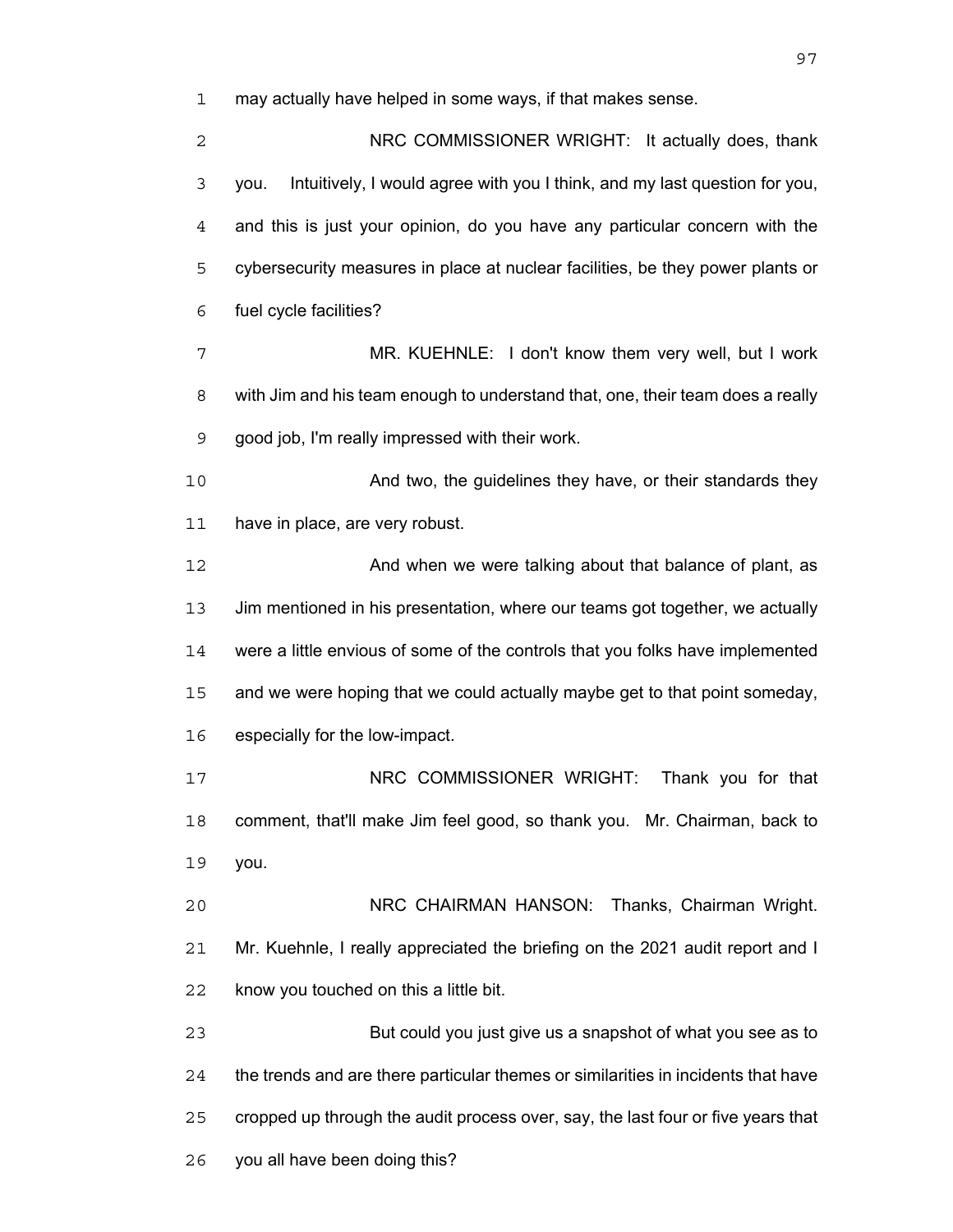MR. KUEHNLE: If I could ask for a little clarifying for the question. Are you asking from an audit perspective, the violation trends, or are you asking from a cybersecurity technology perspective? NRC CHAIRMAN HANSON: That's a good question. I think I would say probably both. If you could touch on those in succession, that might be great. MR. KUEHNLE: I'll focus on the policy side. Compliance is hard and again, I'm sure that when you folks do your inspections you recognize that as well. There's volumes and volumes of documentation and it's hard to do, on top of the technical aspect of actually implementing the security controls. So, the trend I see is the systems actually become more complex, and they really are becoming more complex because I don't know anyone who says I don't care about good cybersecurity. Everyone is really concerned about implementing and doing the best cybersecurity they can, they just might not be able to for whatever reason; resources, both staffing and money, whatever that reason may be. And because of that fact, it goes back to that staffing issue that I talked about where the documentation is the last thing they end up doing. Engineers typically, and I'm speaking for myself because I'm an engineer, I'd rather do the work than document the work. I think a lot of folks just by nature that's what they like doing. So, because of that history of how to maintain that system, that documentation is getting lost. And especially with the churn rate within this environment,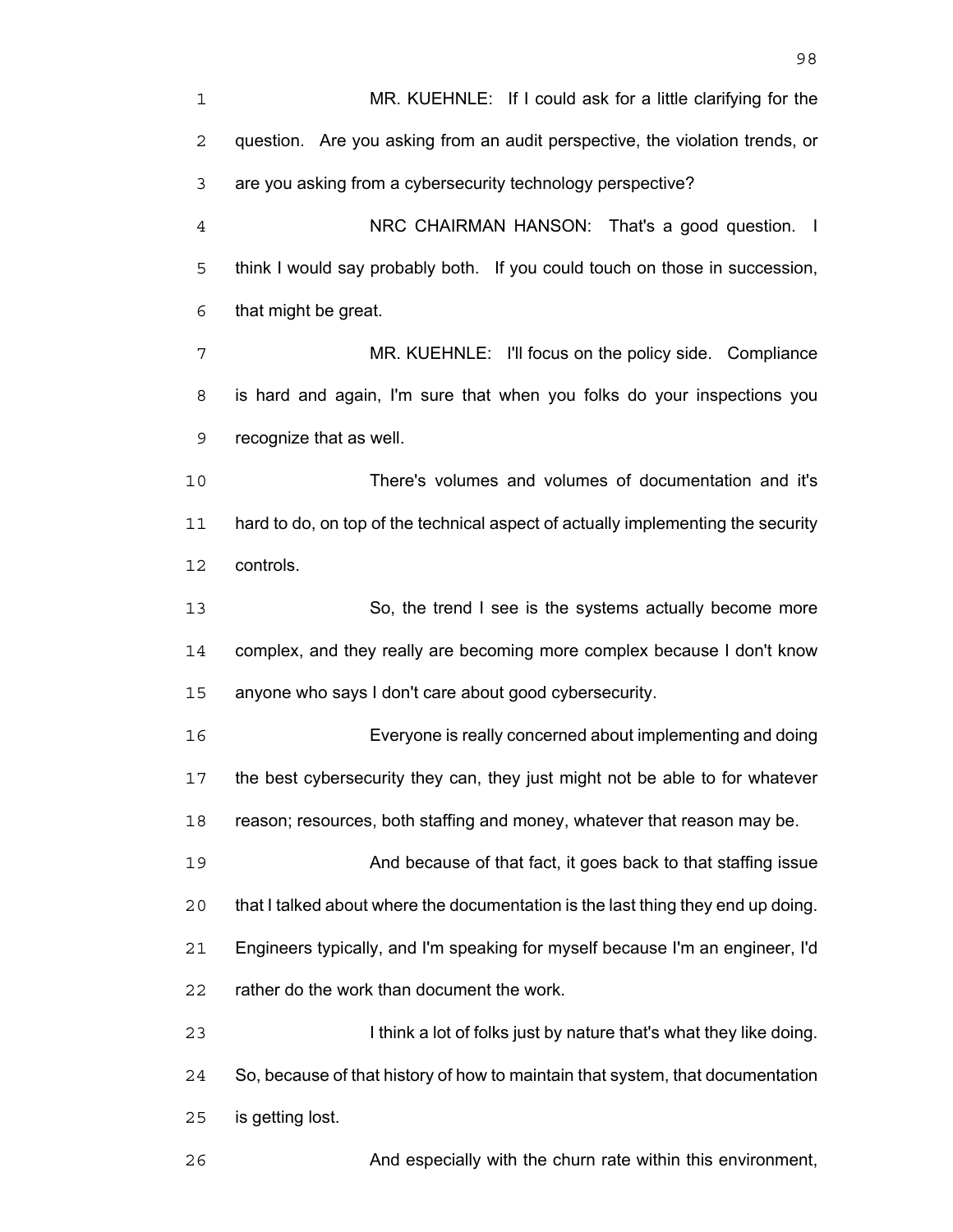that documentation is key to understanding so when someone comes in, they can look up and they can pick up that piece of paper and they say, okay, this is why they did this or this is what needs to be done for the future.

So, that's from a policy perspective. From a technical perspective, because these attacks have been sophisticated for years but I think that the robustness of the detection tools that we have are so much better now, and maybe people are even more aware of it now.

They're able to start detecting these things like Solar Winds and some of these other high-profile attacks that may have been in the systems for years that maybe were being overlooked before but now are being detected.

**And now that people are more aware they actually exist,** because of that, you have to implement actually more infrastructure or some 14 other type of security tools in order to make sure that you're not being compromised by a supply chain attack or some type of very sophisticated attack.

Which builds on the problem of not having enough staff. So, just the complexity of the technology that's out there is problematic, if that makes sense.

NRC CHAIRMAN HANSON: That's very, very helpful and I really appreciate that perspective. That brings us to the end of our time together this morning. I want to thank my colleagues on the NRC and all the presenters.

I want to thank Chairman Glick and all the Commissioners at the Federal Energy Regulatory Commission as well as Mr. Gugel from the North American Energy Reliability Corporation.